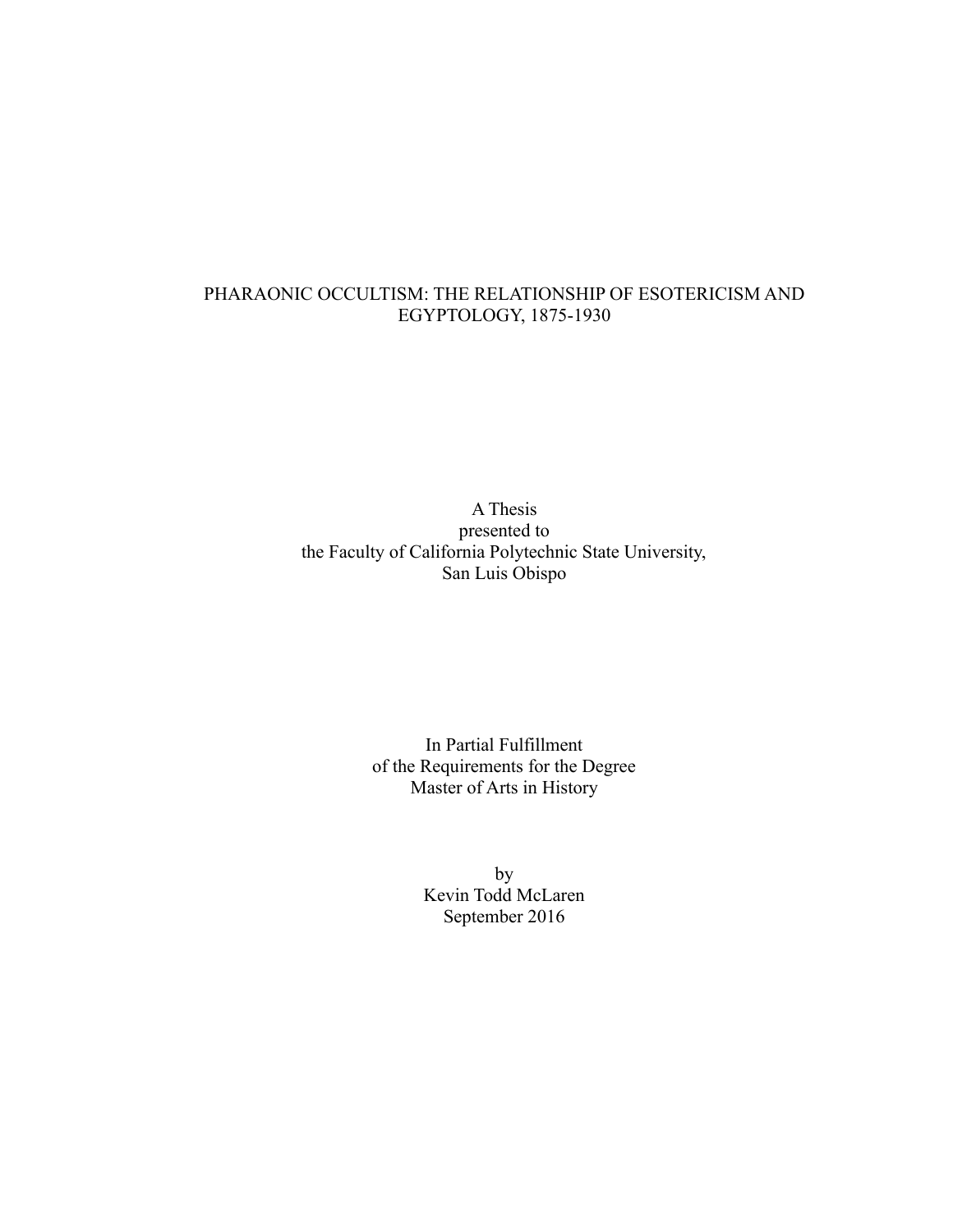© 2016 Kevin Todd McLaren ALL RIGHTS RESERVED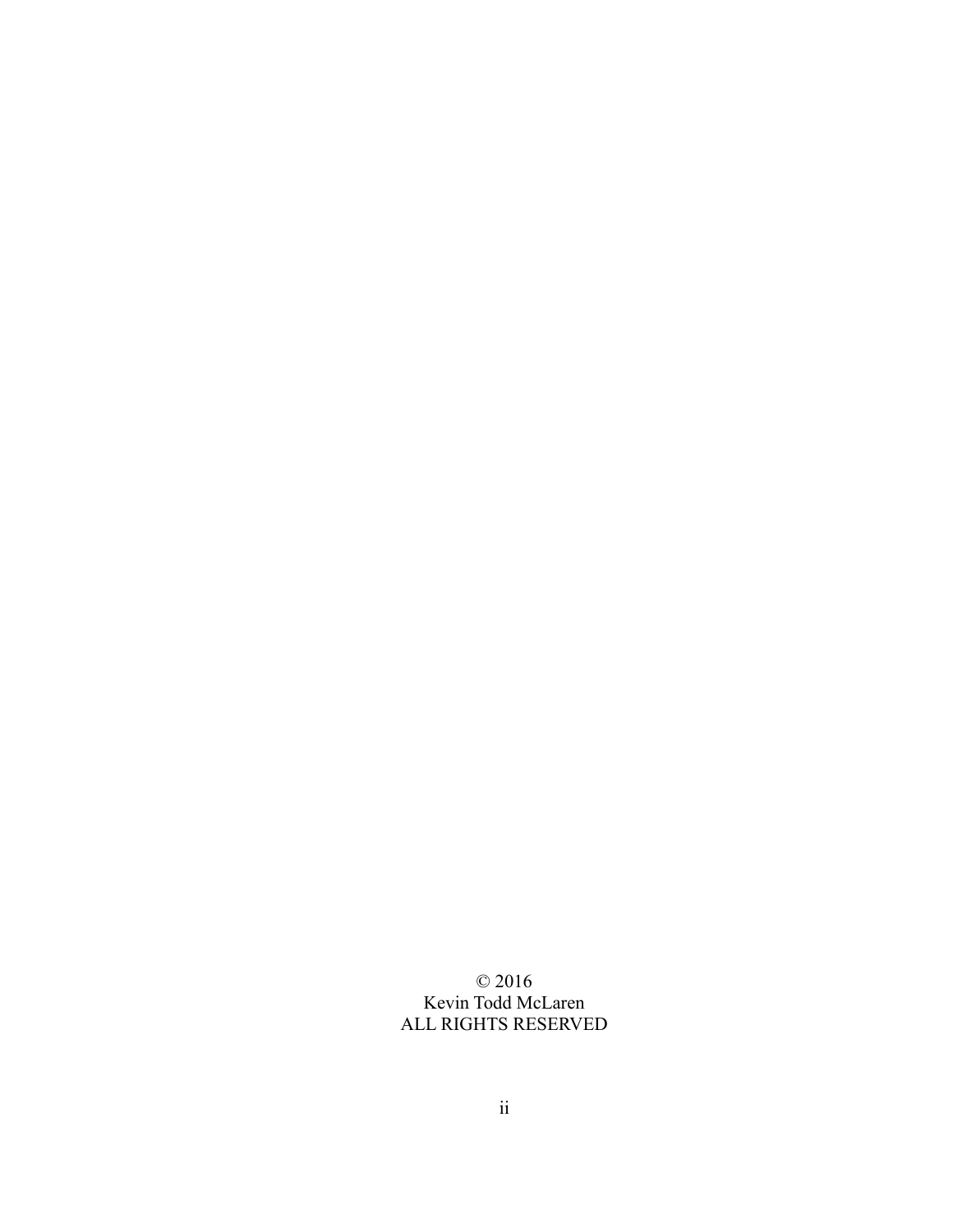# COMMITTEE MEMBERSHIP

 TITLE: Pharaonic Occultism: The Relationship of Esotericism and Egyptology, 1875-1930 AUTHOR: Kevin Todd McLaren

DATE SUBMITTED: September 2016

| <b>COMMITTEE CHAIR:</b> | Lewis Call, Ph.D.              |
|-------------------------|--------------------------------|
|                         | Associate Professor of History |

COMMITTEE MEMBER: Kathleen Murphy, Ph.D. Associate Professor of History

 COMMITTEE MEMBER: Paul Hiltpold, Ph.D. Professor of History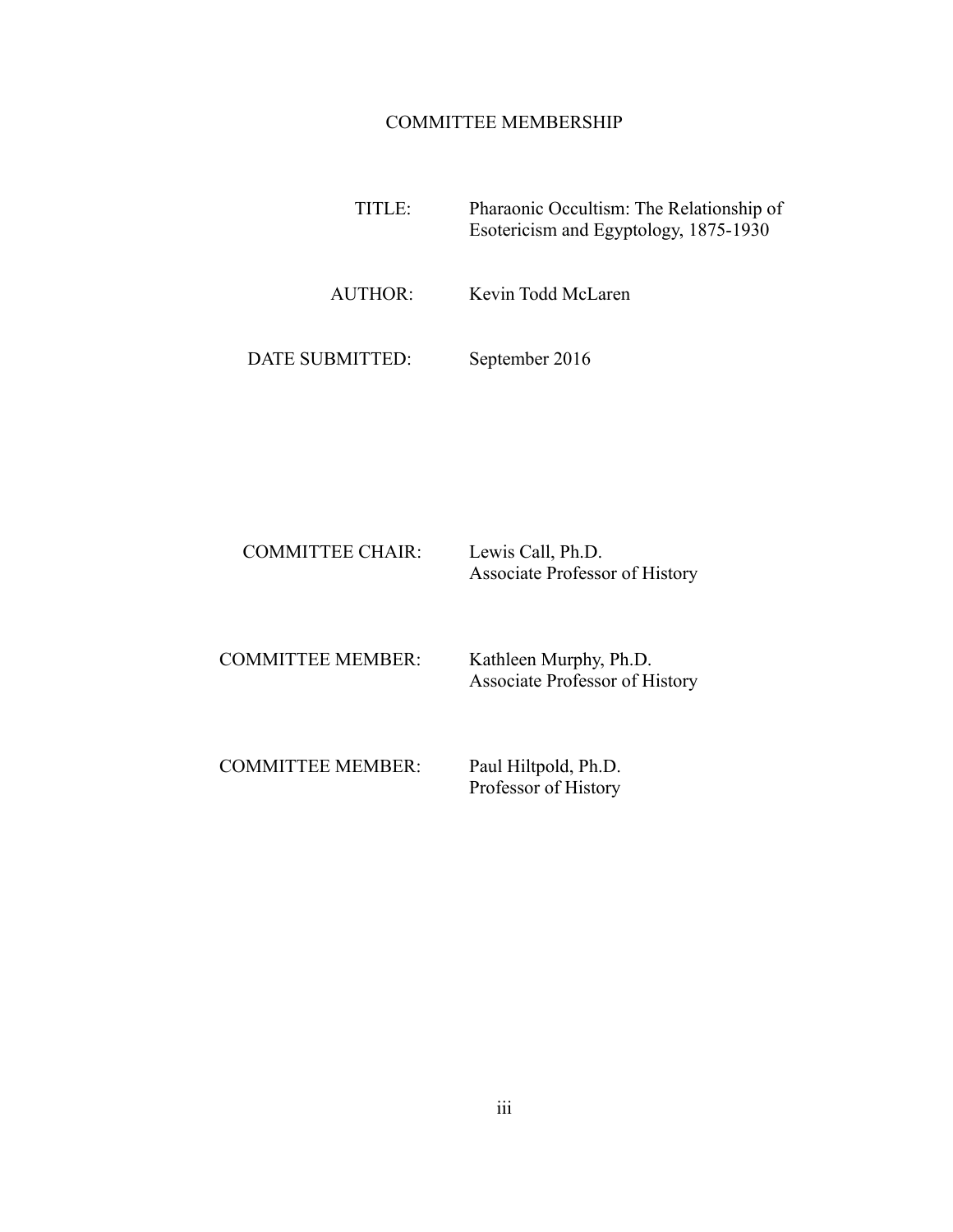### ABSTRACT

### Pharaonic Occultism: The Relationship of Esotericism and Egyptology, 1875-1930

## Kevin Todd McLaren

The purpose of this work is to explore the interactions between occultism and scholarly Egyptology from 1875 to 1930. Within this timeframe, numerous esoteric groups formed that centered their ideologies on conceptions of ancient Egyptian knowledge. In order to legitimize their belief systems based on ancient Egyptian wisdom, esotericists attempted to become authoritative figures on Egypt. This process heavily impacted Western intellectualism not only because occult conceptions of Egypt became increasingly popular, but also because esotericists intruded into academia or attempted to overshadow it. In turn, esotericists and Egyptologists both utilized the influx of new information from Egyptological studies to shape their identities, consolidate their ideologies, and maintain authority on the value of ancient Egyptian knowledge.

This thesis follows the Egypt-centered developments of the Freemasons, the Golden Dawn, Aleister Crowley's A∴A∴, the Theosophical Society, the Anthroposophical Society, and the Ancient Mystical Order Rosae Crucis to demonstrate that esotericism evolved simultaneously with academia as a body of knowledge. By examining these fraternal occult groups' interactions with Egyptology, it can be better understood how esotericism has affected Western intellectualism, how ideologies form in response to new information, and the effects of becoming an authority on bodies of knowledge (in particular Egyptological knowledge). In turn, embedded in this work is a challenge to those who have downplayed or overlooked the agency of esotericists in shaping the Western intellectual tradition and preserving the legacy of ancient Egypt.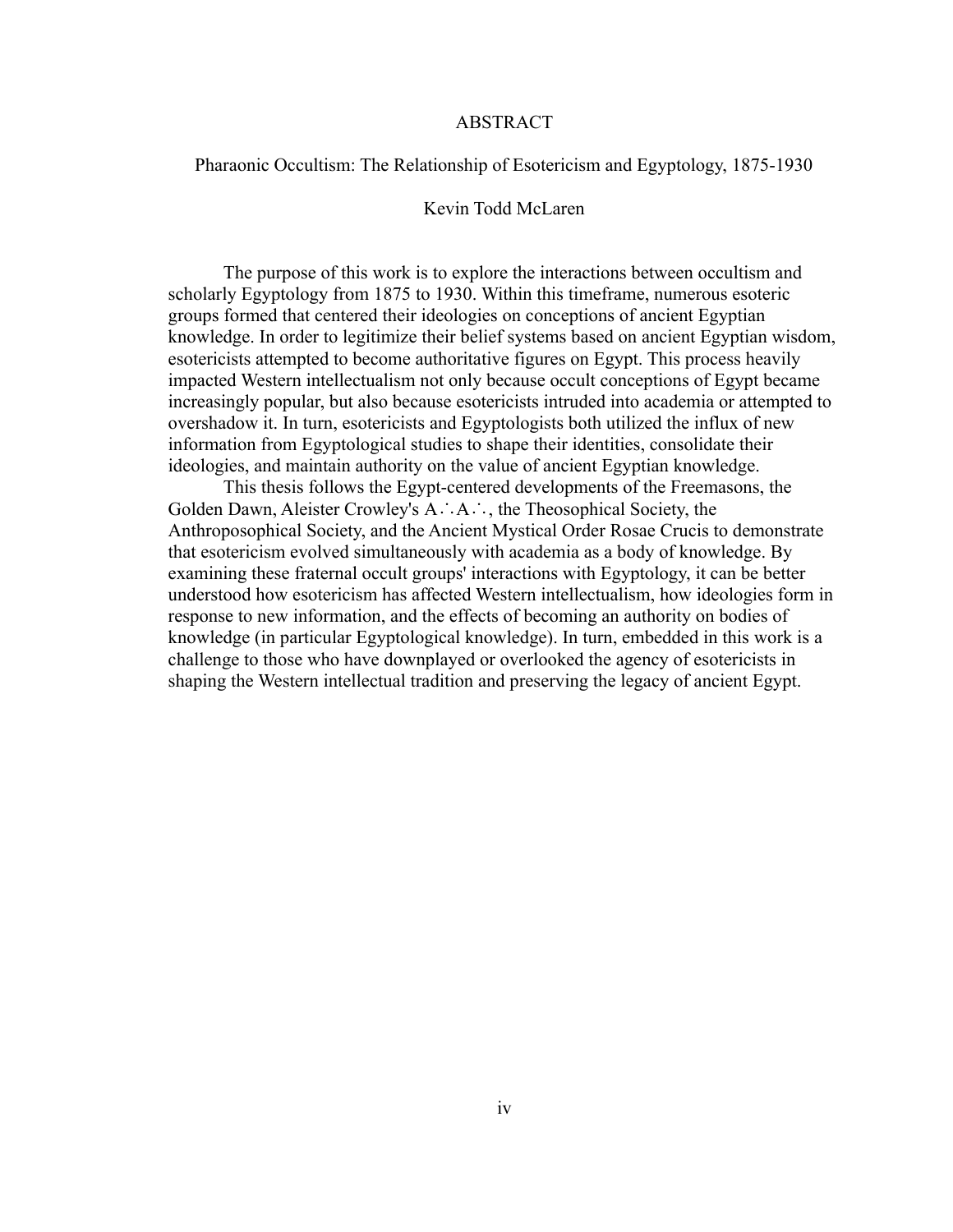# TABLE OF CONTENTS

|                                                                           | Page |
|---------------------------------------------------------------------------|------|
| <b>CHAPTER</b>                                                            |      |
|                                                                           |      |
|                                                                           |      |
|                                                                           |      |
| 3. ANCIENT EGYPT AND EGYPTOLOGY IN SYNCRETIC BRITSH                       |      |
|                                                                           |      |
| 3.2 Crowley, Thelema, the A. A. A. and Their Egyptological Implications39 |      |
|                                                                           |      |
| 4. THEOSOPHY, ANTHROPOSOPHY, AND EGYPTOLOGY TO DEFINE                     |      |
| 5. AMORC AS THE CHAMPION OF EGYPTOLOGICAL ESOTERICISM82                   |      |
| 5.1 AMORC's Usage of History and Artifacts for Esoteric and Egyptological |      |
| 5.2 AMORC's Maintenance of Authority and Self-Preservation Through        |      |
|                                                                           |      |
|                                                                           |      |
|                                                                           |      |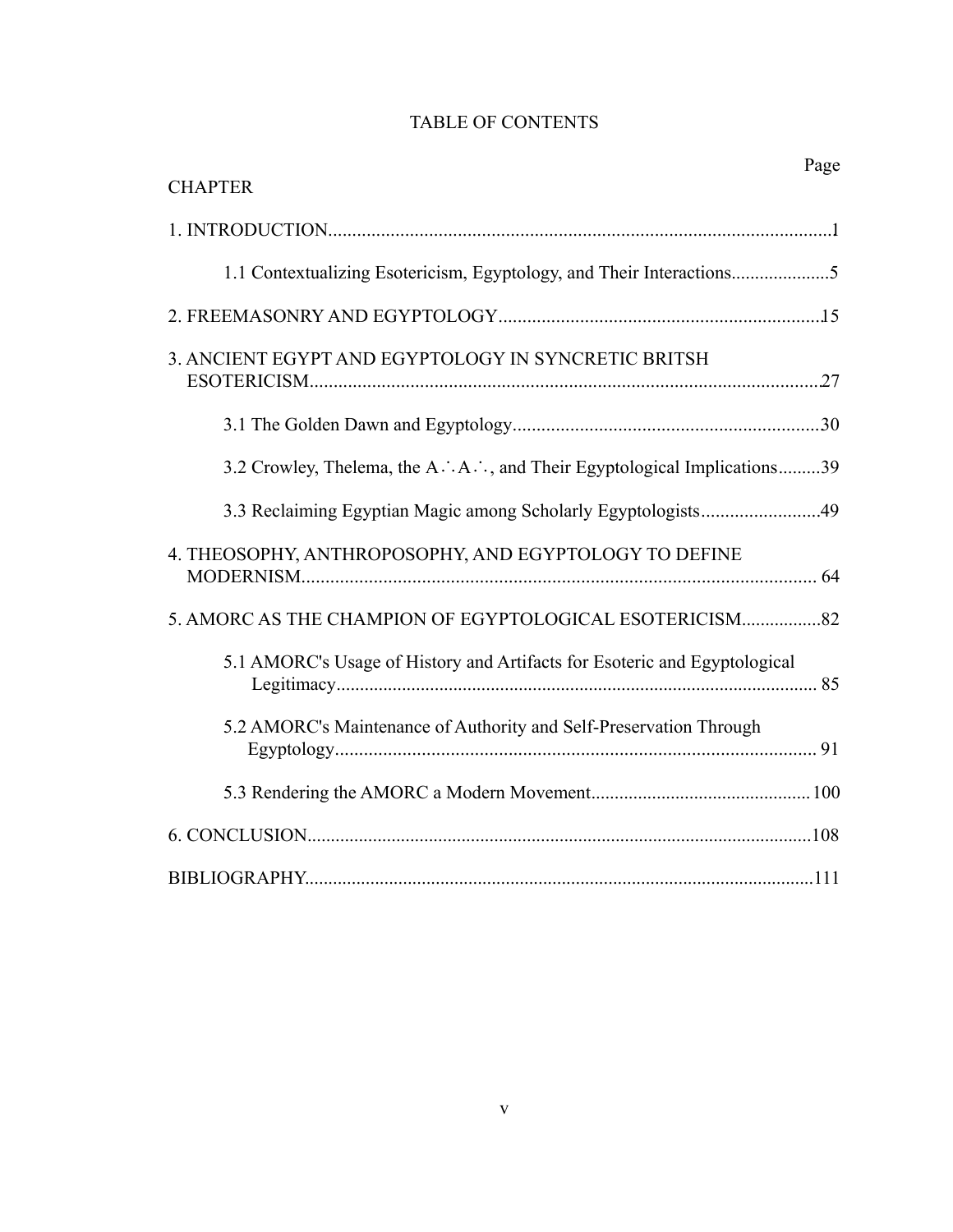# 1 INTRODUCTION

A perplexing characteristic of intellectual tradition in the Western World is the role of occultism in shaping and responding to scholarly Egyptology. Since ancient times, Egypt has been a primary influence for Western conceptions of magic, mysteriousness, and occult wisdom. By the late nineteenth century and into the twentieth century, study of Egypt was developed into the scholarly field of Egyptology within the academy but simultaneously maintained its status as a dominant base for occultism. The legacy of ancient Egypt, in turn, became a subject which Western esotericists and scholars used to define their own identities and determine the value of ancient knowledge. From this process, esotericists and scholars developed dynamic and influential ideologies which traversed each other's boundaries and occultism and Egyptology endured a complex relationship.

The purpose of this work is to explore the connection of Western esotericism to Egyptology from roughly 1875 through 1930. Within this time span, esotericists formulated belief systems centered on ancient Egypt, and in order to do so, attempted to become authoritative figures on ancient Egyptian knowledge and wisdom. This process heavily impacted Western intellectualism, as Egypt-centered occultism not only became widespread but also drew from and intruded into academic Egyptology. Esoteric reliance on ancient Egypt and occult involvement with Egyptology are important aspects which should not be overlooked. By examining the interactions between occultism and Egyptology, one can better understand how esotericism has affected Western

1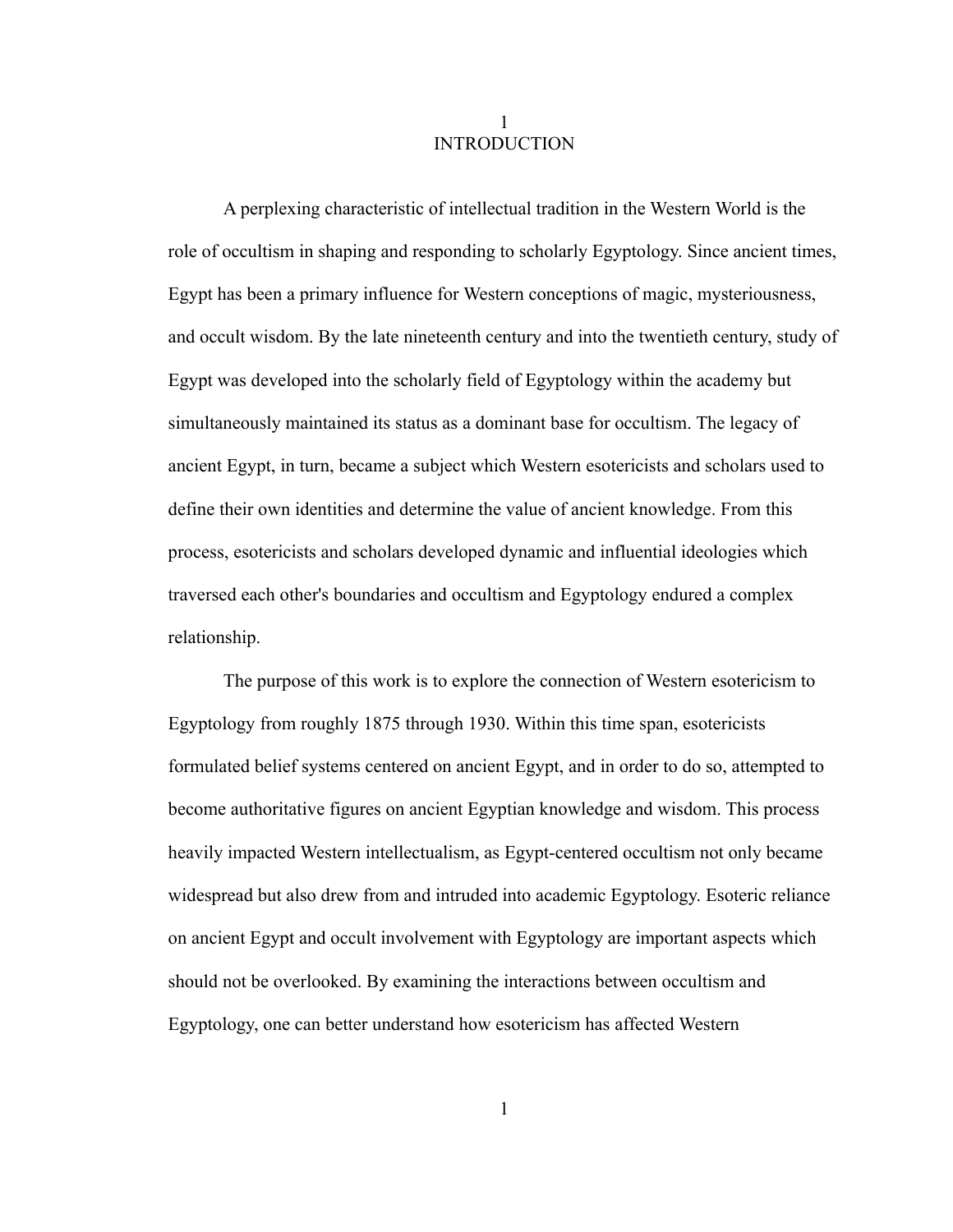intellectualism, how ideologies form in response to new influxes of information, and the effects of becoming an authority on bodies of knowledge.

The few Egyptological scholars who have acknowledged the correlation between occultism and Egyptology have typically overlooked the importance of occultism in shaping Egyptological studies and the value in understanding the relationship dynamics of Western fraternal occult organizations and academic Egyptology. In actuality, many scholars have not only overlooked this aspect, but have specifically argued that little to no correlation exists between esotericism and Egyptology at all. For example, Erik Hornung argues that a wedge exists between scholarly Egyptologists and esotericists, as they maintain skepticism of each other and purposely maintain a disassociated relationship.<sup>[1](#page-6-0)</sup> In turn, to Hornung, esotericists' detachment from scholarly Egyptology has resulted in an "imaginary Egypt viewed as the profound source of esoteric lore," which for esotericists is allegedly steeped in fantastical constructs and a "timeless *idea* bearing only a loose relationship to the historical reality."[2](#page-6-1) Though Hornung (an Egyptologist) is open-minded to mending differences with esotericists, Hornung's standpoint maintains that scholarly Egyptology is accurate and legitimate, whereas esotericism is outdated and rooted in fantasy.<sup>[3](#page-6-2)</sup> This theme appears throughout many scholarly Egyptological sources: Egyptologists A.A. Barb, Geraldine Pinch, and Charlotte Booth all maintain that esoteric knowledge of ancient Egypt is obsolete, rooted in poor scholarship, and perpetuates fantastical myths about ancient Egypt.<sup>[4](#page-6-3)</sup>

<span id="page-6-0"></span><sup>1</sup> Erik Hornung, *The Secret Lore of Egypt: Its Impact on the West*, trans. David Lorton (Ithaca, New York: Cornell University Press, 2001), 2-3.

<span id="page-6-1"></span><sup>2</sup> Ibid., 3.

<span id="page-6-2"></span><sup>3</sup> Ibid., 2-3.

<span id="page-6-3"></span><sup>4</sup> A.A. Barb, "Mystery, Myth, and Magic," in *The Legacy of Egypt*, ed. J.R. Harris (1971; repr., New York: Oxford University Press, 1988), 168; Geraldine Pinch, *Magic in Ancient Egypt*, 2nd ed. (Austin,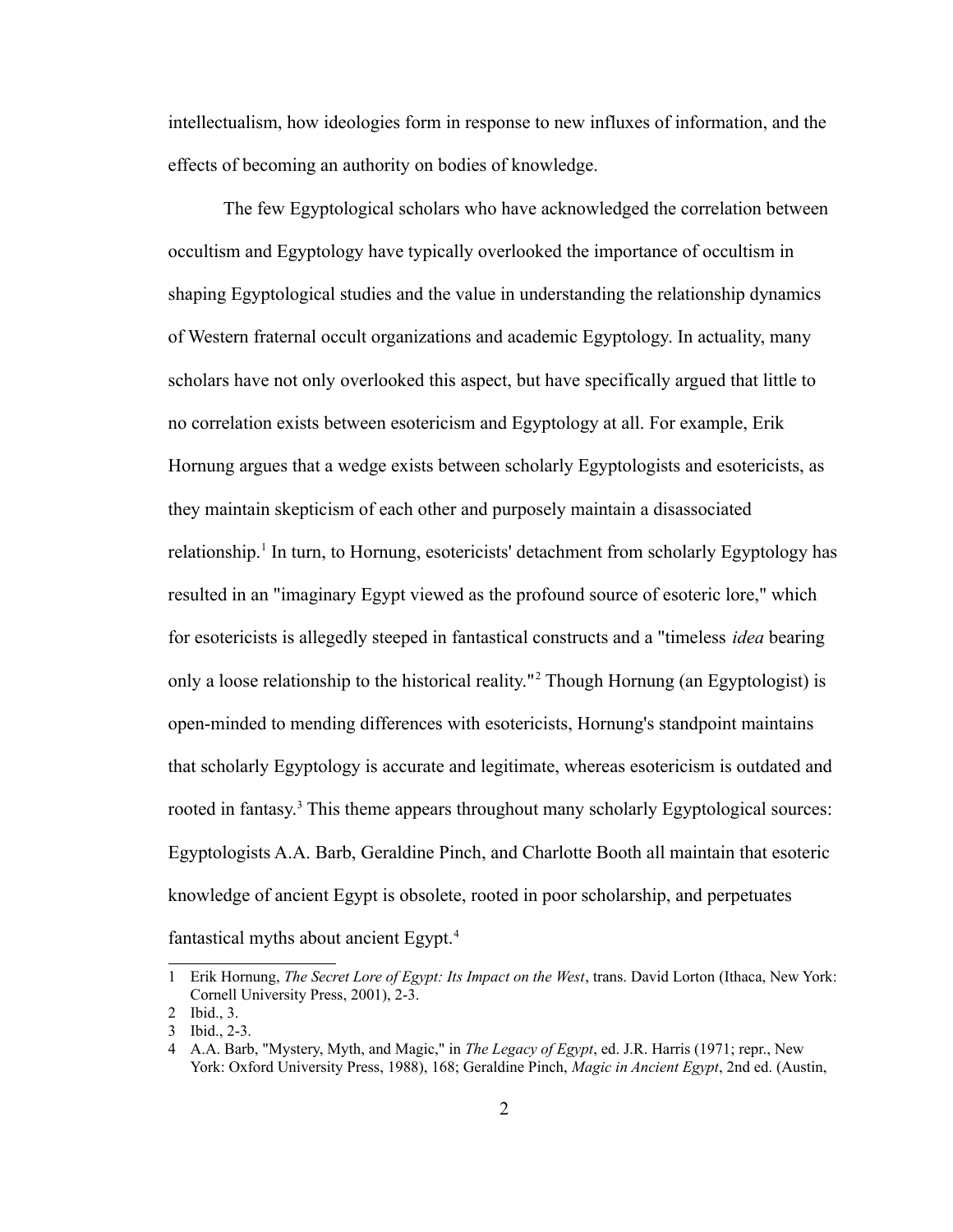Also overlooked by many scholars, the Egyptological distaste for esotericism reveals a broader trend regarding the reception of occultism in academia in general. As Wouter J. Hanegraaf points out, esotericism in academia is still treated as "the other," in which many scholars meet occultism with skepticism, distaste, or purposeful avoidance.<sup>[5](#page-7-0)</sup> In line with this reasoning, much of the existing Egyptological literature does draw a solid line between esotericism and academia. However, Hanegraaf argues that this process was deliberately initiated by scholars who, especially since the Enlightenment period, have singled out and exiled information from academia that does not fit within the spectrum of rational (scientific) thinking or monotheism, and have thus labeled this rejected information "esotericism."<sup>[6](#page-7-1)</sup> This standpoint, then, emphasizes that the separation of esotericism and academia is entirely because of the actions, motivations, and agency of scholars, and not esotericists.

The viewpoints of the above scholars reveal problems in the understudied realm of occult and academic relations. In the case of Hornung and the other Egyptologists, esotericists are understood to contribute little to Egyptology, are seen as incapable of doing sufficient research, and supposedly stand in opposition to the progressive science of Egyptology (esotericism is considered outdated and obscure). Hanegraaf, in turn, attributes this attitude to the purposeful expulsion of all esotericism from academia in order to define scholarship specifically as anti-esoteric.<sup>[7](#page-7-2)</sup> These conclusions by scholars bring forth numerous unaddressed problems. First, each of these authors (Hornung, Barb,

Texas: University of Texas Press, 2006), 175; Charlotte Booth, *The Myth of Ancient Egypt* (The Hill, Stroud, Gloucestershire, UK: Amberley Publishing, 2013), 7.

<span id="page-7-0"></span><sup>5</sup> Wouter J. Hanegraaf, *Esotericism and the Academy: Rejected Knowledge in Western Culture* (New York: Cambridge University Press, 2012), 3.

<span id="page-7-1"></span><sup>6</sup> Hanegraaf, *Esotericism and the Academy*, 221, 230, 252-254, 369.

<span id="page-7-2"></span><sup>7</sup> Ibid., 252-254.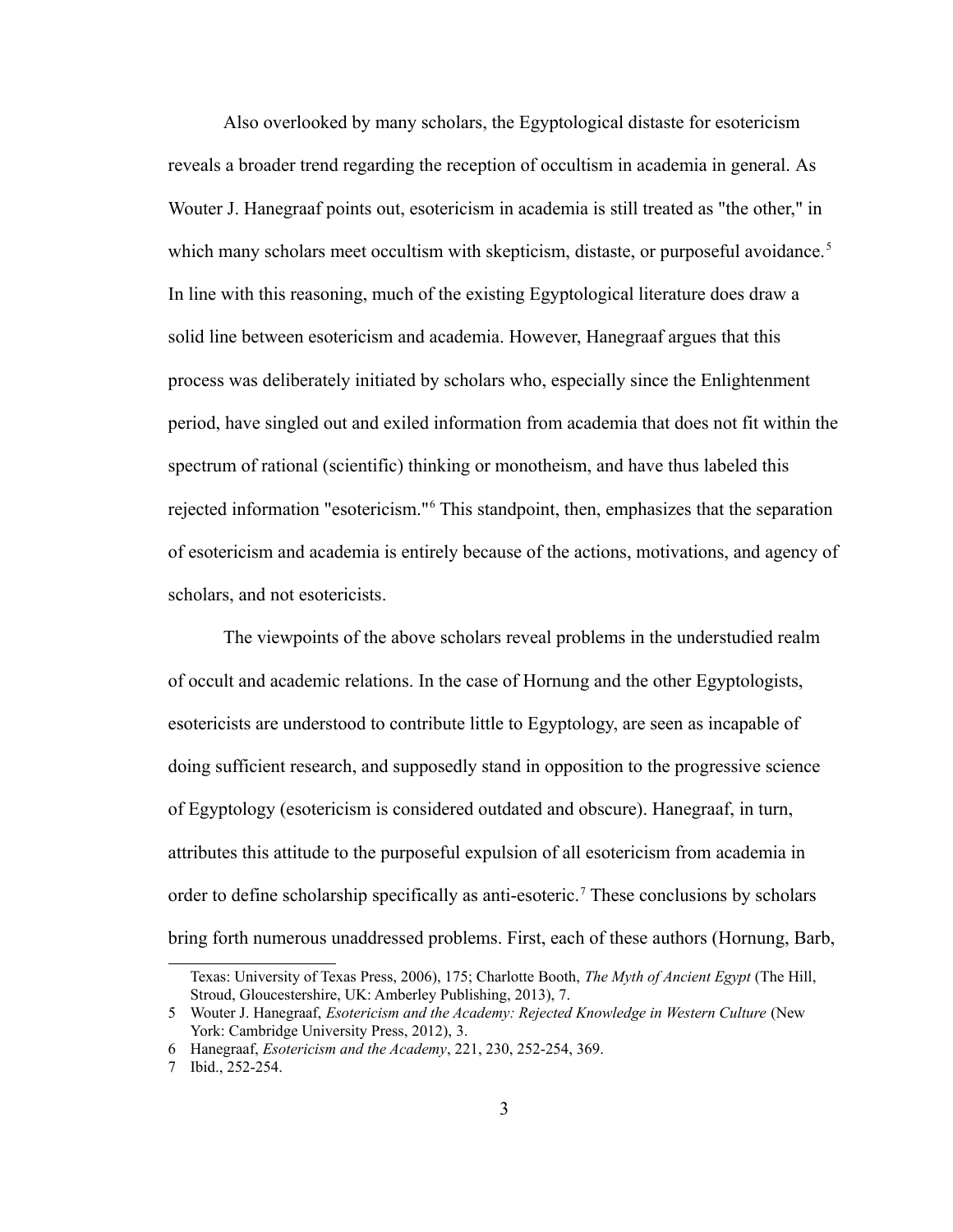Harris, Pinch, Booth, Hanegraaf) assume that esotericism, upon being rejected from the scholarly community, becomes stagnant, static, or idle. The rhetoric utilized among these authors conveys esotericism as dead-end information in the face of more prominent and organized scholarly circles. Second, the language and reasoning of these authors eliminates the agency of occultists themselves. This disregard for the motives of esotericists places the history of esotericism firmly in the hands of only academics, and not among esoteric groups. Third, none take into consideration how occult organizations have emulated scholarly modes of research and information dispersal in order to maintain direct competition with mainstream academia. Neglecting occult emulation of academic methods blurs whatever impact esoteric organizations may have had on Western intellectualism.

Thus, contrary to the ideas of other scholars, I argue throughout this work that esotericism evolved simultaneously with academia, which becomes most evident when looking at the competitive relationship between scholarly Egyptology and fraternal occult orders from the late nineteenth to the early twentieth centuries. Contrary to the views of Egyptologists, fraternal occult organizations were not stagnant, and rather, developed alongside academia as an influential body of knowledge that had a large impact on Western intellectualism, in this case within the field of Egyptology. Whether or not the information from esoteric organizations was reliable, a steady flow of information to compete with Egyptological scholarship existed. Furthermore, contrary to Hanegraaf's standpoint, it should be pointed out that scholars were not the only party instrumental to the separation of esotericism and academia. Rather, by looking at occultists' willingness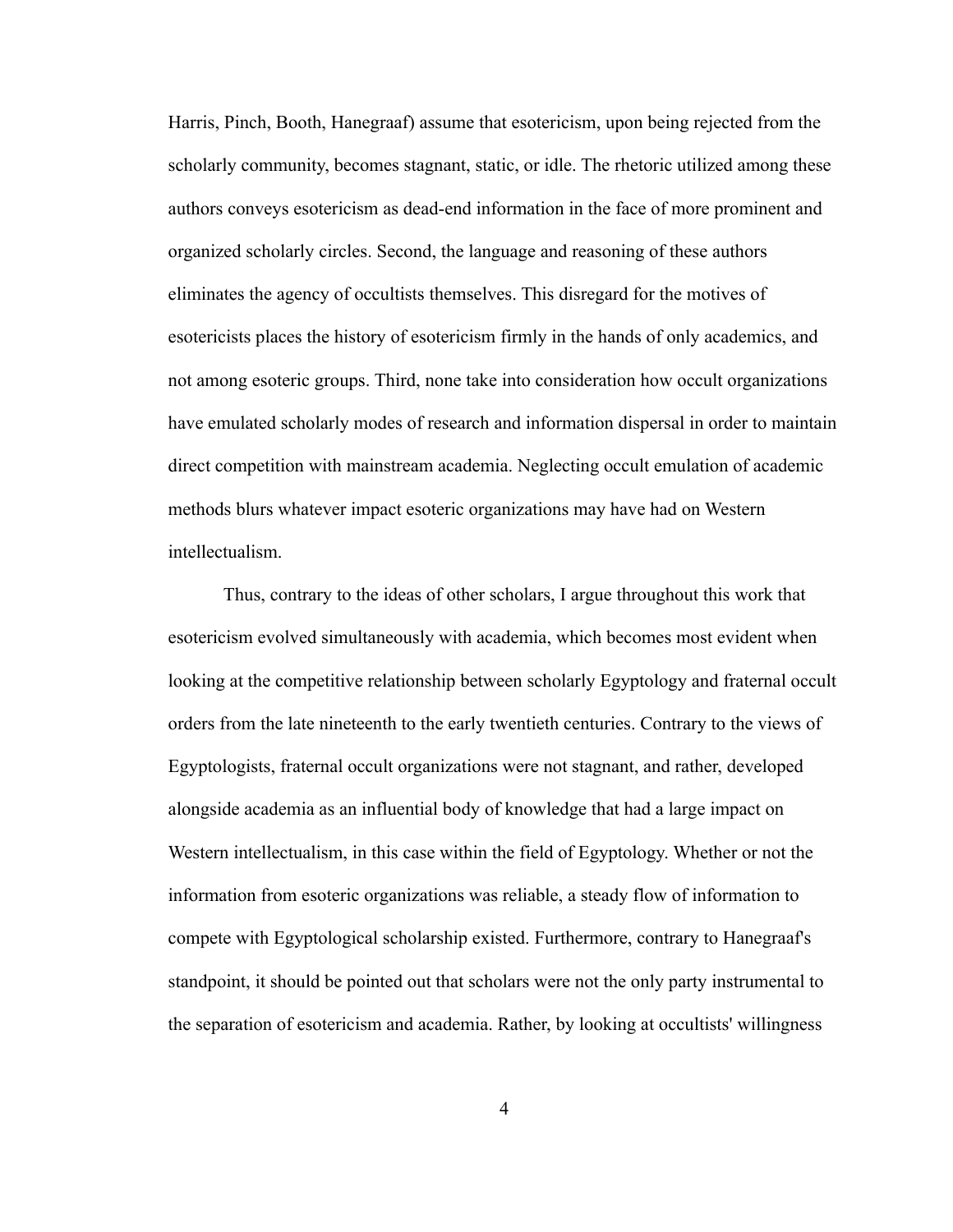to compete with Egyptological scholarship and by understanding their success in impacting Egyptology, it becomes clear that the formation of esotericism as a body of intellectual knowledge is in part the doing of esotericists themselves because of their desire to maintain informational authority to compete with academia.

In order to highlight these processes, this work traces numerous occult organizations' interactions with Egyptology and Egyptological knowledge. The first section concentrates on mid-to-late nineteenth century Egyptology and the attempts among Freemasons to confirm Masonic ideals through Egyptological interpretations. The second portion of this work is dedicated to investigating the correlation between the British boom of Egyptology in the late nineteenth and early twentieth centuries, and how prominent occult organizations (the Golden Dawn and the A∴A∴) attempted to maintain an authoritative stance by upholding occult *practice* over scholarly *theory*. The following section looks at the evolution of Theosophy and Anthroposophy from the late nineteenth through the mid twentieth centuries and the attempts of H.P Blavatsky and Rudolf Steiner to compete with Egyptology by updating esotericism with notions of science and religion to appeal to contemporaries. The final section deals with the Ancient Mystical Order Rosae Crucis of California from the early to mid twentieth century and demonstrates how the AMORC attempted to fully merge scholarly Egyptology with esotericism and succeeded.

#### 1.1 Contextualizing Esotericism, Egyptology, and Their Interactions

"Western esotericism" must be defined in order to understand its usage throughout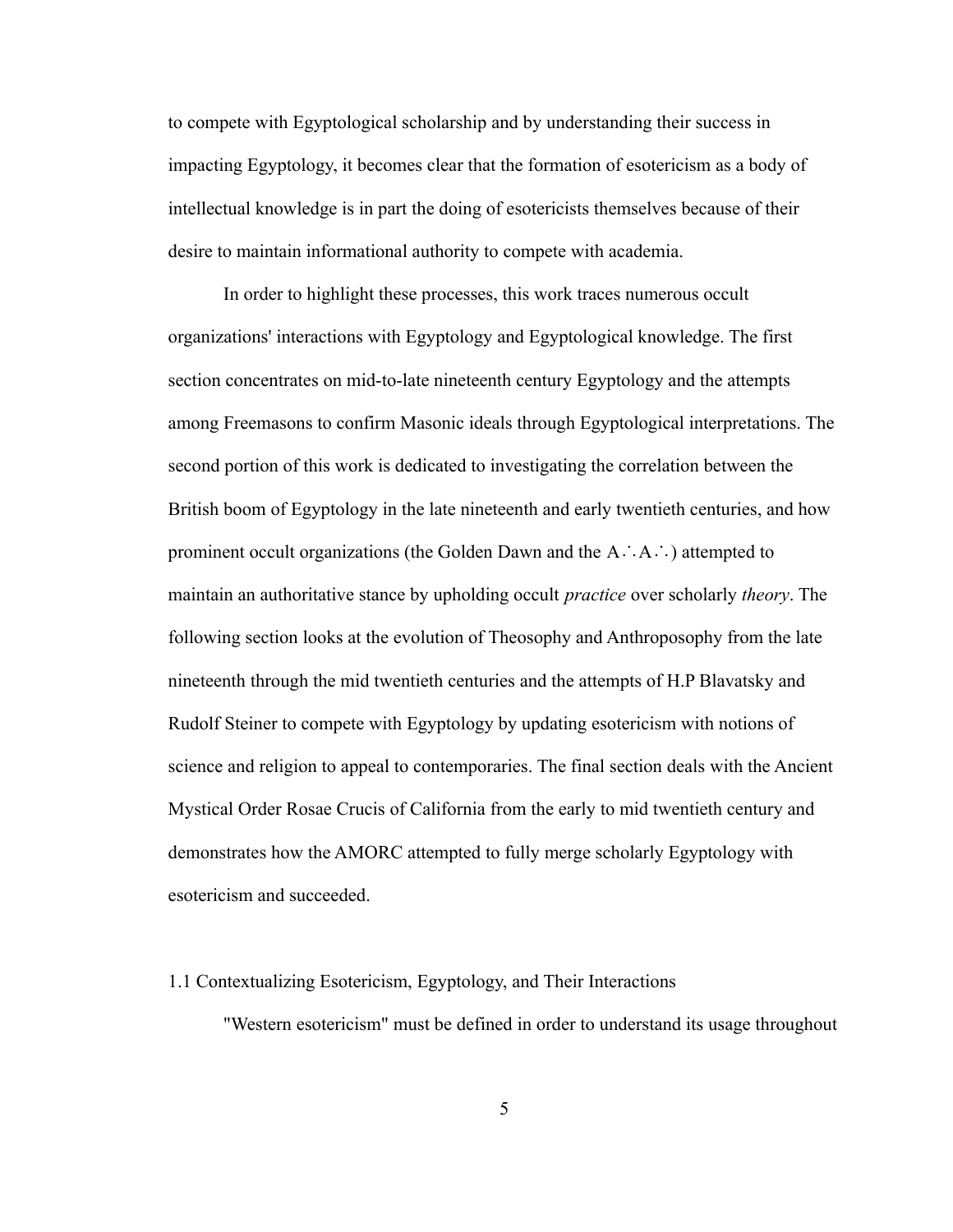this work. First and foremost, it must be understood what specifically entails "Western" esotericism, as opposed to esotericism by itself. Kennet Granholm, a historian of religion, pinpoints the complex elements that comprise and complicate "the West" in Western esotericism. As Granholm explains, "A view of the West, as well as Europe must take into notion that it is in fact a conscious project, not an expression of 'natural identity or culture.'"[8](#page-10-0) In other words, what comprises the idea of "the West" is of deliberate design and/or self-identification, and really has little to do with incidental common culture or values. According to Granholm, then, Western esotericism entails self-identification among practitioners as Western in order to identify the exotic *otherness* and importance of *foreign* wisdom.<sup>[9](#page-10-1)</sup> Therefore, building from Granholm's notion of "Western" in "Western esotericism," throughout this work "Western" does not refer to European culture or diffusion of its developments and ideals, but rather, *self-identification* as Western in order to specifically identify foreign or ancient knowledge to revive for contemporaries. In sum, "Western esotericism" is only "Western" because it is identified by the esotericists themselves as a tradition which *becomes* "Western" and not "Eastern."

Antoine Faivre, a historian of religion and author of *Western Esotericism: A Concise History*, defines the term "esotericism" from a scholarly perspective, and thus provides a definition that renders esotericism comprehensible for scholars. According to Faivre, Western esotericism consists of four precise common denominators that contribute to its definition. First, "the idea of universal correspondences," in which all things (religious, spiritual, physical, philosophical, old or new bodies of knowledge) can

<span id="page-10-0"></span><sup>8</sup> Kennet Granholm, "Locating the West: Problematizing the *Western* in Western Esotericism and Occultism," in *Occultism in a Global Perspective*, eds. Henrik Bogdan and Gordan Djurdjevic (New York: Routledge, 2014), 32.

<span id="page-10-1"></span><sup>9</sup> Ibid., 22-24.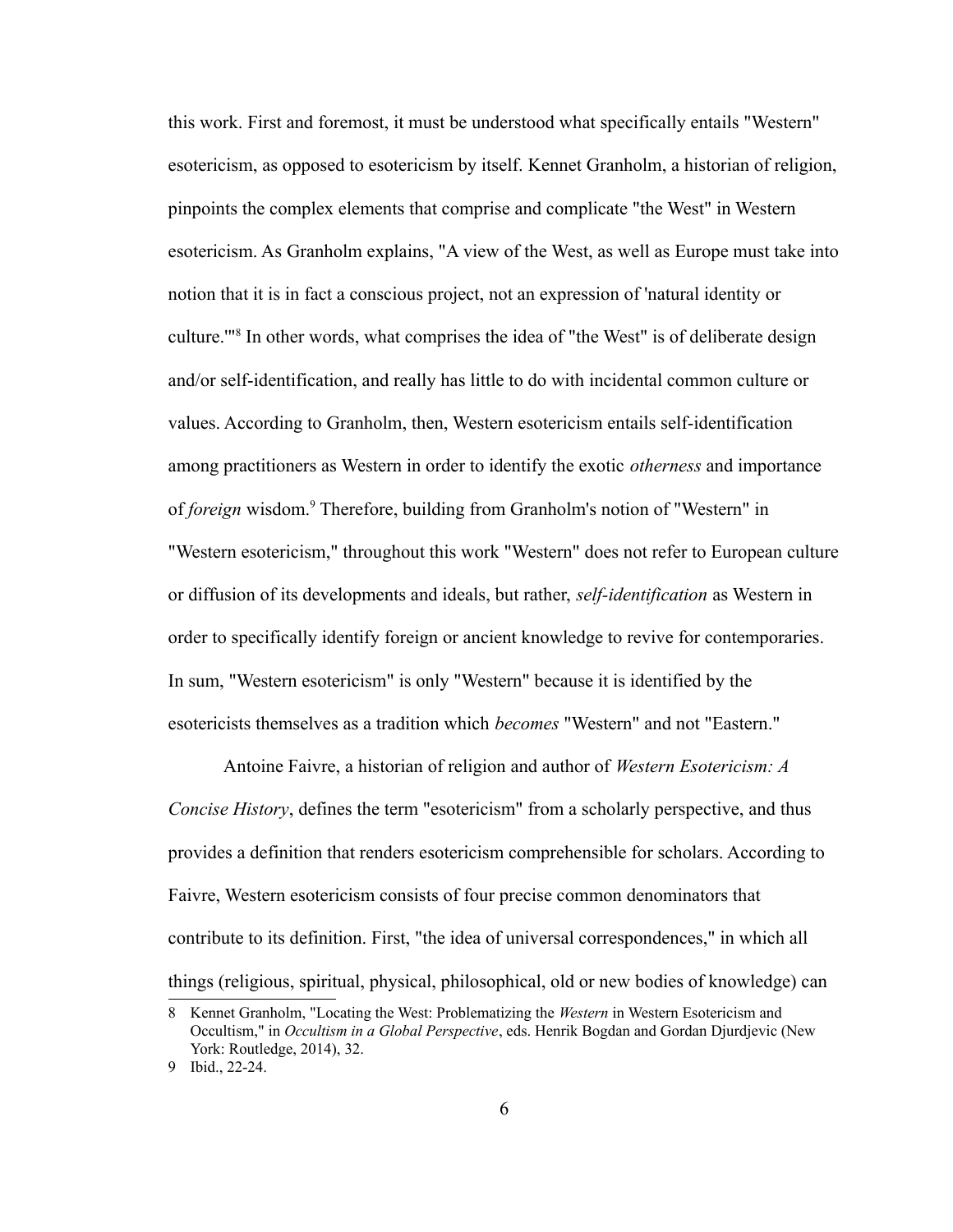be reconciled or understood as entirely interconnected.<sup>[10](#page-11-0)</sup> Throughout this work, the perpetuation of correspondences and interconnected principles is referred to as "syncretism." Second, Faivre identifies "the idea of living nature" as an essential element of Western esotericism, wherein humans believe nature a living entity which has a continuous history and acts as the intermediary between the physical and divine realm.<sup>[11](#page-11-1)</sup> Third, Faivre's definition includes "the role of mediations and of the imagination," which are the tools (rituals, symbols, texts, divination techniques, etc.) utilized to magically access knowledge or different levels of reality.[12](#page-11-2) Finally, Faivre argues that Western esotericism consists of "the experience of transmutation," in which the other elements are combined for the sake of experimentation and achieving noticeable results.<sup>[13](#page-11-3)</sup>

To be concise and to sum up this complex definition of Western esotericism for the sake of this work, Western esotericism (mostly referred to as simply "esotericism" in this thesis) should be understood as the following: an idea that is "Western" via selfidentification, a philosophical and magical tradition which is inherently syncretic, a current that maintains belief in interconnectivity between physical and divine realms, an ideological system which maintains belief that divine realms can reached through practical gnosis, and a spiritual system which entails carrying out experimentation to achieve these goals or maintain these beliefs. In turn, the phrase "Western Esoteric Tradition" refers to the longtime established practice and construction of esotericism among self-perceived Westerners. These elements that comprise Western esotericism best

<span id="page-11-0"></span><sup>10</sup> Antoine Faivre, *Western Esotericism: A Concise History*, trans. Christine Rhone (Albany, New York: State University of New York Press, 2010), 12.

<span id="page-11-1"></span><sup>11</sup> Ibid.

<span id="page-11-2"></span><sup>12</sup> Ibid.

<span id="page-11-3"></span><sup>13</sup> Ibid.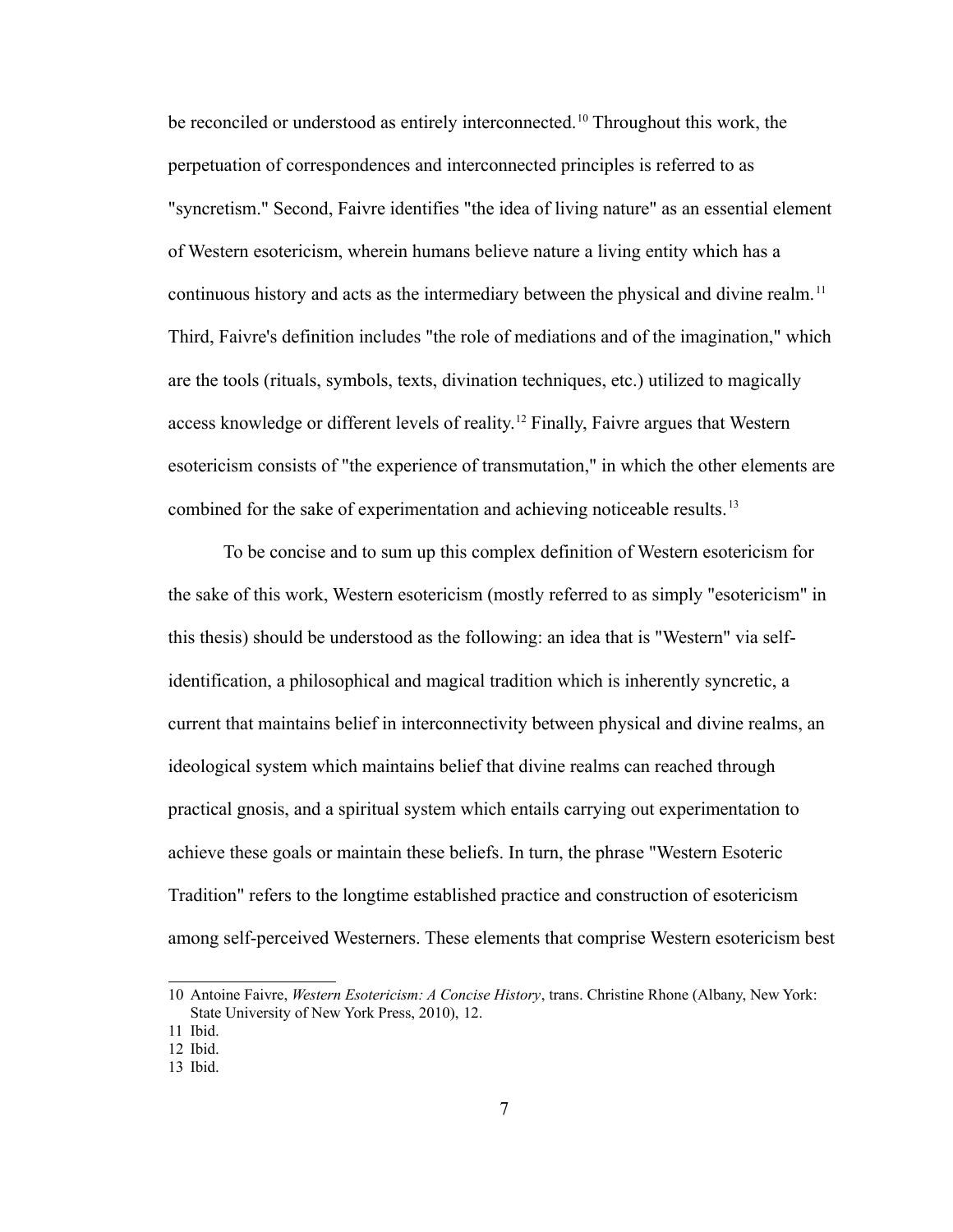unify the vast array of esotericists discussed throughout this work, and therefore these elements serve as the bases for defining Western esotericism.

For clarification, "occultism" should be also be defined, as "occultism" and "esotericism" are occasionally used interchangeably, though esotericism is in actuality a subset of occultism. In *Occultism in a Global Perspective*, Henrik Bogdan and Gordan Djurdjevic define occultism (which has its etymological roots in the Latin word for "hidden") as "a branch of human activity" that is "an orientation towards hidden aspects of reality, those that are held to be commonly inaccessible to ordinary senses," and do not particularly fit into the realm of religion or science, despite the commonalities it shares with them.<sup>[14](#page-12-0)</sup> In other words, occultism is the human desire to access hidden knowledge or principles, perhaps utilizing the methods of both religion and science in addition to approaches taboo to religion and science. To be succinct, "occultism" is a broader term in which "esotericism," and in particular, "Western esotericism" resides. Thus, occasionally throughout this work, the terms are used interchangeably, but with occultism as a broader and more open-ended term entailing the search for otherwise-hidden gnosis.

Also important is to distinctly define is the idea of "fraternal" occultism. In this case, I build from Faivre's definition of "esotericism" and Bogdan and Djurdjevic's definition of "occultism," but I maintain that "fraternal" occultism is a unique entity created as a result of unified interest in occultism and esotericism. Throughout this work, then, a "fraternal" occult society consists of a specific group of people with uniform interests, goals, principles, and doctrines to follow through esoteric or occult goals. In

<span id="page-12-0"></span><sup>14</sup> Henrik Bogdan and Gordan Djurdjevic, eds., *Occultism in a Global Perspective* (New York: Routledge, 2014), 1.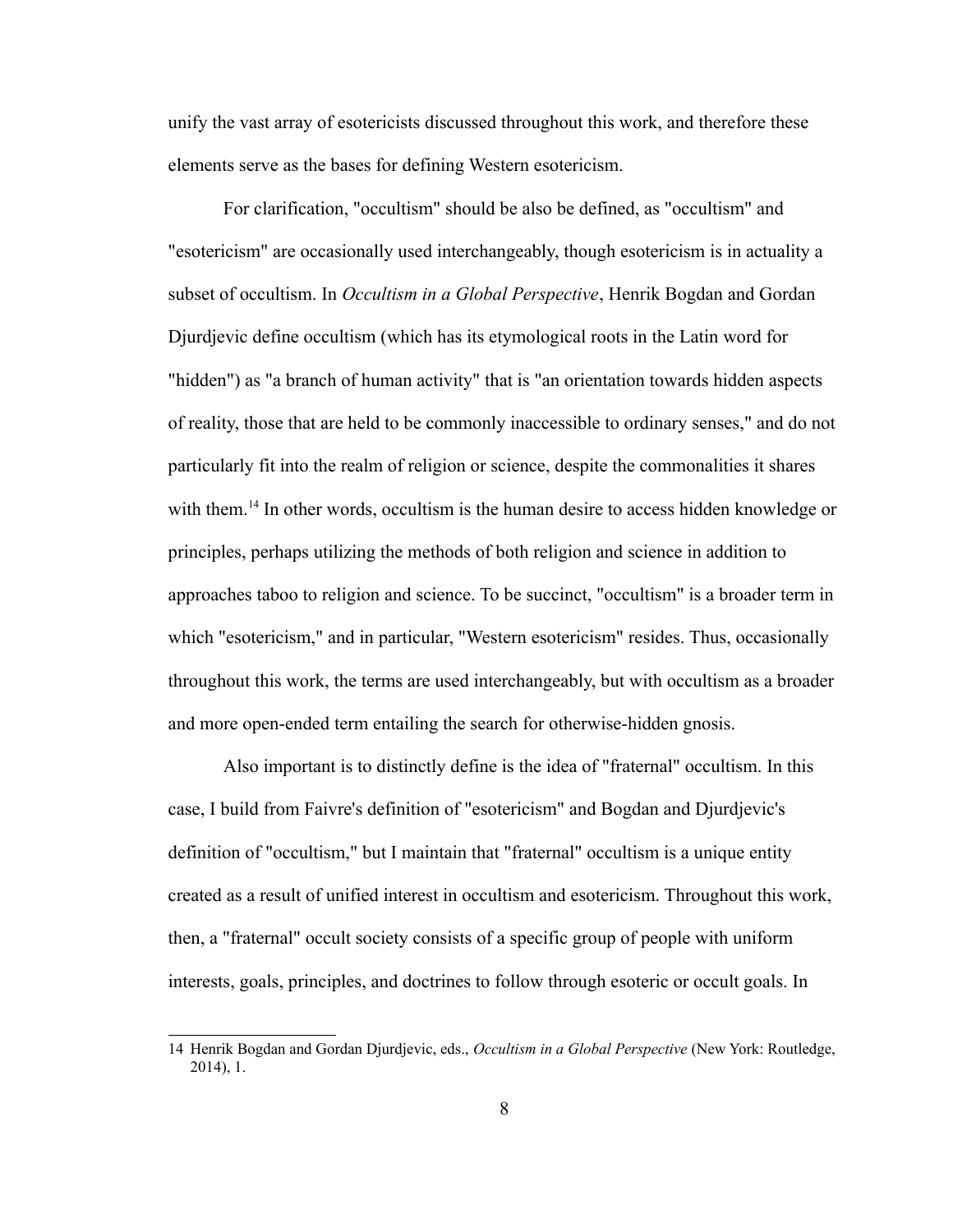this case, each group differs regarding their goals and principles, though crossover regarding beliefs or interests may occur. In addition, a "fraternal" occult group or order typically operates with an element of exclusivity, in which members are uniquely unified by mere affiliation in a secretive and/or hierarchical grouping.

For our purposes, it is worth noting that many philosophical aspects compatible with Western esotericism come from ancient and medieval sources. As Faivre points out, however, *modern* Western esotericism began in Renaissance Europe with the revival of Hermetic studies (knowledge centered around the *Corpus Hermeticum*, an ancient philosophical Greco-Egyptian text allegedly dictated by the Egyptian Thoth or Greek Hermes), Jewish Kabbalah (a Jewish magical system which is intended to systematize and catalog all aspects of reality), and syncretism (correspondences between all of the re-emerging knowledge during the Renaissance).<sup>[15](#page-13-0)</sup> Consequently, the bases of modern Western esotericism which include a pagan source, a Jewish source, and ideas contradictory to much of mainstream religion in Christian-dominated Europe (due to their non-Christian background or preservation by non-Christians such as Muslims), lent to the pattern of secretive study to avoid negative predicaments, such as unwanted attention from authorities or a suspicious mainstream public. Thus, much of what has been included in esotericism has been studied in a secretive manner because of its difference with mainstream cultural ideologies. Though the history of esotericism is too large for the scope of this project and irrelevant to the argument at hand, it should be understood that Western esotericism became consolidated over time with the contributions of prominent esoteric currents such as Greek philosophy, alchemy (a prototypal field of chemistry

<span id="page-13-0"></span><sup>15</sup> Faivre, 35-39.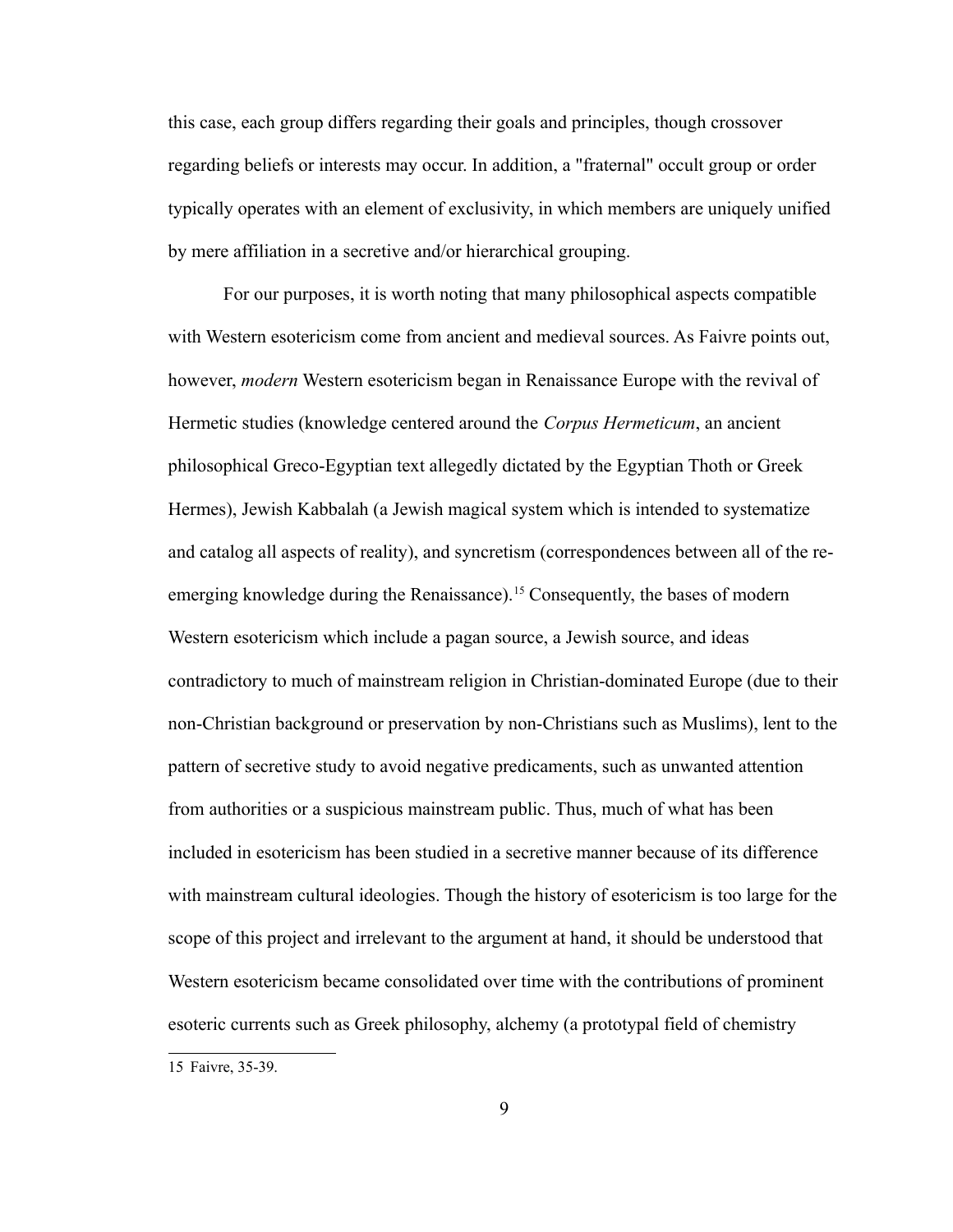which for esotericism was utilized to achieve spiritual enlightenment), the birth of initiative groups (exclusivist hierarchical fraternal groups dedicated to achieving some sort of spiritual illumination by progressing through grades), and eighteenth-century German romanticism.<sup>[16](#page-14-0)</sup>

By the mid-nineteenth century, which is where the focus of this project begins, Western esotericism had endured many centuries of formation. However, I argue that the latter half of the nineteenth century revamped Western esotericism, as a massive influx of new currents of information were made available to Westerners due to European imperialism. For example, the British rule over India which formally began in 1858 (though informal rule began much earlier) allowed direct access to Indian (ancient or contemporary) spiritual, philosophical, and religious ideologies. In turn, as is the case with the Theosophical Society founded in 1875, Indian knowledge became a substantial part of Western esotericism. The rapid pace at which Europeans raced to interconnect all parts of the world sped up the rate at which new bodies of information could be added into Western esoteric syncretism.

It is here that we should shift our focus to another important aspect of this thesis that arose from European intrusion into other parts of the world: Egyptology. Throughout this thesis, "Egyptology" is defined by its most common definition: scholarly, scientific, and systematic studies of ancient Egypt that formed after Jean-François Champollion translated Egyptian hieroglyphics in  $1822$ <sup>[17](#page-14-1)</sup> This opportunity was opened to French scholars (such as Champollion) after Napoleon's invasion of Egypt in 1798, and

<span id="page-14-0"></span><sup>16</sup> Faivre, 25, 49-50, 60-61, 63-67, 69-72.

<span id="page-14-1"></span><sup>17</sup> Ian Shaw and Paul Nicholson, *The Dictionary of Ancient Egypt* (London: The British Museum Press, 1995), 90-91.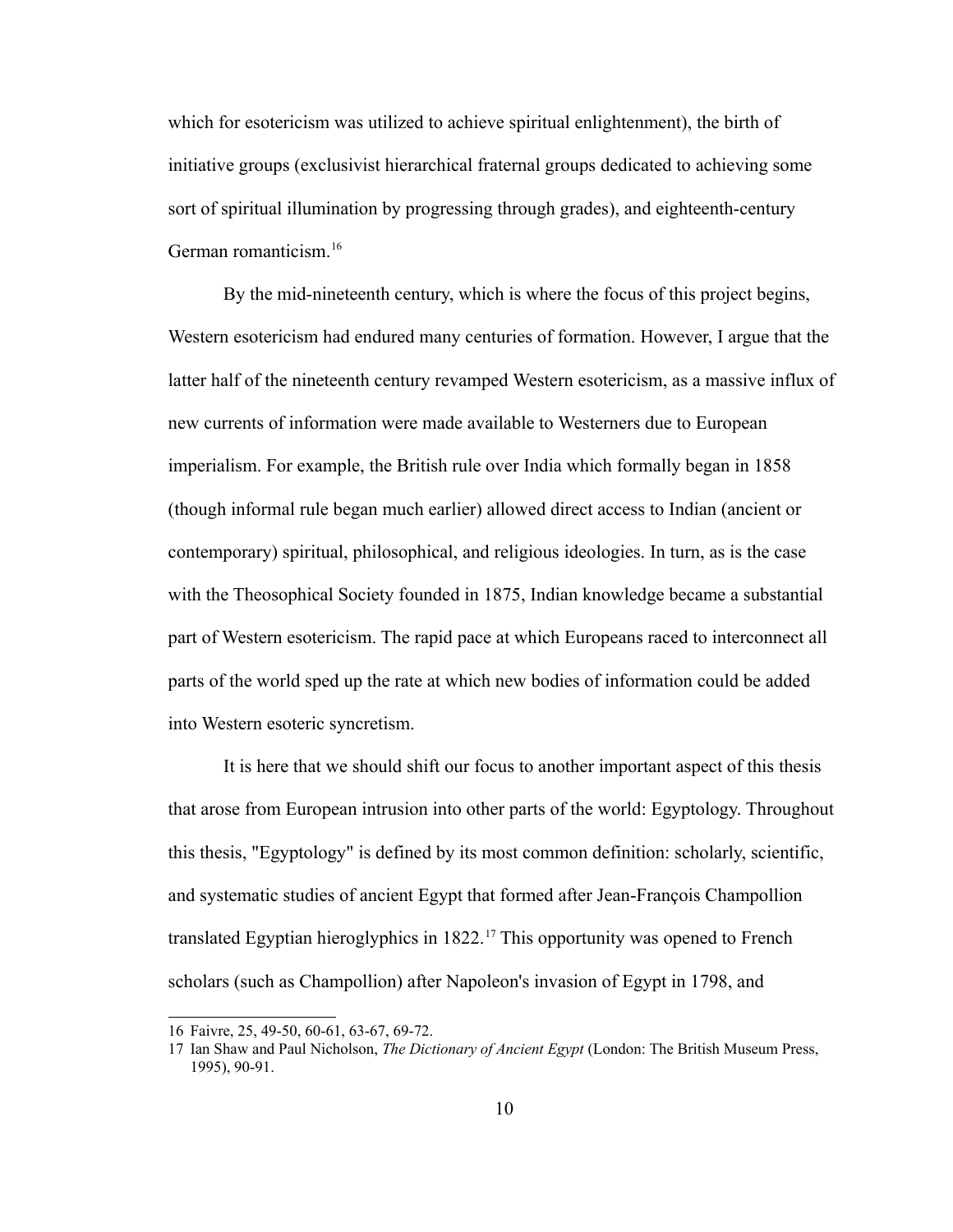European travelers trickled into Egypt to study ancient Egypt thereafter. [18](#page-15-0) Egyptology became consolidated as a scientific and academic field of study by scholars throughout the nineteenth century, who dictated the definition of Egyptology in order to stand out from other European intruders (such as looters or freelance travelers).<sup>[19](#page-15-1)</sup> In the same vein as the argument mentioned above, it is imperative to realize that British imperial control of Egypt beginning in 1882 opened the doors for Europeans to access Egyptian knowledge, which in turn had heavy implications on European esotericism. As John David Wortham demonstrates in *The Genesis of British Egyptology, 1549-1906*, "Egyptomania" (mainstream and popular infatuation with Egypt) escalated throughout the nineteenth century, and by the time of the 1880s when Egypt was a British protectorate, the British had established complex Egyptological operations and exploration groups such as the Egypt Exploration Fund which engaged in archaeological endeavors.[20](#page-15-2) Once again, it is essential for contextualization to note that Britain's imperial interests in Egypt heightened Egyptological knowledge, which in turn had huge effects on Western esotericism.

To clarify, Western esotericism was no stranger to Egyptian ideas prior to British imperialism, whether imagined or not. The period of the British protectorate in Egypt by no means initiated the relationship between Europe and Egypt. Rather, interactions between Europeans and Egyptians began in ancient times, and since ancient times, European mysticism has been fueled by ancient Egyptian ideas. The ancient Greeks

<span id="page-15-0"></span><sup>18</sup> Shaw and Nicholson, 91.

<span id="page-15-1"></span><sup>19</sup> Ibid.

<span id="page-15-2"></span><sup>20</sup> John David Wortham, *The Genesis of British Egyptology, 1549-1906* (Norman, Oklahoma: University of Oklahoma Press, 1971), 92-93, 106-107.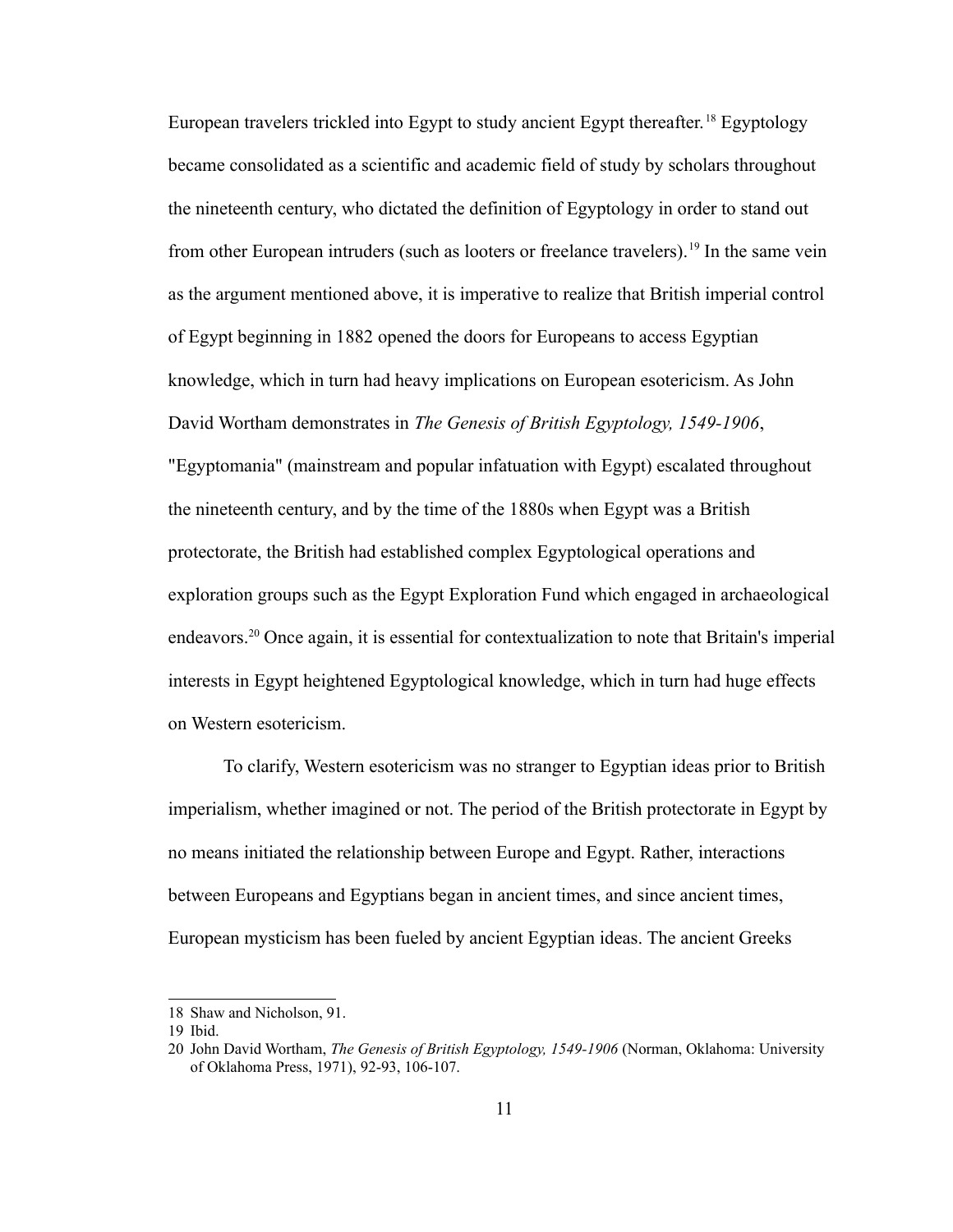regarded Egypt as a land of magic and mysticism.<sup>[21](#page-16-0)</sup> Upon Alexander the Great's seizing of Egypt in 332 BCE, a Greco-Egyptian religion and magical system was born that posited ancient Egyptian mythology and religion into Greek mythology and religion. [22](#page-16-1) By 30 BCE, the Egyptian relationship with Europe was maintained by the Roman Empire, which diffused ancient Egyptian spiritual elements such as worship of Isis into Europe.<sup>[23](#page-16-2)</sup> This period from 332-30 BCE produced many of the aspects that would later become part of the Western esoteric tradition, such as religious syncretism (in this case the combination of Greek and Egyptian ideas), Hermetism (the *Corpus Hermeticum* dates from this period), and the concept of Egyptian mysteriousness (hidden powers unlocked through secretive Egyptian mysticism).<sup>[24](#page-16-3)</sup> Ties to Europe were maintained even through Egypt's Coptic period (the period in which Egypt Christianized), Coptic magical systems diffused into Byzantium, and Coptic Christianity in Egypt reconciled to an extent with ancient Egyptian traditions.<sup>[25](#page-16-4)</sup> Medieval distaste for everything pagan eliminated much European access to ancient Egyptian knowledge, but European interest in Egypt remained throughout Europe's medieval period due to Biblical studies and reconciliation of Hermetic ideals with Christianity.<sup>[26](#page-16-5)</sup>

By the time of the European Renaissance (which, as noted above, also marked the birth of modern Western esotericism), Europeans rediscovered Greek literature on Egypt and experienced a re-emergence of the *Corpus Hermeticum*, which captivated European philosophers regarding ancient Egyptian magical knowledge. Therefore, conceptions of

<span id="page-16-2"></span>23 Ibid.

<span id="page-16-0"></span><sup>21</sup> Hornung, 19-25.

<span id="page-16-1"></span><sup>22</sup> Pinch, 162.

<span id="page-16-3"></span><sup>24</sup> Ibid., 162-169.

<span id="page-16-4"></span><sup>25</sup> Ibid., 170-171.

<span id="page-16-5"></span><sup>26</sup> Hornung, 73-82.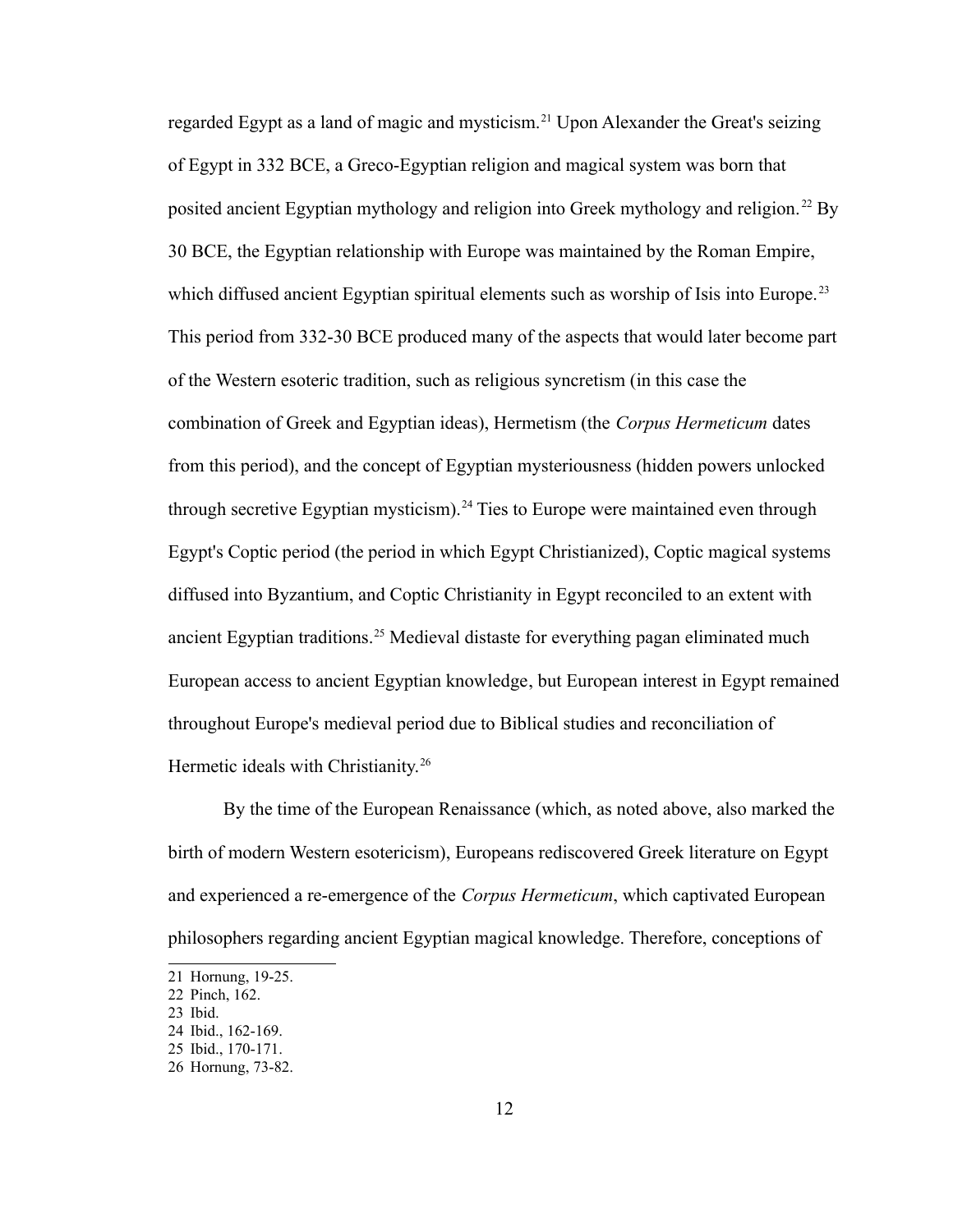ancient Egypt existed within Western esotericism since the initial formation of *modern* Western esotericism. From the Renaissance on, elements of Egyptian magic and mysticism became primary aspects of the Western esoteric tradition, and included Hermetic magic, hieroglyphic magic, usage of Egyptian symbols, and heavy reconciliation with Christianity (many, such as Giovanni Pico della Mirandola, argued that Moses' wisdom must have come from the Egyptians, and Giordano Bruno argued that Christianity must have been derived from ancient Egyptian religion).<sup>[27](#page-17-0)</sup> Throughout the seventeenth and eighteenth centuries, "Egypt retained its reputation as the source of magic and arcane wisdom," and esoteric groups such as the Rosicrucians and Freemasons adopted Egypt as the source of their esoteric knowledge.<sup>[28](#page-17-1)</sup> By the nineteenth century, Egyptian magic, mythology, and history were staples among prominent occultists, as is evident in the influential works of Eliphas Lévi, wherein Lévi attributes all Western syncretic magic traditions to the ancient Egyptians.<sup>[29](#page-17-2)</sup>

Thus, Egypt has been heavily engrained in the Western Esoteric Tradition since the beginning of esoteric discourse in the European Renaissance, though Egypt had been established as a source of esoteric knowledge since long before the Renaissance. Similarly, European intrusion into Egypt in the later nineteenth century did not *introduce* Europeans to ideas of Egyptian magic and mysticism, but rather, European intrusion in Egypt provided new opportunities and information to build both esoteric and Egyptological bodies of knowledge. This work focuses on the period of history (roughly 1875-1930) in which fraternal Western esoteric groups and scholarly Egyptologists

<span id="page-17-0"></span><sup>27</sup> Hornung, 83-91; Pinch, 173.

<span id="page-17-1"></span><sup>28</sup> Pinch, 173.

<span id="page-17-2"></span><sup>29</sup> Thomas A. Williams, *Eliphas Lévi: Master of Occultism* (University, Alabama: University of Alabama Press, 1975), 45-46, 79.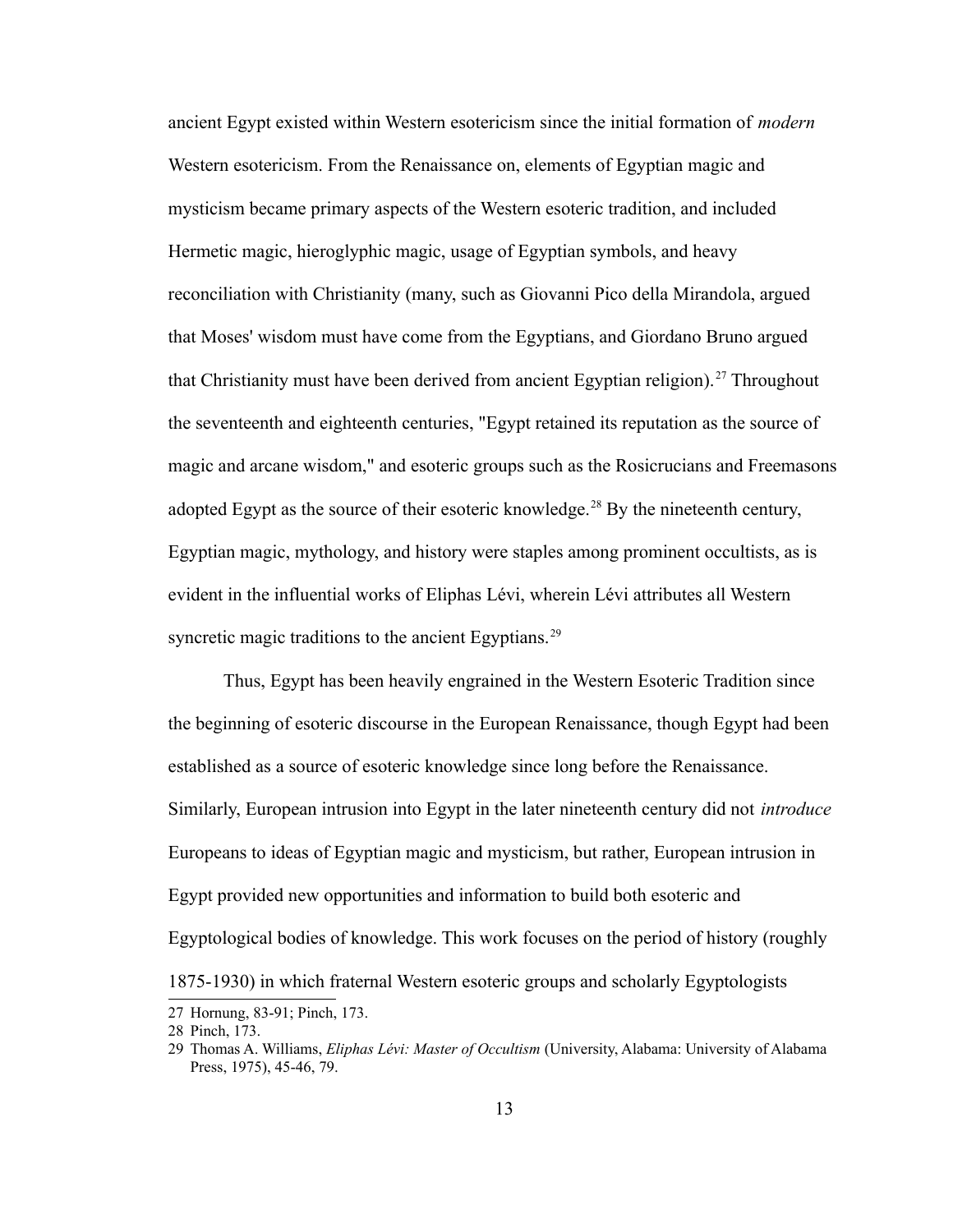consolidated their ideologies utilizing the same subject: ancient Egypt. It is during this time period that both esotericists and Egyptologists attempted to validate themselves and establish their authority on ancient Egyptian matters. Therefore, esotericists and Egyptologists endured complex interactions in which they built from or reacted to each other's ideas and attempts for Egyptological legitimacy to establish their own authority regarding ancient Egyptian knowledge.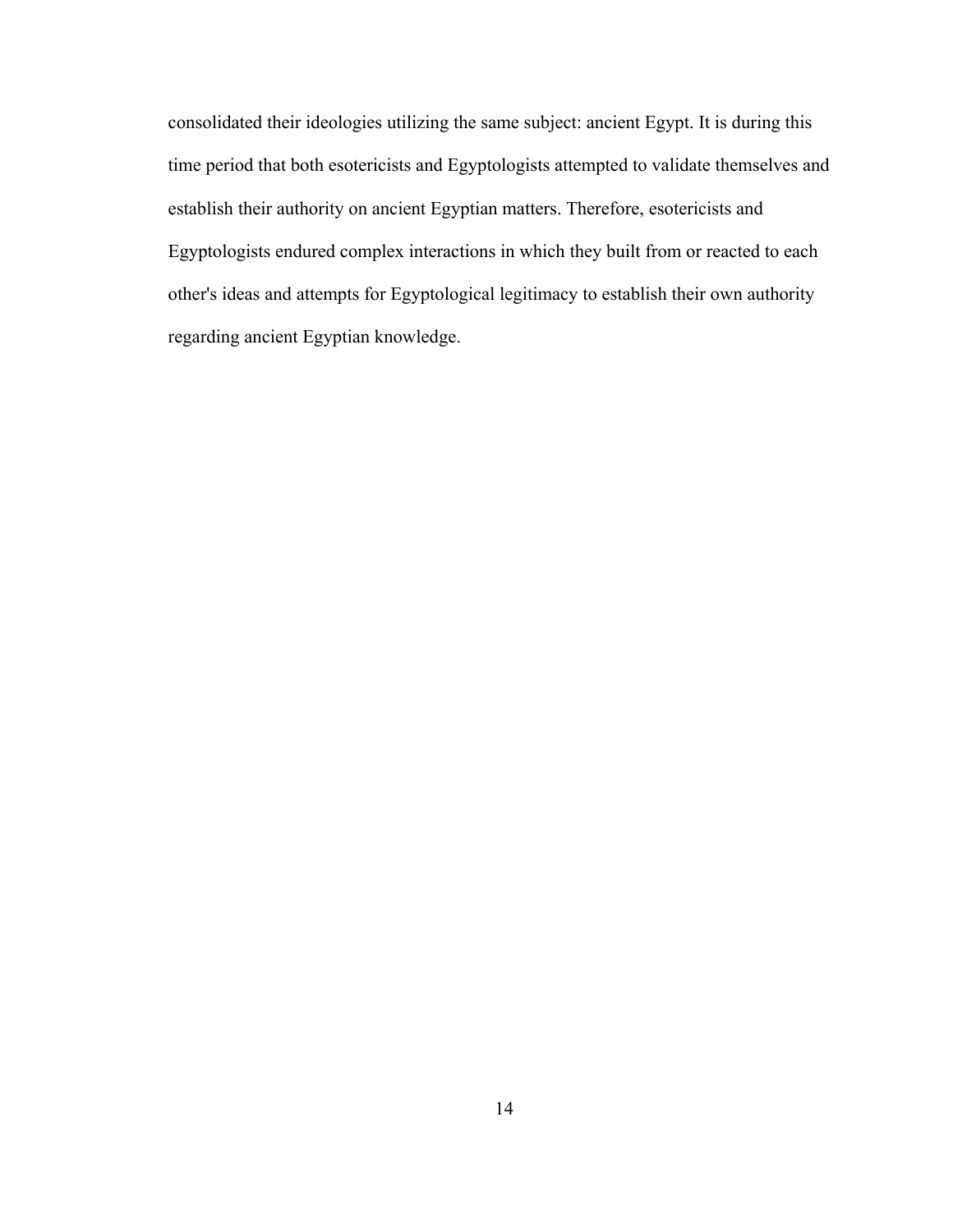# 2 FREEMASONRY AND EGYPTOLOGY

Freemasons have emphasized their ties to ancient Egypt since the late eighteenth century.[30](#page-19-0) In particular, Egyptian Freemasonry was formulated by the controversial Count Cagliostro of Palermo, Italy, in the late eighteenth century, which initiated a trend of Freemason interest in ancient Egypt thereafter.<sup>[31](#page-19-1)</sup> In the late eighteenth century, as well as throughout the nineteenth century, ancient Egyptian influences appeared in Freemason rites, rituals, symbolism, architectural motifs, and origin stories. Importantly, as Hornung points out, the emphasis placed on ancient Egyptian origins of Freemasonry in the late eighteenth century came "at a time when the origins of all religions were often being sought in Egypt."<sup>[32](#page-19-2)</sup>

As historian David Gange explains, the late nineteenth century experienced a new wave of European, especially British, attempts to confirm religion through studies of Egypt, specifically "Old-Testament-based Christianity."[33](#page-19-3) Furthermore, by the late nineteenth century, Egyptology was solidified as an academic field of study, which grounded these viewpoints in scholarship.<sup>[34](#page-19-4)</sup> Gange argues that the British utilized the science of Egyptology in the late nineteenth century to validate Christian theology and biblical accounts in order to combat challenges to Christian legitimacy.<sup>[35](#page-19-5)</sup> To art historian Christina Riggs, Egyptology as an instrument for validating Western identity extended

<span id="page-19-0"></span><sup>30</sup> Hornung, 118.

<span id="page-19-1"></span><sup>31</sup> Booth, 250-251.

<span id="page-19-2"></span><sup>32</sup> Hornung, 118.

<span id="page-19-3"></span><sup>33</sup> David Gange, "Religion and Science in Late Nineteenth-Century British Egyptology," *The Historical Journal* 49, no. 4 (December, 2006), 1083.

<span id="page-19-4"></span><sup>34</sup> Ibid.

<span id="page-19-5"></span><sup>35</sup> Ibid., 1084, 1103.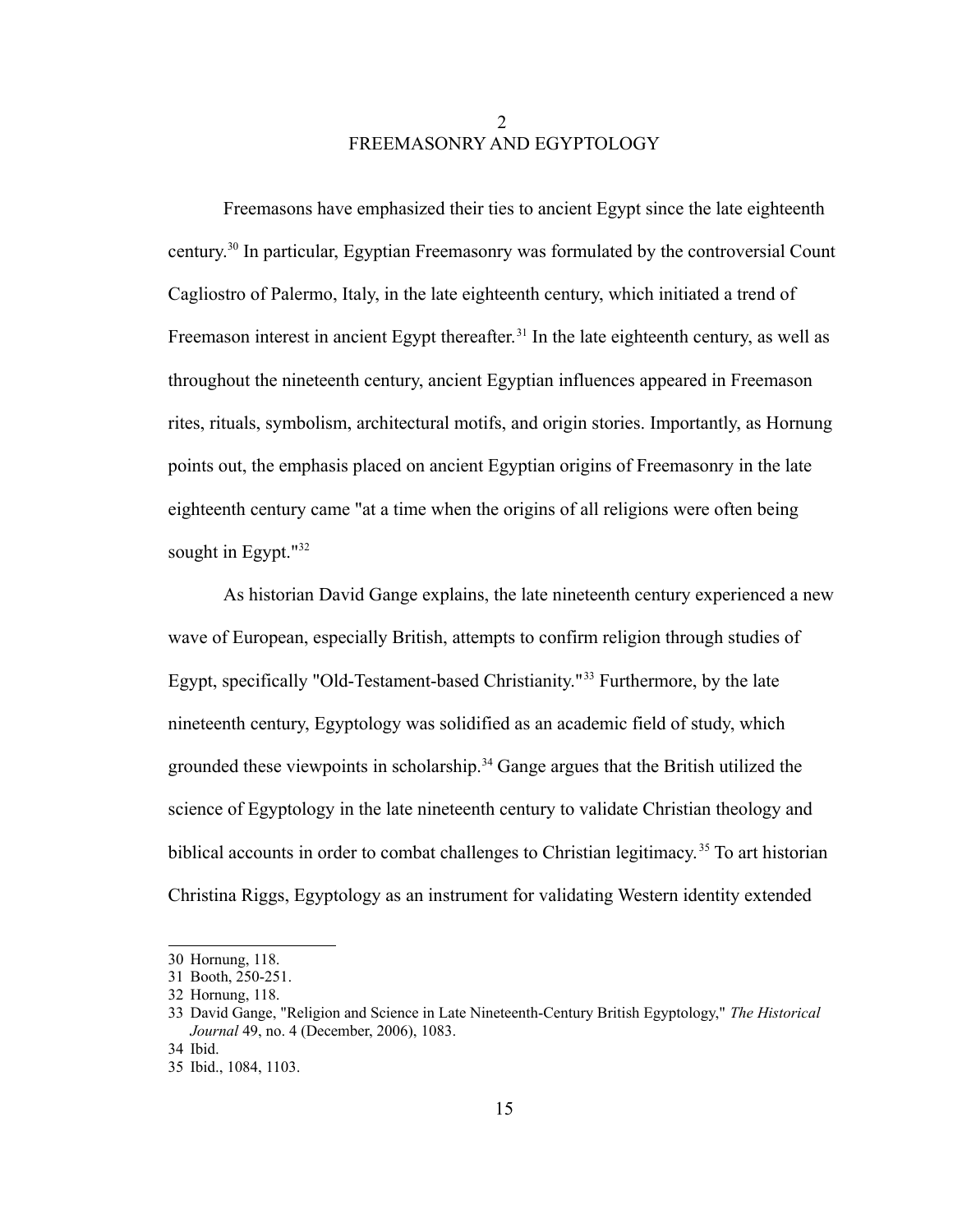well beyond Christianity, and Egyptology was also used by Westerners to seize Egyptian heritage and reconfigure it as inherently Western.<sup>[36](#page-20-0)</sup> To Riggs, Egyptology and its results (especially in the Cairo Museum) firmly placed Egyptian history in the hands of Europeans, which linked ancient Egypt to European modernity in a manner that conveyed Europe's cultural origins as Egyptian.<sup>[37](#page-20-1)</sup>

I extend the viewpoints of Gange and Riggs to argue that Freemasons were instrumental in these processes of spiritual validation. Furthermore, Freemasons perpetuated a continuation of ancient Egyptian legacies in Europe and the United States as a means for identity formation. In particular, European and American Freemasons in the late nineteenth century sought to validate their spiritual belief system by using evidence from ancient Egypt and Freemasons utilized Egyptology to assert that Freemasonry had its origins there. In turn, Freemasonry was enabled to evolve and elaborate its own past by utilizing the academic field of Egyptology. At the same time, however, Freemasons attempted to maintain a competitive edge over academia by claiming to hold the answers to mysteries that remained unsolved by Egyptologists. This process had a profound impact on Western intellectualism and the field of Egyptology itself, as Masons decided the balance between what was to be made public for the sake of constructing and maintaining Egyptological authority, and what was to remain secretive Masonic knowledge. Whereas the Masonic claim to Egyptological authority was diffused into wider circles of the public via contributions to Egyptology, Masons sought to preserve the secrets of ancient Egyptian mysteries, symbols, and traditions only for

<span id="page-20-0"></span><sup>36</sup> Christina Riggs, "Colonial Visions: Egyptian Antiquities and Contested Histories in the Cairo Museum," *Museum Worlds: Advances in Research* 1 (2013), 68.

<span id="page-20-1"></span><sup>37</sup> Ibid., 67-68.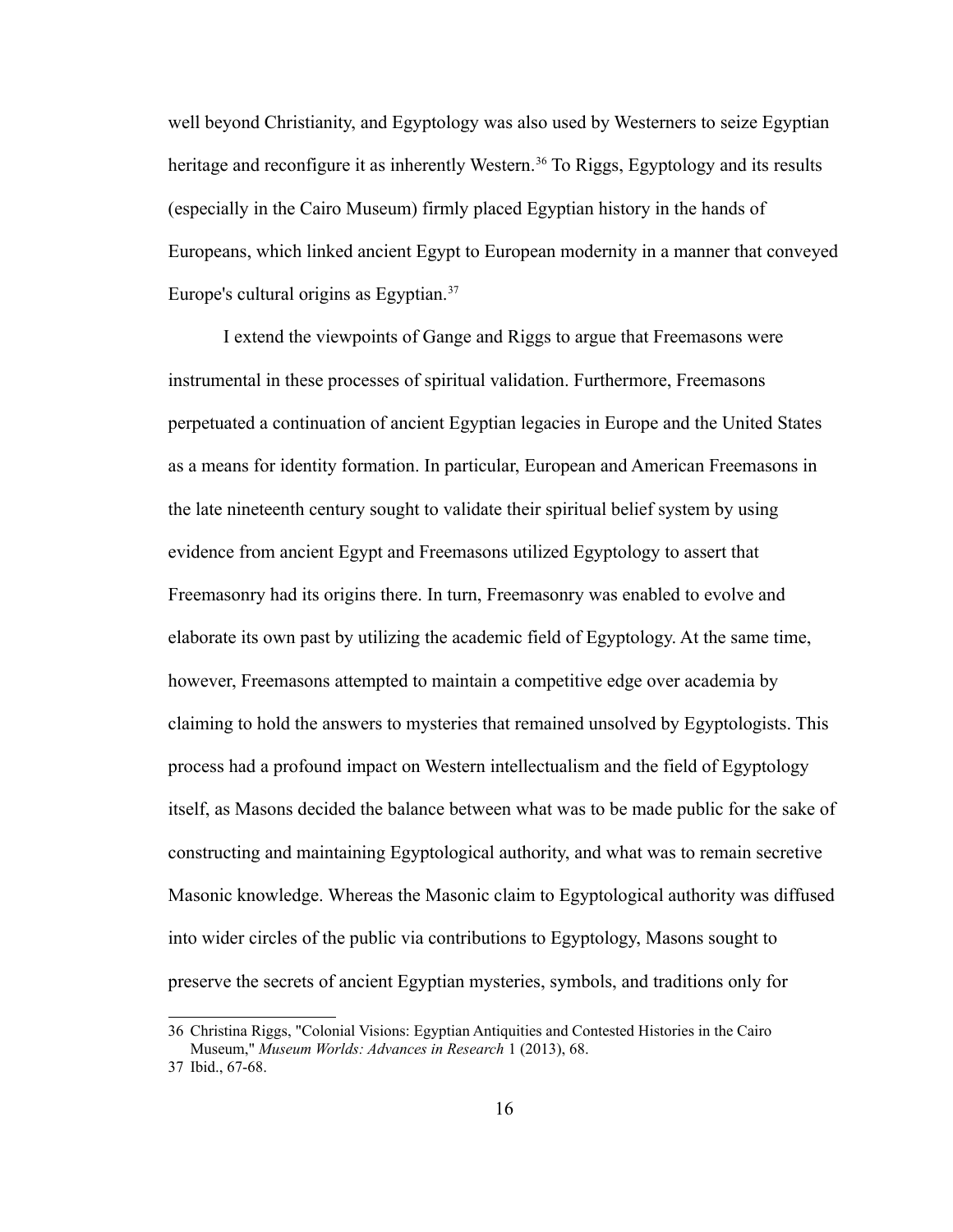Masons themselves. The Freemason engagement with Egyptology and Masonic conceptions of ancient Egypt set the precedent for future fraternal occult organizations such as the Golden Dawn, the A∴A∴, the Theosophical Society, the Anthroposophical Society, and the Ancient Mystical Order Rosae Crucis.

In numerous Freemason publications, Masonic practices are said to be direct continuations of ancient Egyptian traditions. A prominent example can be found in an 1884 edition of *Morals and Dogma* published in New York, which has served as the central publication for the Scottish Rite of Freemasonry since its original publication in 1871. In *Morals and Dogma*, Albert Pike includes much information on ancient Egyptian origins of Masonic ideals. Throughout the book*,* initiates of Freemasonry are taught that monotheist belief in "one God, Supreme and Unapproachable," originated in ancient Egypt, which is important as Freemasons adhere to only one creator god.<sup>[38](#page-21-0)</sup> Pike explains that monotheistic adherence to a creator God was passed from the Egyptians to Hebrews, which eventually culminated into Greek philosophy and later Christianity.<sup>[39](#page-21-1)</sup> Beyond this aspect, numerous other Freemason traditions are traced to ancient Egypt in *Morals and Dogma*: Freemason symbolism derived

from ancient Egyptian hieroglyphics, the secretive initiation-based schooling of Masonry is based on the model of Egyptian priesthoods, and Masonic cosmology and astrology mirrors Egyptian mythology.<sup>[40](#page-21-2)</sup>

In an 1884 edition of Albert G. Mackey's *An Encyclopedia of Freemasonry and its Kindred Sciences*, another prominent Freemason publication originally published in

<span id="page-21-0"></span><sup>38</sup> Albert Pike, *Morals and Dogma of the Ancient and Accepted Scottish Rite of Freemasonry* (New York: Masonic Publishing Company, 1874), 369-370.

<span id="page-21-1"></span><sup>39</sup> Ibid., 375-380.

<span id="page-21-2"></span><sup>40</sup> Ibid., 371-375.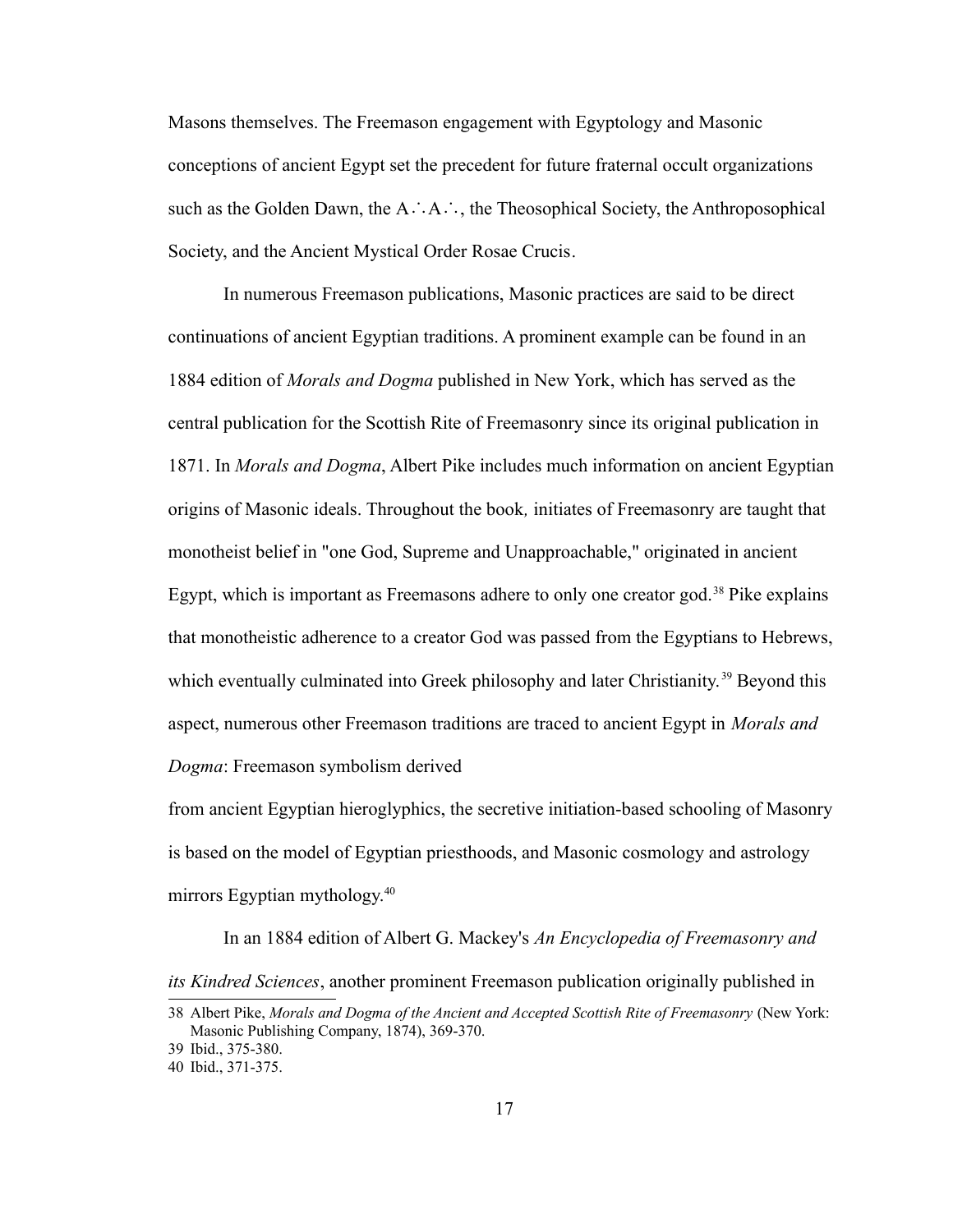1873 (in the U.S., but was widely republished internationally), Mackey also ties Freemasonry to ancient Egyptian history and tradition. Like Pike with *Morals and Dogma*, Mackey in his encyclopedia insists that Freemasonry mirrors ancient Egyptian "mysteries" and "ceremonies of initiation."<sup>[41](#page-22-0)</sup> In this work, Mackey explains that the various levels of initiation in Freemasonry are derived from the stages of birth, life, death, and regeneration that appear in the mythological accounts of ancient Egyptian gods.[42](#page-22-1) Like the standpoint provided in *Morals and Dogma*, Mackey explains that the ancient Egyptian "system of symbols was disseminated through Greece and Rome and other countries of Europe and Asia, giving origin, through many intermediate steps, to that mysterious association which is now represented by the Institution of

#### Freemasonry."<sup>[43](#page-22-2)</sup>

Freemasons of the late nineteenth century utilized contemporary Egyptology in order to verify these alleged Masonic connections to ancient Egyptian traditions. To some Freemasons of the late nineteenth century, Egyptology contained the hard archaeological evidence necessary to prove that Freemasonry was a continuation of ancient Egyptian traditions. For example, in an 1887 issue of *The Freemason's Chronicle* (a Freemason news publication), orator Isaac Clements directly cites Egyptological developments to link Freemasonry to ancient Egypt. In particular, Clements refers to the research of distinguished Egyptologist Dr. Samuel Birch to explain the nature of ancient Egypt's hierarchical priesthood which served as the original Masonic order.<sup>[44](#page-22-3)</sup> Clements highlights

<span id="page-22-0"></span><sup>41</sup> Albert Mackey, *An Encyclopædia of Freemasonry and Its Kindred Sciences*, ed. Charles T. McClenachan (Philadelphia, Pennsylvania: L.H. Everts & Co., 1884), 242-243.

<span id="page-22-1"></span><sup>42</sup> Ibid.

<span id="page-22-2"></span><sup>43</sup> Ibid., 242.

<span id="page-22-3"></span><sup>44</sup> Isaac Clements, "Whence Masonry Came," *The Freemason's Chronicle: A Weekly Record of Masonic Intelligence*, January 1, 1887, 3.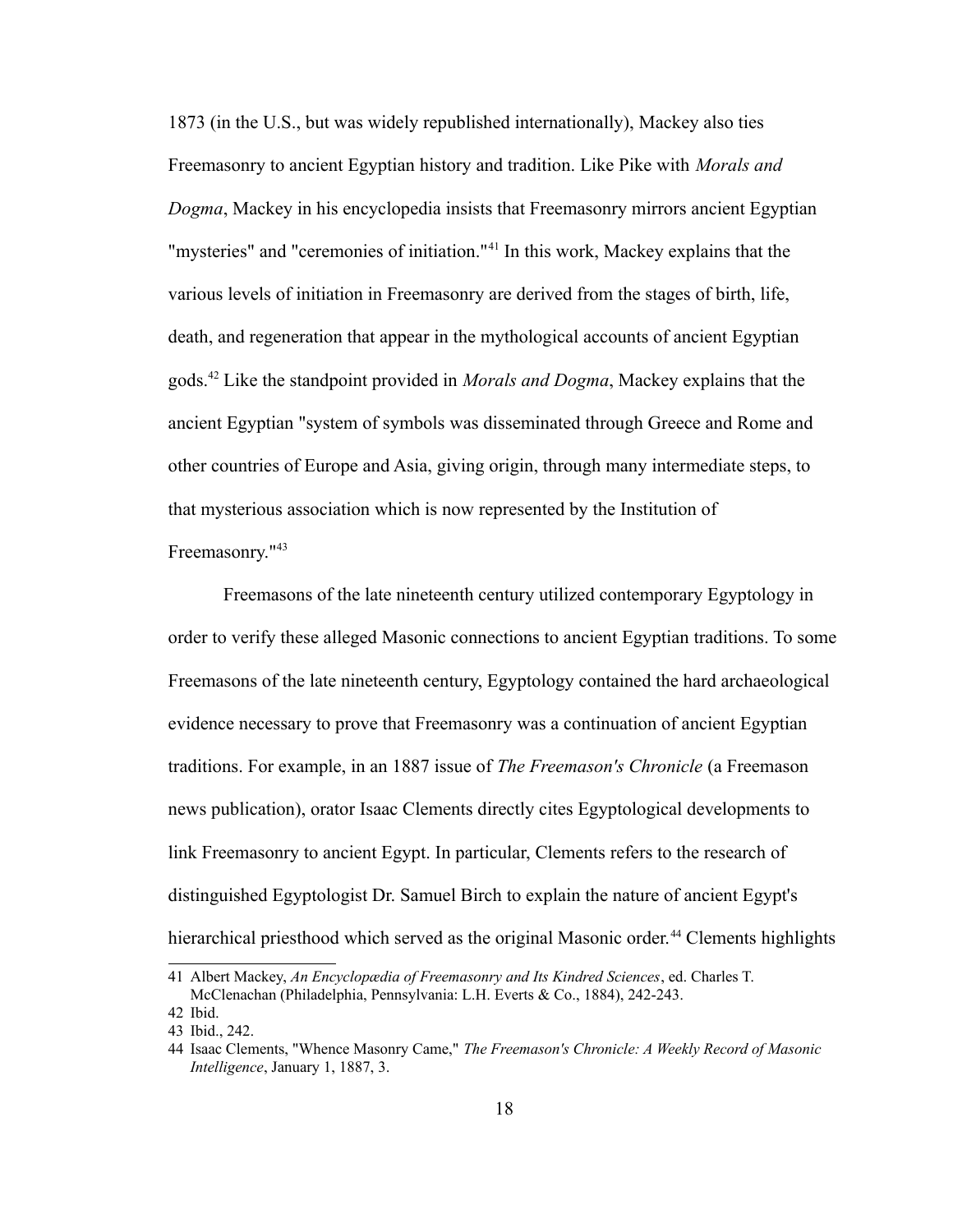Birch's Egyptological developments which "show that the priesthood was a powerful body, divided into grades or degrees, with its secret method of initiation, possessing the wisdom of the country and imparting it only to their initiates.<sup>"[45](#page-23-0)</sup> From this evidence, Clements concludes that "the Institution [Freemasonry] was cradled in the ancient Egyptian mysteries."[46](#page-23-1) Additionally, Clements argues that Freemasons continue these traditions and he establishes this link between ancient Egypt and Freemasonry by using Egyptological/scholarly evidence.<sup>[47](#page-23-2)</sup> In sum, Egyptology served as the tool for Clements to link Masonic tradition to ancient Egypt.

An 1890 issue of *Ars Quatuor Coronatorum* (a British Freemason journal) provides another substantial example; Freemason T. Hayter Lewis for an article entitled "Masonry and Masons' Marks" utilizes Egyptological studies to validate Masonic traditions. Lewis argues that an Egyptological discovery of Masonic symbols in the Great Pyramid at Giza proves connections with Freemasonry, as Masonic symbols closely resemble those found in the pyramid.<sup>[48](#page-23-3)</sup> Importantly, in order to further prove that Masonic "marks" or symbols originated in ancient Egypt, Lewis consulted the prominent Egyptologist Flinders Petrie and made use of his Egyptological discoveries.<sup>[49](#page-23-4)</sup> Using Petrie's discoveries, Lewis argues that prototypal Masonic symbols originated from ancient Egyptian masons (in the literal sense) and quarry masters.<sup>[50](#page-23-5)</sup> Lewis concludes, "I think that we may assume, as certain as to the above, that most of the characteristic signs

<span id="page-23-0"></span><sup>45</sup> Clements, 3.

<span id="page-23-1"></span><sup>46</sup> Ibid.

<span id="page-23-2"></span><sup>47</sup> Ibid., 2-3.

<span id="page-23-3"></span><sup>48</sup> T. Hayter Lewis, "Masonry and Masons' Marks," ed. G.W. Speth, *Ars Quatuor Coronatorum* 3, no. 69 (1890), 69.

<span id="page-23-4"></span><sup>49</sup> Ibid.

<span id="page-23-5"></span><sup>50</sup> Ibid, 69-70.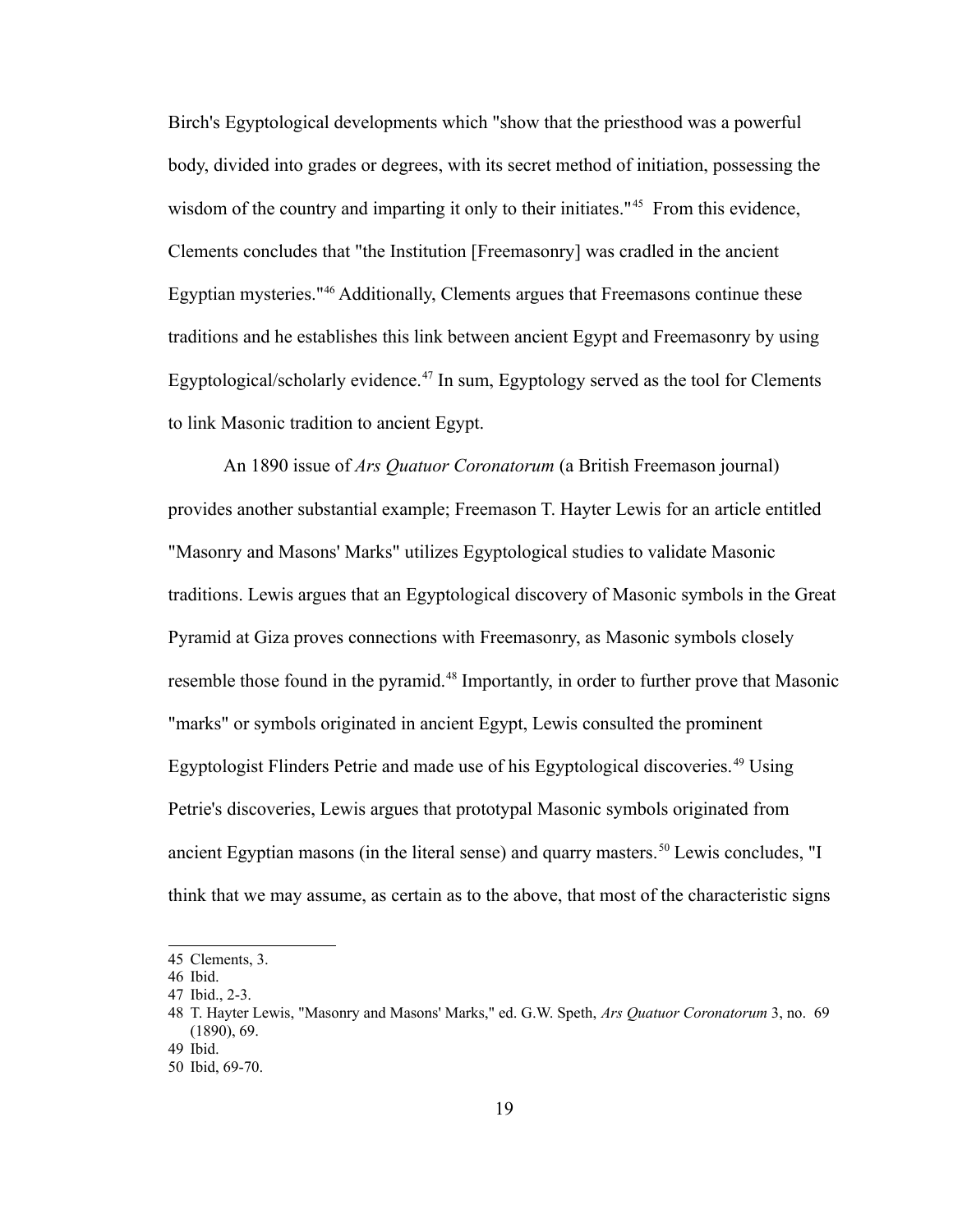now called Masons' Marks were originally developed at a very early period in the East [including Egypt], and have been used as distinguishing signs of some kind through the middle ages in Persia, Syria, etc., and thence down to the present time." In a later edit, Lewis updates his theory based on new discoveries by Petrie in order to argue that he believes Masonic symbols to originate in prehistoric (as opposed to pharaonic) Egypt.<sup>[51](#page-24-0)</sup> Like Clements, Lewis looked to Egyptological study (such as the research of Petrie) to explain Masonic history and demonstrate that Masons continued ancient Egyptian traditions.

Here it should be pointed out that the Masonic attempt to validate Freemasonry by citing Egyptological research in the late nineteenth century reveals that Masonic knowledge was dynamic in the face of scholarly research. By backing up their claims with contemporary or cutting-edge Egyptological scholarship, Freemasons were fully able to adapt to the influx of new information. Thus, whether their claims were sound or not, the development of Masonic information was not stagnant and evolved alongside academia. This trend complicates the assumptions of some Egyptologists, such as A.A. Barb, who argues that Freemasons simply "paraded its pretended antiquity."<sup>[52](#page-24-1)</sup> By attacking only the validity of Masonic knowledge, Barb disregards the Masonic capability of knowledge diffusion and ignores the potential for Freemasonry's impact on Egyptological interpretation. The dynamic adaptability of Freemasonry to Egyptology demonstrates that esotericism can indeed evolve alongside or *because* of academic research.

<span id="page-24-0"></span><sup>51</sup> T. Hayter Lewis, 189.

<span id="page-24-1"></span><sup>52</sup> Barb, 146.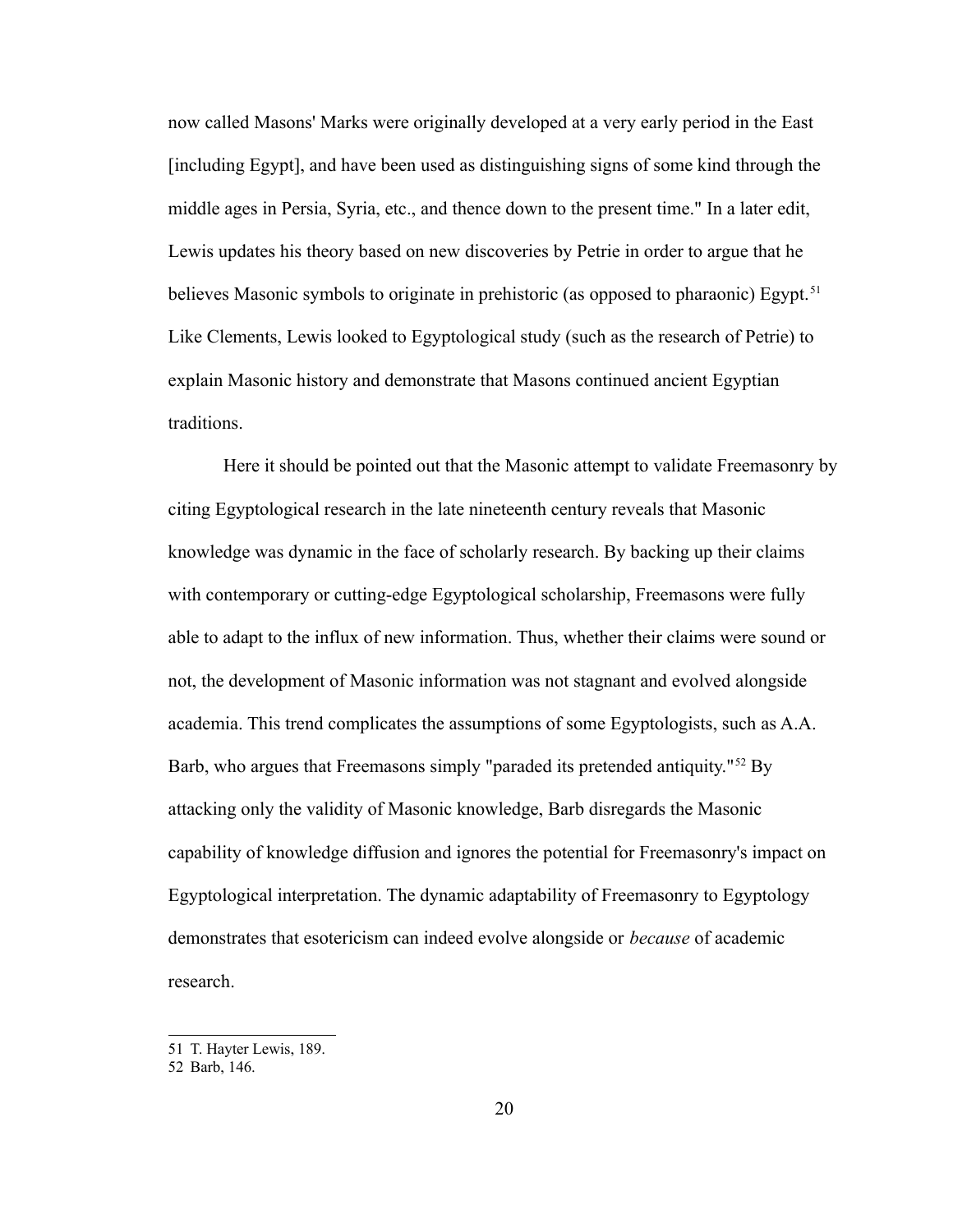Despite the usage of Egyptology for finding and maintaining the history of Freemasonry, the rhetoric of Masonic sources depicts Freemasonry in a manner that maintains authority *over* Egyptologists. Within Freemason sources, it is typically understood that Freemasons know the secrets of Egyptian mysteries. In *An Encyclopedia of Masonry*, Mackey explains that Egypt is the "birthplace of the mysteries," and in ancient Egypt "truth was first veiled in allegory, and the dogmas of religion were first imparted under symbolic forms."[53](#page-25-0) Mackey further claims that Freemasons have maintained the religious "system of symbols" of ancient Egypt and they know the "truth" behind the "mysterious association" of priests in ancient Egypt.<sup>[54](#page-25-1)</sup> Thus, though Freemasons used Egyptology to prove their link to ancient Egypt, their alleged ancestral connection and continuance of ancient Egyptian tradition portrayed Freemasons as an authority superior to scholarly Egyptologists in ancient Egyptian symbolism and spirituality. In other words, by claiming to be a direct heir to Egyptian mystery traditions, Freemasons could remain competitive with scholars and portray themselves as rival experts in ancient Egyptian knowledge.

The Masonic attempt to stand out as authoritative proprietors of Egyptian knowledge brings forth an important aspect: Freemasons carved out a place in Egyptology that was separate from academia. Whereas scholars would debate about historical or archaeological significance regarding new Egyptian discoveries, Freemasons could maintain that they held the knowledge behind one significant and consistent truth. This gesture demonstrates the *willing* and *purposeful* intent to remain *separate* from

<span id="page-25-0"></span><sup>53</sup> Mackey, 242.

<span id="page-25-1"></span><sup>54</sup> Ibid.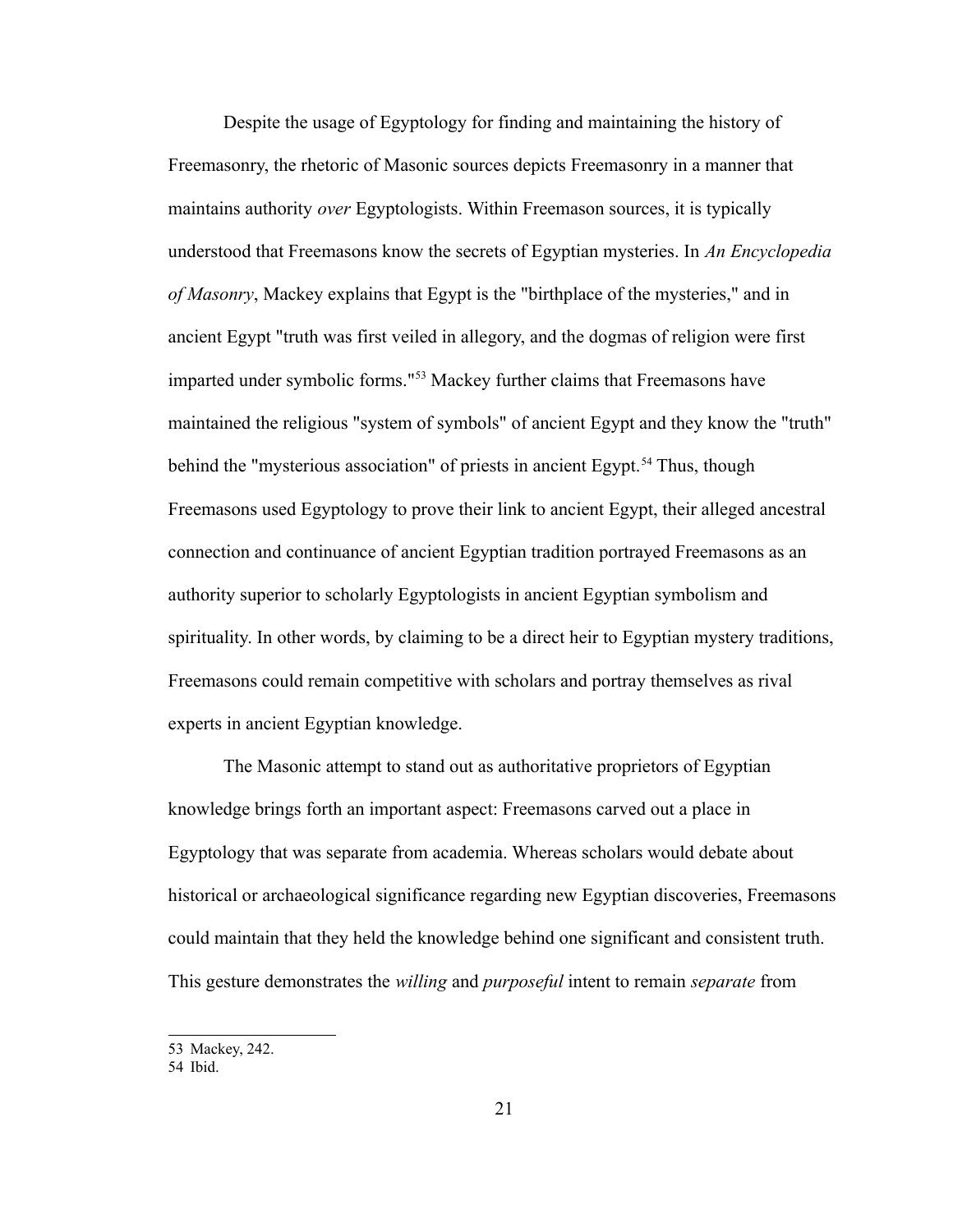Egyptologists, though utilizing academic Egyptology to uphold Masonic beliefs was entirely acceptable. This process demonstrates how esotericism was formed in opposition to scholarship in a manner that places agency in the hands of esotericists themselves and not just scholars attempting to exile rejected information. In this case, self-proclaimed Masonic exceptionalism in the realm of Egyptian knowledge and the desire to monopolize that knowledge as a secret reveals the process in which an exclusive esoteric circle was maintained in opposition to academic Egyptological scholarship.

Freemasons made their own contributions to Egyptology and interpretations of archaeological discoveries, which left an impact on the field as a whole. To the Freemasons, scholarly Egyptology was not sufficient when taking into account Masonic knowledge. The saga of Henry H. Gorringe and his acquisition of an ancient Egyptian obelisk for the Freemasons in the United States provides an example of Masonic contributions to Egyptology and competition in the Egyptological field. Gorringe was an American Freemason who volunteered in 1879 to bring an obelisk to the United States (specifically New York City) in order to display a genuine ancient Egyptian obelisk like European countries (Britain, France, Italy) had done.<sup>[55](#page-26-0)</sup> When Gorringe and his team removed the obelisk from Egypt, Gorringe discovered what he (and others, including a Masonic grand master of an Egyptian Masonic lodge, S.A. Zola) thought to be Masonic symbols and direct evidence for ancient Egyptian Freemasons.<sup>[56](#page-26-1)</sup>

Gorringe compiled the information from his endeavor into a book entitled *Egyptian Obelisks*, which serves as an example of a Masonic contribution to Egyptology.

<span id="page-26-0"></span><sup>55</sup> Bob Brier, *Egyptomania: Our Three-Thousand Year Obsession with the Land of the Pharaohs* (New York: St. Martin's Press, 2013), 112-116.

<span id="page-26-1"></span><sup>56</sup> Ibid., 124-125.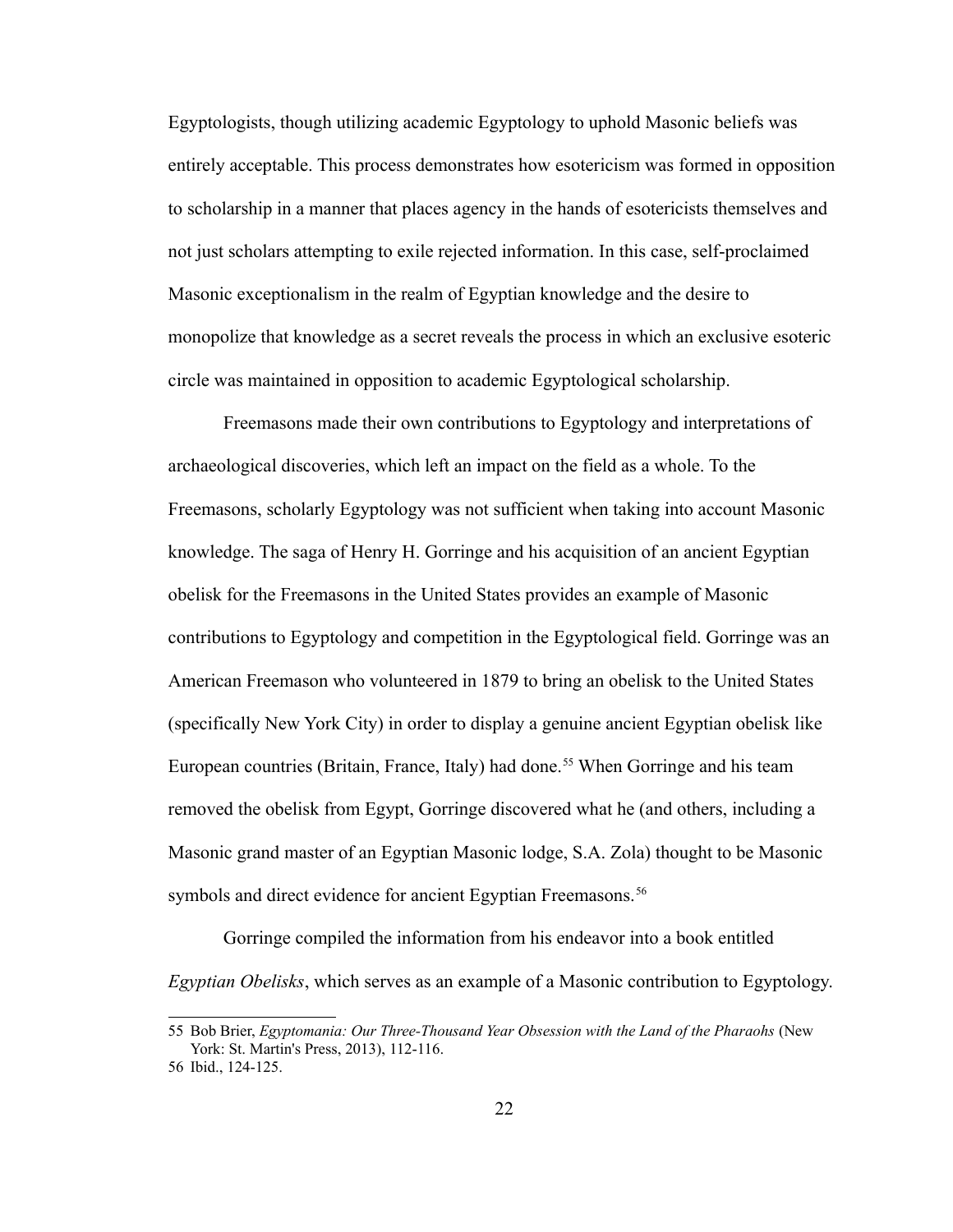Importantly, in the book, Gorringe straightforwardly expresses his discord with scholarly Egyptologists.<sup>[57](#page-27-0)</sup> Specifically, he makes the point that Egyptologists cannot and do not understand hieroglyphic symbolism, despite their insistence that they do.<sup>[58](#page-27-1)</sup> As explained in *Egyptian Obelisks*, without better understanding of deeper hieroglyphic symbolism (presumably understood by Freemasons), Egyptologists misjudge and misunderstand the more complex meanings embedded within the symbols.<sup>[59](#page-27-2)</sup> In turn, Gorringe utilizes his archaeological evidence as proof of ancient Freemasonry and Masonic symbolism by comparing ancient Egyptian symbols with contemporary Freemason ones and finding consistencies in the inscriptions with Masonic mythology/principles.<sup>[60](#page-27-3)</sup> Gorringe, with *Egyptian Obelisks*, accomplishes a number of notable goals: he establishes Masonic authority over academic Egyptologists, makes an original contribution to Egyptology for both Freemasons and a general audience, and emulates the scholarly method of informational publication to elevate Masonic knowledge (without actually revealing Masonic secrets).

Importantly, it becomes clear by looking at Gorringe's *Egyptian Obelisks* that Freemasons impacted the popular perception of Egyptology and Egyptian knowledge. Upon erecting the obelisk in 1880, New York Freemasons banded together in order to carry out a ceremony in celebration of the obelisk's arrival.<sup>[61](#page-27-4)</sup> According to Gorringe, "the number of Freemasons that paraded for the ceremony was nearly nine thousand," and the turnout among the public was "not less than thirty thousand people."[62](#page-27-5) A *New York Times*

<span id="page-27-0"></span><sup>57</sup> Henry H. Gorringe, *Egyptian Obelisks* (New York: published by the author, 1882), 62.

<span id="page-27-1"></span><sup>58</sup> Ibid.

<span id="page-27-2"></span><sup>59</sup> Ibid.

<span id="page-27-3"></span><sup>60</sup> Ibid., 18-20,

<span id="page-27-4"></span><sup>61</sup> Ibid., 34.

<span id="page-27-5"></span><sup>62</sup> Ibid.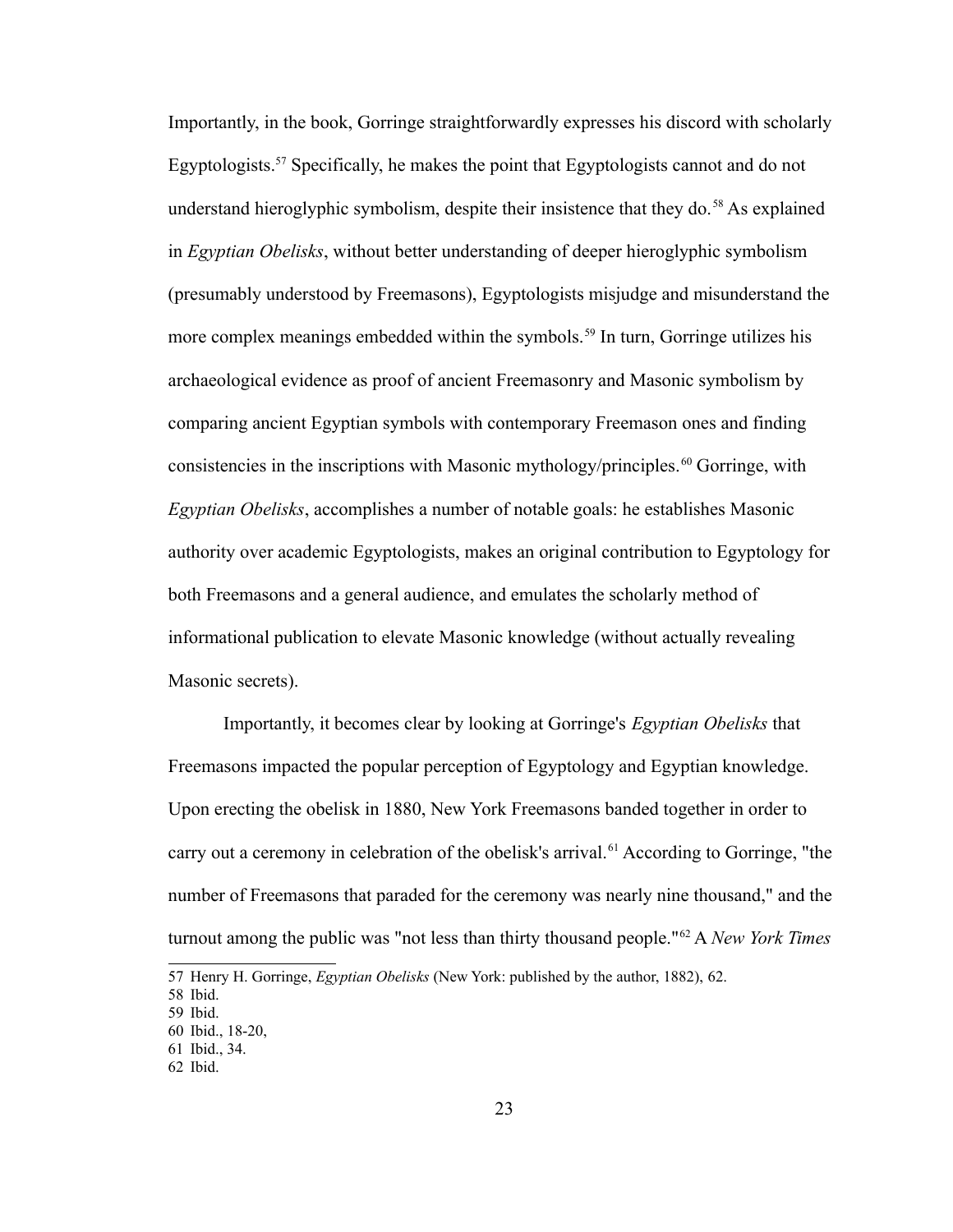article published just after the event in 1880 provides a vastly different estimate that "several thousand members of the order" (Masons) did indeed attend the event, in addition to other spectators who were intermingled with "the 5,000 or 6,000 persons within sight of the foundation" ceremony.<sup>[63](#page-28-0)</sup> Perhaps Gorringe's inflation of the numbers was to portray the Freemasons as more influential, but regardless of the discrepancy, it is clear that Gorringe wholly supported Masonic outreach to thousands of people.

During the celebration, C.H. Hall, a Grand Chaplain Freemason, made an address regarding the obelisk which was popularly called "Cleopatra's Needle."[64](#page-28-1) Importantly, Hall acknowledged the vast amount of public interest in the event in which Freemasonry was "so prominently brought before the public in connection with [the] obelisk."<sup>[65](#page-28-2)</sup> Hall advised caution in tying together ancient Egyptian history with Masonic history, even though he argued that "there can be no question but that in the secret societies of Egypt are to be found some elements now embraced in the principles or symbolism of Masonry in the present."[66](#page-28-3) Regarding the Masonic-Egyptian link, Hall announced, "I am not prepared to state that we should consider that Freemasonry existed in those days."[67](#page-28-4)

Hall's reservations compared to Gorringe's insistence reveals a number of important aspects regarding the alleged Egyptian-Masonic connection. First, Gorringe's *Egyptian Obelisks* was published in 1882 whereas Hall's speech was in 1880, and despite this time gap, Gorringe maintains (along with a Freemason

<span id="page-28-0"></span><sup>63</sup> "Laying the Corner-Stone: Masons Preparing the Obelisk's Foundation," *New York Times*, October 10, 1880.

<span id="page-28-1"></span><sup>64</sup> Gorringe, 34-35.

<span id="page-28-2"></span><sup>65</sup> Ibid., 37.

<span id="page-28-3"></span><sup>66</sup> Ibid.

<span id="page-28-4"></span><sup>67</sup> Ibid.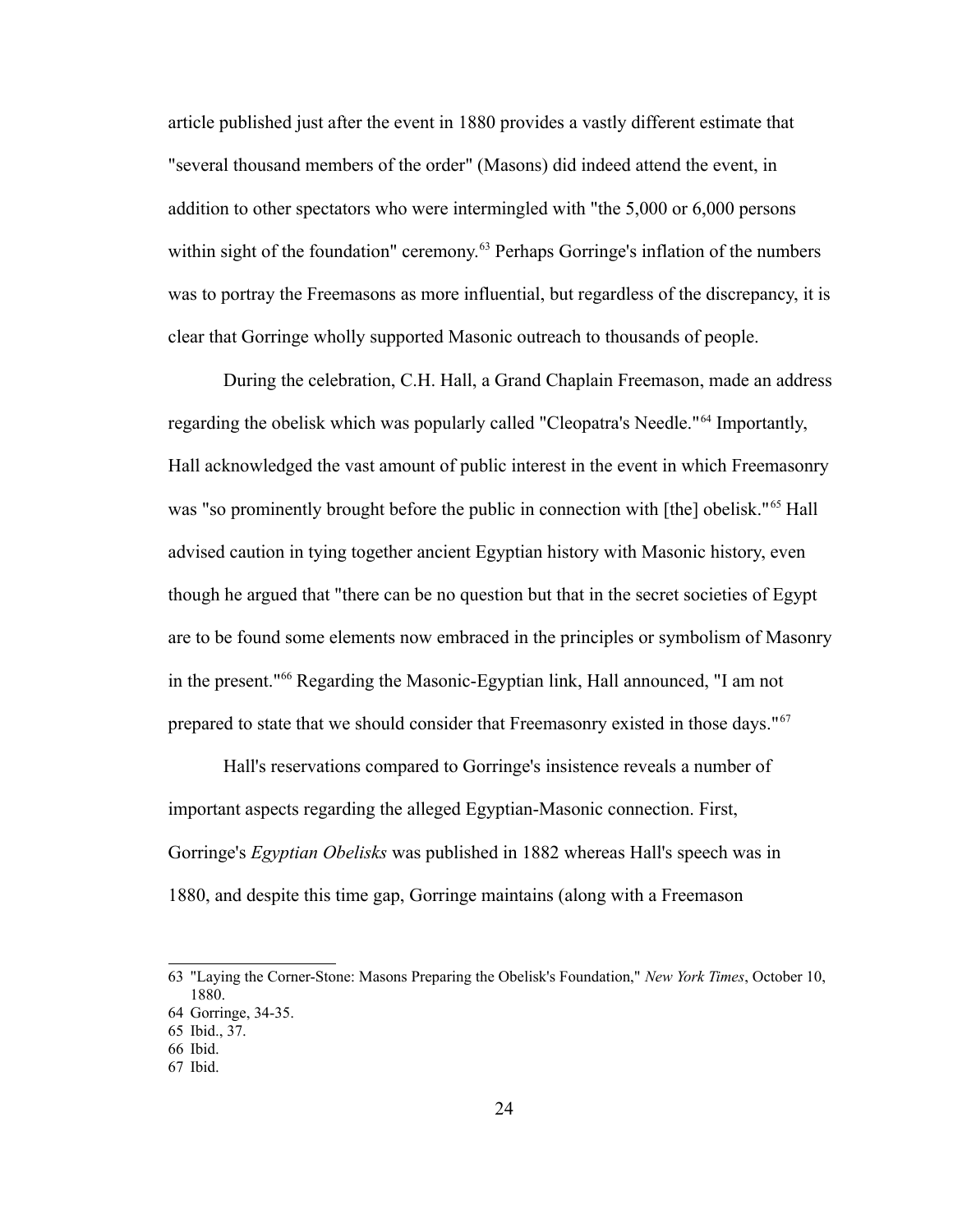committee) that the symbols on the obelisk are indeed Masonic.<sup>[68](#page-29-0)</sup> This exposes a tension among Freemasons themselves whether Masons should embrace the increasingly exposed and popular Masonic-Egyptian link, or whether a more reserved caution should be exercised in part to prevent widespread sensationalism. With this in mind, it is clear that Gorringe sought Egyptological authority, and therefore moved forward with publishing the book and the results of Masonic interpretations.

Second, by hosting a massive public spectacle or publishing Masonic Egyptological interpretations, some Freemasons (like Gorringe) were *actively* reaching out to the public to expose their connection to ancient Egypt and render their authority as an Egyptological entity well-known. By fixing the relation between Freemasonry and ancient Egypt in the minds of thousands of spectators or potential readers, some Freemasons asserted their connection to ancient Egyptian knowledge and offered their interpretation of archaeological Egyptology with the obelisk itself as the prime artifact/relic for evidence. With *Egyptian Obelisks* and this massive New York celebration, some Freemasons assumed the role of experts by providing the public with Egyptological exhibition. Thus, some Freemasons by reaching out to the public sacrificed preservation of secretive knowledge for the sake of maintaining Egyptological authority, even though some, like Hall, were more reserved and cautious to intermingle with the public.

Freemasons also set a precedent for later fraternal occult organizations. Other organizations emulated the masonic model of secretiveness, initiation, fraternal brotherhood, and occult rites, thus becoming "paramasonic" or "initatic"

<span id="page-29-0"></span>68 Gorringe, 19.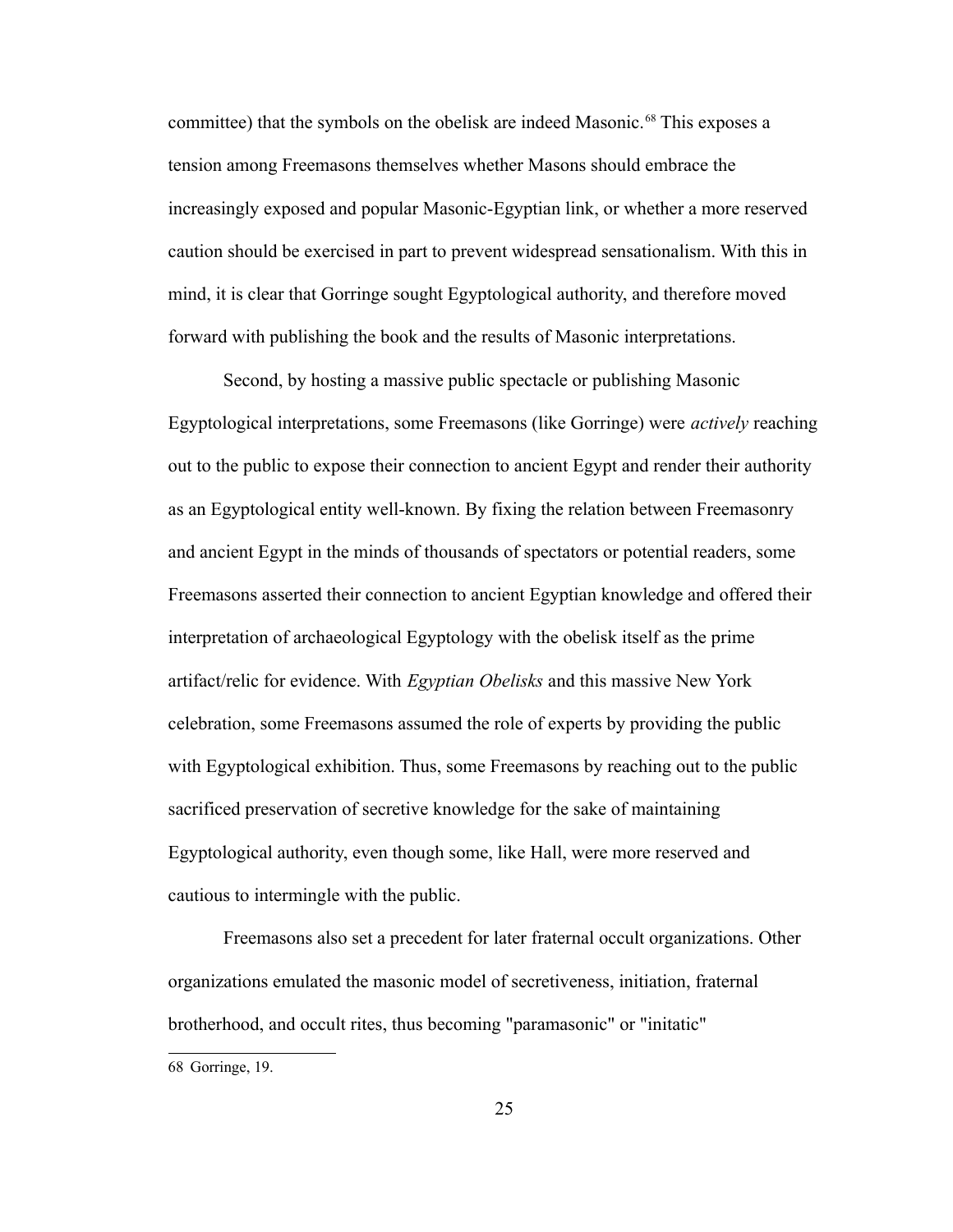societies/organizations.<sup>[69](#page-30-0)</sup> Most importantly to the subject at hand, many of these paramasonic organizations mimicked Freemasonry in their approach to Egyptian history, knowledge, and Egyptology. Some organizations, such as the Antiquus Mysticus Ordo Rosae Crucis, considered themselves connected to the ancient Egyptian mystery schools, just like the Freemasons.[70](#page-30-1) These organizations will be covered in later chapters. Imperatively, the Masonic interaction with Egyptology and Egyptological knowledge set the precedent for how later organizations would include conceptions of ancient Egypt in their order.

The late nineteenth century was a pivotal moment in which Freemasons tapped into the field of Egyptology to validate their past, their ideals, and their origins. The efforts on behalf of Freemasons to assert dominance in the Egyptological field demonstrates that their esoteric body of knowledge was dynamic, adaptable, and competitive with the academic Egyptologists. By merging together Egyptological development with Masonic tradition, Freemasons exercised their authority in the field of Egyptology but had to maintain a balance between public disclosure and an esoteric/secretive identity. This agenda carried out by Freemasons was not without effect, as it left an impact on Egyptology, the public understanding of esotericism and ancient Egypt, and other occult organizations that carried out similar agendas. Nineteenth-century Masonic Egyptology set into motion a trend of Egyptian esotericism that would become a prominent feature of many other occult groups founded at the end of the nineteenth century, such as the Golden Dawn.

<span id="page-30-0"></span><sup>69</sup> Faivre, 84-86, 100-102.

<span id="page-30-1"></span><sup>70</sup> Harvey Spencer Lewis, *Rosicrucian Questions and Answers: With Complete History of the Rosicrucian Order*, 2nd ed. (San José, California: Rosicrucian Press, 1932), 19-21.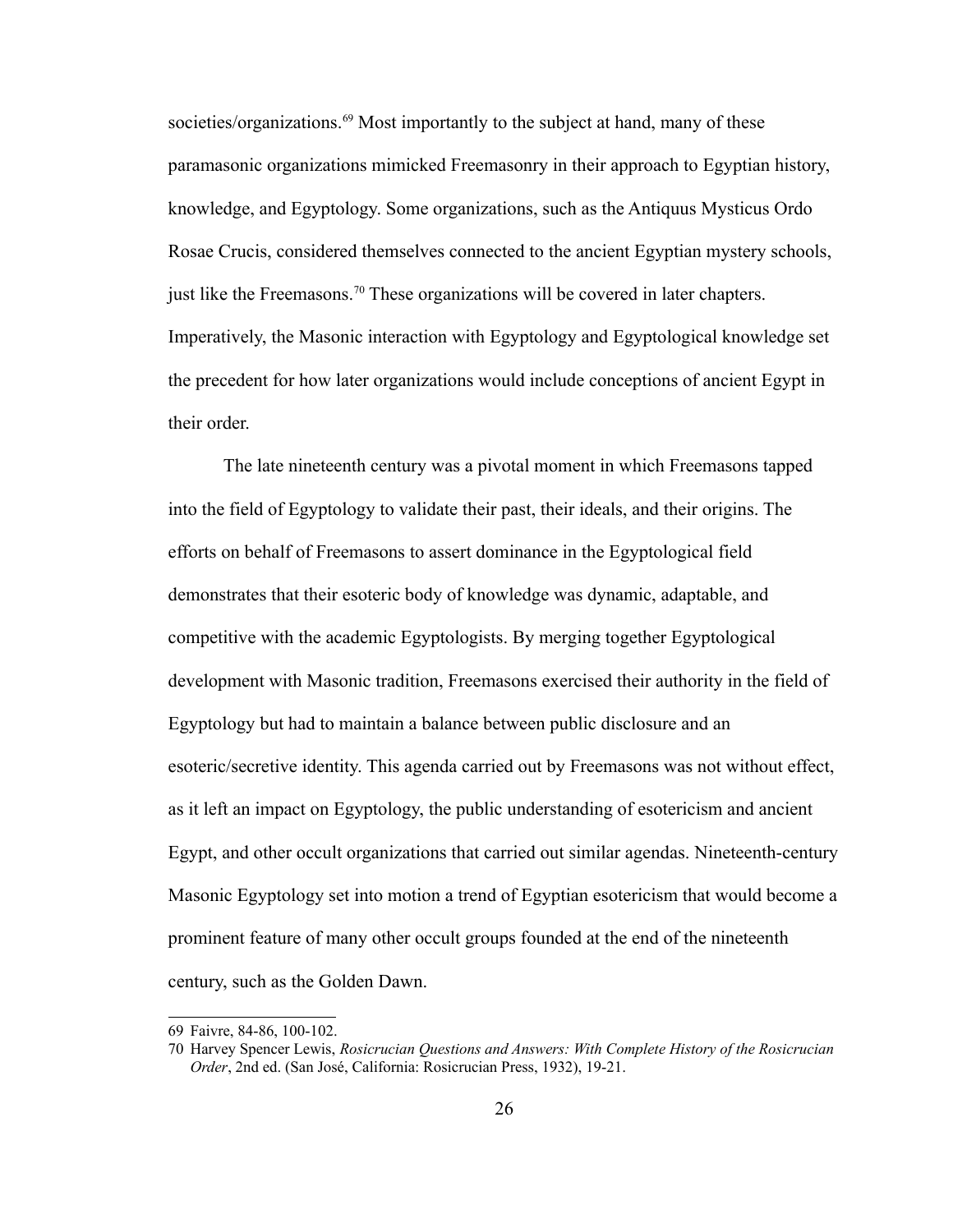3 ANCIENT EGYPT AND EGYPTOLOGY IN SYNCRETIC BRITISH ESOTERICISM

To some contemporary Egyptologists, the very end of the nineteenth century marked a time in which Egyptology became a truly "professional" academic field, worthy of "respectability" for its entry into a golden age of contributions to academia that extended into the twentieth century.<sup>[71](#page-31-0)</sup> At the same time, occultism in Britain at the end of the nineteenth century and into the twentieth century experienced consolidation, refinement, growth, and increased popularity.<sup>[72](#page-31-1)</sup> The reality that Egyptology and occultism both experienced a boom in the late nineteenth and early twentieth centuries, especially in Britain, is no coincidence. Enabled by British colonial political/economic interests in Egypt, access to ancient Egyptian knowledge was imperative to the preservation of both Egyptology as a field and esotericism, as esoteric groups "were strongly influenced by Egyptology."[73](#page-31-2) With Britain at the forefront of Egyptology and esoteric movements, the late nineteenth and early twentieth centuries exemplify a moment in which both saw much consolidation and identity refinement. This process saw crossover between esotericists and academics, as occultists included more Egyptological knowledge in their agendas, and Egyptologists had to react to occultism.

Christopher I. Lehrich in *The Occult Mind: Magic in Theory and Practice* attributes this Western esoteric attraction to Egypt to "nostalgic visions" of ancient Egypt that were easily reconcilable with other aspects of Western esotericism popular during the

<span id="page-31-0"></span><sup>71</sup> Shaw and Nicholson, 91.

<span id="page-31-1"></span><sup>72</sup> Bogdan and Djurdjevic, 3-5.

<span id="page-31-2"></span><sup>73</sup> Ibid., 4.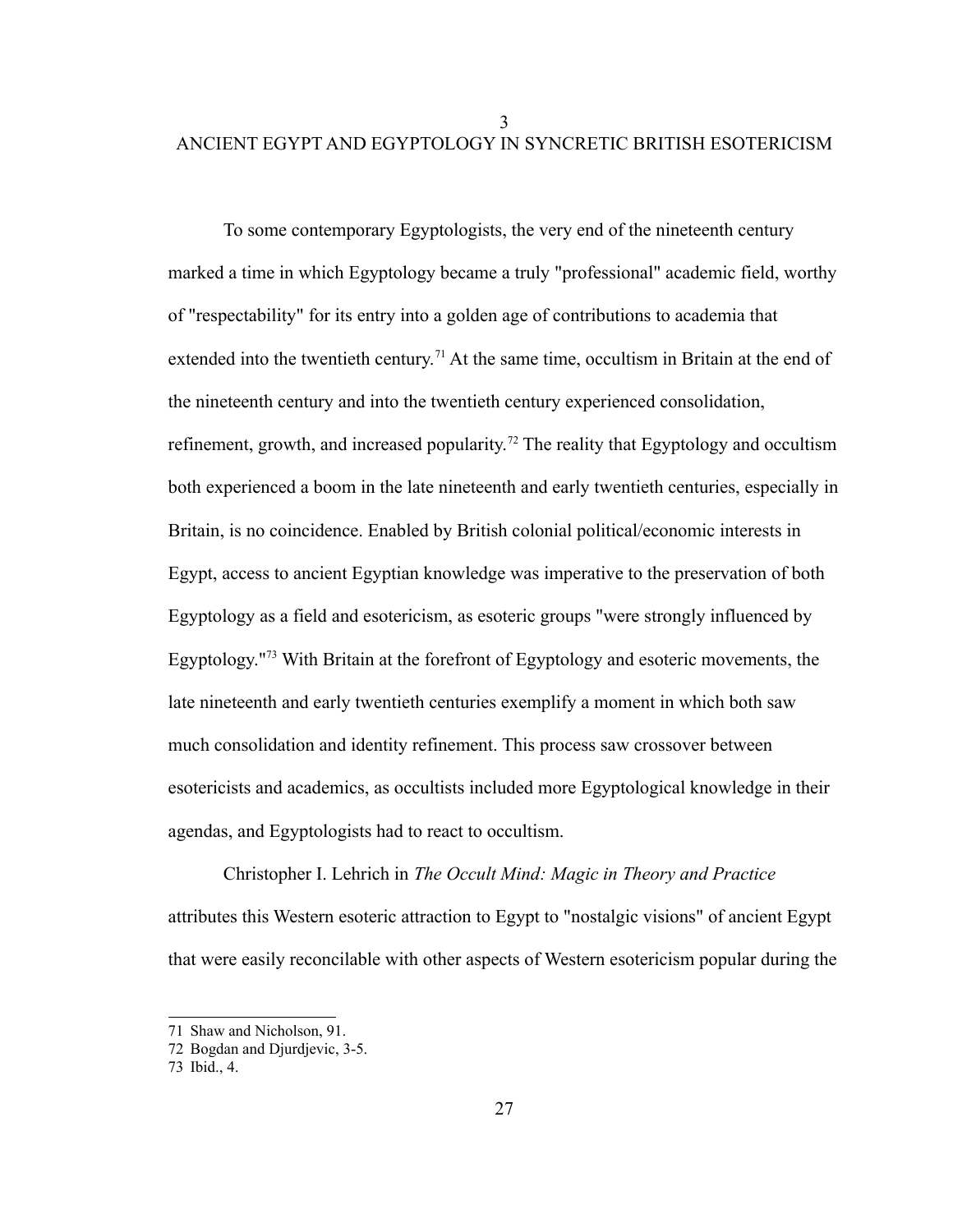nineteenth century (ancient Judaism, Tarot, lost continents, ancient secrets).<sup>[74](#page-32-0)</sup> This esoteric outlook that could quickly contribute to syncretic occult systems resulted in "magical nostalgias" or conceptions of "utopian pasts" that rendered ancient Egypt "alien."<sup>[75](#page-32-1)</sup> To Lehrich, the role of the Western Egyptologists/archaeologists differs from occultists because Egyptologists/archaeologists contextualize ancient Egypt and connect it to the rest of the human experience, whereas occultists preserve Egypt as an alien and magical "land of wonders."[76](#page-32-2) This distinction between Egyptologists and occultists maintains that the two were indeed very separate, with no acknowledgement of one another and a disconnected world-view. From this stance, Egyptologists are realists, whereas occultists are wistful syncretists.

Though Gordan Djurdjevic's focus is on Indian spirituality in Western esotericism, Djurdjevic believes fantasized syncretism to be the basis of the entirety of Western esotericism. In *India and the Occult: The Influence of South Asian Spirituality on Modern Western Occultism*, Djurdjevic argues that "analogical or correlative thinking" forms the foundation of Western occultism, in an "attempt to organize the comprehension of reality on the basis of perceived similarity or correspondence between what ordinarily appears as an unrelated plurality of phenomena."[77](#page-32-3) In other words, Western occultism revolves around a process of syncretism in which the end result of an esoteric agenda consists of multiple spiritual systems in agreement. To Djurdjevic, this open-minded understanding of the world is what allowed Western occultists to easily integrate Indian

<span id="page-32-0"></span><sup>74</sup> Christopher I. Lehrich, *The Occult Mind: Magic in Theory and Practice* (Ithaca, New York: Cornell University Press, 2007), 3.

<span id="page-32-1"></span><sup>75</sup> Ibid.

<span id="page-32-2"></span><sup>76</sup> Ibid., 3-4.

<span id="page-32-3"></span><sup>77</sup> Gordan Djurdjevic, *India and the Occult: The Influence of South Asian Spirituality on Modern Western Occultism* (New York: Palgrave Macmillan, 2014), 8.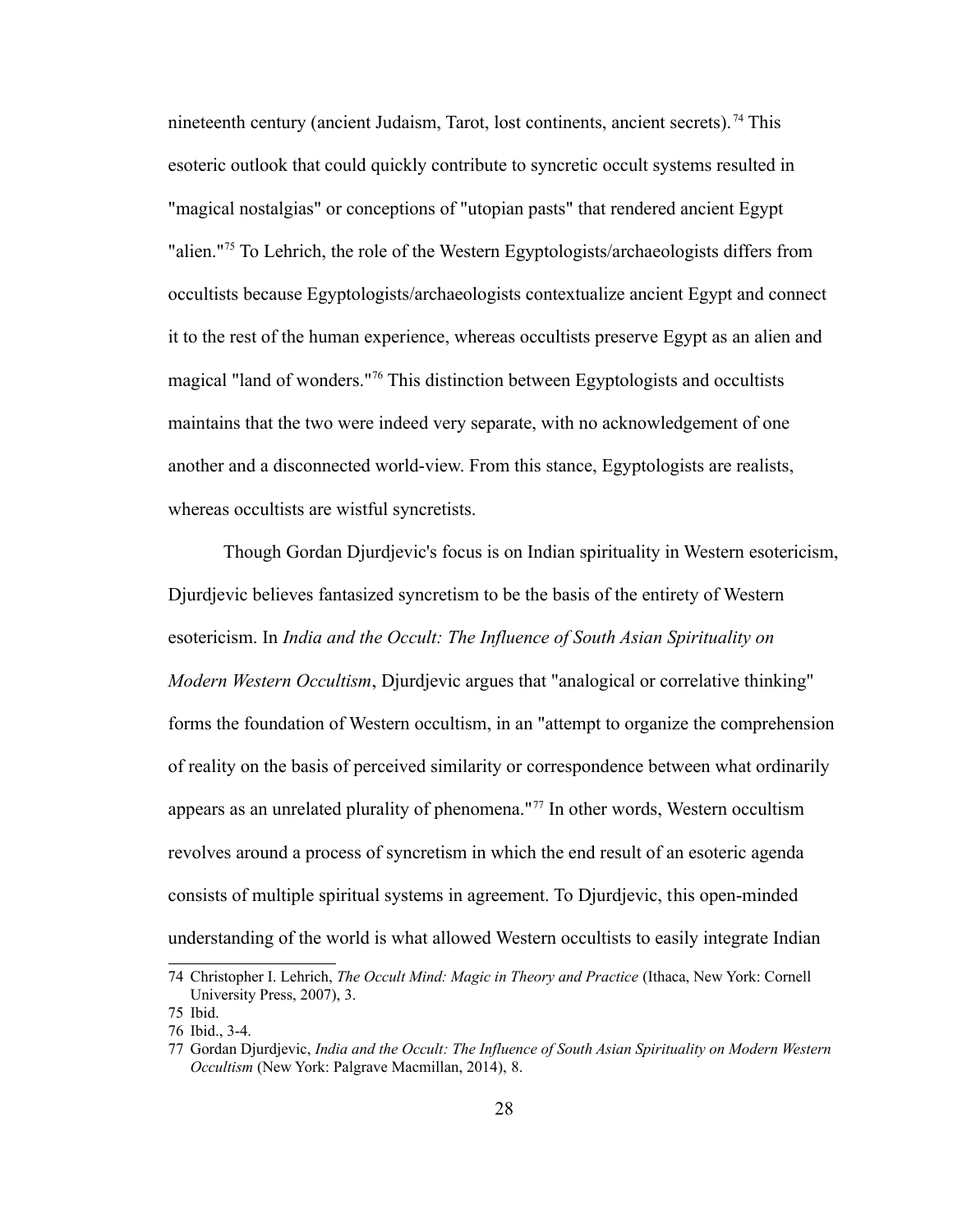spiritual systems into the Western Esoteric Tradition, but not without the result of transforming Indian spirituality to adapt to Western culture via "imaginary" values (fantasized, romantic, or incorrect conceptions) or Western cultural limitations. [78](#page-33-0) Djurdjevic's viewpoint lines up with that of Lehrich; Western esotericism is built on syncretic formulas that become steeped in imaginary and nostalgic fantasy.

Though Western esotericism is no doubt inherently syncretic as Lehrich and Djurdjevic point out, the two authors overlook a major aspect that should not be ignored: the sources where esotericists receive their information so as to integrate ideas into occult ideologies and contribute to syncretic bodies of knowledge. The scenarios that Lehrich and Djurdjevic present make it seem as if esotericism is built from isolated daydreaming and fantasy reconciled with preconceived Western cultural values/motifs. Both Lehrich and Djurdjevic neglect the channels from which esotericists receive knowledge. Furthermore, the methods that are utilized by esotericists to process information to integrate into syncretic belief systems are obscured by overlooking this element.

Throughout this chapter, I argue in contrast to Lehrich that late nineteenth and early twentieth-century British esoteric groups (in particular the Hermetic Order of the Golden Dawn and the A∴A∴) and Egyptologists were not separate entities that were isolated from one another. Rather, Egyptologists were the *sources* of knowledge that were utilized by esotericists in order to build esoteric and syncretic belief systems. This process meant that esotericists became actively involved *with* or *in* Egyptology in order to find the information necessary to construct esoteric doctrines. By utilizing a combination of Egyptological information and a philosophy of ancient Egyptian

<span id="page-33-0"></span><sup>78</sup> Djurdjevic, *India and the Occult*, 9-10.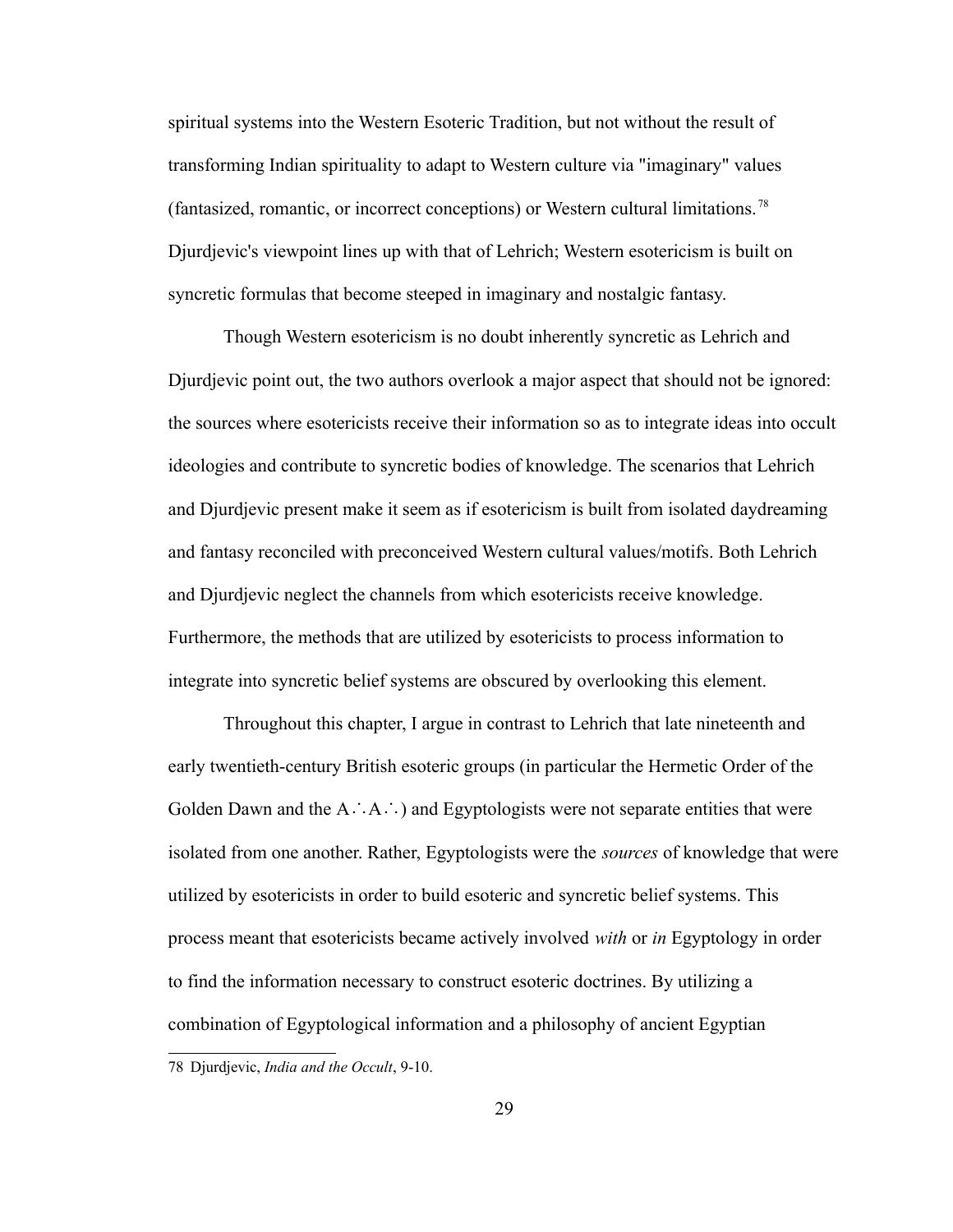revivalism, esotericists attempted to claim ultimate authority over ancient Egyptian religion and magic. With esoteric involvement in Egyptology, scholarly Egyptologists had to respond to esotericism, typically adversely, which in turn led to refinement of academic Egyptology as a whole in order to consolidate authority on behalf of Egyptologists. As esotericism evolved simultaneously with Egyptology, divisive lines became more consolidated as members within both camps attempted to assert their authority on ancient Egyptian knowledge, while at the same time reacting to one another to do so.

The race for authority among fraternal esoteric orders and academic Egyptologists reveal a number of important patterns. First, esoteric groups did not adhere to dormant or stagnant bodies of information because it is evident that they were willing to tap into or build upon contemporary Egyptology in order to mature or expand syncretic ideologies. Second, British occult organizations flourished at the same time as Egyptology, but in a time when both were competing to determine the practicality and usefulness of Egyptological information. Third, the gesture of reaching out for sources of information in order to refine esoteric currents demonstrates that esotericists were *actively* defining *themselves*, and thus had utmost agency in the formation and characterization of esotericism itself. Finally, this process shows that Egyptologists sought to differentiate themselves from esotericists to assert their own authority.

### 3.1 The Golden Dawn and Egyptology

Of particular interest in this chapter is the Hermetic Order of the Golden Dawn, a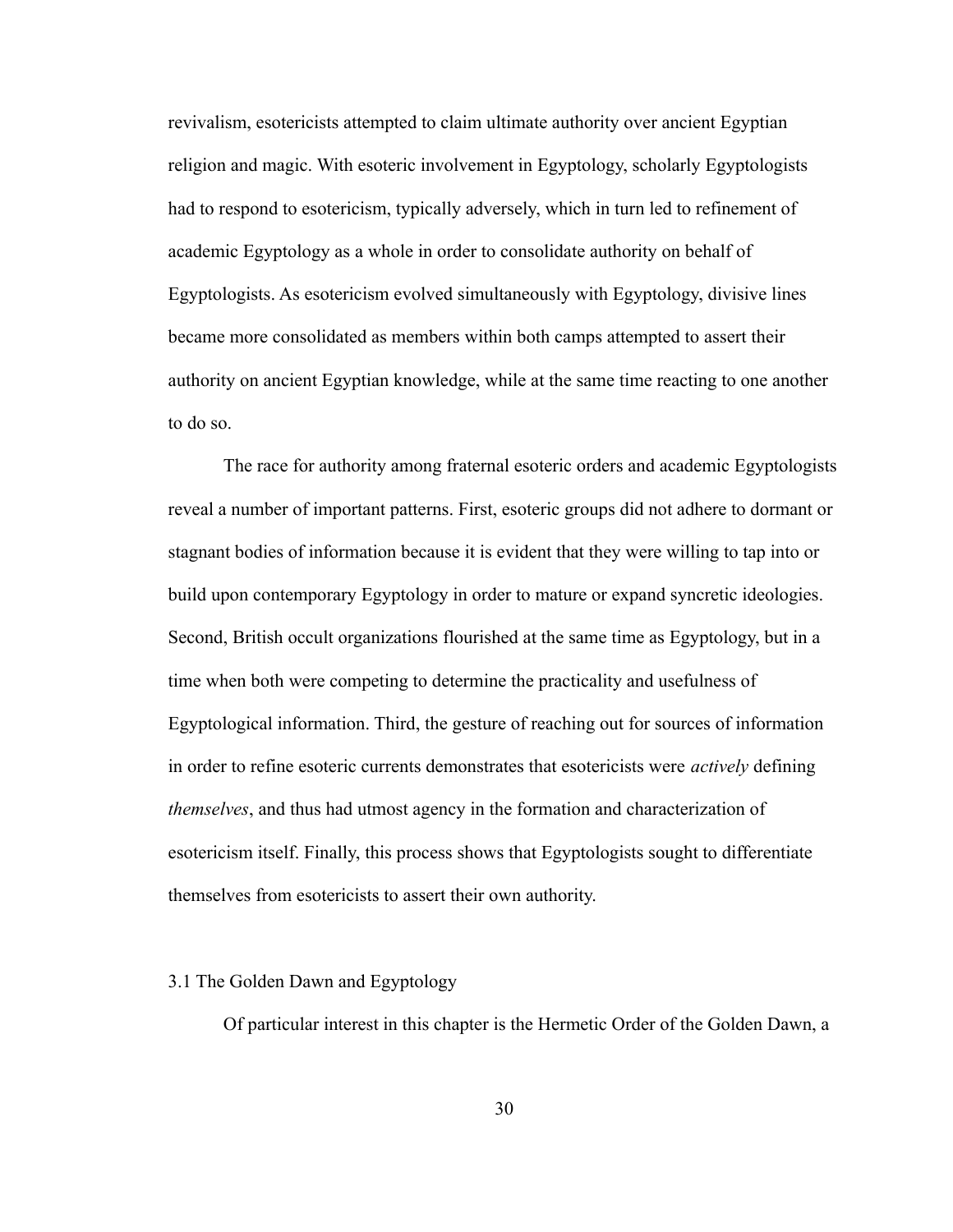fraternal occult organization founded in 1887 by Samuel Liddell MacGregor Mathers, William Wynn Westcott, and William Robert Woodman, in London. As Bogdan and Djurdjevic identify, the Golden Dawn was greatly influenced by ancient Egypt.<sup>[79](#page-35-0)</sup> The Golden Dawn emphasized rites, rituals, prayers, and beliefs that were all steered by their understanding of ancient Egyptian knowledge, history, and mythology. In *Western Esotericism and Rituals of Initiation*, Henrik Bogdan explains that Mathers shrouded the Golden Dawn's ritual system in Egyptian symbolism, which was "very much in vogue during the last decades of the nineteenth century," and was triggered because he was "a great admirer of Egyptology."[80](#page-35-1) In actuality, being an "admirer" of Egyptology is an understatement, because rather, Egyptology was a solid basis for the Golden Dawn's esoteric doctrine.

Arthur Edward Waite, a member of the Golden Dawn until internal troubles drove him out around 1900, revealed a number of Golden Dawn secrets in *The Brotherhood of the Rosy Cross* (originally published 1924). In his book, Waite explains that the ideological basis for the Golden Dawn centered around some manuscripts (referred to as "ciphers") that were allegedly discovered and deciphered anonymously by a Golden Dawn leader around the time of the Golden Dawn's creation.<sup>[81](#page-35-2)</sup> According to Waite, the Golden Dawn maintained that the ciphers "bore the water-mark of 1809," but as Waite confesses, must have been from around 1888 because they included language, theories,

<span id="page-35-0"></span><sup>79</sup> Bogdan and Djurdjevic, 4.

<span id="page-35-1"></span><sup>80</sup> Henrik Bogdan, *Western Esotericism and Rituals of Initiation* (Albany, New York: State University of New York Press, 2007), 139.

<span id="page-35-2"></span><sup>81</sup> Arthur Edward Waite, *The Brotherhood of the Rosy Cross: Being Records of the House of the Holy Spirit in Its Inward and Outward History* (New Hyde Park, New York: University Books, Inc., 1961), 582-583.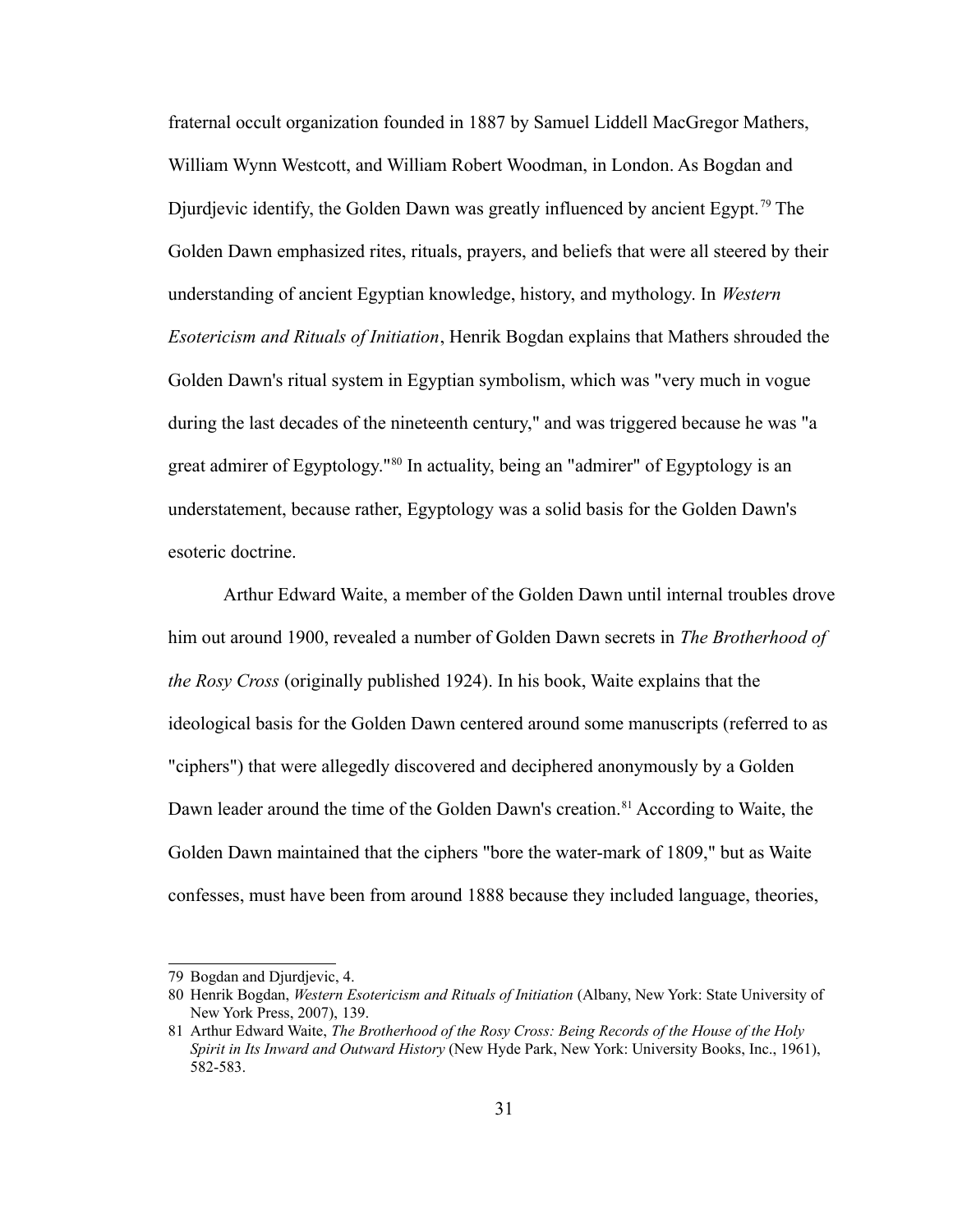and ideas only devised in the late nineteenth century.<sup>[82](#page-36-0)</sup> Most important to the subject at hand, the ciphers allegedly contained ancient Egyptian knowledge that served as the basis for the Golden Dawn's Egyptian rituals. Waite explains that the ciphers "refer to the Egyptian Ritual of the Dead," and make reference to an "Egyptian Funerary Ritual," which reveal that the ciphers must have been post-1809, as Egyptological material on these subjects and translation of Egyptian hieroglyphics did not exist as of 1809.<sup>[83](#page-36-1)</sup> Waite then concludes that "the ciphers are *post* 1880."[84](#page-36-2)

By looking at Golden Dawn teachings and rites as revealed by ex-Golden Dawn member Israel Regardie, it seems evident that Waite's assertions hold ground. Regardie, too, explains that the Golden Dawn was founded around a number of important manuscripts (only in this case, Regardie thinks the manuscripts of Masonic origin and attributes the discovery to Robert Wentworth Little and the decipherment to MacGregor Mathers).<sup>[85](#page-36-3)</sup> In the ceremonies and rituals of the Golden Dawn that Regardie reveals, the "Egyptian Ritual of the Dead" within the *Egyptian Book of the Dead* is referred to on numerous occasions as the basis for some Golden Dawn ritual ceremonies. For example, in one "neophyte ceremony" performed by the Golden Dawn, initiates were to perform a ritual based on the 125th chapter of the *Egyptian Book of the Dead*, which emulated the "weighing of the Soul" ceremony in the "Hall of Maat," just as the ancient Egyptian plates describe.<sup>[86](#page-36-4)</sup>

The idea of an "Egyptian book of the dead" is entirely an Egyptological construct.

<span id="page-36-0"></span><sup>82</sup> Waite, 583-584.

<span id="page-36-1"></span><sup>83</sup> Ibid.

<span id="page-36-2"></span><sup>84</sup> Ibid., 584.

<span id="page-36-3"></span><sup>85</sup> Israel Regardie, *The Golden Dawn*, eds. Carl Llewellyn Weschcke and Cris Monnastre, 6th ed. (St. Paul, Minnesota: Llewellyn Publications, 1989), 17.

<span id="page-36-4"></span><sup>86</sup> Ibid., 114-115.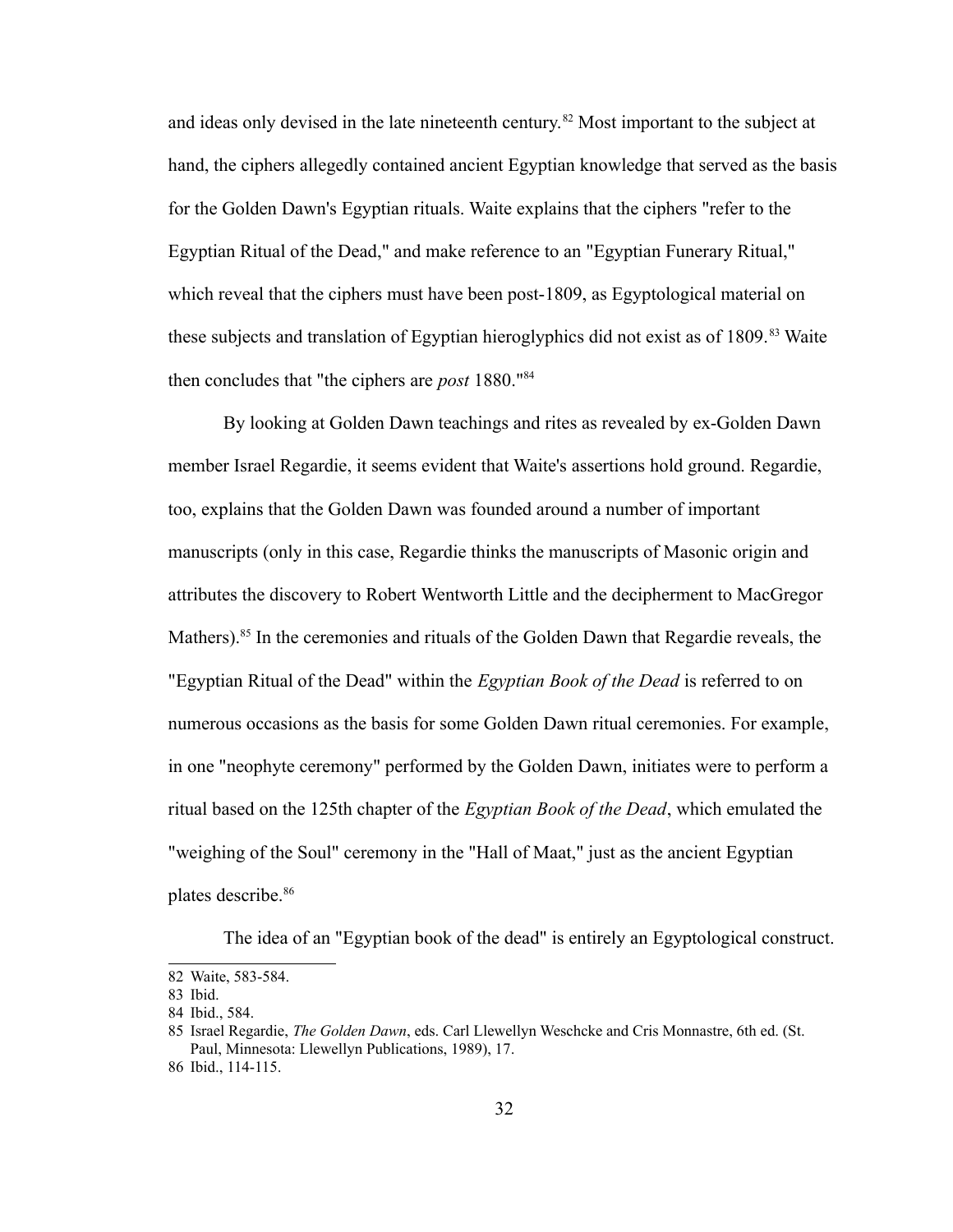In actuality, the concept of an Egyptian "book of the dead" (German *Todtenbuch*) was first implemented by nineteenth-century German Egyptologist, Karl Lepsius in *Das Todtenbuch der Ägypter*, published in 1842.<sup>[87](#page-37-0)</sup> According to Lepsius, the texts in *The Book of the Dead* were originally touched upon by Jean François Champollion in his book *Rituel Funéraire*, which established the idea of ancient Egyptian "death cults" (*Todtenkultus*) using a "ritual book," (*Ritualbuch*) thus resulting in a ritual of the dead. Lepsius argued that a *rituel funéraire* (funerary ritual) did not quite encapsulate the true essence of the texts because Egyptians thought the funerary ritual only the beginning of a long process in which the dead would journey through the afterlife and interact with the Egyptian gods.[88](#page-37-1) Lepsius therefore renamed Champollion's collection of manuscripts *The Book of the Dead* (or *Todtenbuch*) because the texts went far beyond funerary rites.<sup>[89](#page-37-2)</sup> Thus, with Lepsius, the idea of a "book of the dead" was born in 1842, or at the earliest 1822 with Champollion's translations, which favors Waite's skepticism of the ciphers being from 1809.

Furthermore, E.A. Wallis Budge points out an aspect behind the concept of an "Egyptian book of the dead" in his English translations of various papyri which he culminated under the title *The Egyptian Book of the Dead* (1895):

"the title of *The Book of the Dead* has been usually given by Egyptologists to the Theban and Saïte Recensions [two particular sets of ancient Egyptian papyri], but in this Introduction the term is intended to include the general body of religious texts which deal with the welfare of the dead and their new life in the world beyond the grave, and which are known to have existed and to have been in use among the

<span id="page-37-0"></span><sup>87</sup> Karl Richard Lepsius, *Das Todtenbuch der Ägypter nach dem Hieroglyphischen Papyrus in Turin* (Leipzig: Bei Georg Wigand, 1842), 3-4.

<span id="page-37-1"></span><sup>88</sup> Ibid.

<span id="page-37-2"></span><sup>89</sup> Ibid.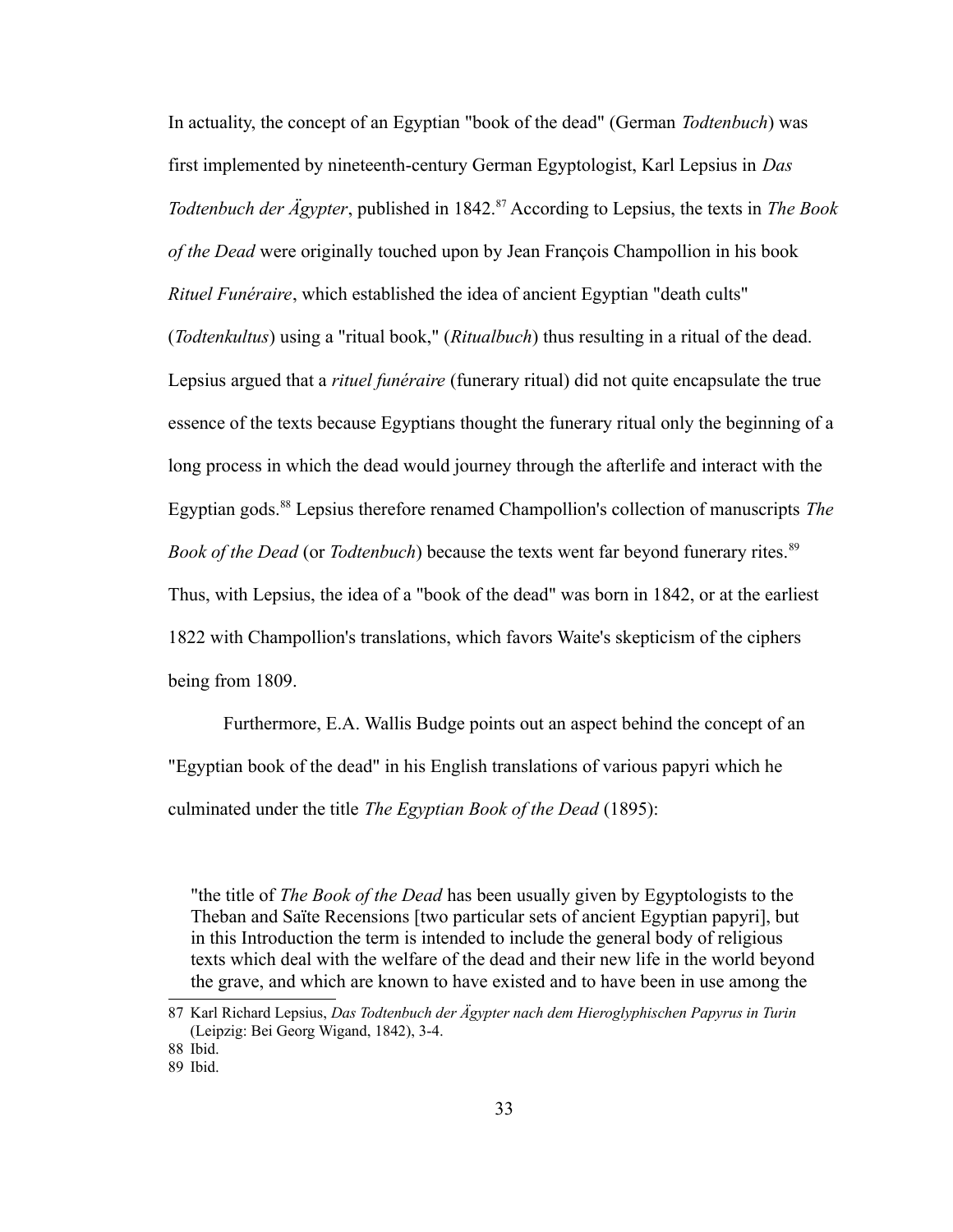Egyptians from about 4000 B.C. to the early centuries of the Christian era."<sup>[90](#page-38-0)</sup>

As Budge explains, there was never a centralized ancient Egyptian *Book of the Dead*. Rather, the title is merely an Egyptological construct to designate any and all texts that pertain to the ancient Egyptian understanding of death. Prior to Budge's contributions in the 1890s, two papyri recensions were generally bundled together under the title *The Book of the Dead*, but Budge's mission was to include new texts. Importantly, the new text that Budge sought to include within the generalized *Book of the Dead* was *The Papyrus of Ani*, a series of Papyri which were discovered by British Egyptologists in a tomb in Thebes and then brought to the British Museum in London in 1888.<sup>[91](#page-38-1)</sup>

All of these Egyptological processes reveal a number of elements to consider regarding the Golden Dawn's ancient Egyptian-influenced principles. First, the Golden Dawn's emphasis placed on rituals from *The Book of the Dead* can only have originated from Egyptological sources, as the concept of *The Book of the Dead* was entirely organized and invented by Egyptologists. Second, the *Papyrus of Ani* arrived in the British museum in 1888 just when the Golden Dawn had been officially founded. This aspect renders Waite's assertion that the ciphers are post-1880 entirely believable, as the *Papyrus of Ani* was most likely a major source of inspiration for the order's concept of *The Book of the Dead*.

As a *New York Times* article from 1888 reveals, the *Papyrus of Ani* became popularly referred to as *The Book of the Dead*. [92](#page-38-2) As is the case in this article, many

<span id="page-38-0"></span><sup>90</sup> E.A. Wallis Budge, *The Book of the Dead* (1895; repr., New York: Gramercy Books, 1999), 3.

<span id="page-38-1"></span><sup>91</sup> Ibid., 217.

<span id="page-38-2"></span><sup>92</sup> "The Book of the Dead," *New York Times*, June 17, 1888.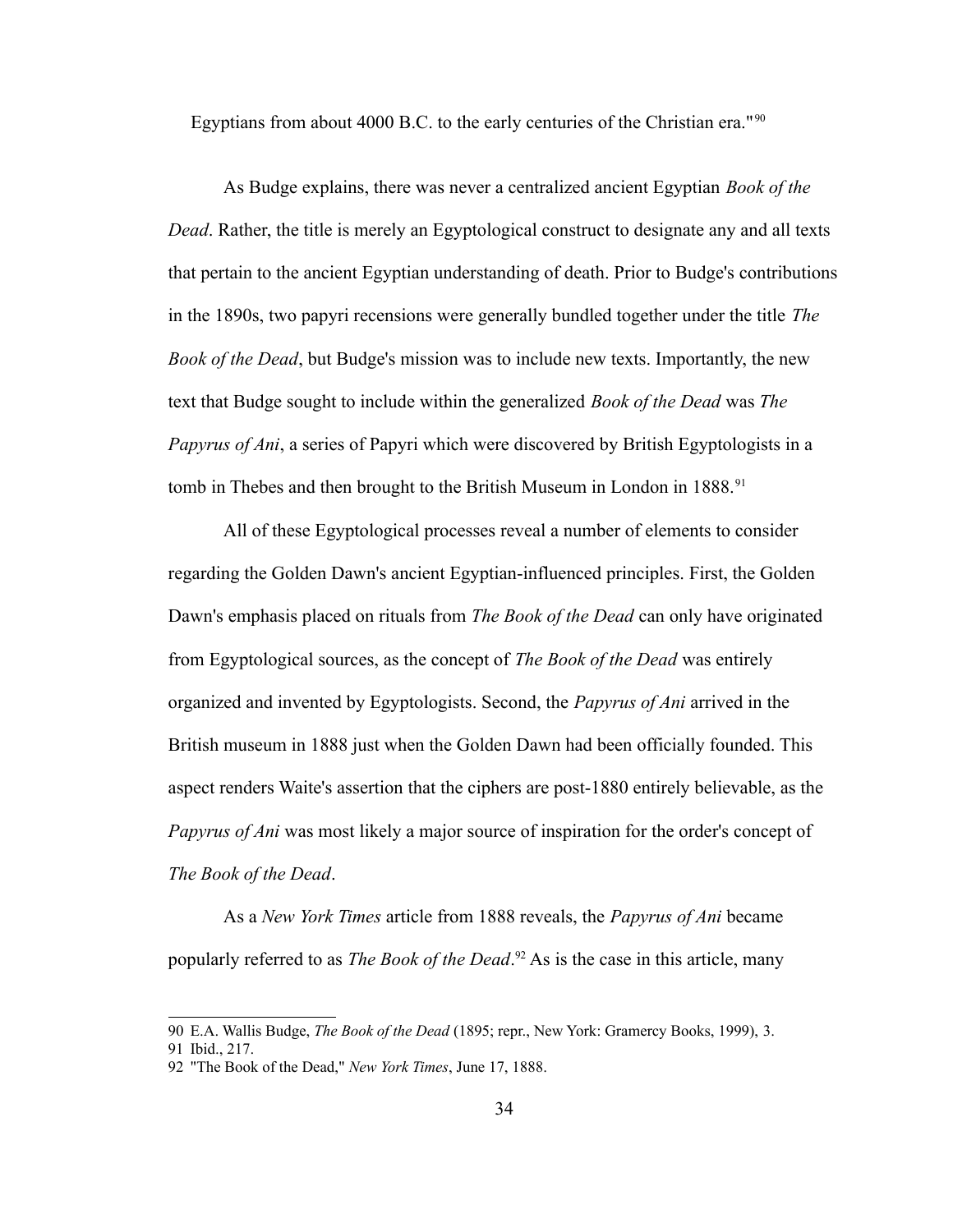people, including the Golden Dawn themselves, thought the *Egyptian Book of the Dead* a central ancient Egyptian text about the dead, or as an ancient Egyptian holy book, equivalent to an ancient Egyptian Holy Bible. This is evident in the esoteric group's usage of *The Papyrus of Ani,* which is simply referred to as *The Book of the Dead*. Specifically, the Golden Dawn repeatedly referred to "chapter 125" of *The Book of the Dead* as a basis for ritual, when in actuality, "chapter 125" was an organizational designation set by Egyptologists in order to properly catalog that particular section of *The Papyrus of Ani*. Thus, by looking at the Golden Dawn's usage of a concept of *The Book of the Dead*, it becomes clear that the fraternal group constructed esoterica entirely from Egyptological interpretations, translations, and designations of ancient Egyptian material.

Though it is evident that the Golden Dawn utilized Egyptological sources to formulate their esoteric doctrines, one particular action on behalf of the Golden Dawn stands out that should be interpreted: the desire of the Golden Dawn to attribute their central manuscript, or the "Cipher Manuscript," to 1809 or earlier. As Alex Owen demonstrates in *The Place of Enchantment*, the Golden Dawn claimed that the material of their "Cipher Manuscript" revealed Masonic, Rosicrucian, and most importantly, ancient Egyptian secrets.<sup>[93](#page-39-0)</sup> In turn, the Golden Dawn's formation around a manuscript that supposedly contained ancient Egyptian information *prior* to the formation of Egyptology (1822 with Champollion's translation of hieroglyphics) was a strategy to maintain authority *over* Egyptologists. Whereas Egyptologists were making new developments, the insistence and proof (the manuscript itself) that the Golden Dawn had access to

<span id="page-39-0"></span><sup>93</sup> Alex Owen, *The Place of Enchantment: British Occultism and the Culture of the Modern* (Chicago: University of Chicago Press, 2004), 68, 75.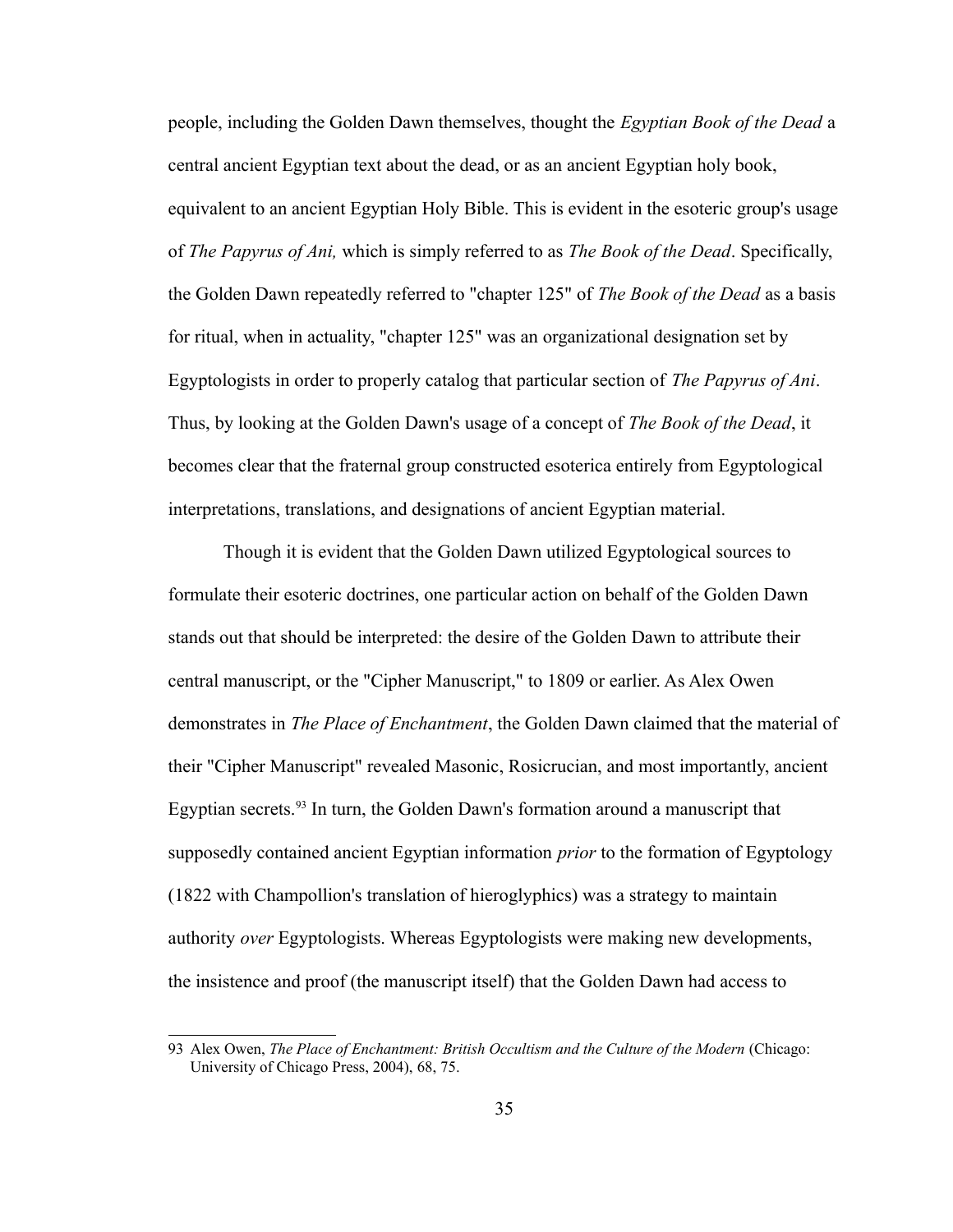ancient Egyptian knowledge all along could maintain legitimacy if challenges arose.

Another strategy on behalf of those in the Golden Dawn to maintain legitimacy regarding their ancient Egyptian knowledge was to accept Egyptologists into their ranks. According to the *Dictionary of Gnosis and Western Esotericism* edited by Wouter J Hanegraaf, the Golden Dawn maintained functionality because of the "professional class" and "literary and artistic *avant garde* of the 1890s" who contributed to the popularity and capabilities of the order.<sup>[94](#page-40-0)</sup> With this in mind, the Golden Dawn accepted prestigious people that had experience with Egyptology or alleged ancient Egyptian knowledge whose works and/or efforts could maximize the Golden Dawn's legitimacy.

One example is Marcus Worsley Blackden, who was an initiate of the Golden Dawn in the late 1890s and was a professional Egyptologist.<sup>[95](#page-40-1)</sup> Blackden would have been a distinguished addition to the ranks of the Golden Dawn, as he had Egyptological experience working with the Egypt Exploration Fund (a prestigious archaeological and exploration group) and major Egyptologists such as Flinders Petrie (and the later-famous Howard Carter, though neither were particularly impressed by Blackden's behavior).<sup>[96](#page-40-2)</sup> By having an official Egyptologist as part of the order, the Golden Dawn symbolically confirmed their legitimacy. As with Blackden, the inclusion and high-ranking status of a genuine and professional Egyptologist without skepticism of Golden Dawn traditions projected a message to others that the Egyptian knowledge of the order was confirmed, logical, and authentic.

<span id="page-40-0"></span><sup>94</sup> Wouter J. Hanegraaf, Antoine Faivre, Roelf van den Broek, Jean-Pierre Brach, eds., *Dictionary of Gnosis & Western Esotericism* (Leiden, The Netherlands: Koninklijke Brill NV, 2006), 548. 95 Ibid., 548.

<span id="page-40-2"></span><span id="page-40-1"></span><sup>96</sup> T.G.H. James, *Howard Carter: The Path to Tutankhamun* (1992; repr., New York: Tauris Parke Paperbacks, 2006), 33-39.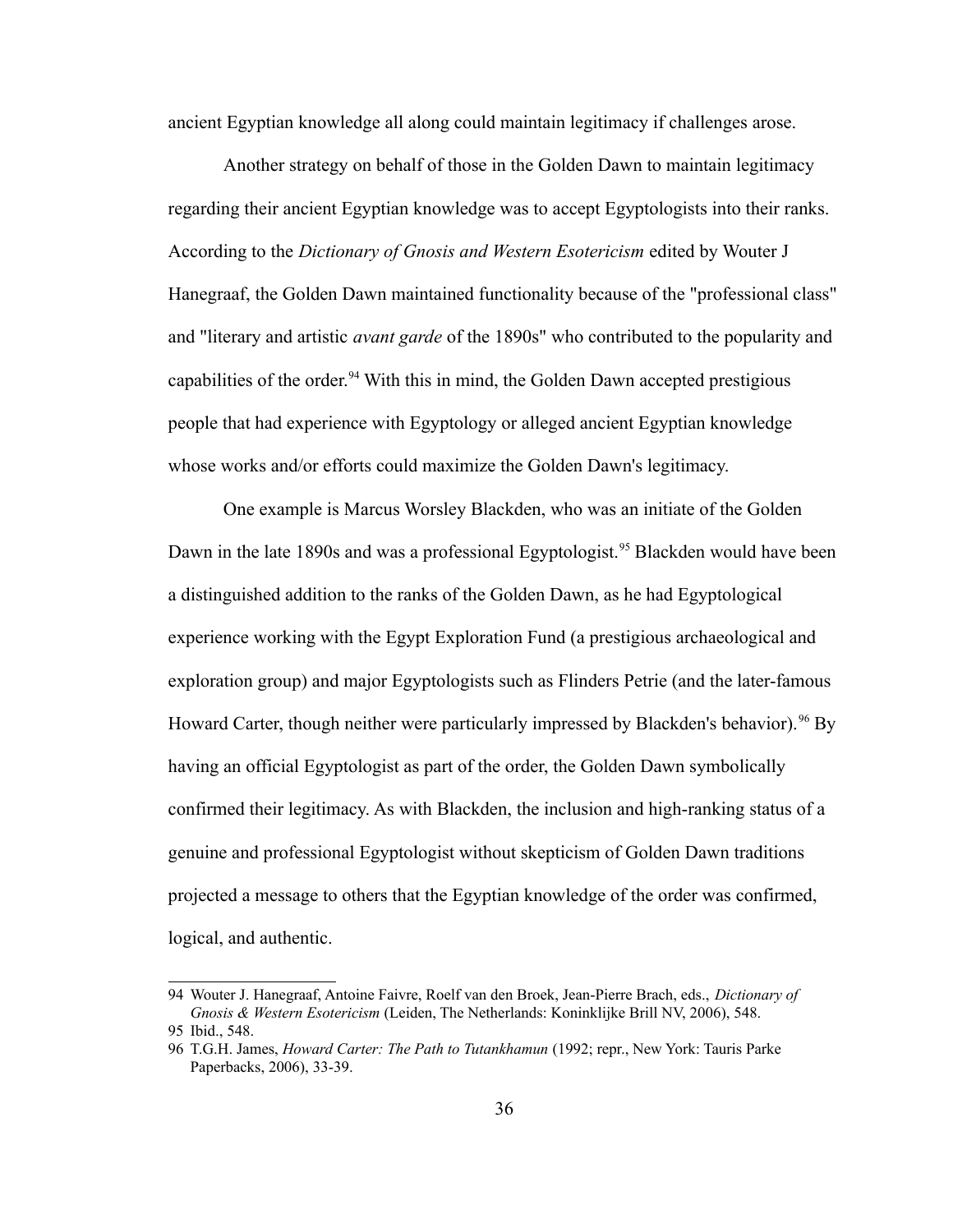As mentioned previously, Lehrich and Djurdjevic both place a heavy emphasis on the syncretic tendencies of occult systems in late nineteenth and early twentieth-century Britain. I argue that syncretism within the occult doctrine of the Golden Dawn provided more than just convenience and easy reconciliation of ideas. Rather, syncretism was yet another strategy in which the Golden Dawn could assert authority. If ancient Egyptian ideas could be extracted from Egyptological sources and correspond with other integrated esoteric currents (Kabbalah, the Tarot, Rosicrucianism, esoteric Christianity), the Golden Dawn could assert that it held the key to a universal truth behind esoteric currents. By highlighting alleged correspondences in seemingly-disconnected ideals, the Golden Dawn could amalgamate ideas and offer a new, centralized esoteric reality with an aura of validity and expertise. Though it appears time and again throughout Golden Dawn symbolism and ritual, some examples include "The Bornless Ritual for the Invocation of Higher Genius," or the Golden Dawn's reformed Enochian Magic system (a magic system originally formulated by John Dee in the sixteenth century). Specifically, these instructions for magic or ritual combine ancient Egyptian magic (divination of gods, pyramid magic, sphinx magic) with Judaic magical systems (Kabbalah), Greek philosophy (elemental magic and mythology), Christianity (angelic divination, also devised by John Dee), and nature worship.<sup>[97](#page-41-0)</sup> Syncretism was thus not simply a convenient world-view, but rather, adapted ideas to the British mindset and cultural values, which would render the Golden Dawn more credible in the eyes of other contemporaries.

The Golden Dawn also set a precedent for other Egypt-oriented orders to follow regarding the maintenance of legitimacy: upholding the importance of

<span id="page-41-0"></span><sup>97</sup> Regardie, 442-446, 659-668.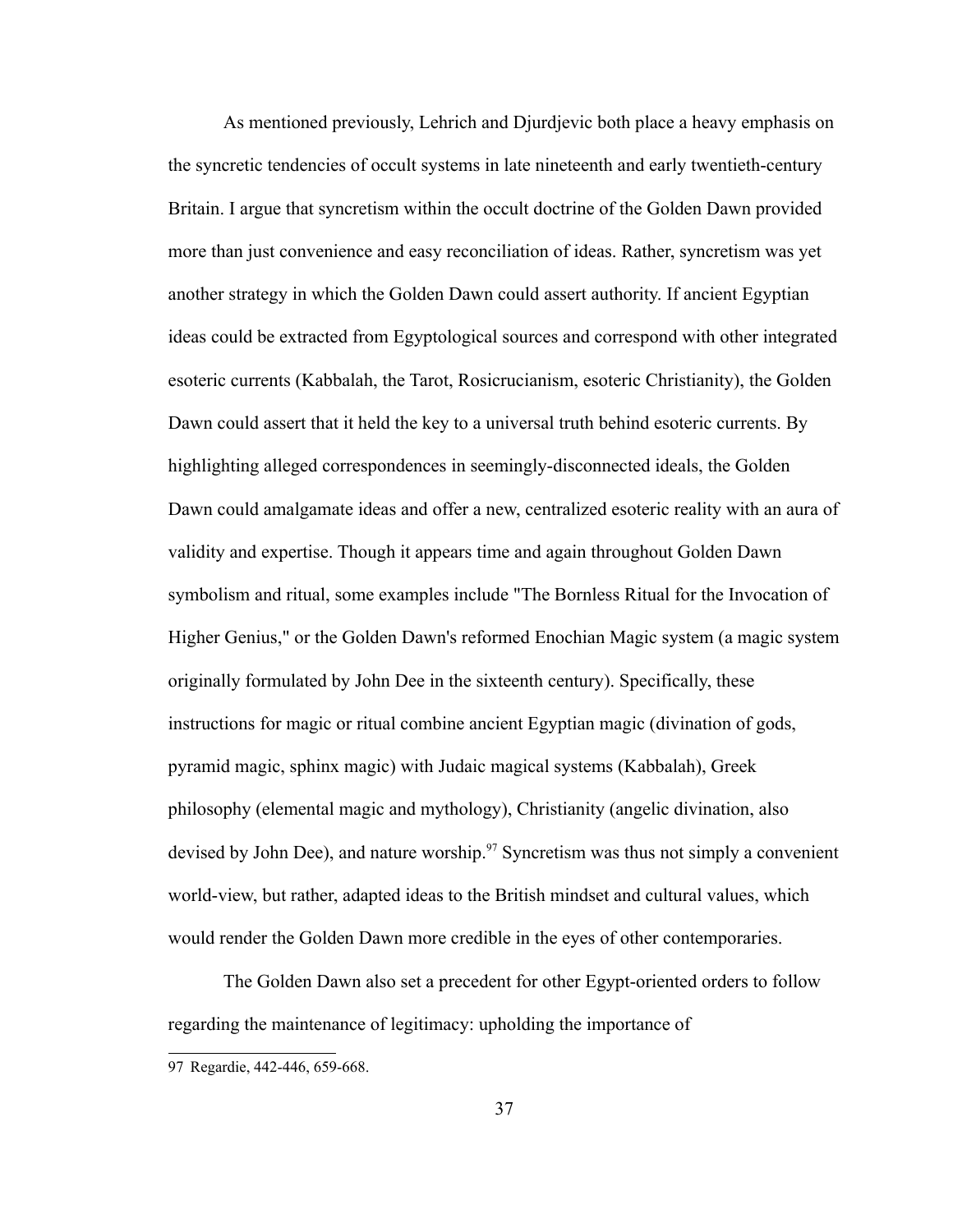practice/practicality (the purpose of the magician) *over* mere theory (the purpose of an academic). In other words, the Golden Dawn insisted that its ancient Egyptian magical techniques were indeed usable and functional, which would make the Golden Dawn an authority on the subject, as they allegedly had the knowledge to effectively perform ancient Egyptian magic. The Golden Dawn thought their experimentations with Egyptian magic of the "Occult Sciences," which could yield measurable results.<sup>[98](#page-42-0)</sup> In turn, by claiming characteristics of expertise, practical usage, and measurable esoteric science, the Golden Dawn could one-up scholars who only could theorize or speculate on ancient Egyptian magic. As with the example of *The Book of the Dead*, the Golden Dawn believed itself to know the true nature of the ritual's divine principles, as did the ancient Egyptian priests before them.<sup>[99](#page-42-1)</sup> Egyptologists, on the other hand, without having actually *practiced* Egyptian magic, were limited only to speculative interpretation, and thus unable to achieve knowledgeability about ancient Egyptian divine magic. This aspect, for some, could render the Golden Dawn an authority of Egyptian magic over Egyptologists.

These measures taken by the Golden Dawn to assert authoritative expertise with ancient Egyptian knowledge demonstrate an active effort to define their own identity as esotericists. Though the Golden Dawn utilized Egyptological concepts such as the designated material for an "Egyptian book of the dead," the fraternal group steered Egyptological information in other intellectual trajectories, perhaps different from the purposes intended by academic Egyptologists. In other words, despite using Egyptology as a means to define themselves, the Golden Dawn's interpretations of what Egyptology

<span id="page-42-0"></span><sup>98</sup> Bogdan, *Western Esotericism and Rituals of Initiation*, 140-141.

<span id="page-42-1"></span><sup>99</sup> R.G. Torrens, *The Inner Teachings of the Golden Dawn* (London: Neville Spearman, 1969), 52-54.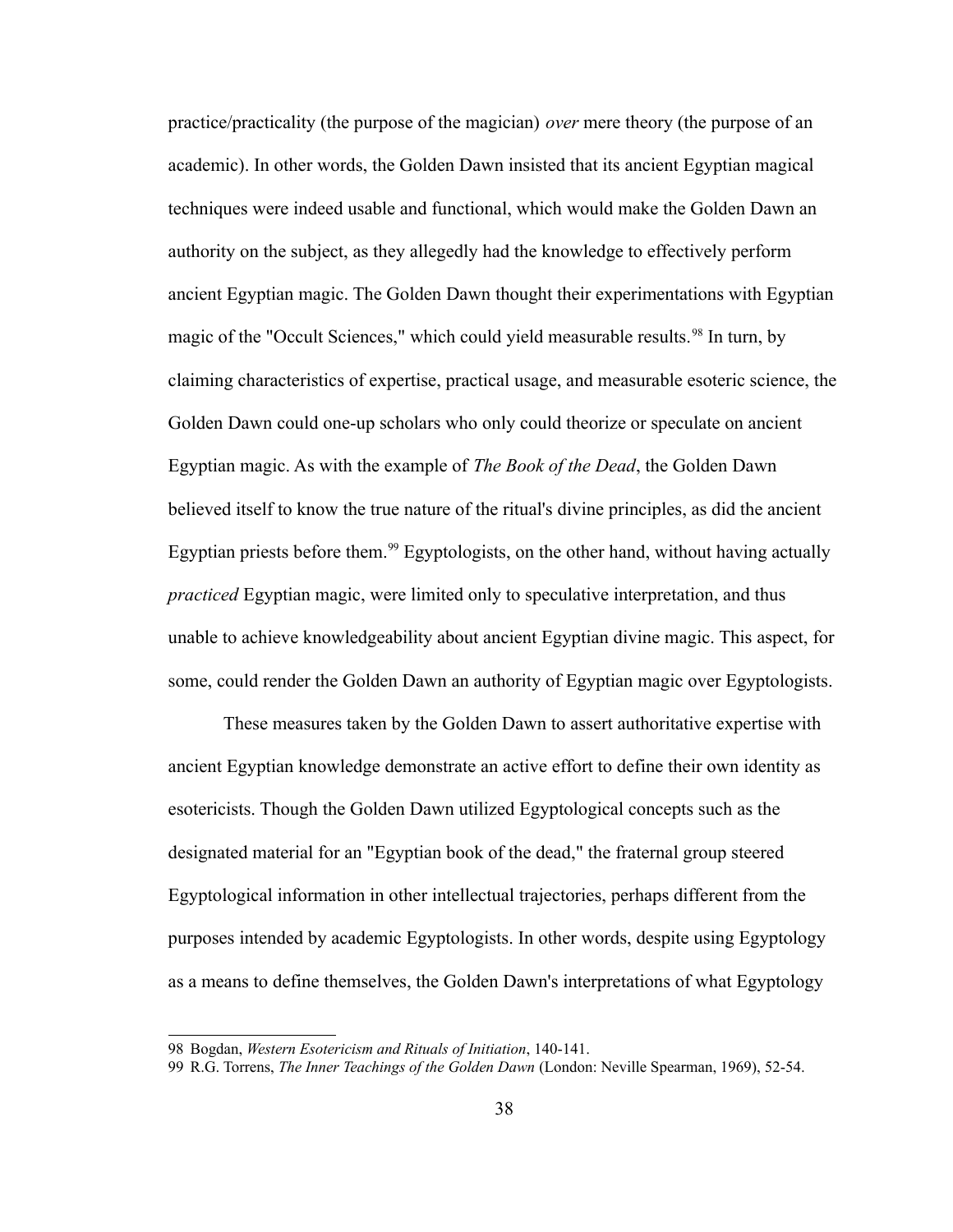meant and/or entailed could differ vastly from Egyptologists and bolster their own selfdefined principles or beliefs. The effort to assert authority over Egyptologists required unique identity-building that differentiated the Golden Dawn's initiates from typical Egyptologists. At the same time, this position could become more secure with the inclusion of Egyptologists and expansion of Egyptological information to fit the Golden Dawn's needs. By using Egyptology combined with esoteric syncretism and defined occult science, the Golden Dawn could carve out its own identity, and contribute to what actively defines occultism or esotericism. Thus, despite crossover and increased interactions between the Golden Dawn and Egyptological sources, the fraternal order still contributed to the definition of esotericism and the occult.

3.2 Crowley, Thelema, the A∴A∴, and Their Egyptological Implications

Around the turn of the century, the Golden Dawn suffered internal leadership problems, became a fractured movement, and triggered the creation of off-shoot British esoteric orders.<sup>[100](#page-43-0)</sup> Though numerous orders formed as splinters of the Golden Dawn, most important to this work are the actions and achievements of the famous occultist Aleister Crowley and the formation of his occult order in 1909, the A∴A∴ (the order's official name, the meaning of the acronym is still disputed and some potential possibilities include "Astrum Argentinum" or "Argenteum Astrum," which means "Silver Star"<sup>[101](#page-43-1)</sup>). By looking at Aleister Crowley, the formation of his religion (Thelema), and the A∴A∴, it becomes clear that Crowley and the A∴A∴ followed the same path as the Golden Dawn

<span id="page-43-1"></span><span id="page-43-0"></span><sup>100</sup>Hanegraaf et al., *Dictionary of Gnosis & Western Esotericism*, 548-550. 101Ibid., 282.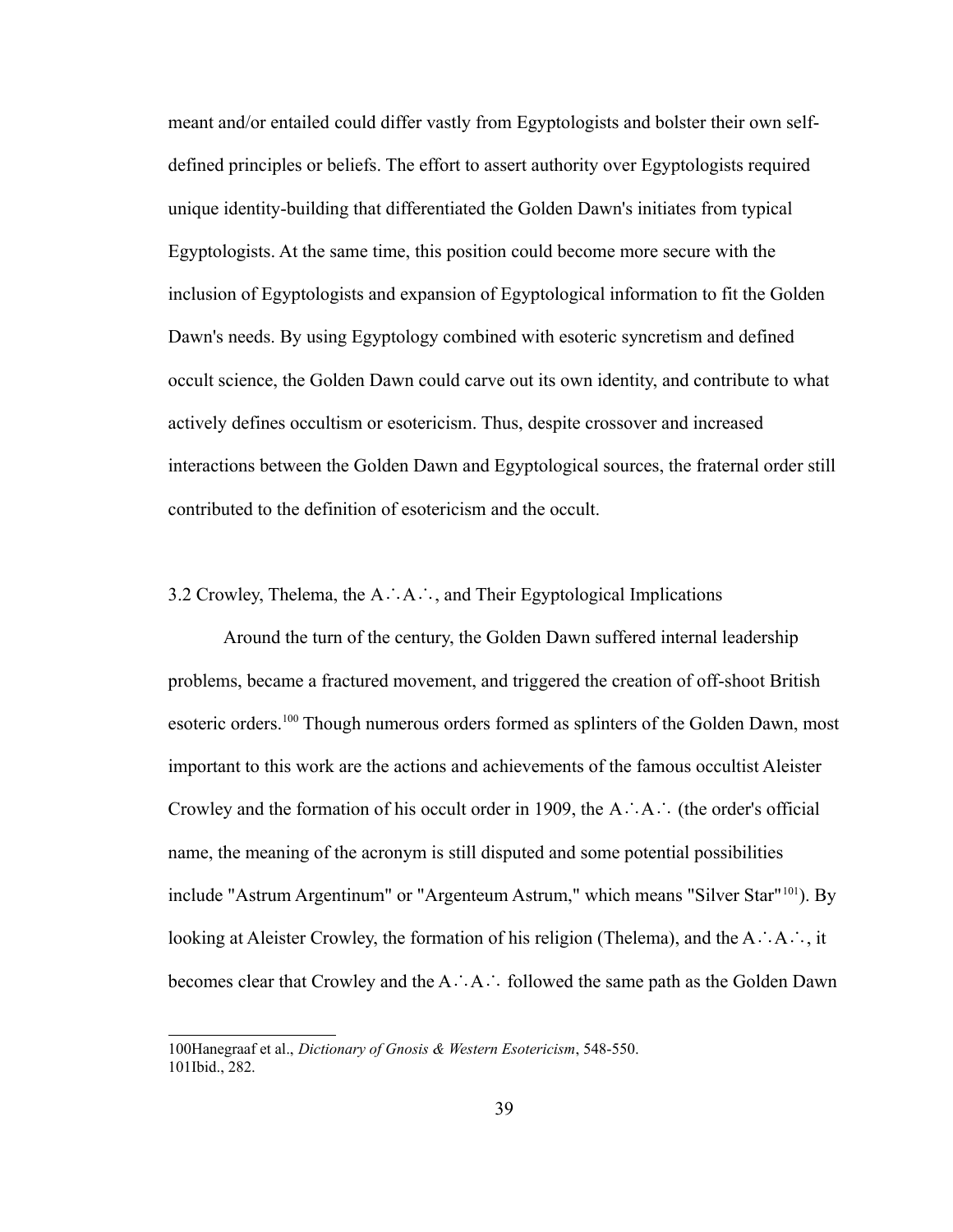regarding Egyptology and esoteric ancient Egyptian knowledge, however, Crowley amplified and intensified these trends.

Crowley was initiated as a member of the Golden Dawn in 1898, rose fast in its ranks, and by 1900, was at the forefront of the internal struggles for leadership within the Golden Dawn.[102](#page-44-0) Crowley left the Golden Dawn (unwillingly) in 1900, and as Caroline Tully notes in "Walk Like an Egyptian: Egypt as Authority in Aleister Crowley's Reception of *The Book of the Law*," Crowley immediately began forming his own ideological systems based on Egypt in order to "bypass" the "authority" of other Golden Dawn occultists such as MacGregor Mathers or Florence Farr (a Golden Dawn initiate who wrote many works on ancient Egyptian magic).<sup>[103](#page-44-1)</sup> Tully also argues that "Along with the Egyptian aspects of the Golden Dawn rituals, Crowley must have also been aware of the performative uses made of Egyptian antiquities within museums by both Mathers and Farr to enhance their spiritual status. He would have understood that Egypt was both a source and a sanctioning authority of magical power, and that one of the ways this could be obtained was through Egyptian antiquities in museums."[104](#page-44-2) According to Tully, Crowley utilized Egyptology and ancient Egyptian sources of knowledge to steer the direction of his esoteric ideologies, but did so primarily for the purpose of remaining competitive with other esotericists that claimed Egyptological knowledge.<sup>[105](#page-44-3)</sup>

As Tully has effectively demonstrated, Crowley turned to Egyptological sources in order to carry out his agenda of establishing occult authority. Tully, and perhaps other

<span id="page-44-0"></span><sup>102</sup>Hanegraaf et al., *Dictionary of Gnosis & Western Esotericism*, 281-282.

<span id="page-44-1"></span><sup>103</sup>C.J. Tully, "Walk Like an Egyptian: Egypt as Authority in Aleister Crowley's Reception of the Book of the Law," *The Pomegranate: International Journal of Pagan Studies* 12, no. 1 (2010), 35. 104Ibid., 35-36.

<span id="page-44-3"></span><span id="page-44-2"></span><sup>105</sup>Ibid., 35-38.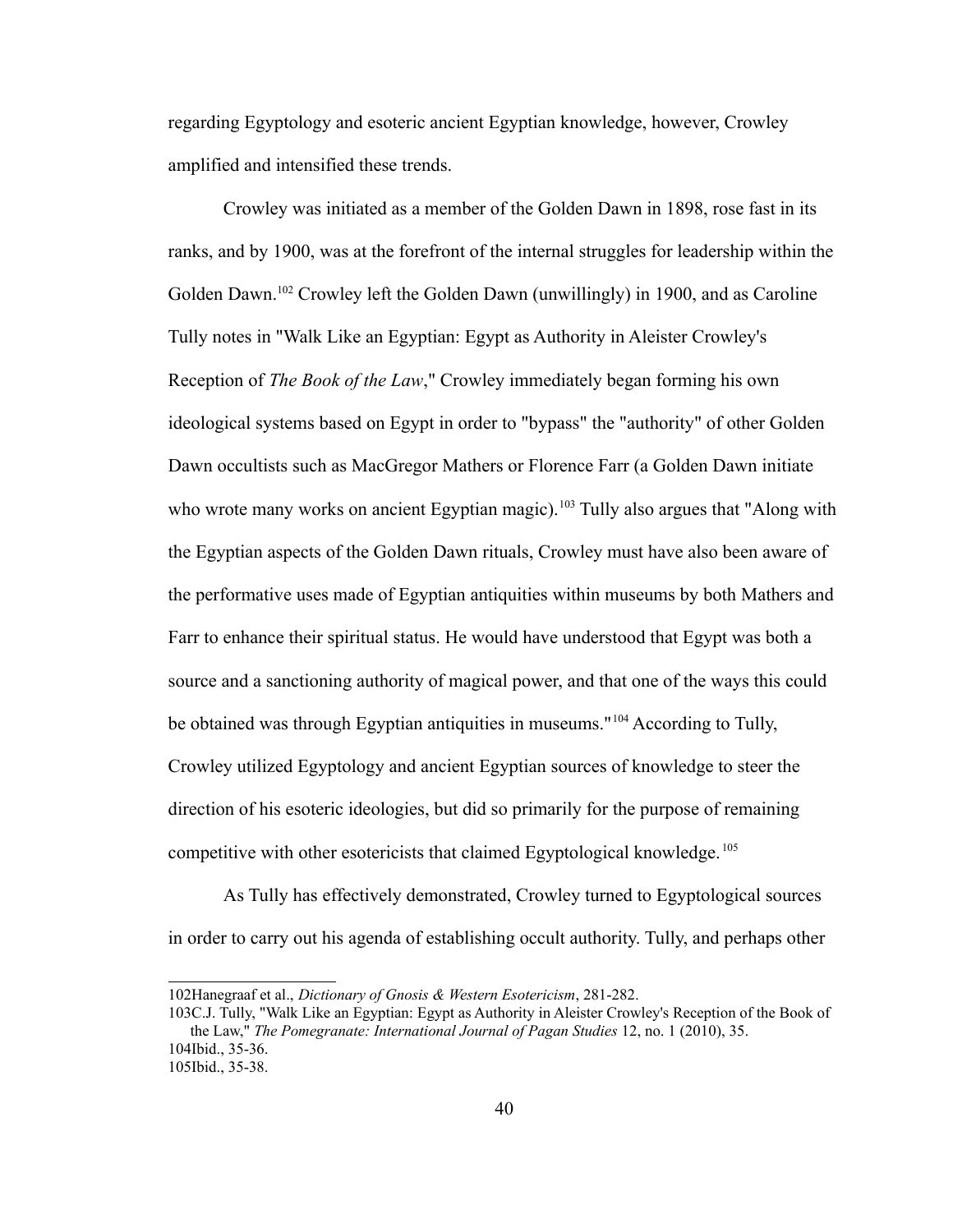scholars, have most likely noticed this correlation because Crowley's entanglement with Egyptology is most clear in his own accounts which straightforwardly admit the connection to ancient Egypt. From Tully's standpoint, Crowley's interest in Egypt is a means to remain competitive with other occultists. I, however, argue that Crowley and the A∴A∴'s actions extend beyond the esoteric realm, and in turn, were purposefully intended to have broader implications and a more universal impact, which included academia and scholarly Egyptology. In other words, not only did he utilize Egyptology to assert his authority in hidden occult circles, but Crowley also used it to establish his authority in intellectual circles outside of secretive occult groups. This gesture to reach outside of secretive esoteric groups and into mainstream intellectualism in part allowed him to rise as an extremely well-known figure in occultism and heavily impact Western intellectualism, philosophy, and syncretism. Crowley's agenda of remaining the ultimate authority on ancient Egyptian knowledge should be understood as a more refined version of the Golden Dawn's, in which he was ultimately more successful.

Crowley travelled throughout the world from 1902 to 1906, gaining experience in foreign spiritual systems such as "the practice of yoga and Buddhist doctrines" during his trip to India.[106](#page-45-0) Importantly, he travelled to Cairo in 1904 with his wife, Rose Kelly. According to the official A∴A∴ account of Crowley's visit to Cairo, he and Kelly allegedly engaged in a ritual that "inspired" Kelly into a state of spiritual clairvoyance and she told Crowley that the Egyptian god Horus was attempting to contact him because he was a prophet for a new "Aeon of Horus."[107](#page-45-1) Also according to the account, Crowley

<span id="page-45-0"></span><sup>106</sup>Hanegraaf et al., *Dictionary of Gnosis & Western Esotericism*, 282.

<span id="page-45-1"></span><sup>107</sup>Tully, 37; Aleister Crowley, "The Temple of Solomon the King (*Continued*)," eds. Mary D'Este Sturges and Victor B. Neuburg, *The Equinox* 1, no. 7 (March 1912), 365.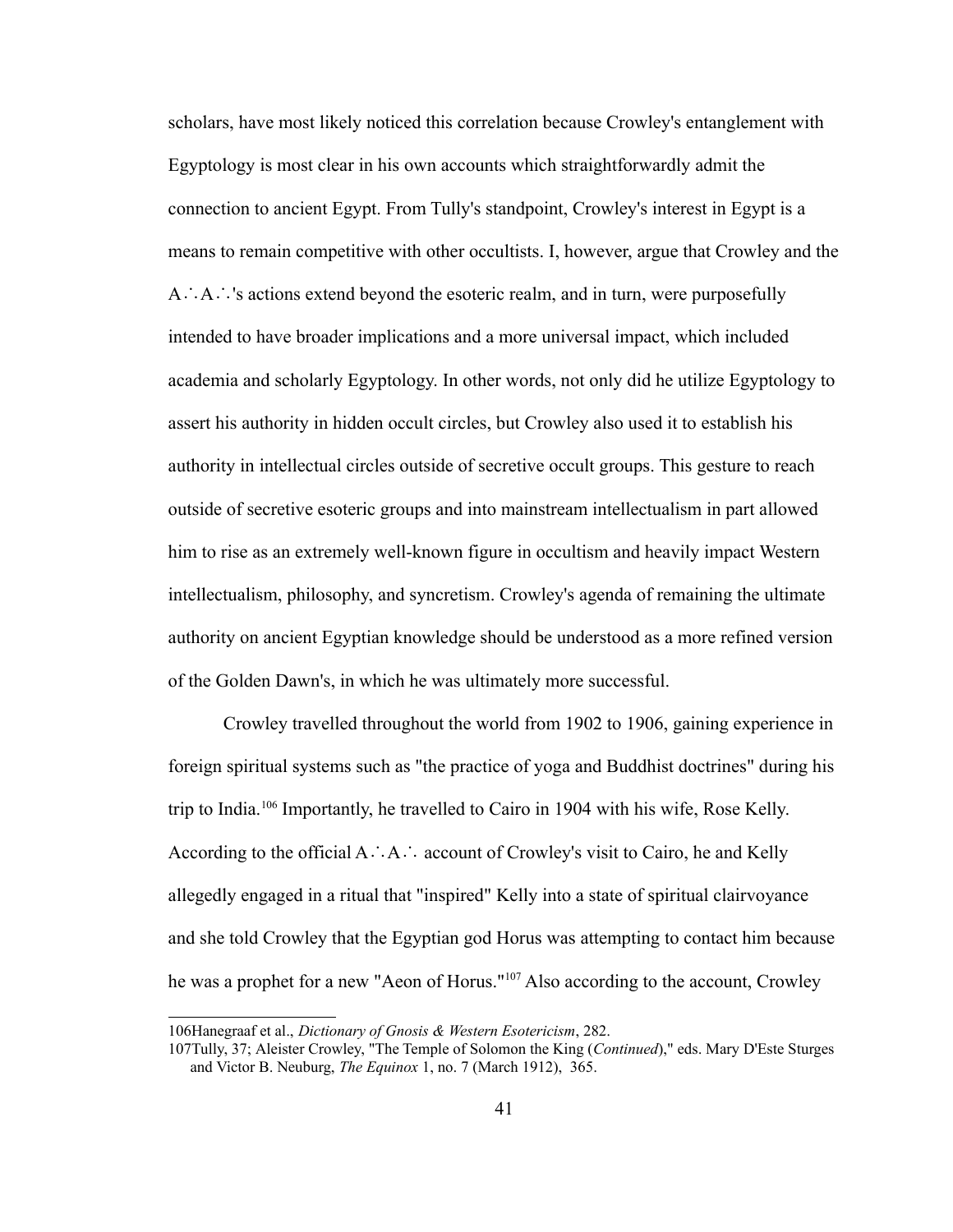was impressed by this bout of spiritual intuition, as he thought Kelly unknowledgeable regarding Egyptian mythology or most other forms of the "subtle correspondences" of esotericism.<sup>[108](#page-46-0)</sup> Allegedly after confirming Kelly's clairvoyance via ritual, Crowley set out to the Cairo Museum in order to verify and confirm the prophetic revelation.<sup>[109](#page-46-1)</sup> The A∴A∴ account describes the visit to the museum: "A glass case stood in the distance, too far off for its contents to be recognized. But W. [Kelly] recognized it! 'There,' she cried, 'There he is!' Fra P. [Crowley] advanced to the case. There was the image of Horus in the form of Ra Hoor Khuit [a manifestation of the God Horus] painted upon a wooden stélé of the 26th dynasty-- *and the exhibit bore the number 666*!"[110](#page-46-2)

The number 666 on the exhibit caught Crowley's attention, because he thought himself to be unravelling the prophecy of Thelema as the Great Beast described in Revelation (whose number is 666, according to Revelation  $13:1-18$ ).<sup>[111](#page-46-3)</sup> The number 666 on the exhibit, as well as the consistencies on the stele with Kelly's revelations, confirmed his belief that Horus was indeed trying to contact him from a spiritual realm.<sup>[112](#page-46-4)</sup> The following month (April 8-10, 1904), after approaching Egyptologists for the translation of the stele, Crowley and Kelly allegedly engaged in another ritual. In this divination, a spiritual entity named Aiwass, who was apparently "the minister of Hoorpaar-kraat" (another manifestation of Horus), contacted Crowley.[113](#page-46-5) In Crowley's own account, Aiwass reached out to him in order to grant him instructions to bring about the new Aeon of Horus. Crowley thought the new Aeon to be what "replaces the religious

<span id="page-46-2"></span>110Ibid.

<span id="page-46-1"></span><span id="page-46-0"></span><sup>108</sup>Crowley, "The Temple of Solomon the King (*Continued*)," 366-368. 109Ibid., 368.

<span id="page-46-3"></span><sup>111</sup>Hanegraaf et al., *Dictionary of Gnosis & Western Esotericism*, 286.

<span id="page-46-4"></span><sup>112</sup>Crowley, "The Temple of Solomon the King (*Continued*)," 368.

<span id="page-46-5"></span><sup>113</sup>Tully, 40.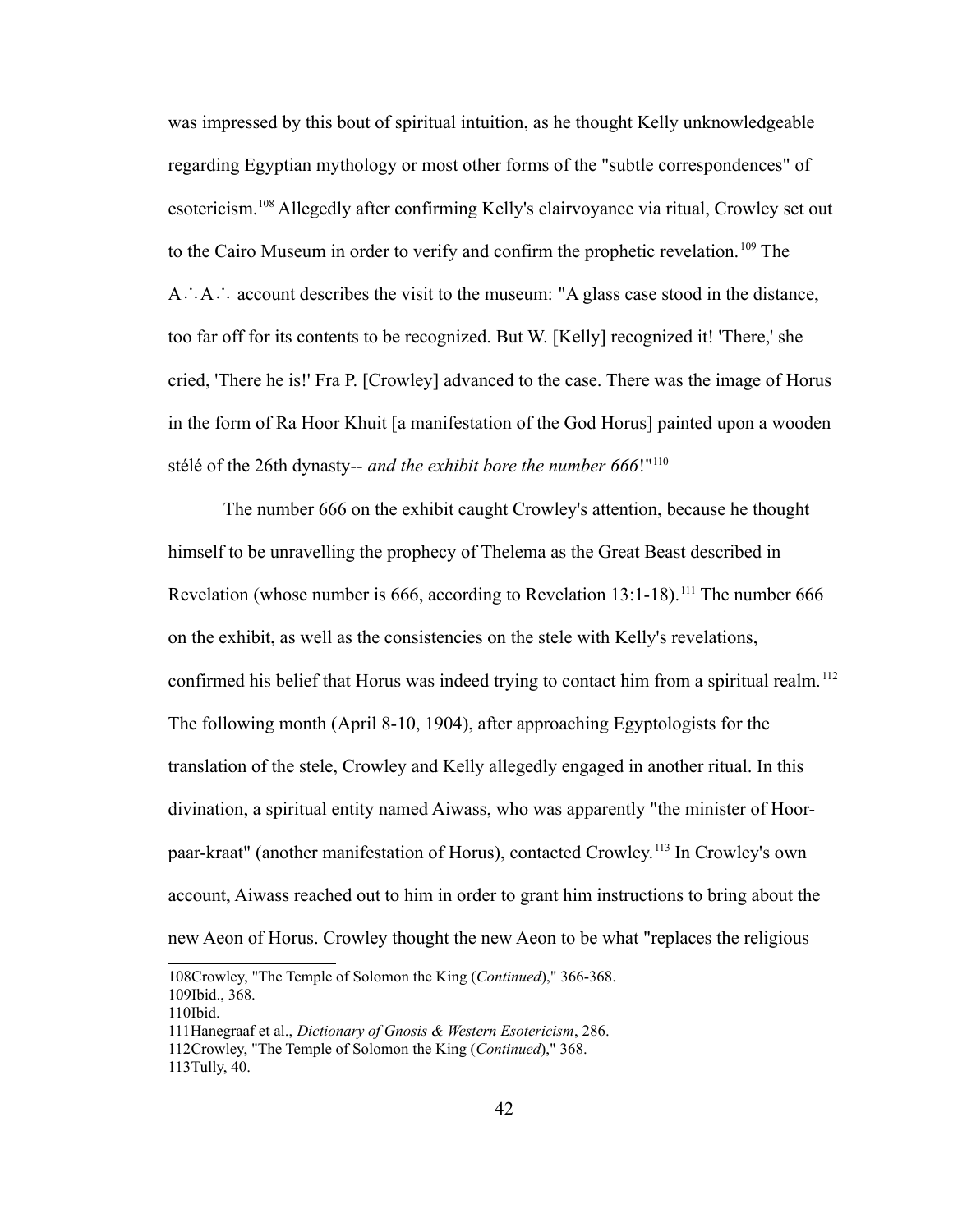and moral sanctions of the past, which have everywhere broken down."[114](#page-47-0) The dictations of Aiwass were compiled into *The Book of the Law*, which announces the new law for mankind, "Do what thou wilt shall be the whole of the Law. Love is the law, love under will. There is no law beyond do what thou wilt."<sup>[115](#page-47-1)</sup> *The Book of the Law*, which was to serve as the text for the new universal religion for humanity called Thelema, consisted of a slew of ancient Egyptian themes: a pantheon of Egyptian gods, Egyptian artifacts (the stele Crowley and Kelly discovered in the museum), and ancient Egyptian mythology (Horus ascending as king over Osiris).<sup>[116](#page-47-2)</sup>

It is in this context and on the authority of Thelema and *The Book of the Law* that Crowley developed his own syncretic magical system and founded his own magical order in 1909, the A∴A∴. Bogdan and Djurdjevic consider the A∴A∴ to be a "Thelemic reconstruction and development of the Golden Dawn," which was fueled by "elements of both Western and Eastern esotericism with the primary ideological anchor in the religious philosophy of Thelema."[117](#page-47-3) Notably, Crowley's A∴A∴ and the Egyptian symbolism in Thelema refined strategies already used by the Golden Dawn to assert Egyptological authority and legitimacy regarding the usage of ancient Egyptian knowledge. Not only did this pattern allow Crowley to establish supremacy over other occultists, but it also allowed him to convey himself and his order as influential carriers of ancient Egyptian and/or Egyptological knowledge. Crowley and the A∴A∴ perfected and carried out four major strategies to establish control of Egyptological or ancient Egyptian knowledge.

<span id="page-47-0"></span><sup>114</sup>Aleister Crowley, *The Book of the Law: Liber Al vel Legis* (San Francisco, California: Red Wheel/Weiser, LLC, 2006), 70.

<span id="page-47-1"></span><sup>115</sup>Ibid., 13.

<span id="page-47-2"></span><sup>116</sup>Ibid., 25-66.

<span id="page-47-3"></span><sup>117</sup>Bogdan and Djurdjevic, 4.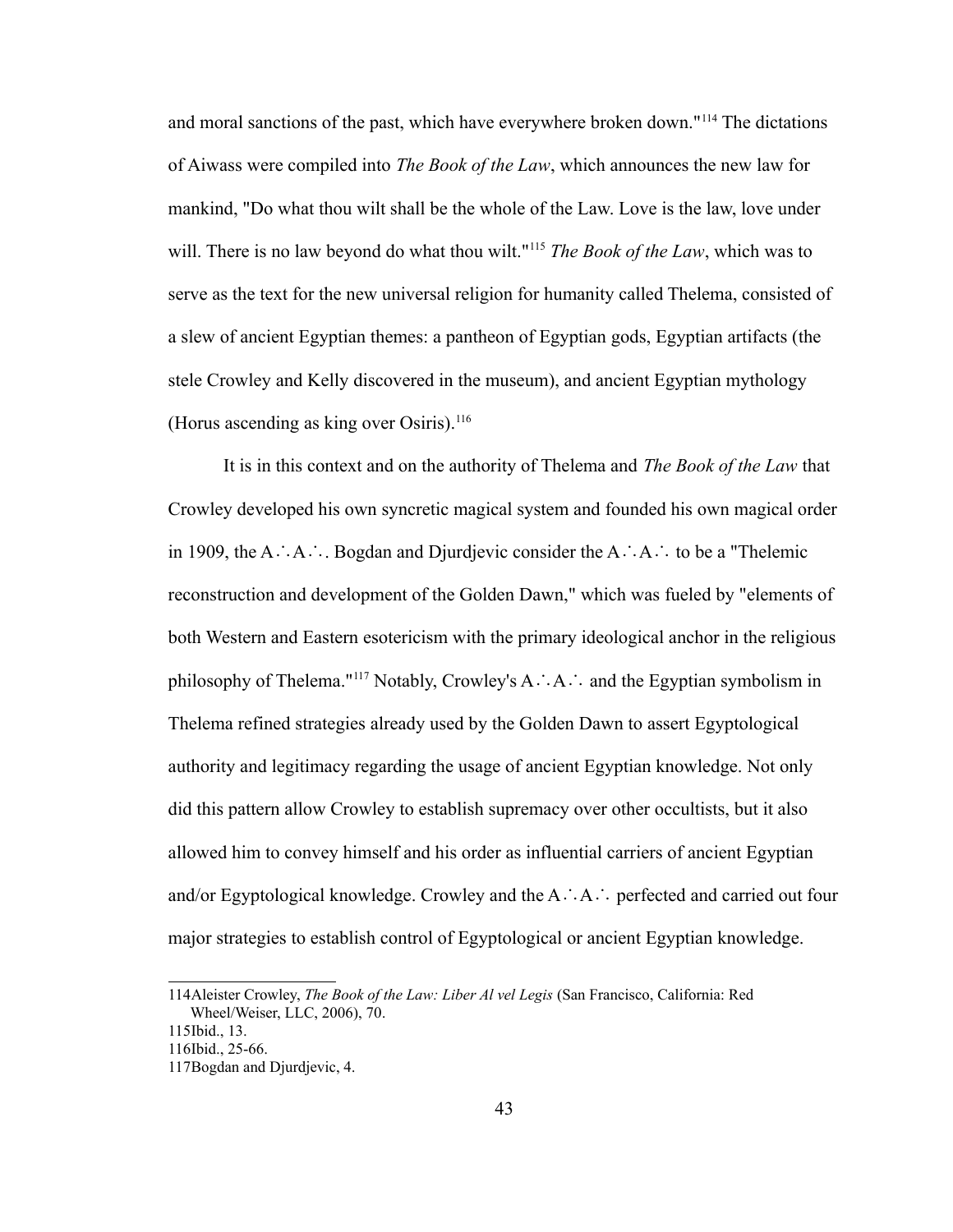First, the element of prophecy, divination, and spiritual communication was a huge strategy that Crowley utilized to establish himself as an authority. The Golden Dawn's central ideology stemmed from a manuscript that could possibly be debunked or trivialized, or the content/author of the manuscript could be questioned. In contrast, Crowley inaugurated his religion and fraternal order based on alleged direct communication with the Egyptian gods themselves. Whereas the Golden Dawn's "Cipher Manuscript" contained ancient Egyptian information, Crowley claimed to have received the secrets of Egyptian spirituality from the *source* of Egyptian spirituality: the Egyptian gods. His connection to the gods would have huge implications for establishing Egyptological authority; not only would it grant him a competitive edge over other occultists, but it would do the same for Egyptologists, as well. Crowley's reliance on divination of the Egyptian gods would allow him to strategically bypass any and all human interpretation of ancient Egypt, thus rendering all Egyptological *or* esoteric perceptions irrelevant. This strategy allowed Crowley and the A∴A∴ to overcome the existing knowledge of both Egyptologists and esotericists.

Second, like the Golden Dawn, Crowley made extensive use of Egyptology and reached out to Egyptologists to bolster the legitimacy of his spiritual systems and the A∴A∴. In this case, however, his effort seems to be rooted in validation of information, rather than prestige. Not only did Crowley clearly utilize Egyptological outlets, like the collection in the Cairo Museum and the Egyptologists maintaining the museum (Émile Brugsch and George Émile Jules Daressy), but he also actively reached out to Egyptologists to include them in his spiritual movement. One example stands out as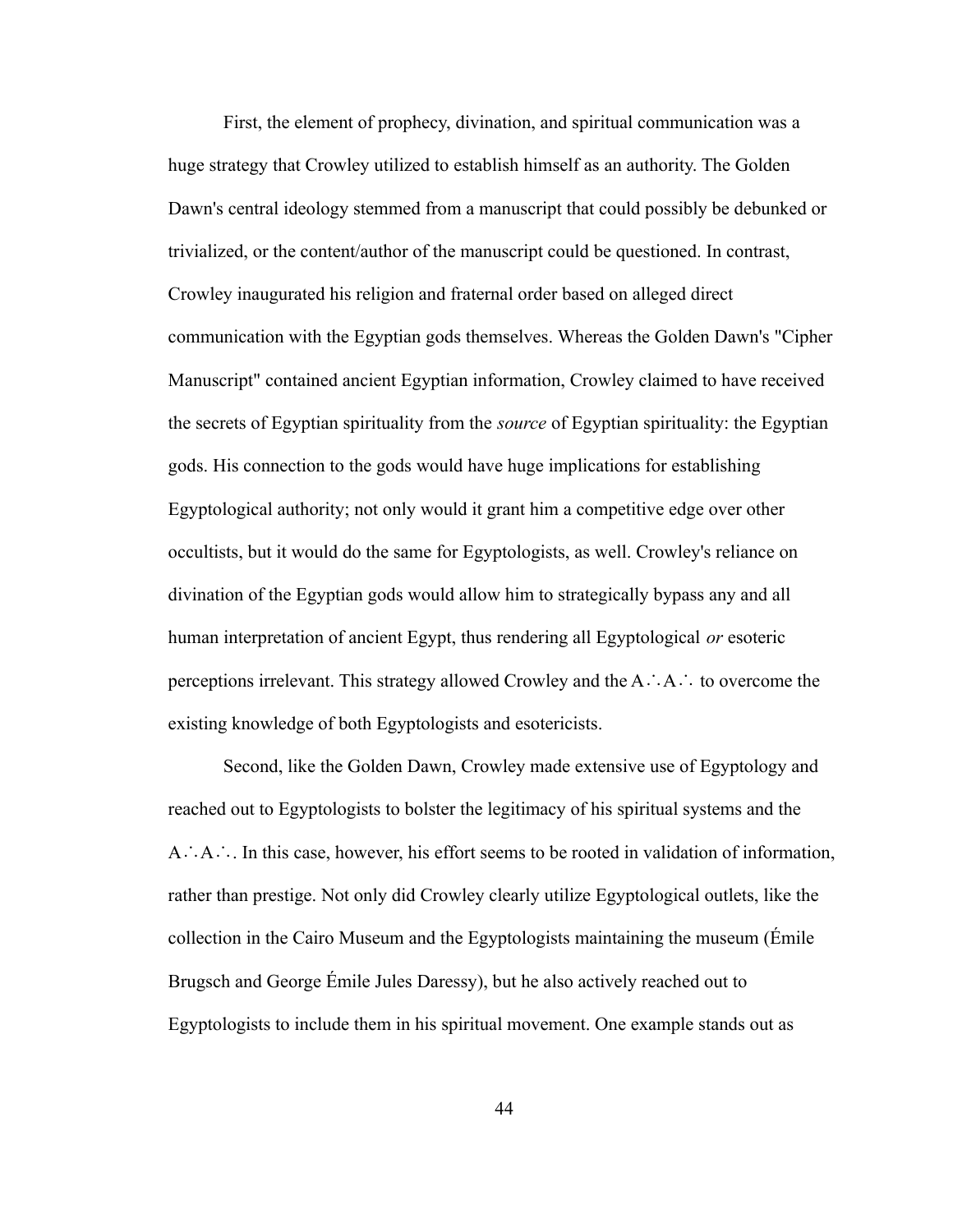exceptionally notable: the relationship Crowley attempted to establish with British Egyptologist Battiscombe Gunn. Though Gunn in his youth already had an interest in the occult, was involved in the Theosophical Society, and had relationships with previous Golden Dawn members such as Arthur Waite and Florence Farr, Gunn was "well on the way to becoming an accomplished Egyptologist."<sup>[118](#page-49-0)</sup> These aspects made Gunn stand out as a unique individual for Crowley to build relations with, as Gunn could help bridge the gap between the esoteric and academic. Evidently, Gunn was a source of correspondence for Crowley and the A∴A∴, as Gunn helped the organization with Egyptological (and other, such as Hebrew Kabbalistic) information, such as a new translation of the Stele of Revealing (the stele found in the Cairo museum) in  $1912$ <sup>[119](#page-49-1)</sup>

Crowley, to render Thelema and the A∴A∴'s Egyptian aspects more reliable, looked to Egyptologists for confirmation of his esoteric ideals. Similar to the Golden Dawn, Egyptology acted as a pillar of support for the movement, in which the end result was to transcend the simplicity of Egyptology. In turn, Egyptology was merely a tool for additional validation. In the unique case with Gunn, however, Egyptological verification was not enough and maintenance of an Egyptologist as a follower would have further bolstered the legitimacy of Crowley and the A∴A∴. In sum, Crowley's relationships with Egyptologists was twofold: to validate esoterica and bolster legitimacy. This gesture is a more refined tactic borrowed from the Golden Dawn.

Yet another strategy inherited from the Golden Dawn was the usage of syncretism for validation and universality, only Crowley intensified the effort. In 1909, the same year

<span id="page-49-1"></span><span id="page-49-0"></span><sup>118</sup>Steve Vinson and Janet Gunn, "Studies in Esoteric Syntax: The Enigmatic Friendship of Aleister Crowley and Battiscombe Gunn," in *Histories of Egyptology: Interdisciplinary Measures*, ed. William Carruthers (New York: Routledge, 2015), 96-102. 119Ibid., 103.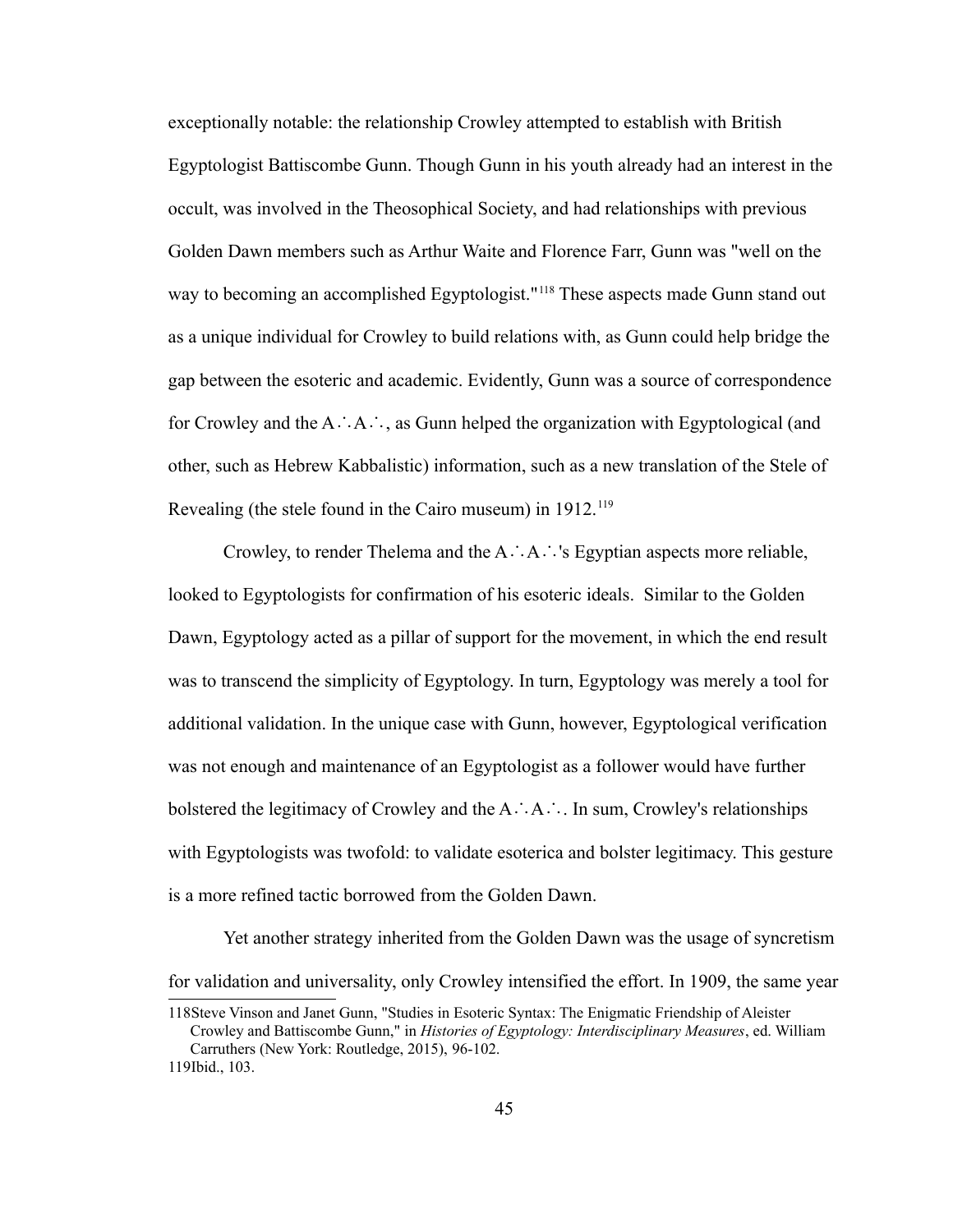that the A∴A∴ was founded, Crowley published "777" (in his journal *The Equinox*), now republished as *777 and Other Qabalistic Writings of Aleister Crowley*. Using Kabbalistic mysticism as the basis for all esotericism, Crowley sought to "systematise alike the data of mysticism and the results of comparative religion" in order to produce one universal amalgamation of all esoteric ideals.[120](#page-50-0) Of the many spiritual systems included, ancient Egyptian religion/mythology does make an appearance and is presented with all other spiritual and/or Kabbalistic equivalents.<sup>[121](#page-50-1)</sup> Importantly, Crowley makes the straightforward call that the point of the work is in order to establish occult validity: "The sceptic will applaud our labours, for that the very catholicity of the symbols denies them any objective validity, since, in so many contradictions, something must be false: while the mystic will rejoice equally that the self-same catholicity all-embracing proves that very validity, since after all something must be true."[122](#page-50-2)

As is evident with Crowley's intense effort with *777* to reconcile all ideas, and is exemplified in the above quote, his objective was to establish validity with the usage of syncretism and through the reconciliation of ideas. The publication of a solidly organized syncretic system was a gesture to birth a new universalist spiritual system that was easily adoptable by contemporaries, which Crowley himself admitted that he strove to establish.[123](#page-50-3) Just as the Golden Dawn had done before, Crowley's syncretic system implied that behind all spiritual systems lies a universal truth, which he and the  $A \cdot A$ . held the key to. The apparent knowledge of a single, powerful, spiritual principle behind

<span id="page-50-0"></span><sup>120</sup>Aleister Crowley, *777 and Other Qabalistic Writings of Aleister Crowley*, ed. Israel Regardie (York Beach, Maine: Red Wheel/Weiser, LLC, 1973), ix.

<span id="page-50-1"></span><sup>121</sup>Ibid., 6.

<span id="page-50-2"></span><sup>122</sup>Ibid., ix.

<span id="page-50-3"></span><sup>123</sup>Ibid., ix-xi.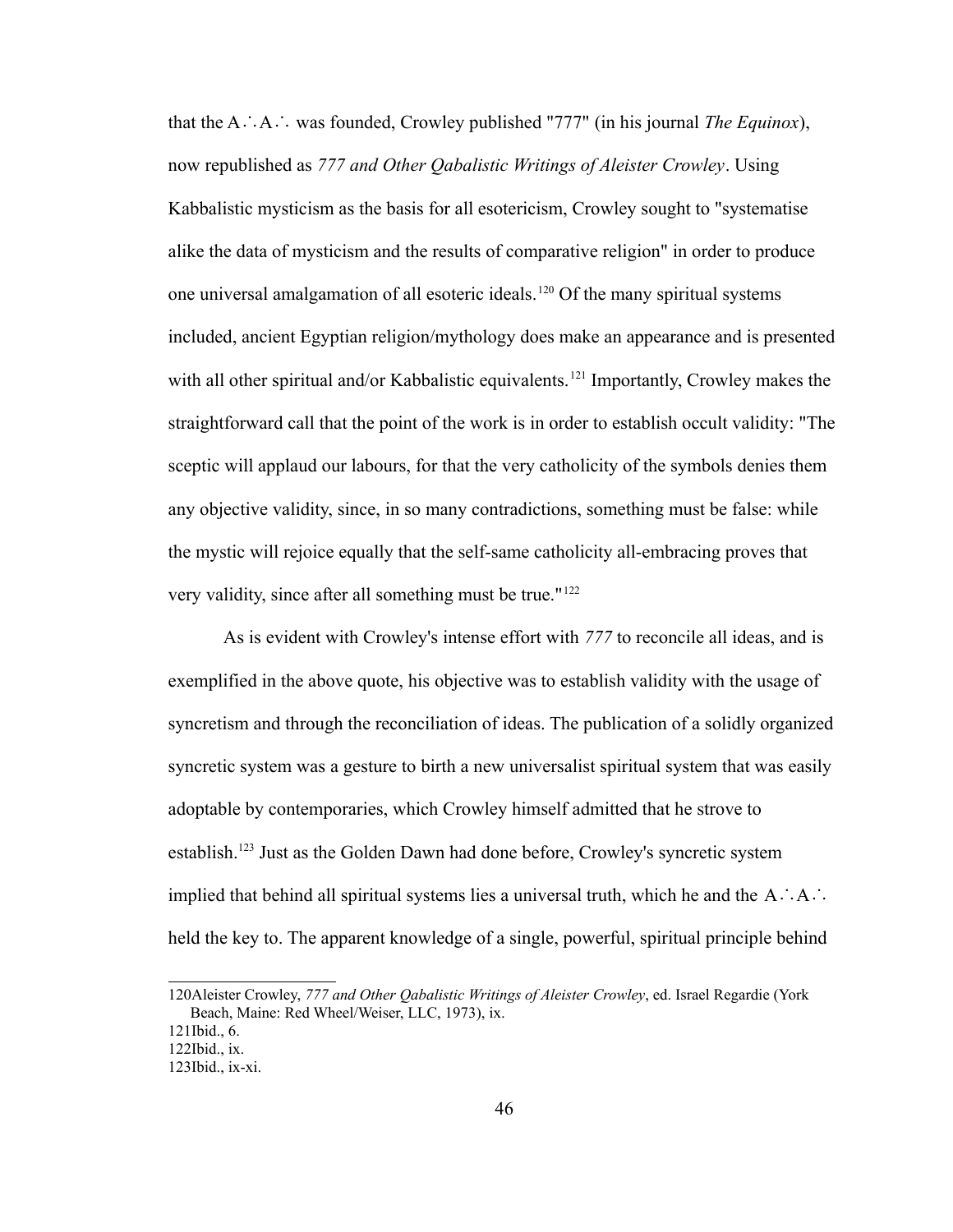all things could and should be regarded as a gesture to establish both authority and legitimacy in opposition to critics.

Crowley and the A∴A∴ utilized a fourth tactic that was not a recycled Golden Dawn tactic, and importantly, allowed the A∴A∴ to emulate academia: widespread publication in the form of a journal. From 1909-1913, and then again in 1919, *The Equinox* operated as the "official organ of his [Crowley's] order."<sup>[124](#page-51-0)</sup> The journal's purpose was to offer official publications of Crowley's own works, as well as the works of others in the A∴A∴. [125](#page-51-1) In contrast to the secretive Golden Dawn, the first issue of *The Equinox* announces that the A∴A∴ offers its publications to readers "without miracle or mystery," and with honest transparency, clarification, exposure (though coincidentally a lot of the authors are left unlisted for many of the writings in the first issue and Crowley himself uses multiple aliases throughout the life of the publication), and with "the method of science -- [but] the aim of religion."[126](#page-51-2) This is an important departure from the Golden Dawn's secretive nature. Publication without secrecy and with allegedly scientific viewpoints is an important means to challenging and engaging other informational publications. By presenting *The Equinox* as a scholarly or academic journal (though it was not actually peer-reviewed, it was only presented as such), Crowley and the A∴A∴ were enabled to challenge scholars in the same manner that scholars challenge each other. Important to the subject at hand, Crowley and the A∴A∴ used *The Equinox* to declare Egyptological expertise and established that authority based on experience in Egypt, knowledge in Egyptian language and magic, Egyptological study in museums (like the

<span id="page-51-1"></span><span id="page-51-0"></span><sup>124</sup>Hanegraaf et al., *Dictionary of Gnosis & Western Esotericism*, 282. 125Ibid.

<span id="page-51-2"></span><sup>126</sup>Aleister Crowley, "Editorial," *The Equinox* 1, no. 1 (1909), 1-2.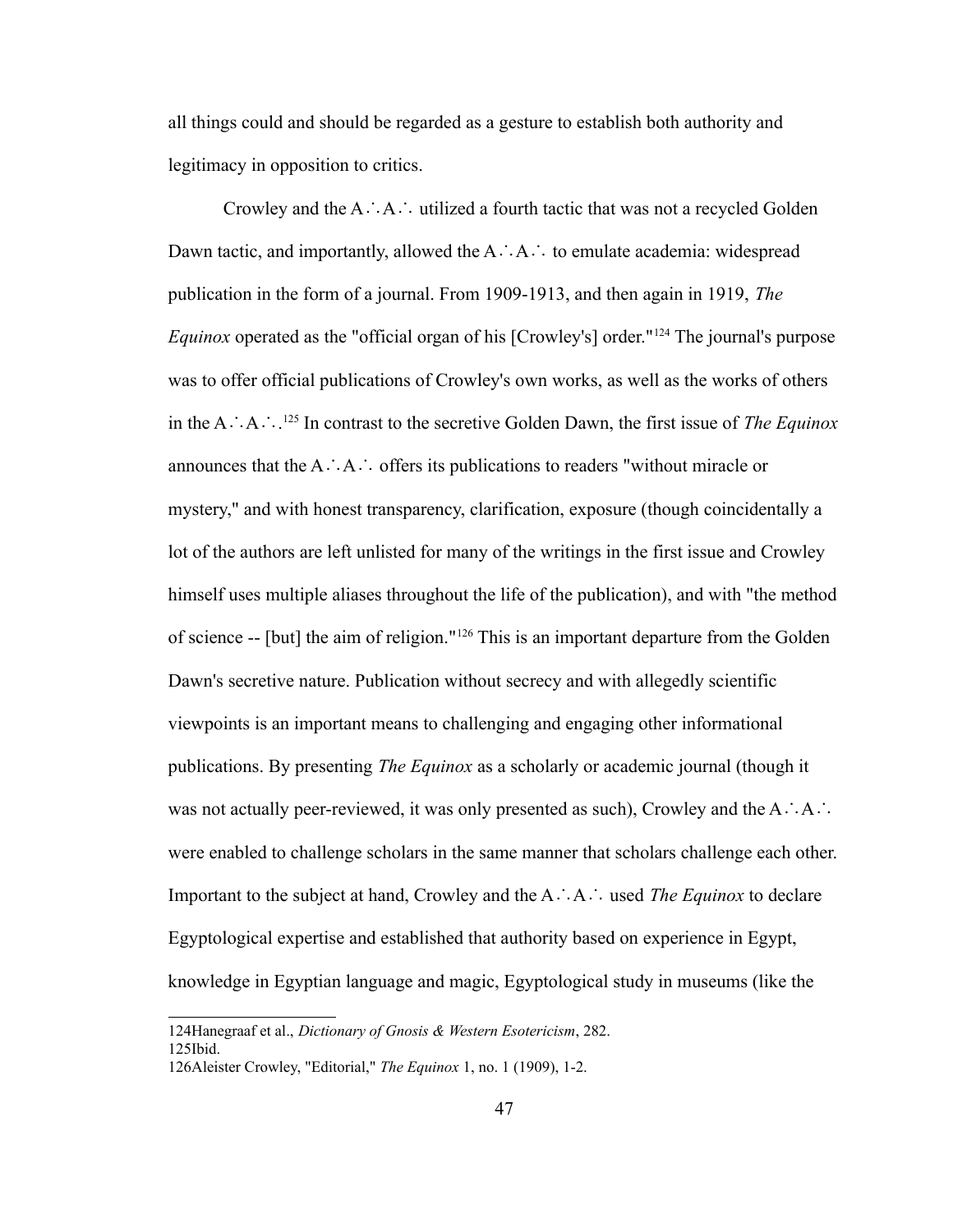Louvre), "'revelation' through the Egyptian plane," and knowledge of "Egyptian hymn and ritual."[127](#page-52-0) Thus, by utilizing a journal that emulates scholarly publication and by claiming Egyptian knowledge, Crowley and the A∴A∴ challenged intellectual circles and asserted Egyptological authority.

Through Crowley's tedious perfection and alteration of Golden Dawn tactics to assert authority in the intellectual realm (both among esotericists and scholars), he and the A∴A∴ were ultimately more successful. Like the Golden Dawn, Crowley and the A∴A∴ established themselves as scientific practitioners rather than mere theorists. Not only did Crowley achieve worldwide fame and followers who still persist to this day, but he maintained his stance until the end of his life. His shining example is *The Book of Thoth*, which he published in 1941 that served as the ultimate amalgamation of the above elements: the book establishes its legitimacy by using the alleged Egyptian prophecy of Thelema and *The Book of the Law*, utilizes Egyptological information throughout the work, reworks Crowley's syncretic spiritual system into a comprehensive Tarot deck, and serves as an official A∴A∴ publication to be read by a widespread audience.<sup>[128](#page-52-1)</sup> The long-term maintenance of these strategies for establishing Egyptological, and in general, intellectual authority consolidated the A∴A∴'s belief system as unique within even the esoteric realm, wherein Crowley's followers are referred to as "Thelemites." Crowley's strategic methods to carve out his own religious movement demonstrate his desire to contribute to the definitive attributes of esotericism, which saw long term success.

<span id="page-52-0"></span><sup>127</sup>Aleister Crowley, "The Temple of Solomon the King," *The Equinox* 1, no. 1 (1909), 144, 158; Aleister Crowley, "John St. John: The Record of the Magical Retirement of G.H. Frater O∴M∴," *The Equinox* 1, no. 1 (1909), 41, 65, 87.

<span id="page-52-1"></span><sup>128</sup>Aleister Crowley, *The Book of Thoth (Egyptian Tarot)* (1944; repr., San Francisco, California: Red Wheel/Weiser, LLC, 2007).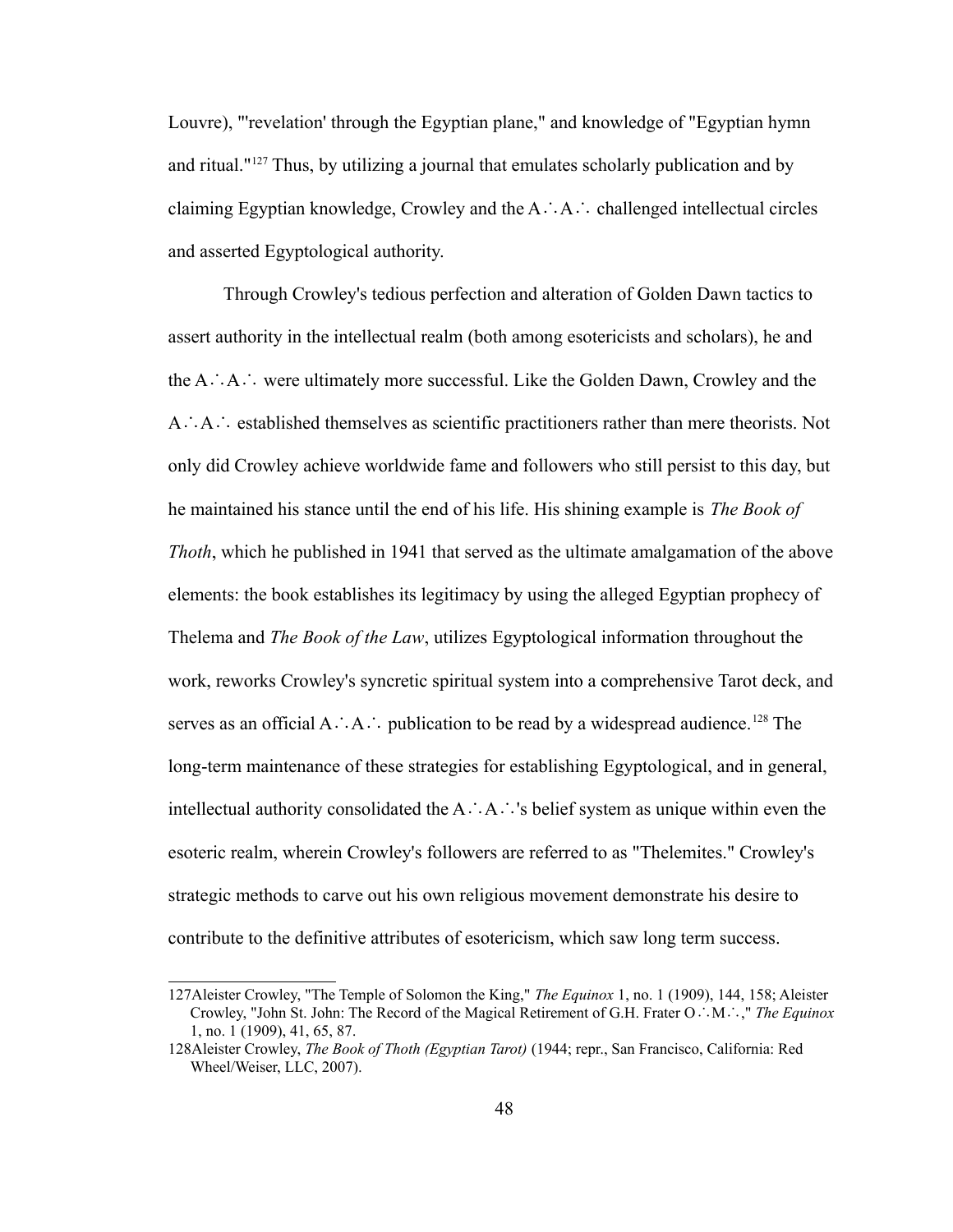## 3.3 Reclaiming Egyptian Magic among Scholarly Egyptologists

By looking at Egyptological sources from the span of 1880 through about 1915 (the same timespan in which British esotericism was becoming more refined and popular), it is evident that scholarly British Egyptologists fought equally hard to claim their position as the experts of Egyptian religion and magic. As John David Wortham explains, 1880 marks the time in which "modern Egyptian archaeology" began, but in addition, also was when archaeology was utilized to confirm "religious dogmatism" of British Christianity.<sup>[129](#page-53-0)</sup> Some Egyptologists were more interested in Egyptology as a "scientific discipline," especially after the systemization of a scientific approach was designed by Flinders Petrie throughout the 1880s and 1890s.<sup>[130](#page-53-1)</sup>

As David Gange points out, however, the lines between religiously-driven and scientifically-driven Egyptology were typically blurred, overshadowed by religious tradition, and elements of both religion and precursory science were integrated into late nineteenth-century British Egyptology.[131](#page-53-2) In other words, as Gange argues, science and Christianity were intertwined in British society and this was reflected in their handling of Egyptology.<sup>[132](#page-53-3)</sup> In turn, whether British Egyptologists were motivated by religion, science, or the typical combination of both, British Egyptologists sought to claim authority over Egyptian religion, mythology, and magic which operated in opposition to esoteric claims over Egyptian knowledge. Whereas esotericists relied on magic-in-practice to

demonstrate their knowledge of ancient Egyptian magic, scholarly Egyptologists relied

<span id="page-53-3"></span><span id="page-53-2"></span><span id="page-53-1"></span><span id="page-53-0"></span><sup>129</sup>Wortham, 107, 112. 130Ibid., 113-126. 131Gange, 1084. 132Ibid.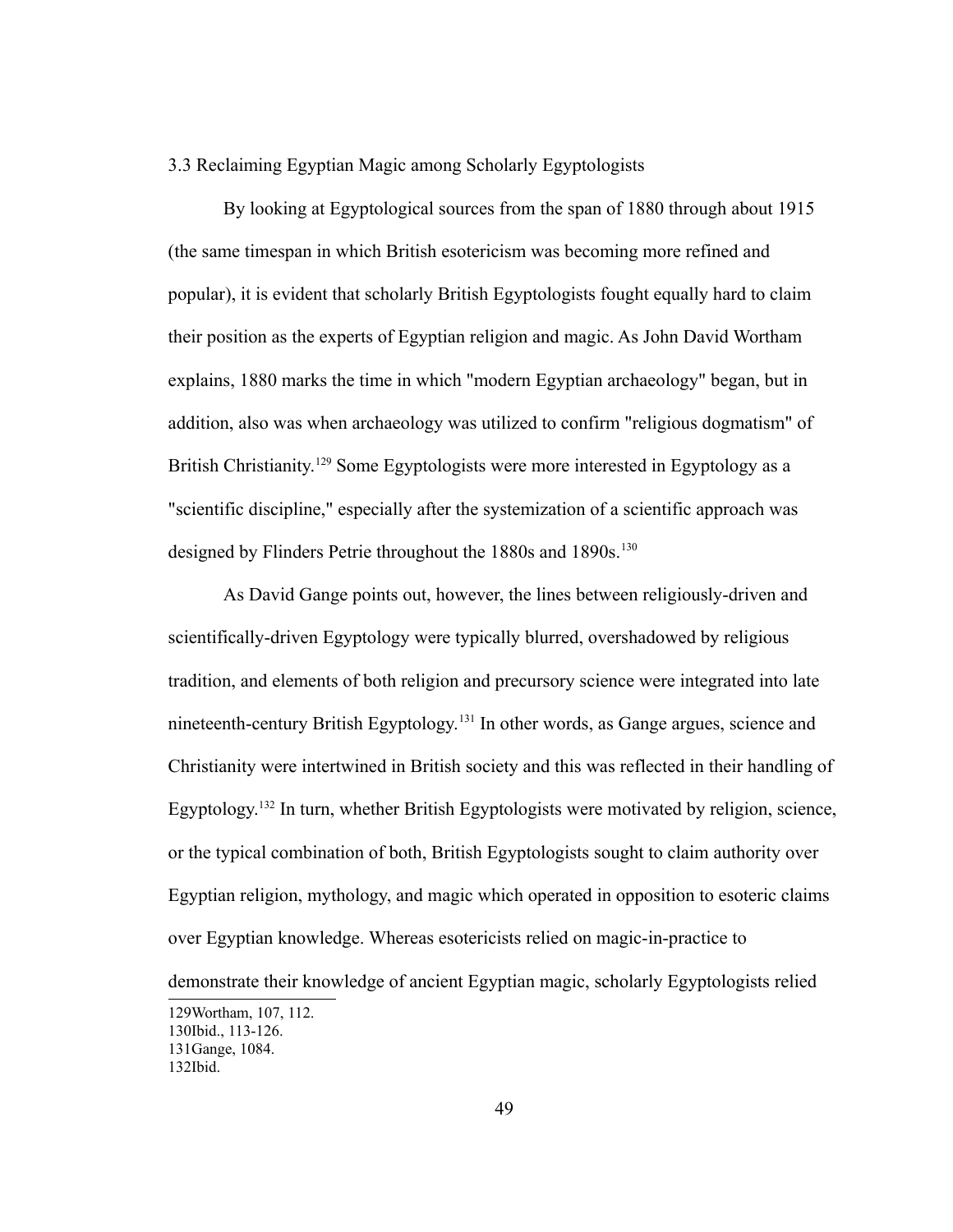on the formulation of theory based on evidence, whether that evidence was scientific or religious in nature. Egyptologists of this variety and esotericists both believed themselves to be agents keeping ancient Egyptian knowledge alive, but whereas the esoteric method consisted of magical/practical revival, Egyptological authority rested on notions of British modernity and formation of theory through a rationalized interpretive lens which discounted the value of Egyptian magic.

Because this concept of British "modernity" at the end of the nineteenth century served as a basis for Egyptologists to establish Egyptological authority, it is first necessary to define it. As historian Simon Gunn explains in *History and Cultural Theory*, European modernity was defined after the eighteenth century by contrasting contemporary "knowledge" and "achievements" with the ancient world.<sup>[133](#page-54-0)</sup> Modernity, to Europeans of the eighteenth and nineteenth centuries, denoted that society may have "equal[ed] or surpass[ed]" the ancients.<sup>[134](#page-54-1)</sup> For nineteenth century Britons, the knowledge and achievements which constituted modernity revolved around Protestant Christian knowledge and scientific breakthroughs. This viewpoint was in alignment with the definition of modernity by Max Weber in the early twentieth century, who "identified modernity with the break-up of the unified world-view provided by Christian religion, undermined first by the Protestant Reformation and subsequently by the philosophical rationalism of the eighteenth-century Enlightenment."[135](#page-54-2) According to Weber, modernity arises from bodies of knowledge that allow for rational thinking, in particular Protestant ethics because they focus on shaping the earthly plane (as opposed to focusing on the

<span id="page-54-0"></span><sup>133</sup>Simon Gunn, *History and Cultural Theory* (Edinburgh Gate, Harlow, UK: Pearson Education Limited, 2006), 110. 134Ibid.

<span id="page-54-2"></span><span id="page-54-1"></span><sup>135</sup>Ibid.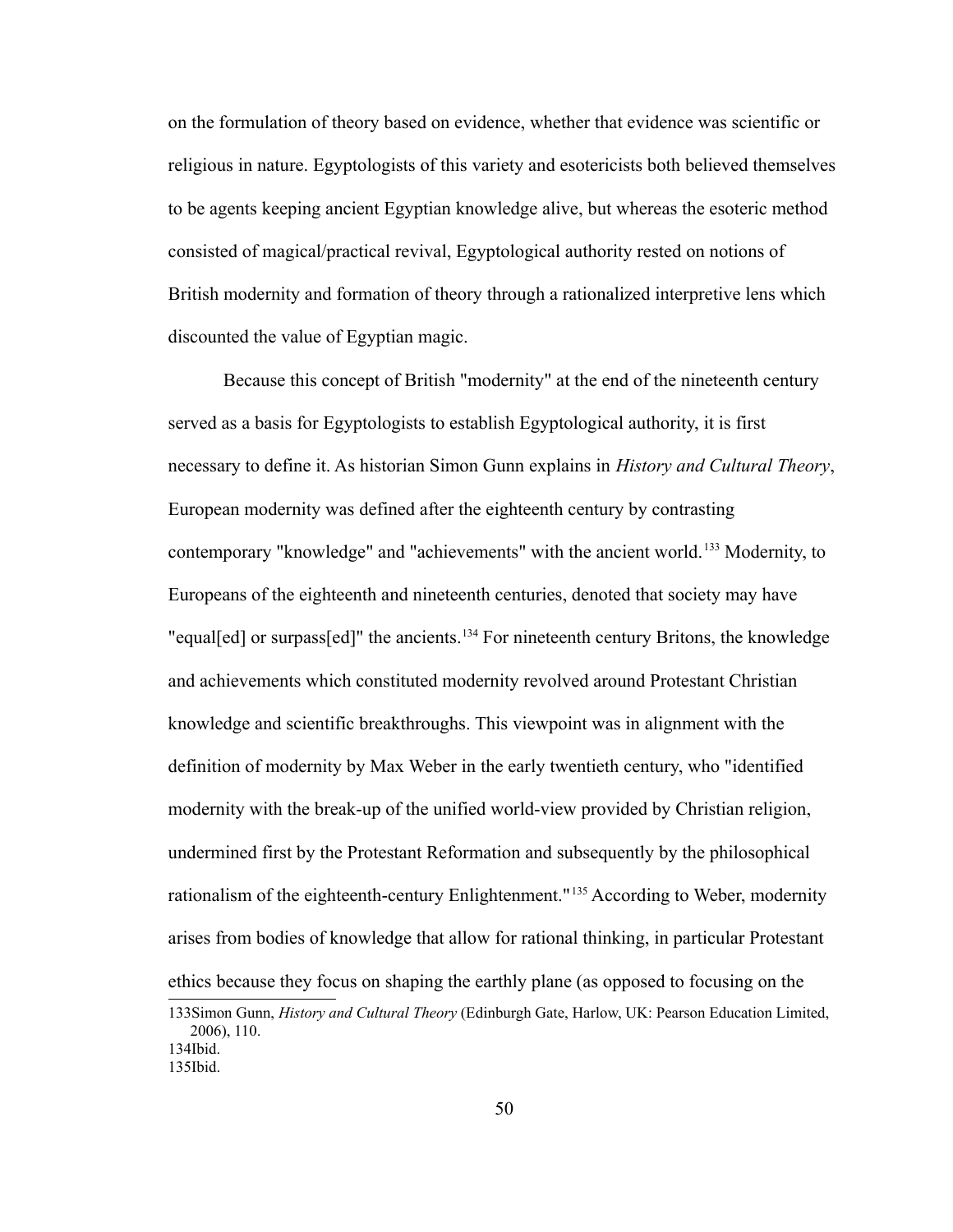spiritual realm) which leads to rational and practical processes such as capitalism and science which fuel modernity.<sup>[136](#page-55-0)</sup> In keeping with this trend, knowledge and achievements generated from Protestant Christianity and scientific rationalism to surpass the ancient world compiled the definition of modernity for many Britons engaged in Egyptology at the end of the nineteenth century.

Many late nineteenth-century British Egyptologists gauged Britain's modern status by comparing religious and scientific achievements with those of ancient Egypt. Modernity was understood by British Egyptologists such as Amelia Edwards, Flinders Petrie, and E.A. Wallis Budge to be a result of Protestantism and science, even though they may have favored one category more so than the other. These Egyptologists defined British modernity and alleged ancient Egyptian primitivism by comparing the knowledge and accomplishments of the ancient Egyptians with those of Victorian Britain. A result of this process was that ancient Egyptian magic was rendered a primary target because it was the antithesis to modern British ideas of religion and science.

Amelia Edwards was regarded during her time as the "first woman Egyptologist," though her status as an official Egyptologist is today disputed by historians such as John Wortham who describes her more so as a "dedicated amateur Egyptologist with some literary talent and remarkable powers of persuasion."<sup>[137](#page-55-1)</sup> Regardless of her contemporary status as a genuine Egyptologist, Edwards had a huge impact on Egyptology as a field and as a subject of popular culture. She was one of the founders of the Egypt Exploration Fund (which Golden Dawn member Marcus Worsley Blackden was involved with), an

<span id="page-55-0"></span><sup>136</sup>Max Weber, *The Protestant Ethic and the Spirit of Capitalism*, trans. Talcott Parsons, ed. Anthony Giddens (New York: Routledge, 1992), xxxvii, 123-125.

<span id="page-55-1"></span><sup>137</sup>Wortham, 109.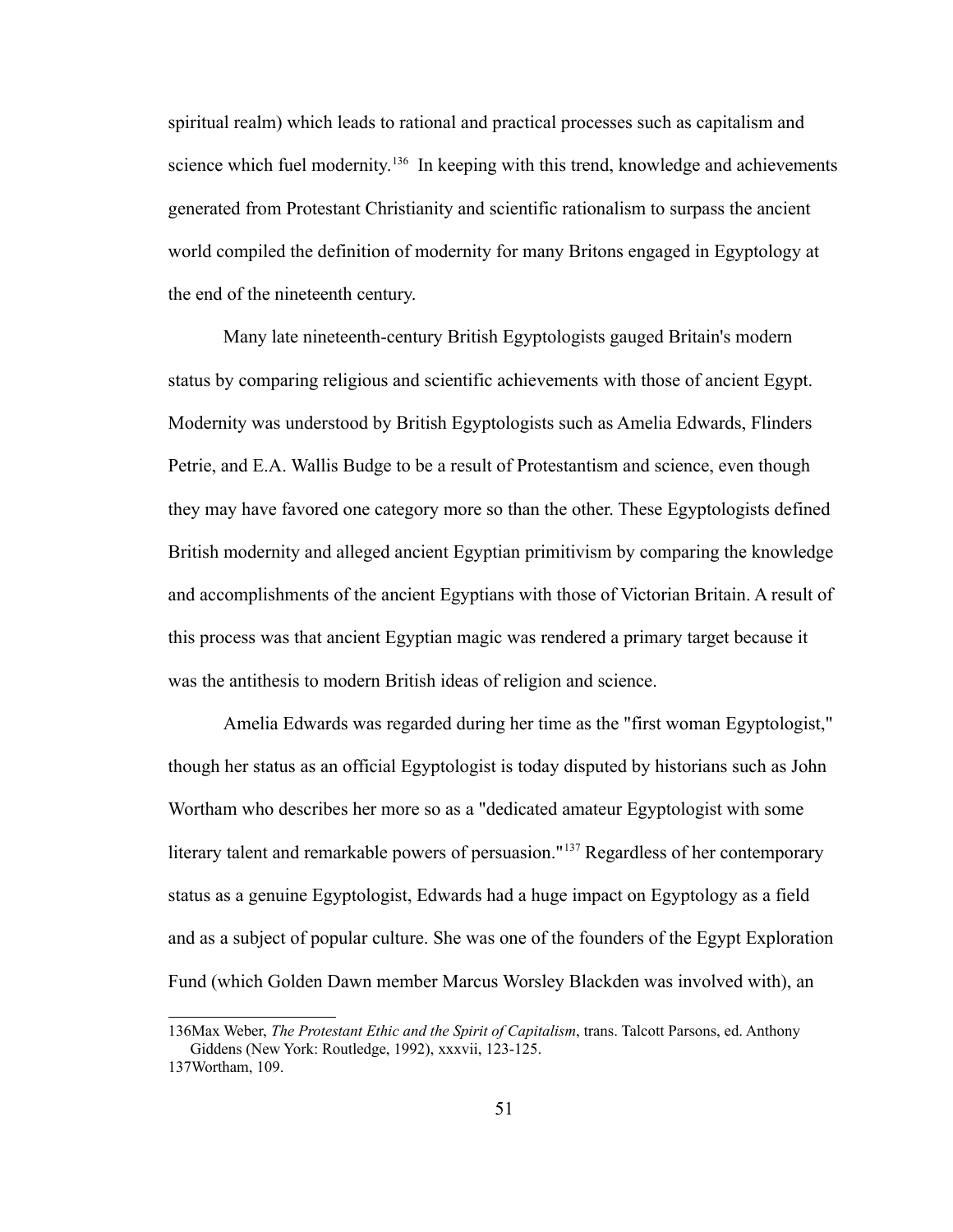organization that funded excavations in Egypt.[138](#page-56-0) Edwards was a "popularizer of Egyptology" in both Britain and the United States, and was especially interested in Egyptology to confirm scripture and biblical accounts.<sup>[139](#page-56-1)</sup> She became a leading figure in Egyptology by propping up Egypt's past on biblical scripture, and sought to strengthen Christianity via Egyptological evidence.[140](#page-56-2) In Edwards' *Egypt and Its Monuments: Pharaohs, Fellahs, and Explorers*, published in 1891, she argues that regardless of the complexity of different religious "schools" and the "Egyptian pantheon," Egyptians were in actuality prototypal monotheists as evident in their worship of  $Ra$ <sup>[141](#page-56-3)</sup> In addition, Edwards draws from the 125th chapter of *The Book of the Dead* (as did the Golden Dawn) to demonstrate that Egyptians held belief in afterlife immortality achieved through lifetime moral action.<sup>[142](#page-56-4)</sup> Despite these and more praises for Egyptian achievements, Edwards makes sure to distance herself and Victorian Britain's modernity from the Egyptians by describing Egyptian religion and magic as juvenile:

"It [*The Book of the Dead*] gives the measure of their [the ancient Egyptians] standard of morality. The teachers who established that standard, and the people who endeavored faithfully to live up to it, may have had very childish and fantastic notions on many points; they may in one place have put gold rings in the ears of their sacred crocodiles ; they may have shaved their eyebrows when their cats died ; but as regards uprightness, charity, justice and mercy, they would not, I think have much to learn from us, if they were living to this day beside the pleasant waters of the Nile."[143](#page-56-5)

<span id="page-56-0"></span><sup>138</sup>Wortham, 106-107.

<span id="page-56-1"></span><sup>139</sup>Ibid., 106-109; Gange, 1086-1087.

<span id="page-56-2"></span><sup>140</sup>Gange, 1087.

<span id="page-56-3"></span><sup>141</sup>Amelia B. Edwards, *Egypt and Its Monuments: Pharaohs, Fellahs, and Explorers* (New York: Harper & Brothers, 1891), 228-231.

<span id="page-56-4"></span><sup>142</sup>Ibid., 232-233.

<span id="page-56-5"></span><sup>143</sup>Ibid., 233.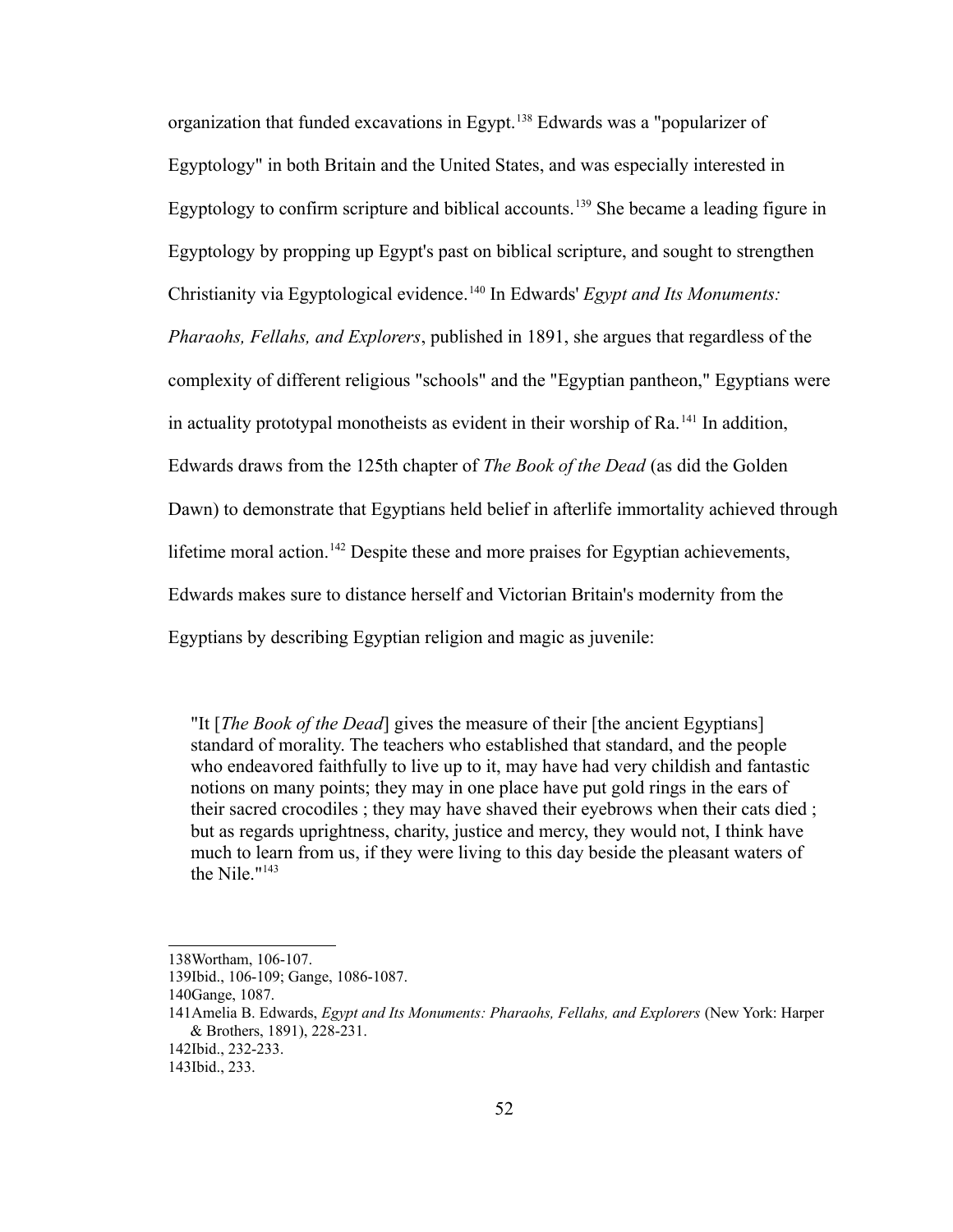By looking at the actions and literature of Edwards, a number of patterns stand out that should be noted. First, she established her authority as an Egyptologist by attaching ancient Egypt and Egyptology to scripture, which could have bolstered her legitimacy among many in Christian Victorian Britain. Second, in Edwards' analyses of ancient Egypt in *Egypt and Its Monuments*, she paints the ancient Egyptians as prototypal Christians, with monotheistic beliefs in one god and a belief in an afterlife rewarded to moral people, which made ancient Egyptians relatable to contemporary British people. Third, Edwards utilizes the same popularized ancient Egyptian sources as did esoteric groups (especially *The Book of the Dead*) to argue that Egyptian magic, practice, and ritual is juvenile and ridiculous, which consciously or not, discredits esotericists who attempted to revive ancient Egyptian magic and practices in occult groups.

This sequence demonstrates that Edwards acknowledges that Egyptians were perhaps the prototypal British Christians of ancient times, but she maintains her separation from them by expressing the superiority of British modernity. This move in itself, in addition to the usage of scripture for legitimacy, establishes authority based on modernist prestige. Importantly, the emphasis on Christian sentiments and British modernity both operate in direct opposition to esoteric groups who had differing goals of reviving Egyptian pagan sentiments or revitalizing ancient Egyptian knowledge for modern society. It is clear that by using elements of British modernity such as Christianity, Edwards completely discounts the value of Egyptian magic and ritual.

Another notable British Egyptologist who was prominent at the end of the nineteenth century and into the twentieth century was Flinders Petrie. Unlike Edwards,

53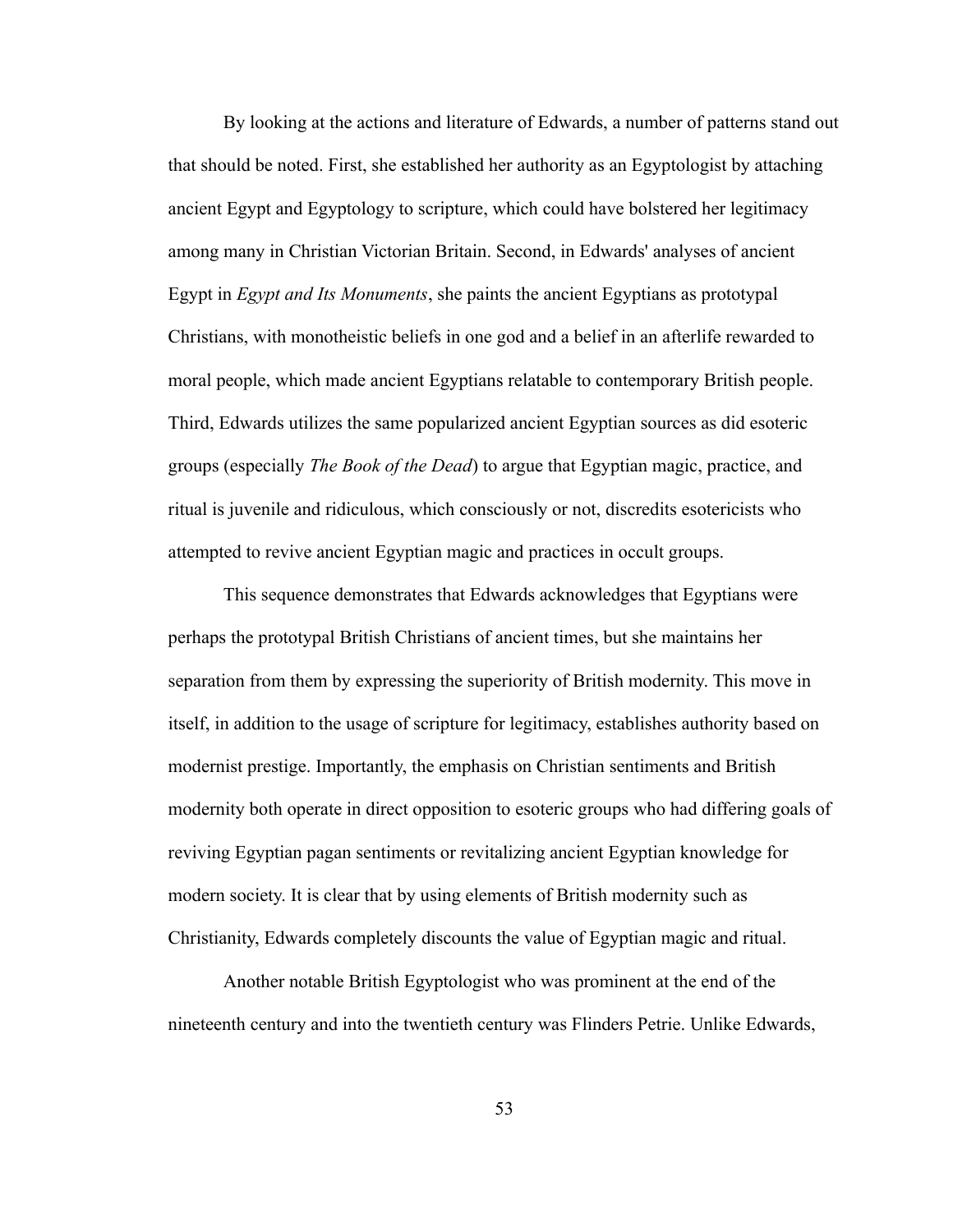who sought especially to tie Egyptology to Christianity, Petrie is more well-known for defining Egyptology as a systematic and scientific discipline with rules, regulations, records, professionalism and layered archaeological theory.[144](#page-58-0) Despite his fame for his scientific approach to Egyptology, his earlier work in the 1880s was with the Egypt Exploration Fund and Edwards to confirm biblical narratives in Egypt.<sup>[145](#page-58-1)</sup> Later, however, Petrie was more conscious and careful to impose modern viewpoints on the study of ancient Egyptians, and made it clear: "We must beware of reading our modern ideas into the ancient views," as he stated in his 1906 book, *The Religion of Ancient Egypt*. [146](#page-58-2)

In the first paragraph of *The Religion of Ancient Egypt*, Petrie provides another disclaimer that it is impossible to understand the ancient Egyptian gods at the same level as did the ancient Egyptians, and therefore "If then we use the word god for such conceptions, it must always be with the reservation that the word has now a very different meaning from what it had to ancient minds."[147](#page-58-3) Despite disclaimers such as these and though he consciously attempted to steer clear of modernist bias, some parallels with Edwards exist within Petrie's viewpoints. As does Edwards, Petrie believes Egypt to be the land of prototypal monotheism, only in this case, he argues that Egyptian polytheism arose from the unification of multiple monotheistic tribes.<sup>[148](#page-58-4)</sup> In other words, Petrie believes that all gods in ancient Egypt could actually be traced to the same monotheistic god, but there were merely different interpretations of that same god due to different

<span id="page-58-0"></span><sup>144</sup>Wortham, 113-119; Shaw and Nicholson, 91-92.

<span id="page-58-1"></span><sup>145</sup>Gange, 1089.

<span id="page-58-2"></span><sup>146</sup>William Matthew Flinders Petrie, *The Religion of Ancient Egypt* (London: Archibald Constable & Co., Ltd., 1906), 29.

<span id="page-58-3"></span><sup>147</sup>Petrie, 1-2.

<span id="page-58-4"></span><sup>148</sup>Ibid., 4-6.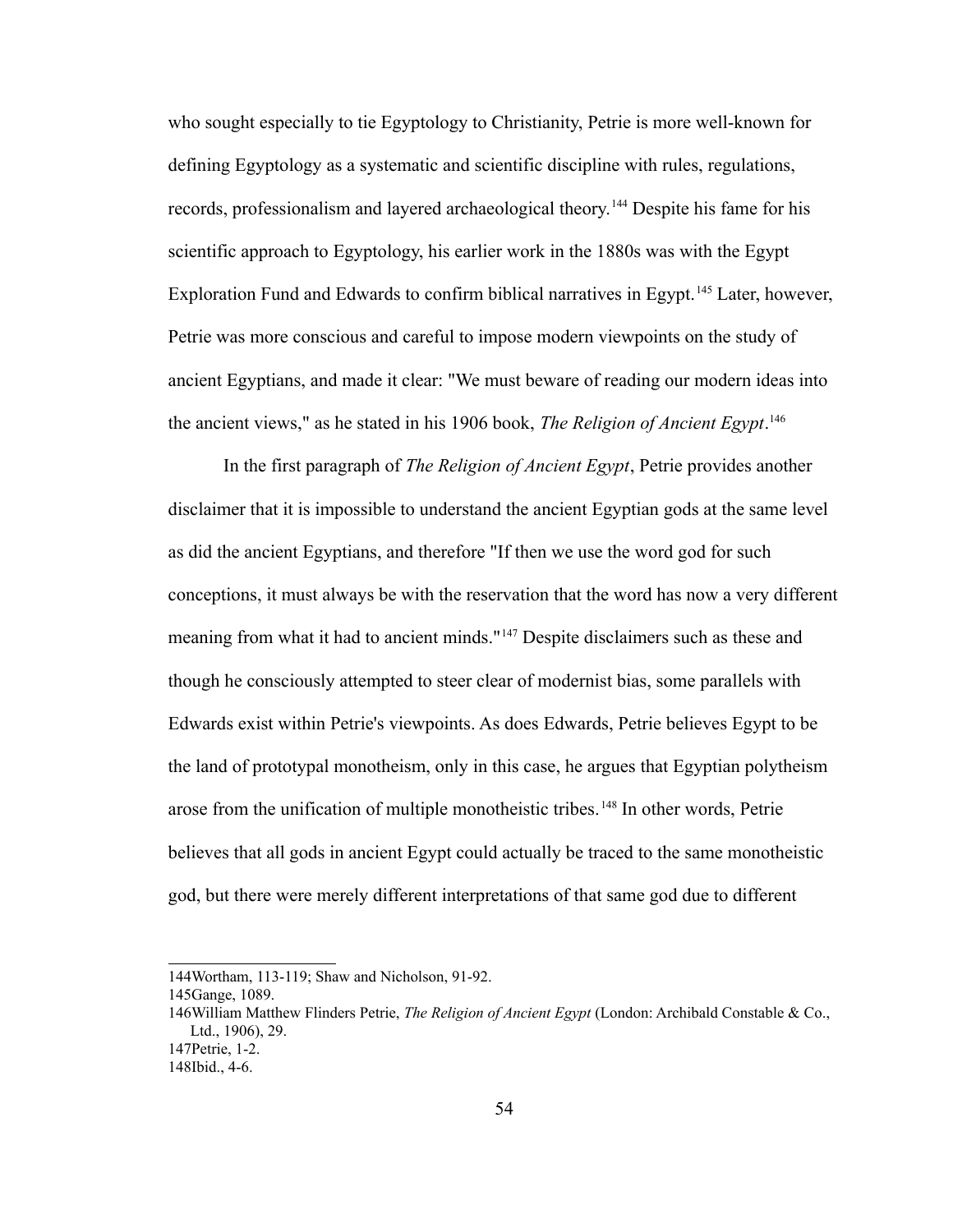tribal ideologies and the intrusion of animism.<sup>[149](#page-59-0)</sup>

In *The Religion of Ancient Egypt*, Petrie also addresses *The Book of the Dead.* He argues that the idea of a "book of the dead" consists of a confusing morass of Greek translated texts which maintained "hold on the imagination as containing mystic powers of compelling the unseen," combined with erratic Egyptian texts that have been jumbled due to Egyptological intrusion, ancient inconsistencies, and a "piling of explanations" for ancient Egyptian ritual.[150](#page-59-1) Petrie, unlike other Egyptologists, argues that *The Book of the Dead* (which he straightforwardly says was invented by "modern writers") is not useful for Egyptologists nor does it contain some sort of comprehensible magical uniformity.<sup>[151](#page-59-2)</sup> Though he admits that *The Book of the Dead* is an Egyptological construct, Petrie maintains that "a critical understanding" of the content "is almost hopeless" because it is so inconsistent and has had so many revisions over time.<sup>[152](#page-59-3)</sup>

Though Petrie openly acknowledges the danger of bias and takes a seemingly more scientific approach than a religious approach, his viewpoints are still based on a similar model to that of Edwards. First, in this case, his authority is based on scholarly usage of primary sources such as ancient Egyptian artifacts, writings, and inscriptions. At a time when scholarly social science was strengthening, this aspect would have bolstered his legitimacy among scholars, especially. Thus, like Edwards, Petrie utilized contemporary aspects of British culture (science and scholarship) that would have established authority. Second, Petrie maintains (like Edwards) that Egypt is the home of monotheism, only he utilizes scholarly theory (the unification of tribes) rather than

<span id="page-59-3"></span><span id="page-59-2"></span><span id="page-59-1"></span><span id="page-59-0"></span><sup>149</sup>Petrie, 4-6. 150Ibid., 76-78. 151Ibid., 76. 152Ibid., 77-78.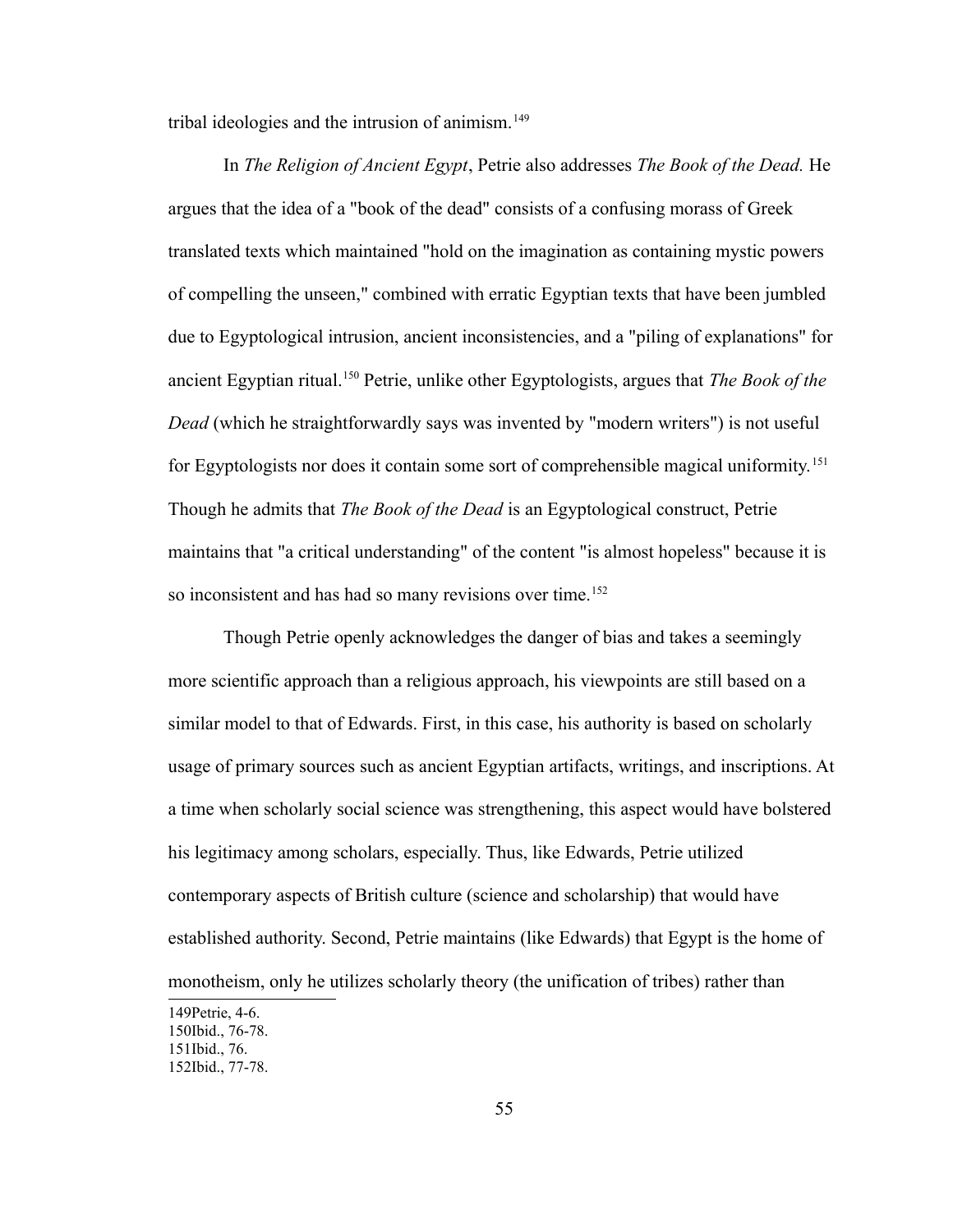scripture to describe this phenomenon. In this case, he still established a monotheistic connection between contemporary Christian Europeans and ancient Egyptians, as did Edwards. Third, Petrie's disclaimers to avoid understanding Egyptian religion as would an ancient Egyptian establishes a solid separation between ancient Egyptian primitivism and British modernity fueled by rationalism. This process renders Petrie as a modernized and reasonable observer gazing at ancient Egypt from the outside, parallel to Edwards. Finally, Petrie's attempt to discredit the coherency, consistency, and reliability of ancient Egyptian texts (in this case those compiled into *The Book of the Dead*) overrides all who hold magical value in ancient Egyptian sacred texts. Like Edwards, this trivializes the usefulness of sacred texts for esotericists and undermines their occult usage, thus challenging esoteric groups which attempted religious revival using ancient texts such as those included in *The Book of the Dead*. Also like Edwards, Petrie's viewpoint combines elements of British modernity, in his case primarily science, to discount magic.

Another British Egyptologist worth mentioning who today remains as one of the most widely-cited and popular scholars on the subject is E.A. Wallis Budge. His contributions to Egyptology include a wide array of Egyptological literature which include many works on ancient Egyptian religion, mythology, and magic. As evident in Budge's works, he was very much in the same camp as Edwards and Petrie. Like Petrie, Budge at first glance takes a more scientific than religious approach, but upon further investigation, intertwines all elements of British modernism (including both Christianity and science) to establish authority and formulate theory. In his book on Egyptian mysticism and ritual entitled *Egyptian Magic* (1899), Budge sums up his viewpoint on

56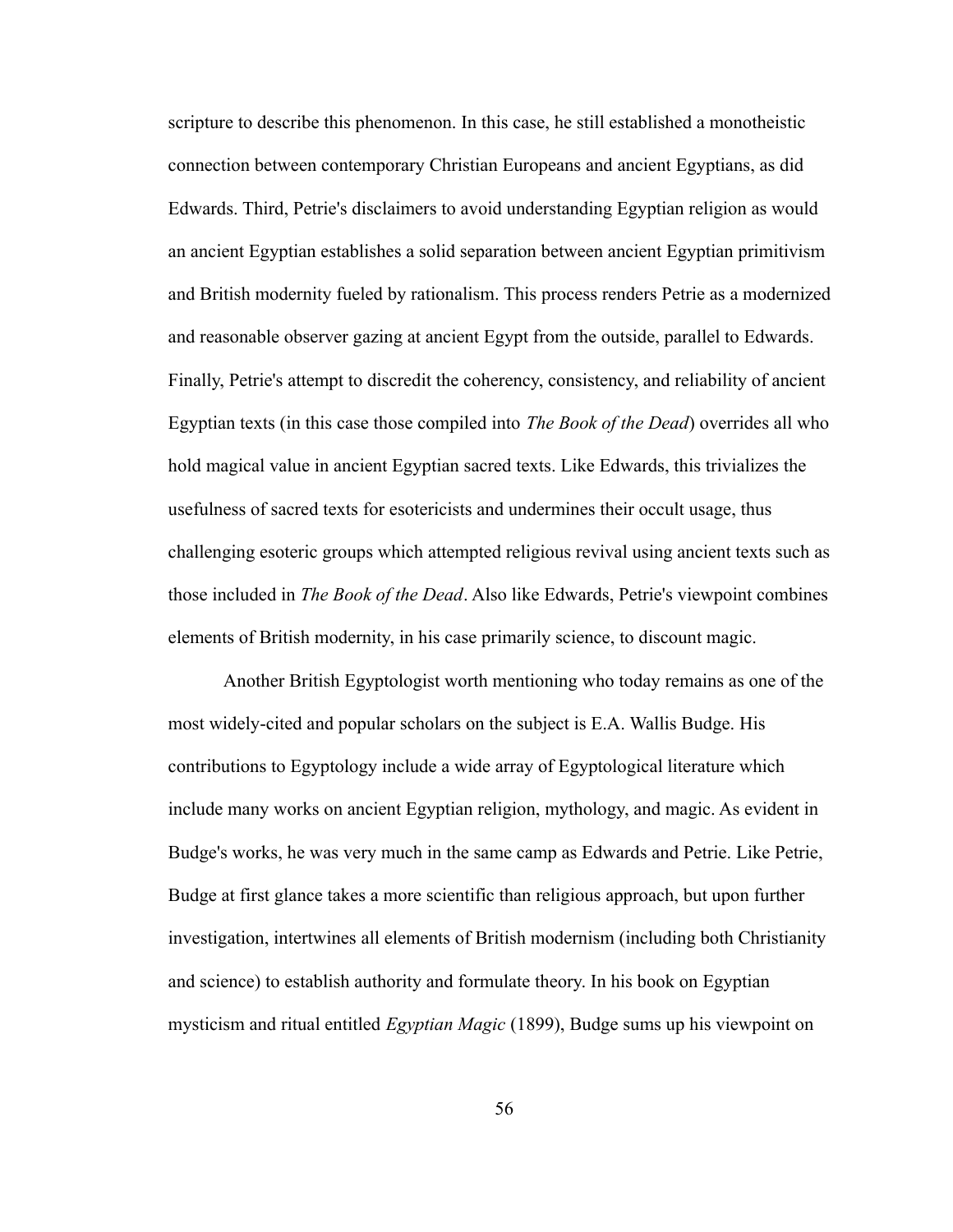Egyptian religion and magic:

"When we consider the lofty spiritual character of the greater part of the Egyptian religion, and remember its great antiquity, it is hard to understand why the Egyptians carefully preserved in their writings and ceremonies so much which savoured of gross and childish superstition, and which must have been the product their predynastic or prehistoric ancestors, even during the period of their greatest intellectual enlightenment. But the fact remains that they did believe in One God Who was almighty, and eternal, and invisible, Who created the heavens, and the earth, and all beings and things therein ; and in the resurrection of the body in a changed and glorified form, which would live to all eternity in the company of the spirits and souls of the righteous in a kingdom ruled by a being who was of divine origin, but who had lived upon the earth, and had suffered a cruel death at the hands of his enemies, and had risen from the dead, and had become the God and king of the world which is beyond the grave; and that, although they believed all these things and proclaimed their belief with almost passionate earnestness, they seem never to have freed themselves from a hankering after amulets and talismans, and magical names, and words of power, and seem to have trusted in these to save their souls and bodies, both living and dead, with something of the same confidence which they placed in the death and resurrection of Osiris."<sup>[153](#page-61-0)</sup>

As is evident in *Egyptian Magic*, Budge's viewpoints and stance were on point with his contemporaries. Like others of his time, Budge understood monotheism as an invention or innovation of the Egyptians. In this case, however, he finds even more similarities between ancient Egyptian mythology and Christianity, as he draws parallels between Egyptian and Christian ideals of God, heaven, and messianic figures. As with other British Egyptologists, Budge *directly* upholds ancient Egyptians as the earliest prototypal Christians, which confirms a relation between ancient Egyptians and modernized British Christians. Despite his empathetic connection to ancient Egyptians, Budge also makes sure to draw the line between ancient Egyptian primitivism and the enlightened superiority of modern Britain by directly chastising ancient Egyptian

<span id="page-61-0"></span><sup>153</sup>E.A. Wallis Budge, *Egyptian Magic* (1899; repr., New York: University Books, 1958), xiii-xiv.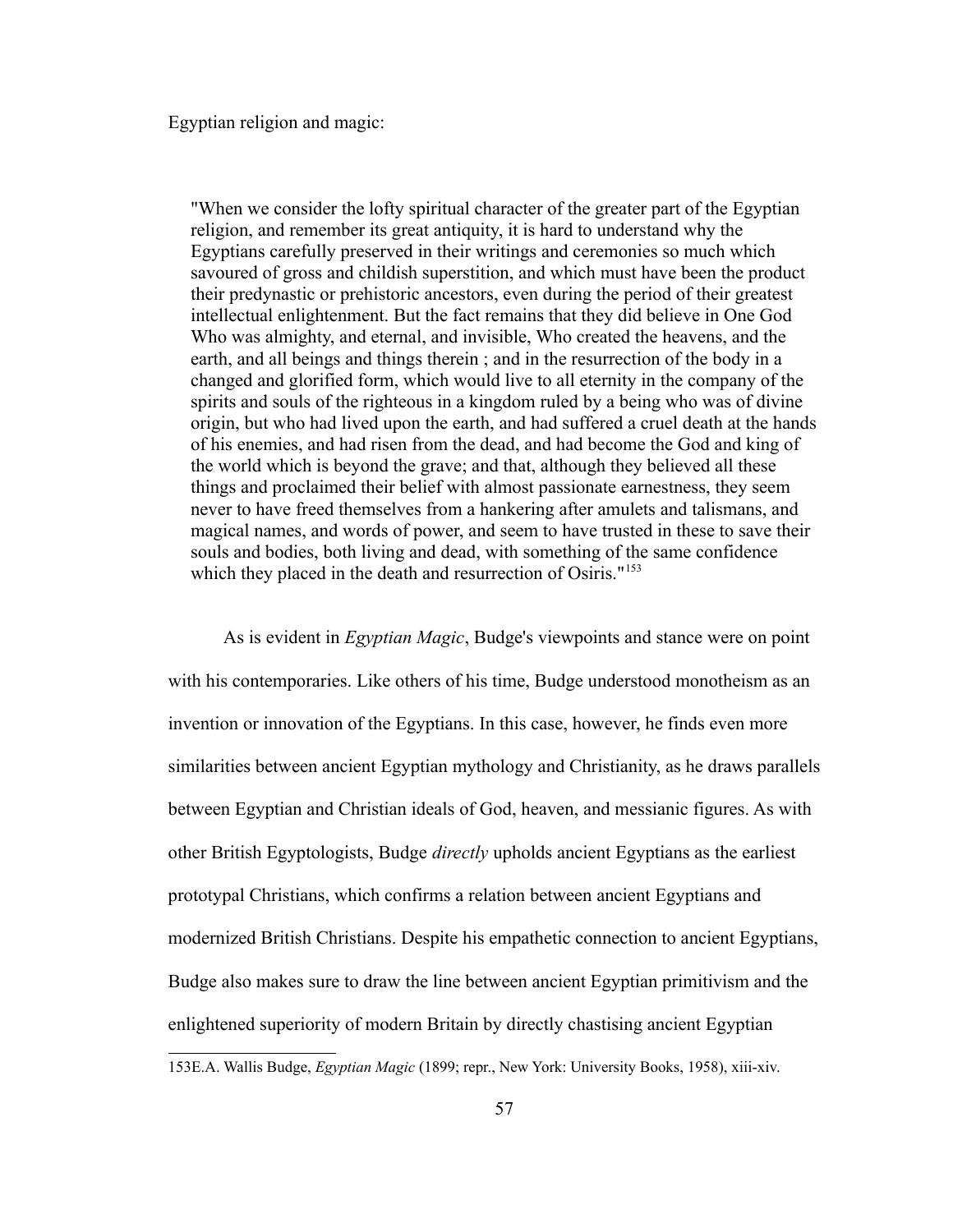superstitions which he deems juvenile, unsophisticated, and irrational. Like Edwards and Petrie, Budge's effort to position himself *above* the ideas of ancient Egyptians asserts authority based on modernized scientific-religious principles and discredits any ancient Egyptian magical practices, systems, rites, or rituals. In turn, Budge's condemnation of the usage of Egyptian superstitious magical practices openly opposed esotericists, whose goal it was to *revive* Egyptian magical practices.

Also like his contemporaries, Budge sought to combat amateur usage of *The Book of the Dead*, and compiled in 1895 what he wanted to be known as *The Book of the Dead*. In his version of *The Book of the Dead* (which, as mentioned previously, was in actuality a translation of *The Papyrus of Ani*) Budge admits that "the title 'Book of the Dead' is somewhat unsatisfactory and misleading, for the texts neither form a connected work nor belong to one period ; they are miscellaneous in character, and tell us nothing about the lives and works the dead with whom they are buried."[154](#page-62-0) Similar to Petrie's argument of 1906, Budge undermines the generalized idea of a "book of the dead," which discredits all of those who claim to find some sort of usage in a comprehensive *Book of the Dead*. What is unique in Budge's case, however, is that he dubbed his translation of *The Papyrus of Ani* the official *Book of the Dead*, which in turn positioned himself as the ultimate authority on what should and should not be considered *The Book of the Dead*. Thus, any esoteric dependence on previous notions of *The Book of the Dead* was hindered with this move on behalf of Budge.

<span id="page-62-0"></span>Edwards, Petrie, and Budge deemed ancient Egyptian magic superstitious, archaic, primitive, juvenile, and inherently incompatible with modernity. In turn, this 154Budge, *The Book of the Dead*, x.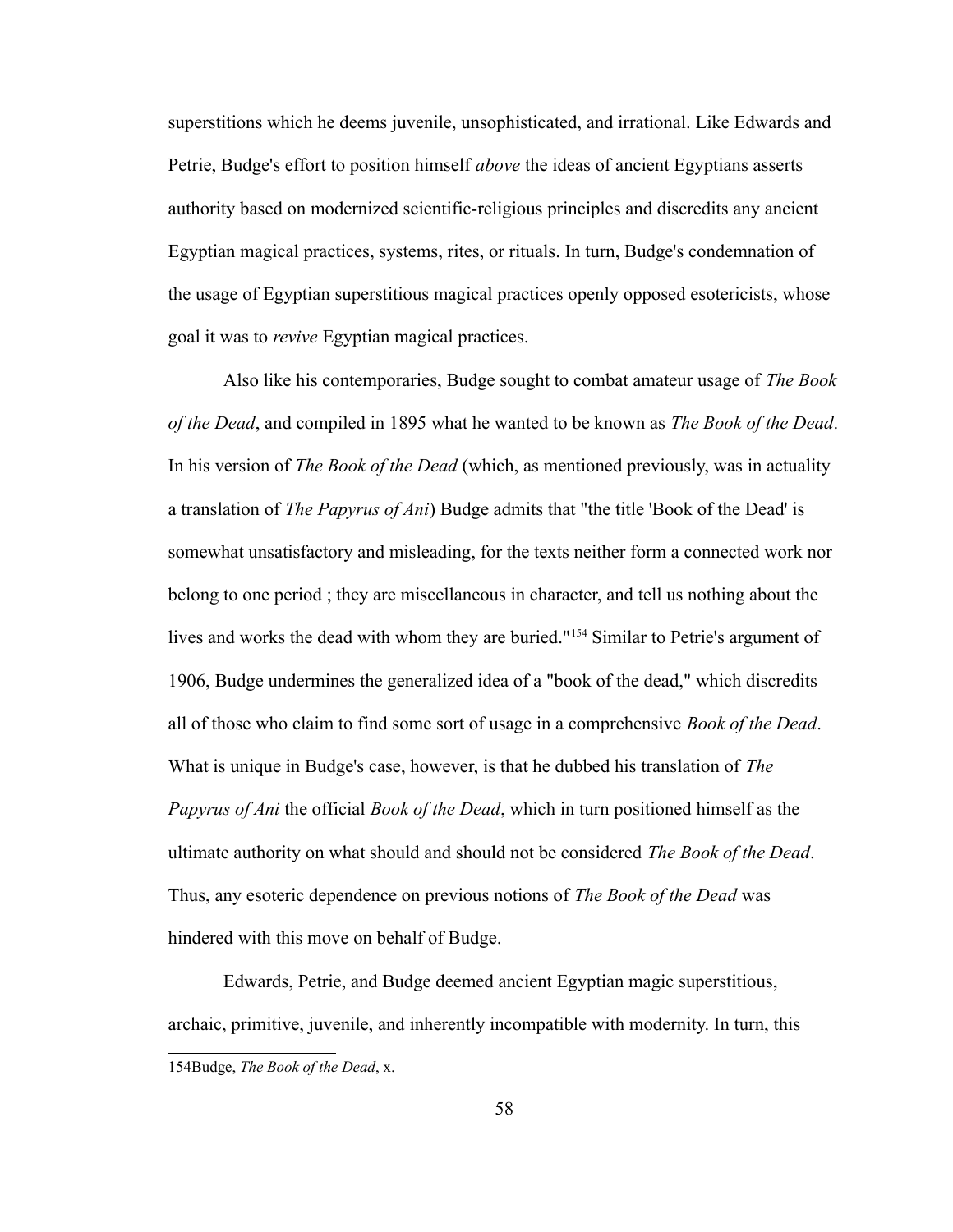position was hostile to the esoteric groups that operated at the same time, such as the Golden Dawn and the A∴A∴ that thought Egyptian magic practical, usable, and achievable in the modern world. In the late nineteenth century and into the twentieth century, British modernism which consisted of an emphasis on Christianity and scientific discipline was upheld among scholars, archaeologists, and explorers to maintain Egyptological authority and legitimacy. Scholarship and Christianity were combined to render ancient Egyptian magic entirely irrational, which by proxy pitted Egyptologists against British esoteric groups who believed in the pragmatic functionality of ancient Egyptian magic.

The position of British Egyptologists in response to esotericism reveals an important contradiction to Christopher Lehrich. As mentioned previously, Christopher Lehrich argues that Egyptologists are realists who attempt to contextualize ancient Egypt to mold it into contemporary reality, whereas the esotericists maintain distance from ancient Egypt as an imaginary, fantastical and utopian land of magic.<sup>[155](#page-63-0)</sup> In actuality, judging by the *intentions* and *actions* of both Egyptologists and esotericists during the time period, this notion is actually *reversed.* British Egyptologists maintained distance from ancient Egypt by clinging to concepts of modernity (including Christianity and science) to alienate ancient Egypt from contemporary Britain whereas esotericists sought to practice ancient Egyptian magic in order to tie ancient Egyptian ideas to contemporary reality. Regardless of their outcomes, this demonstrates that in actuality, Egyptologists and esotericists were no more or less romantic than one another.

<span id="page-63-0"></span>Another pattern worth mentioning is the esoteric tendency to rely on Egyptology, 155Lehrich, 3-4.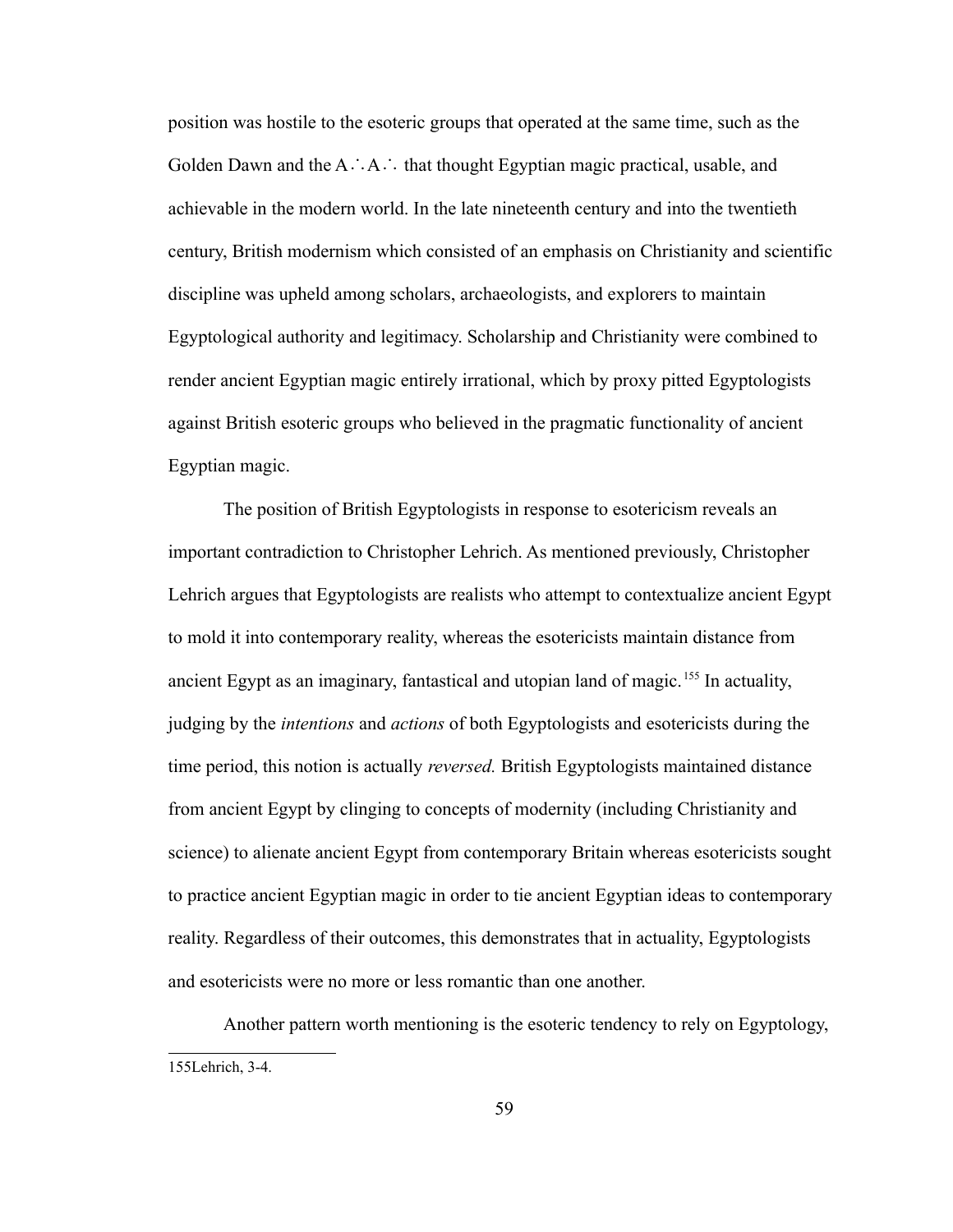but the Egyptological desire to repel magic as superstition. In both cases, it demonstrates that esotericists and Egyptologists were aware of, and even motivated by, one another's existence. Whereas esotericists relied on Egyptology to bolster their occult agenda, Egyptologists in a parallel manner relied on the misinformation of esoteric circles (as evident in the case of *The Book of the Dead*) to consolidate their field. Thus, as a reaction to one another, each raced to establish legitimacy and authority. Though the way each group valued the other was perhaps unbalanced, the existence of each prompted competition over how the legacy of ancient Egypt was to be used. In addition, this process resulted in rivalry between esotericists and Egyptologists over who should determine the practicality of ancient Egyptian knowledge.

This competitive relationship between esotericists and Egyptologists undermines Hanegraaf's theory on the formation of esotericism. Hanegraaf argues that during the European Enlightenment, intellectualism experienced a "gradual shift from a dominantly theological to an Enlightenment [scientific] perspective," and in turn superstition changed from a religious error to a scientific one.<sup>[156](#page-64-0)</sup> Furthermore, as Hanegraaf explains, both prominent religion and rationalist science could bind in order to combat "'superstition,' 'magic,' or 'the occult.'"[157](#page-64-1) To Hanegraaf, then, esotericism only exists as a body of knowledge because it is the "waste-basket category" of knowledge that is rejected from religion, science, or the combination of the two.<sup>[158](#page-64-2)</sup> In other words, esotericism as a classification only exists because it is the intellectual material incompatible with mainstream religion and the rationality of science.

<span id="page-64-0"></span><sup>156</sup>Hanegraaf, *Esotericism and the Academy*, 230.

<span id="page-64-1"></span><sup>157</sup>Ibid.

<span id="page-64-2"></span><sup>158</sup>Ibid., 221-222, 230, 252-254.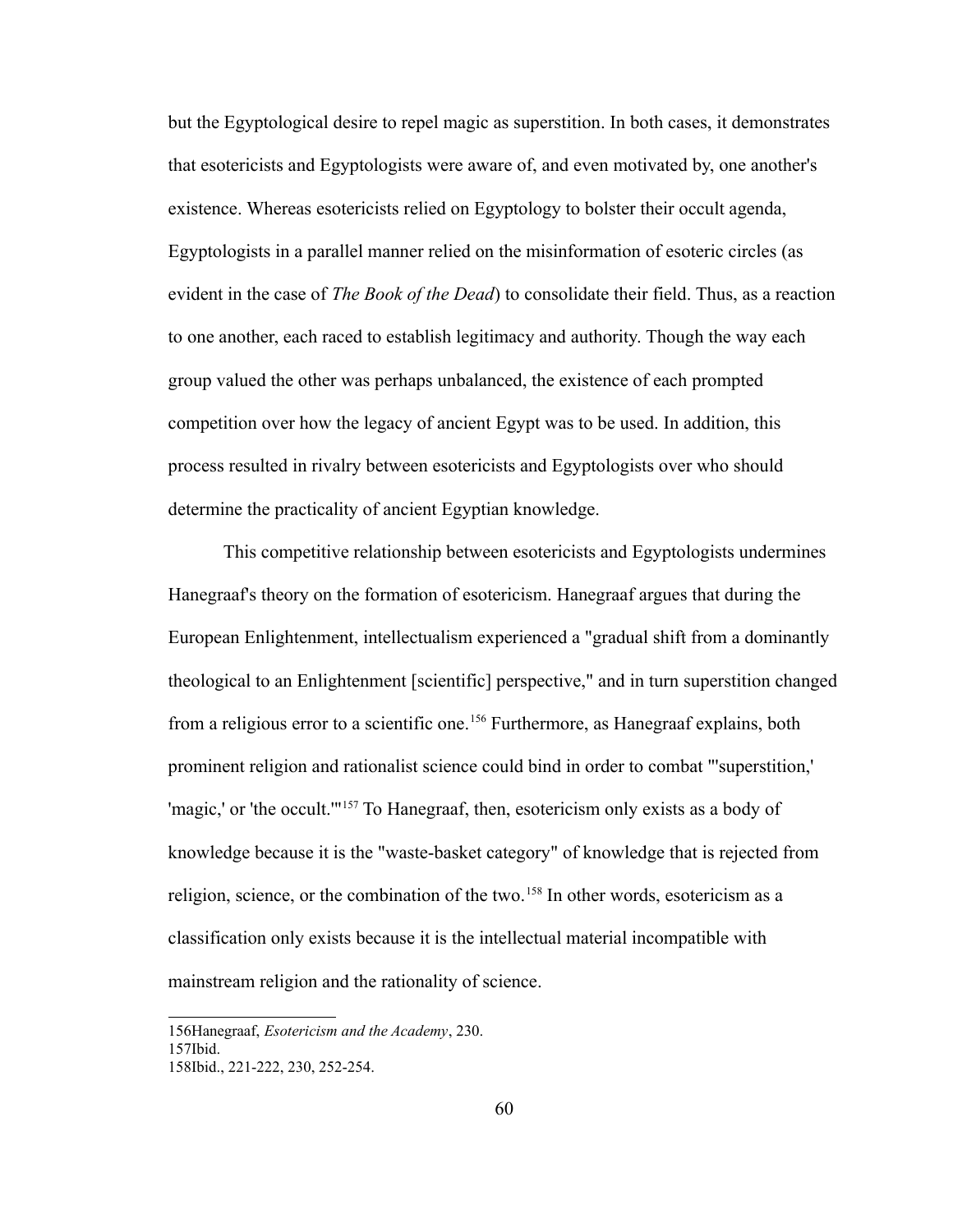At first glance, the alliance of religion and science among the above Egyptologists to establish authority for resisting esotericism seems to confirm Hanegraaf's viewpoint. The binding of Christianity and cutting-edge archaeological science do indeed position the Egyptologists in direct opposition to the esotericists. However, Hanegraaf's viewpoint erases the agency of the esotericists themselves and discredits esotericists in the formation of esotericism as a body of knowledge. As I demonstrated with the above accounts of the Golden Dawn and the A∴A∴, these groups did much to establish their own authority *above* scholars and impact intellectualism *regardless* of scholarly backlash. This process demonstrates that esotericists were not simply exiled from Egyptology and *became* esotericists. Rather, the Golden Dawn and the A∴A∴ willingly maintained their own positions as exclusive ideological groups purposefully outside intellectualism dominated by Christianity or scientific naturalism because the two were insufficient as ideological bases. In the case of esotericism and Egyptology, not only did esotericists purposefully seek to be unique autonomous entities *using* Egyptology, but they also actively flaunted their authority by competing *with* Egyptologists and claiming Egyptological authority themselves. Thus, I argue in response to Hanegraaf that by the late nineteenth century, esotericism was *not* the end result of rejected information from mainstream ideologies, but rather, was the result of information *purposely designed to counter* mainstream ideologies.

Marco Pasi makes a good case for this process in *Aleister Crowley and the Temptation of Politics*, in which Pasi describes Crowley's distaste for British modernity. As Pasi explains, Crowley openly rejected "bourgeois values, which [were] naturally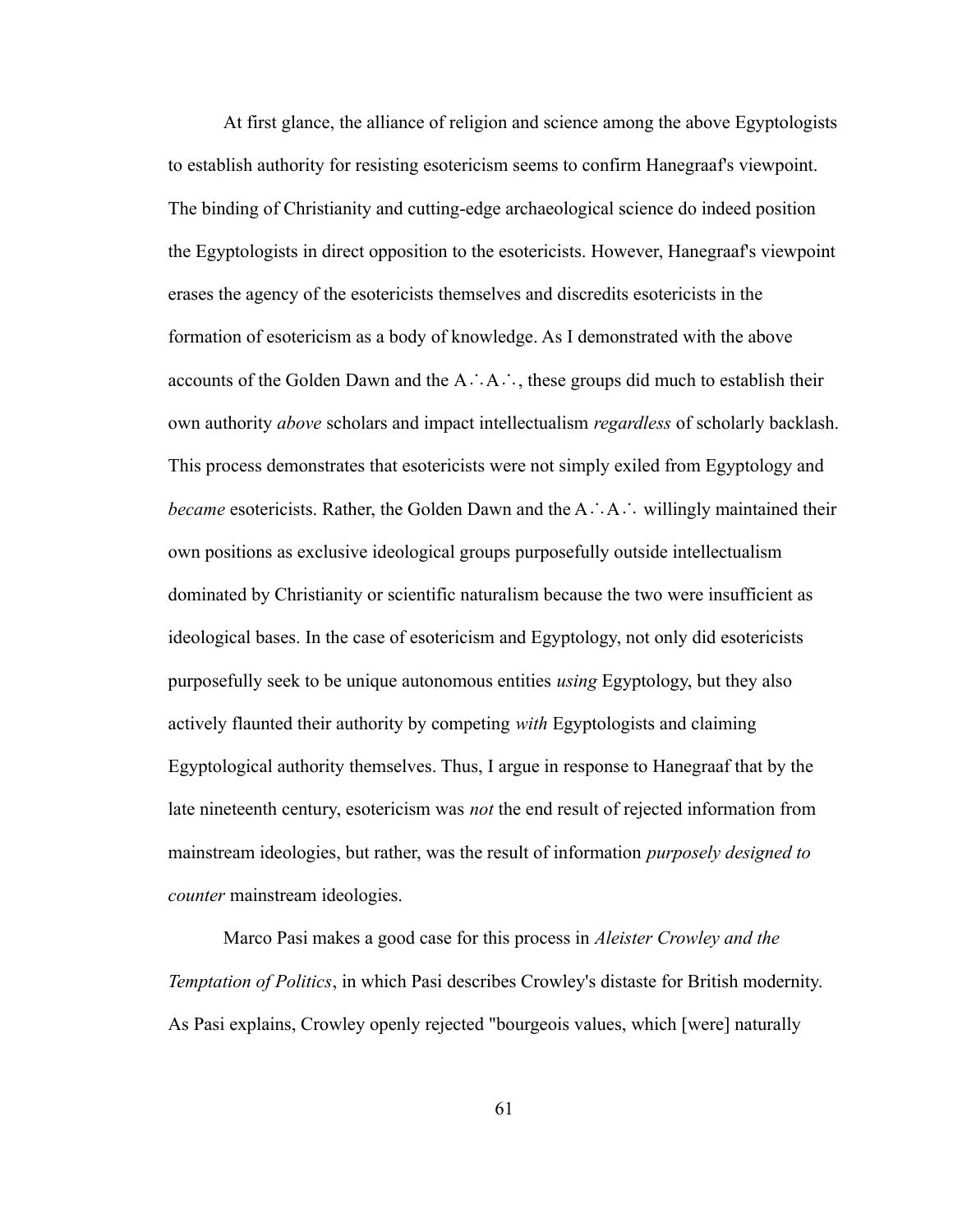connected to his anti-Christian views."[159](#page-66-0) Pasi explains that Crowley held open contempt for Britain, modernity, colonialism, industrialization, British Christianity, and in general, the values and morals of Victorian/Edwardian society.[160](#page-66-1) In turn, as Pasi argues, Crowley naturally turned to movements poised in opposition of typified British societal norms, in our case "exotic forms of spirituality."[161](#page-66-2) Pasi also demonstrates that *The Book of the Law* can be interpreted with this in mind, as "elements can be seen clearly enough in the text: the anti-Christian attitude, the advocacy of sexual freedom, [and] the elitist views." [162](#page-66-3) In turn, as Pasi has adeptly demonstrated, the esoteric career of Crowley and the formation of the A∴A∴ is not the result of exile from mainstream morals and values as Hanegraaf maintains. Rather, the esoteric discourse of the time was created and then fueled by the opposite: a rebellious desire to purposely attack mainstream morals and values.

Numerous more examples shine through when looking at the relationship between esotericism and Egyptology in Britain from 1880-1915. Esotericists were anxious for Egyptological information on which they relied, but the esotericists extracted only what they needed to bolster their own authority and agenda. The esotericists rejected the concepts of modernity embedded into Egyptological sources in favor of Egyptian revivalism, but utilized the Egyptological material to fit their needs. As a reaction to esoteric superstition, Egyptologists attempted to undermine the value of Egyptian magic, which entailed refinement of Egyptology itself and authority based on modernized rationalism. Once again, it was the existence of both esotericism and Egyptology that

<span id="page-66-0"></span><sup>159</sup>Marco Pasi, *Aleister Crowley and the Temptation of Politics* (Durham, UK: Acumen Publishing Limited, 2014), 37.

<span id="page-66-1"></span><sup>160</sup>Ibid., 36-40.

<span id="page-66-2"></span><sup>161</sup>Ibid., 37.

<span id="page-66-3"></span><sup>162</sup>Ibid., 47.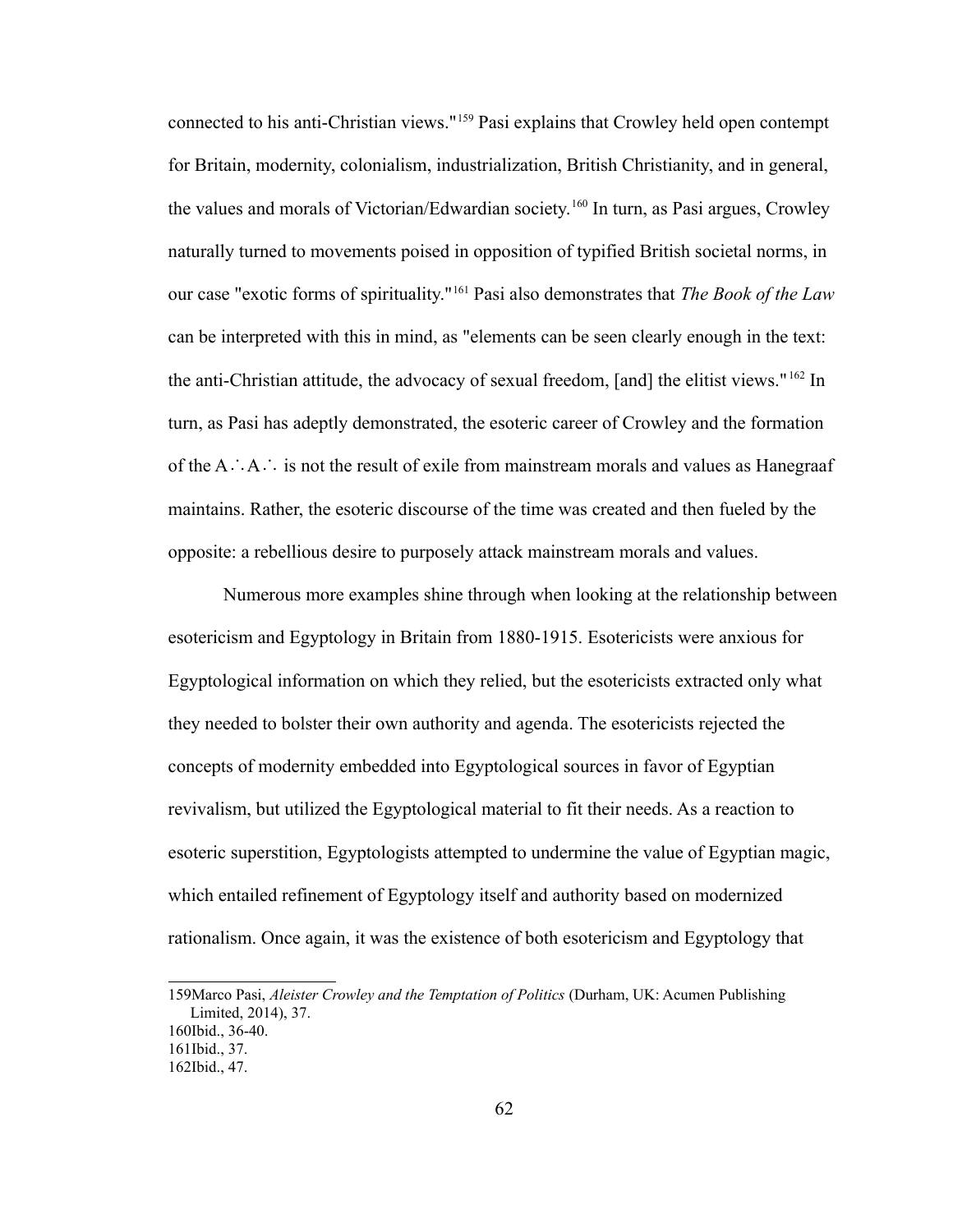propelled each forward, regardless of the divisive lines they made, or at times, the crossover they experienced.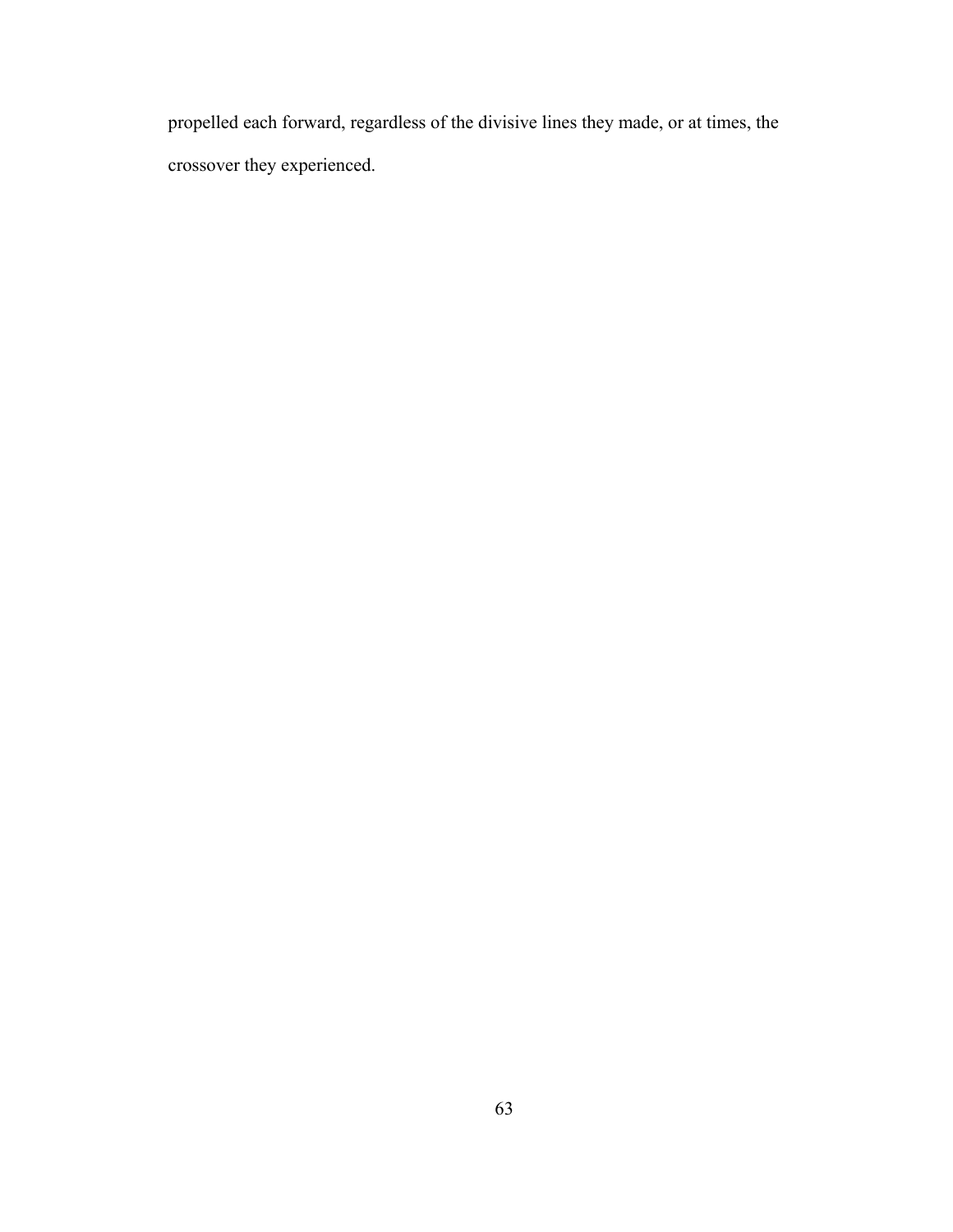4

## THEOSOPHY, ANTHROPOSOPHY, AND EGYPTOLOGY TO DEFINE MODERNISM

As Stanley Jeyaraja Tambiah points out in *Magic, Science, Religion and the Scope of Rationality*, anthropology in the nineteenth century was refined as a scientific field, and simultaneously, theorists in the field of anthropology debated to discern the "demarcations between magic, science, and religion."[163](#page-68-0) In particular, Tambiah points to Edward Tylor as one of the outstanding theorists of the late nineteenth century who attempted to explain the societal roles of magic, religion, and science in society. [164](#page-68-1) Tambiah highlights Tylor's multi-volume work *Primitive Culture* as a significant source which "separated in space magic from religion," and established that magic and the occult were "*survivals* from a barbarous past."[165](#page-68-2) According to Tambiah, Tylor also "asserted that magic was based on a general human intellectual propensity, namely the principle of 'association of ideas'" or magic fueled by correspondences.<sup>[166](#page-68-3)</sup> Tylor thought that the three categories were part of a hierarchy in which animistic magic led to religion, which could later evolve into scientific discourse.<sup>[167](#page-68-4)</sup> From this point of view, science is the point in the social evolutionary hierarchy that dissolves the usage and belief in magic and rationality is triumphant.<sup>[168](#page-68-5)</sup> Tylor, like some of his contemporaries (such as those discussed earlier like Edwards, Petrie, and Budge) was partial to Victorian norms and thought religion and science reconcilable and magic useless.<sup>[169](#page-68-6)</sup>

<span id="page-68-0"></span><sup>163</sup>Stanley Jeyaraja Tambiah, *Magic, Science, Religion, and the Scope of Rationality* (New York: Cambridge University Press, 1990), 42.

<span id="page-68-1"></span><sup>164</sup>Ibid.

<span id="page-68-2"></span><sup>165</sup>Ibid., 45.

<span id="page-68-3"></span><sup>166</sup>Ibid. 167Ibid., 48-50.

<span id="page-68-5"></span><span id="page-68-4"></span><sup>168</sup>Ibid., 50-51.

<span id="page-68-6"></span><sup>169</sup>Ibid.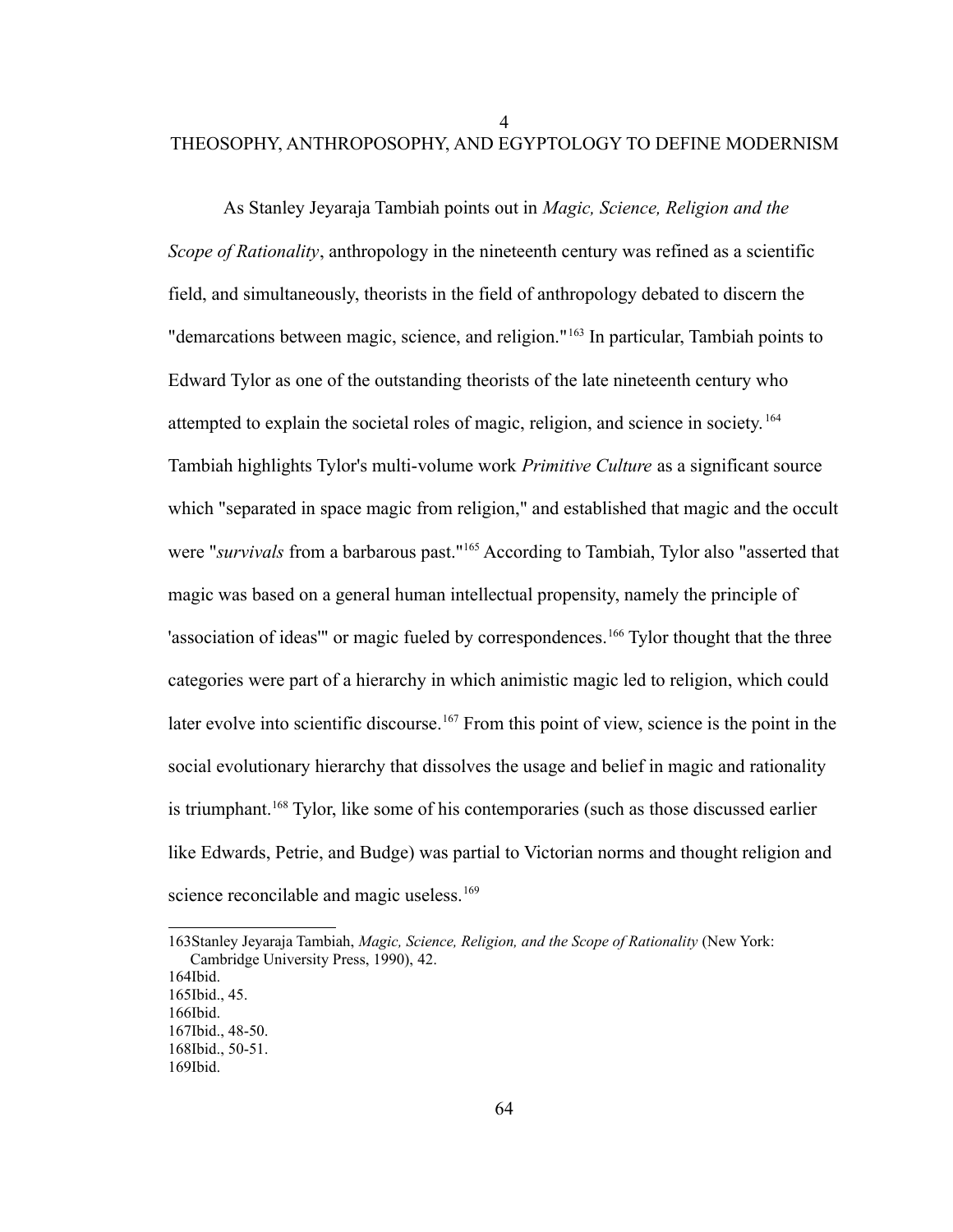This nineteenth-century anthropologist's perspective grants insight into a viewpoint that became fixed as the definition of "modern" in the latter half of the nineteenth century. Science and religion stabilized as mainstream modern ideologies among Europeans, whereas magic was rendered obsolete and anti-modern. It is substantial to note the evolutionary aspect of Tylor's theory, that magic can lead to religion, and religion can lead to science which pushes society to its highest form of existence. From his point of view, then, the marriage of religion and science encapsulates a modern society at the highest stages of evolution, which cannot be done without evolving beyond the need for superstitious magic. It is also important to note, that Tylor devised this definition of modernity under the authority of being a scholar, or officially, an anthropologist.

To Wouter J. Hanegraaf, it is the process of the expulsion of magic (regarded as pagan by Christians and regarded as nonsense by scientists, or a combination of both) that resulted in the formation and existence of esotericism.<sup>[170](#page-69-0)</sup> To Hanegraaf, the exile of magic from the magic-religion-science equation was in order to shape religious/scientific identity with magic as the contrast of what *not* to be.<sup>[171](#page-69-1)</sup> What he ignores, however, is how some esoteric groups actively adapted to the prominence of religion and science for legitimacy, authority, and engagement with scholars. What has not been placed under proper examination is how esoteric groups reacted to this process as it was playing out in the late nineteenth century, and how esoteric groups handled the religio-scientific alliance after its strengthening as a mainstream ideology in the early twentieth century. If

<span id="page-69-1"></span><span id="page-69-0"></span><sup>170</sup>Hanegraaf, *Esotericism and the Academy*, 221-222. 171Ibid.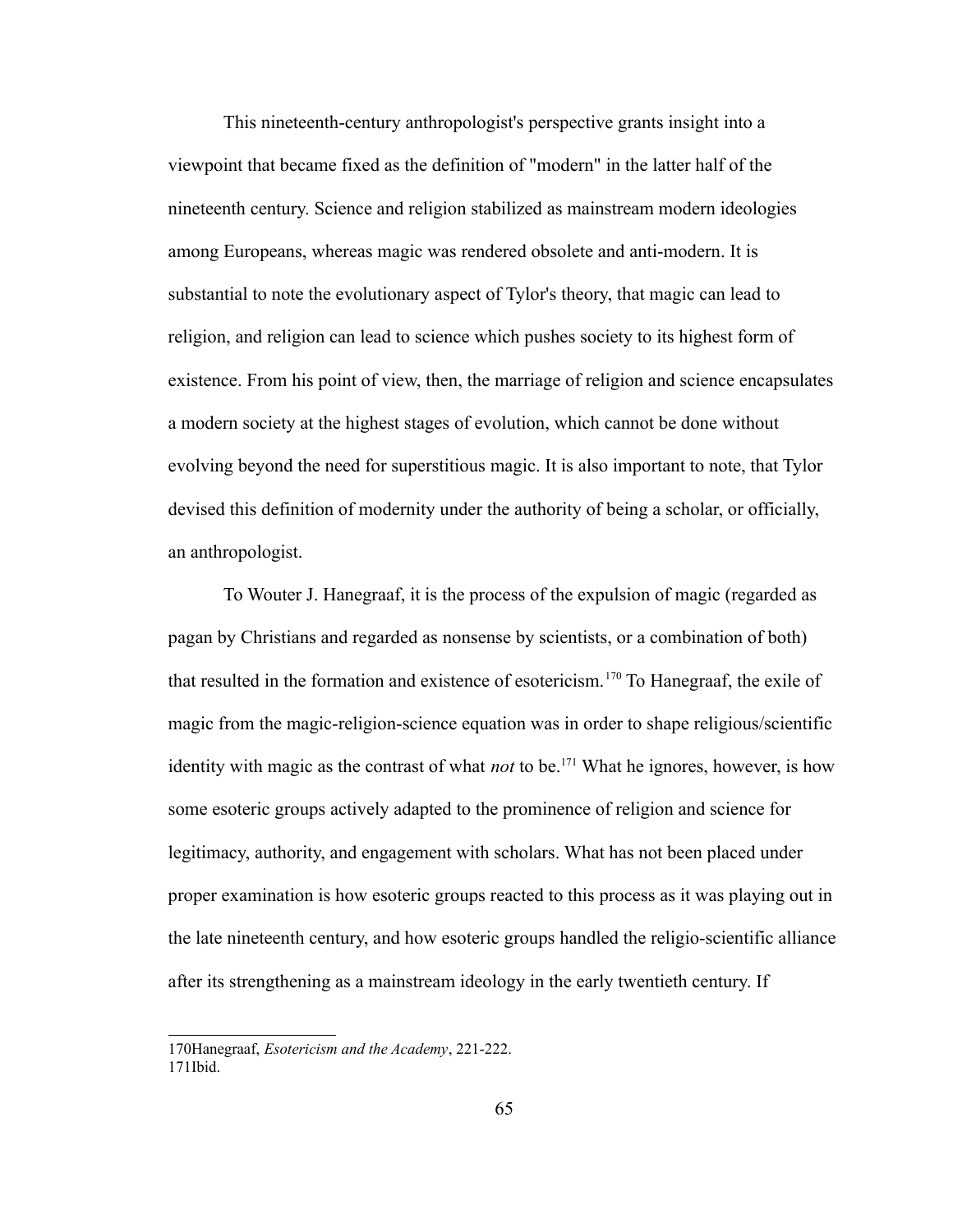nineteenth-century scholars (such as Tylor) deemed it the age of religio-scientific prominence and magic as an obsolete or primitive concept, how did esotericists defend themselves?

Throughout this chapter, I argue that the Theosophical Society founded by Helena Petrovna Blavatsky and the Anthroposophical Society founded by Rudolf Steiner were both esoteric movements that sought to realign esotericism into acceptable specifications of religion and science rather than magic in order to preserve and extend their influence. In order to carry out this task, both societies utilized Egyptology. In a time where magic as a term and concept was becoming increasingly outdated and considered anti-modern, Blavatsky and Steiner both attempted to render esotericism fully compatible with religion and science to mold it to fit modern standards. With anthropologists like Tylor at the forefront of defining Western modernity, both Blavatsky and Steiner defended esotericism by referring to anthropology, particularly Egyptology, to defend their viewpoints and knowledge base.

Blavatsky and Steiner relied on Egyptology, a subset of anthropology, for two primary reasons. First, Egyptology was a cutting-edge anthropological field which could be used to define what was "ancient" in order to better define what was "modern." Second, Egyptology was a field within anthropology for the purpose of understanding ancient knowledge, and unlike some Egyptologists or anthropologists who rejected the value of ancient wisdom, Blavatsky and Steiner sought to revitalize it for practical use. With their usage of Egyptology the two were able to link ancient knowledge to modern social science to dynamically build a unique esoteric identity, contribute to Western

66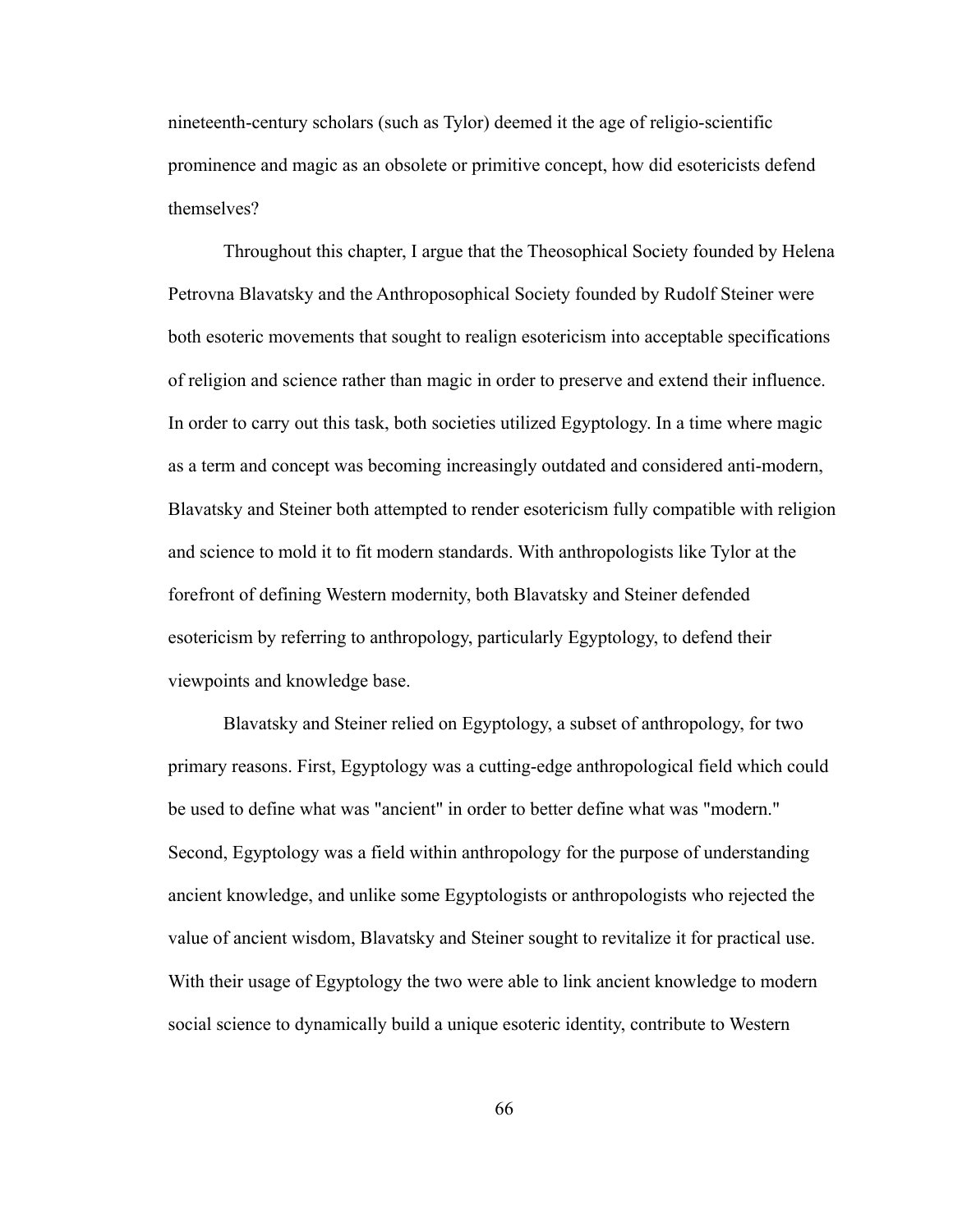intellectualism, and compete with scholars to define aspects such as science and religion.

The Theosophical Society was formed in 1875 by Blavatsky, but among the first members of the society were members of the Hermetic Brotherhood of Luxor who centered themselves on ancient Egyptian teachings. Blavatsky's intent, however, was to create the Theosophical Society based on her "experience in spiritualist mediumship" and for "acquiring both practical and theoretical knowledge of the Western and non-Western esoteric currents."[172](#page-71-0) In other words, the Theosophical Society was intended to be the most up-to-date form of esotericism that included all available Western and non-Western correspondences and popular currents such as spiritualism. One of the primary goals of the Theosophical Society upon its foundation was to demonstrate "that the spiritual realm was scientifically verifiable and that its inhabitants -- spirits -- were in communication with the physical realm."<sup>[173](#page-71-1)</sup> Though Blavatsky with the creation of the Theosophical Society sought to integrate all spiritual and scientific developments into the knowledge base of the society, a major aspect was especially utilized as a tool to do so: Egyptology.

One of Blavatsky's earliest works for the Theosophical Society was *Isis Unveiled: A Master-Key to the Mysteries of Ancient and Modern Science and Theology*, originally published in New York in 1877. *Isis Unveiled* was released in two volumes, the first being *The "Infallibility" of Modern Science*, in which Blavatsky attempts to reconcile esotericism with scientific developments. In the other volume, *The "Infallibility" of Religion*, she looks at the limits of contemporary religion to demonstrate that esoteric wisdom is more valuable than widely thought. In the preface of the first volume,

<span id="page-71-1"></span><span id="page-71-0"></span><sup>172</sup>Hanegraaf et al., *Dictionary of Gnosis & Western Esotericism*, 1115. 173Ibid., 1114.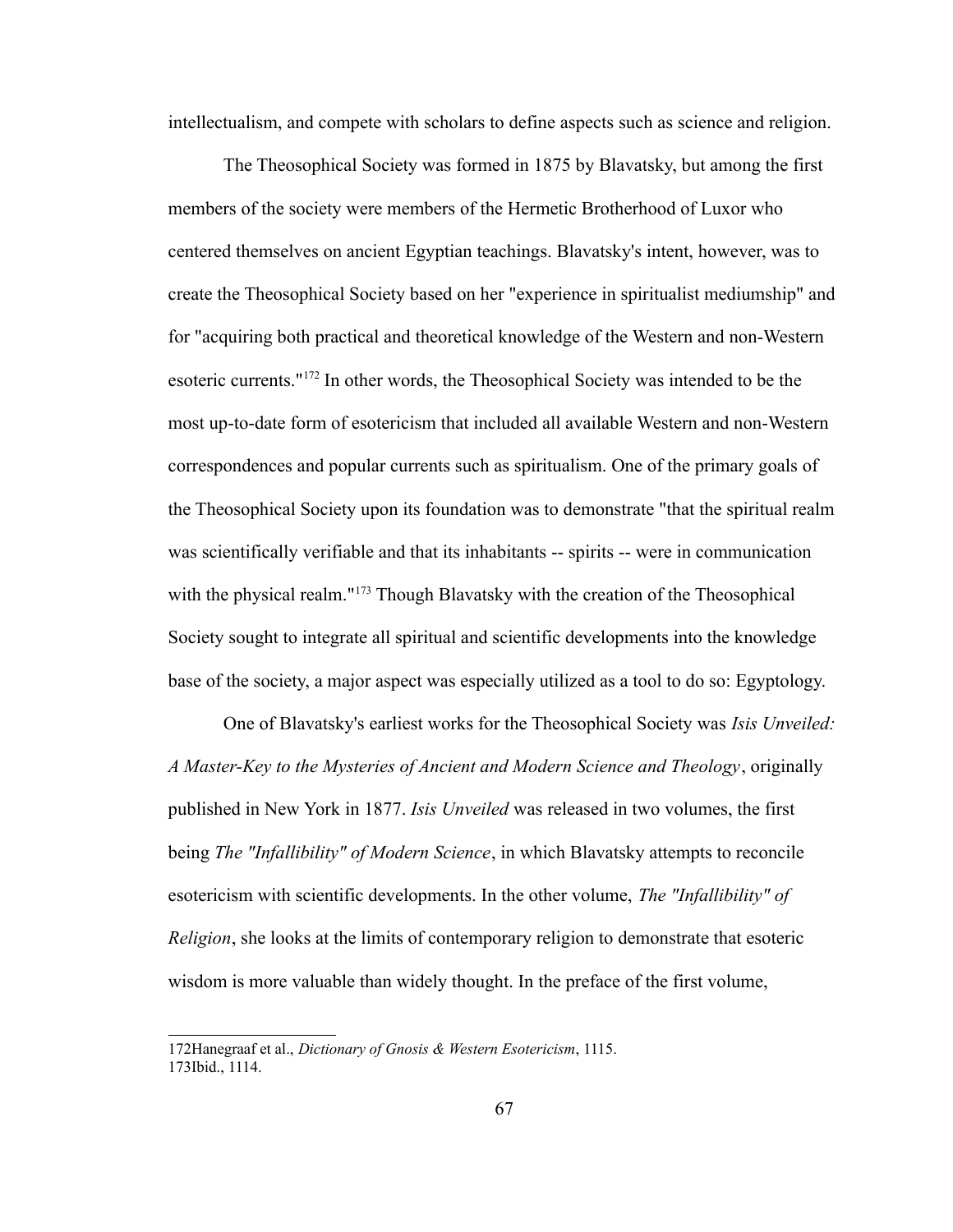Blavatsky makes the declaration that Theosophists "believe in no Magic which transcends the scope and capacity of the human mind, nor in 'miracle,' whether divine or diabolical, if such imply a transgression of the laws of nature instituted from all eternity."[174](#page-72-0) This straightforward call on the first page of the book's preface directly roots the teachings of the Theosophical Society in observable science (the "laws of nature") and religion ("instituted from all eternity"), and discounts irrational and unprovable magic or mysticism ("Magic which transcends the scope and capacity of the human mind" or "miracle"). Blavatsky then in turn proclaims that simple Christianity and the extent of science are insufficient, as they diminish the value and knowledge that comes from ancient and/or foreign wisdom.[175](#page-72-1) In turn, she offers a plan "for the recognition of the Hermetic philosophy, the anciently universal Wisdom-Religion, as the only possible key to the Absolute in science and theology."[176](#page-72-2)

Blavatsky for *Isis Unveiled* looked to Egyptology (though among many other concepts and fields) as an essential tool to carry out this goal. The fourteenth chapter of *Isis Unveiled*'s first volume, entitled "Egyptian Wisdom," utilizes a combination of contemporary Egyptology and ancient Egyptian knowledge to demonstrate that the ancient Egyptians mastered civilization by pairing religion and science. Blavatsky cites numerous prominent Egyptologists (Jean François Champollion, John Gardner Wilkinson, Charles Piazzi Smith, and more) who praise the ancient Egyptians for their scientific prowess as evident in ancient Egyptian engineering, architecture, mining,

<span id="page-72-0"></span><sup>174</sup>Helena Petrovna Blavatsky, *Isis Unveiled: A Master-Key to the Mysteries of Ancient and Modern Science and Theology*, vol. 1, 6th ed. (New York: J.W. Bouton, 1892), v. 175Ibid., vi-viii.

<span id="page-72-2"></span><span id="page-72-1"></span><sup>176</sup>Ibid., vii.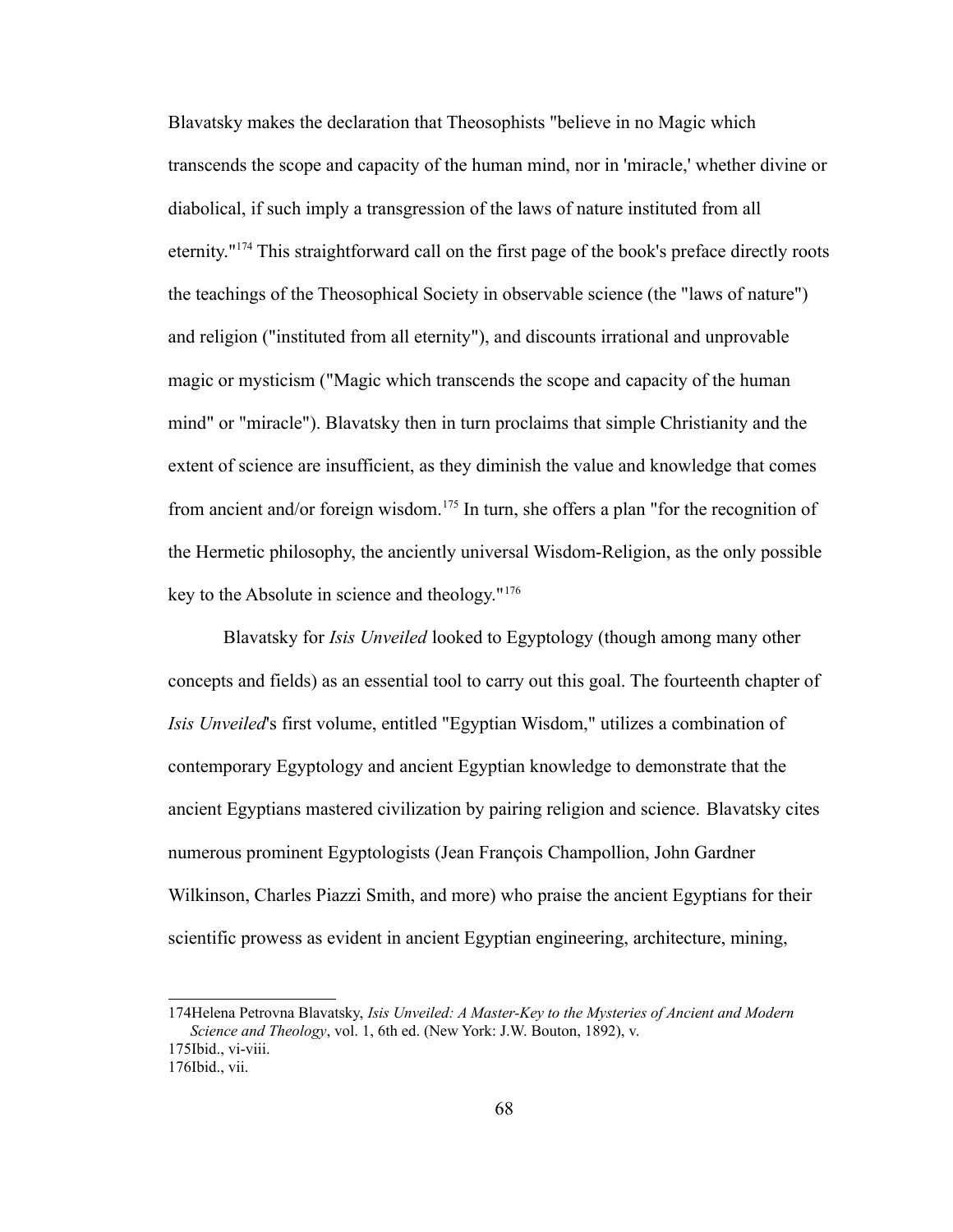mathematics, astronomy, and art.<sup>[177](#page-73-0)</sup> She explains that the feats of the Egyptians are still a mystery despite modern scientific developments, and furthermore, many of the contemporary discoveries could oftentimes be already existent in the ancient past. [178](#page-73-1) To explain how the Egyptians were capable of such feats, she argues that the ancient Egyptians "so skilled in natural philosophy" were also "proportionately skilled in psychology and spiritual philosophy."[179](#page-73-2) According to Blavatsky, "the temple was the nursery of the highest civilization, and it alone possessed that higher knowledge of magic which was in itself the quintessence of natural philosophy."<sup>[180](#page-73-3)</sup>

From the Theosophical Society's point of view, science was developed and protected by ancient Egyptian religion and its accompanying clerical system, which in turn perpetuated knowledge of science that *overrode* magic. Therefore, to Blavatsky, ancient Egyptian science and religion operated in a manner which reinforced each other, and "magic" or the "occult powers" were but the study of the combined two in tandem, as demonstrated by the Greek accounts.<sup>[181](#page-73-4)</sup> A number of examples are listed as proof, including the Egyptian training of Greek philosophers who improved the Egyptian tradition of merging scientific philosophy with spirituality, ancient Egyptian astronomical breakthroughs that merged observable science with mythology, and the endurance of ancient Egyptian craftsmanship (pottery, fabrics, glass, metallurgy, mummy-making, color-dying, etc.) which was carried out because of staunch devotion to Egyptian religion.<sup>[182](#page-73-5)</sup>

<span id="page-73-5"></span><span id="page-73-4"></span><span id="page-73-3"></span><span id="page-73-2"></span><span id="page-73-1"></span><span id="page-73-0"></span><sup>177</sup>Blavatsky, 515-524 178Ibid., 525-526. 179Ibid., 531. 180Ibid. 181Ibid., 531-532. 182Ibid., 532-543.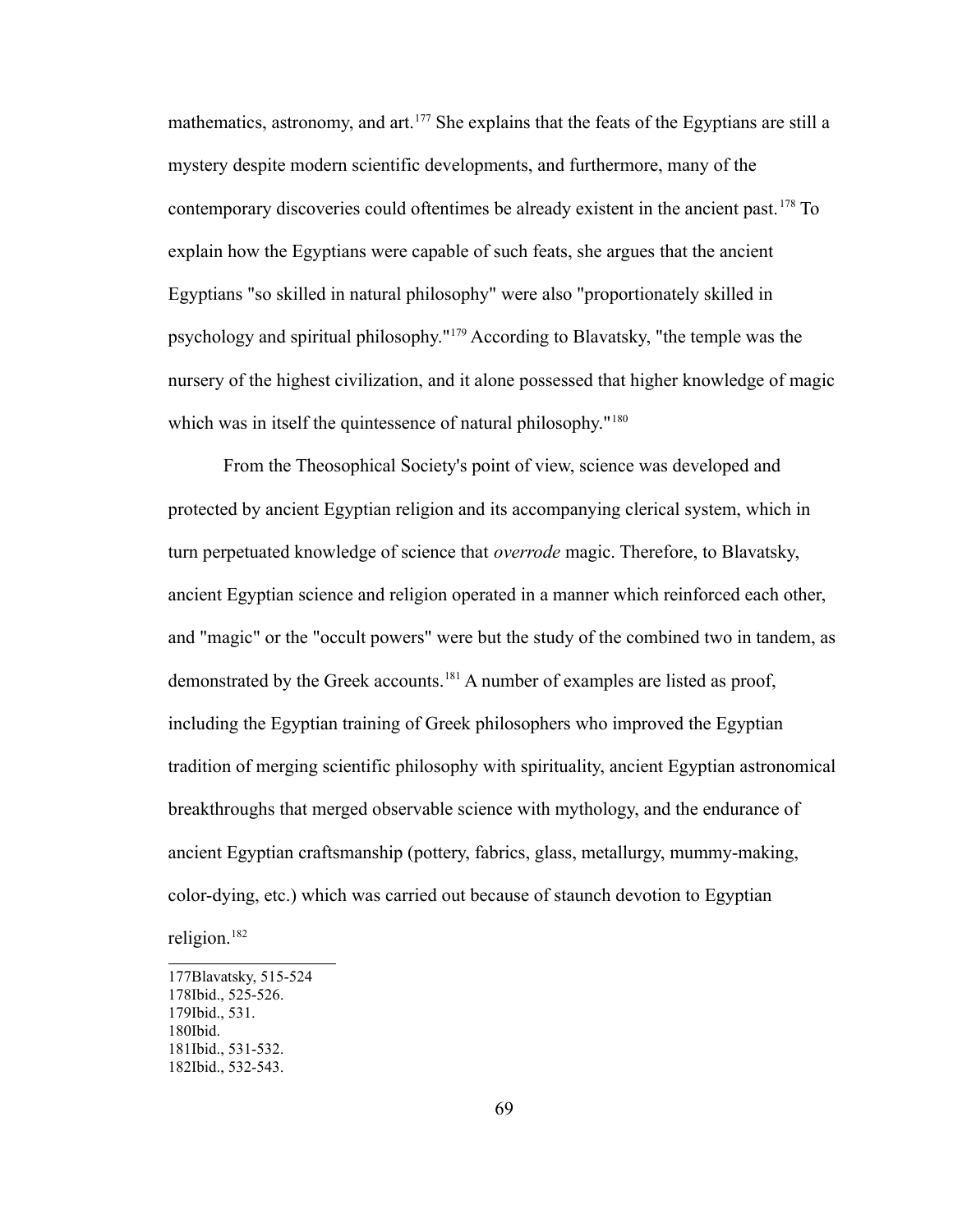Blavatsky's viewpoints in *Isis Unveiled* have a large number of implications for esotericism and place the Theosophical Society in a unique position. It is clear by looking at the evidence in *Isis Unveiled* that Blavatsky, like other esotericists, sought to trace the history of esotericism back to ancient Egypt. What sets her aside, however, is that she argues that the ancient Egyptians did not have some sort of inconceivable magic system to build their civilization, and rather, the greatness of ancient Egyptian civilization was built upon advanced science assisted by religious dedication. For Blavatsky, then, the goal of esotericism and the Theosophical Society is to tap into the advanced science and religion of ancient Egypt (as well as others) which transcend the limitations of contemporary science and religion. From this viewpoint, ancient Egypt was the prototype of an advanced civilization that utilized the perfect balance of science and religion to achieve its status as a heightened and illumined culture, which Blavatsky hoped to revive through the Theosophical Society's teachings.

With this argument, Blavatsky eliminates magic as an esoteric concept and roots esotericism in a long history of science and religion that extends in part from the ancient Egyptians. In the nineteenth century when magic was becoming more widely regarded as irrational or illogical as is the viewpoint of Edward Tylor, Blavatsky sought to eliminate the stereotype of esotericism being rooted only in irrational magic. By linking esotericism and the Theosophical Society to science and religion, she rendered Theosophy an intellectual movement that was more acceptable, conforming, and accommodating to mainstream standards in nineteenth-century Western society. This process would have made Blavatsky and the Theosophical Society much more credible and legitimate among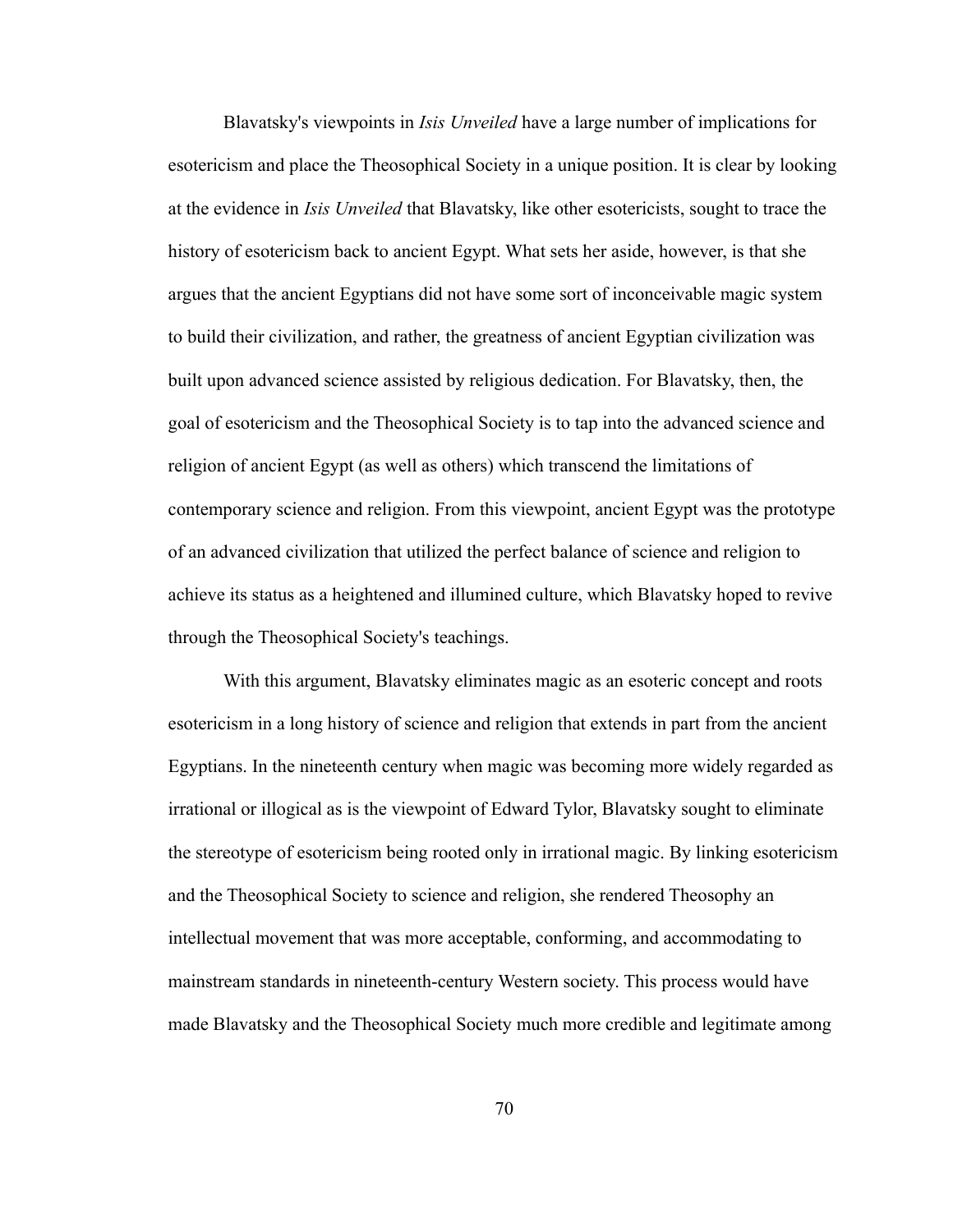contemporaries, as it tied esotericism to concepts easy for nineteenth-century Westerners to understand and defend. With science and religion at the forefront of defining nineteenth-century modernity, Blavatsky utilized these two concepts to construct Theosophy into an esoteric yet modern movement. The Theosophical movement became one of the largest, if not *the* largest esoteric movement of the nineteenth and twentieth centuries.[183](#page-75-0) Arguably, this was due to its easy reconciliation with perceived modernity sustained by Western values during the nineteenth century.

Another important condition of *Isis Unveiled* involves the usage of Egyptology as proof for Blavatsky's arguments. With anthropologists like Tylor at the forefront of eliminating magic in favor of science and religion, it is important to note that by using Egyptology, Blavatsky also became involved in anthropology and used it for evidence. Her usage of Egyptology is an attempt to establish anthropological authority and defend against scholarly criticism. Egyptology in the late nineteenth century was consolidated as a prominent field in anthropology and the social sciences.<sup>[184](#page-75-1)</sup> In turn, Blavatsky used Egyptological analysis and cited Egyptologists to defend Theosophy against skeptical scholars because it was the leading edge of the anthropological field. In sum, she used cutting-edge scholarship and research to defend against anthropologists; she used their own strategy against them and in the Theosophical Society's favor.

This conscious effort on behalf of Blavatsky to adapt esotericism to late nineteenth-century values and devise a defense against scholars reveals a number of significant elements to consider. First, Blavatsky sought to modernize esotericism, yet

<span id="page-75-0"></span><sup>183</sup>Faivre, 100-101.

<span id="page-75-1"></span><sup>184</sup>Shaw and Nicholson, 90-91.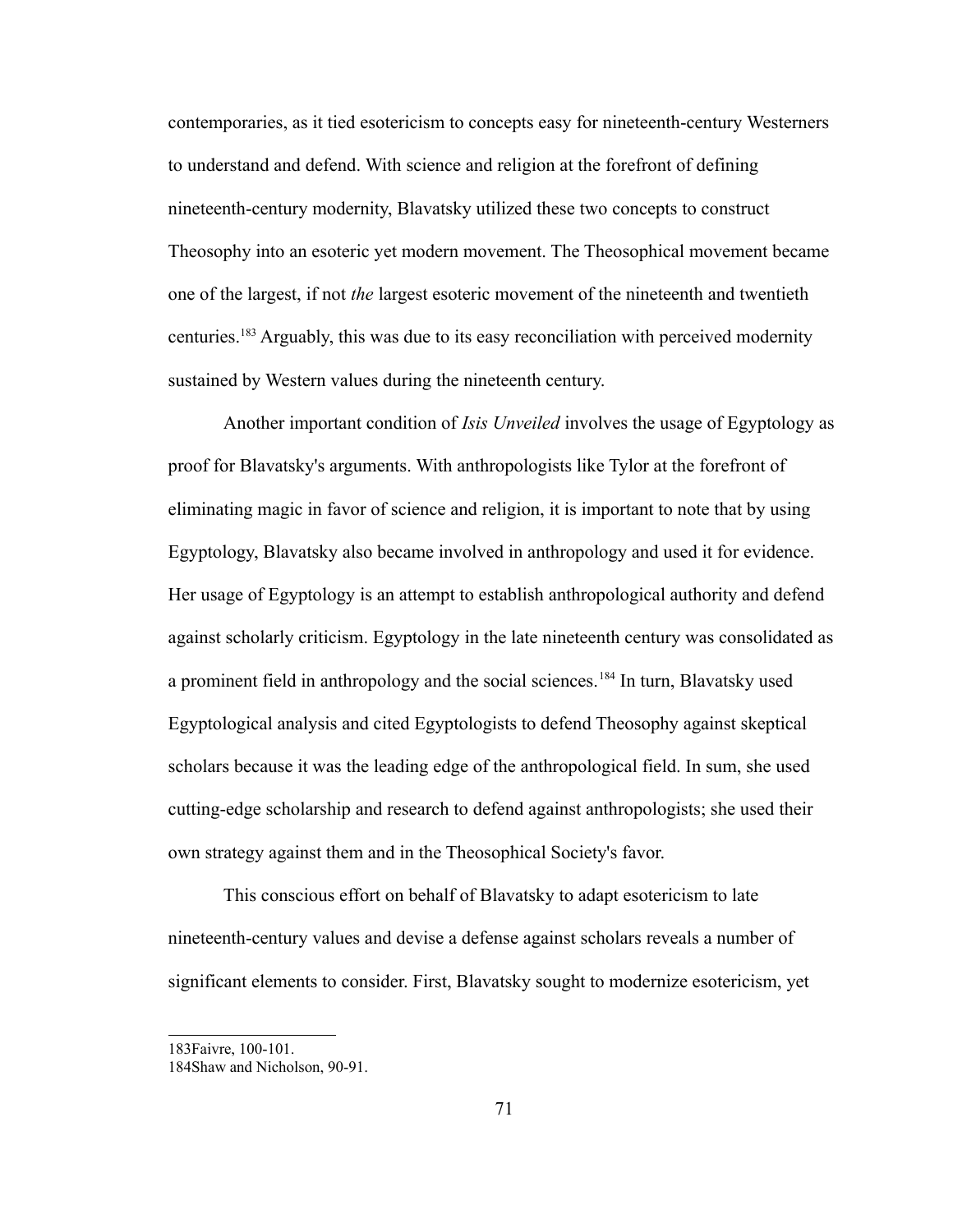link modernity to ancient knowledge, which thus preserves the emphasis on esoteric gnosis but grants esotericism the dynamism it needs to adapt to change and challenge. Second, the adoption of the religio-scientific model by the Theosophical Society indicates that esotericism was not formed by what was exiled from religion and science, as Hanegraaf asserts. Rather, the Theosophical Society fully adopted science and religion in place of untenable magic and mysticism, which demonstrates that esotericism could form even *within* the religion and science categories *without* reliance on alleged "magic." Third, Blavatsky differentiated the esoteric identity of the Theosophical Society from other occult groups by demonstrating that science and religion are at the heart of the Theosophical Society's teachings, yet mainstream religion and science was too limiting. This process actually successfully bolstered the society's authority and credibility among contemporaries, as evident in the widespread popularity the movement garnered internationally (the society and its later splinters all heavily affected occultism, religion, literature, and multiculturalism throughout Europe, the U.S., and Asia<sup>[185](#page-76-0)</sup>). Furthermore, this development in Theosophy was an outward challenge to scholars, whom Blavatsky openly sought to compete with.[186](#page-76-1) These strategies combined placed Blavatsky and the Theosophical Society in a position to develop their own identity as esotericists and consolidate scientific and religious authority, especially by using Egyptology to do so.

The Theosophical Society experienced internal schisms throughout the 1880s due to philosophical differences between leaders over the importance of Christian versus

Eastern Theosophical principles.<sup>[187](#page-76-2)</sup> Ultimately, it was the death of Blavatsky in 1891 that

<span id="page-76-0"></span><sup>185</sup>Robert S. Ellwood, *Religious and Spiritual Groups in Modern America* (Englewood Cliffs, New Jersey: Prentice-Hall, Inc., 1973), 97-98.

<span id="page-76-1"></span><sup>186</sup>Blavatsky, viii.

<span id="page-76-2"></span><sup>187</sup>Hanegraaf et al., *Dictionary of Gnosis & Western Esotericism*, 1119.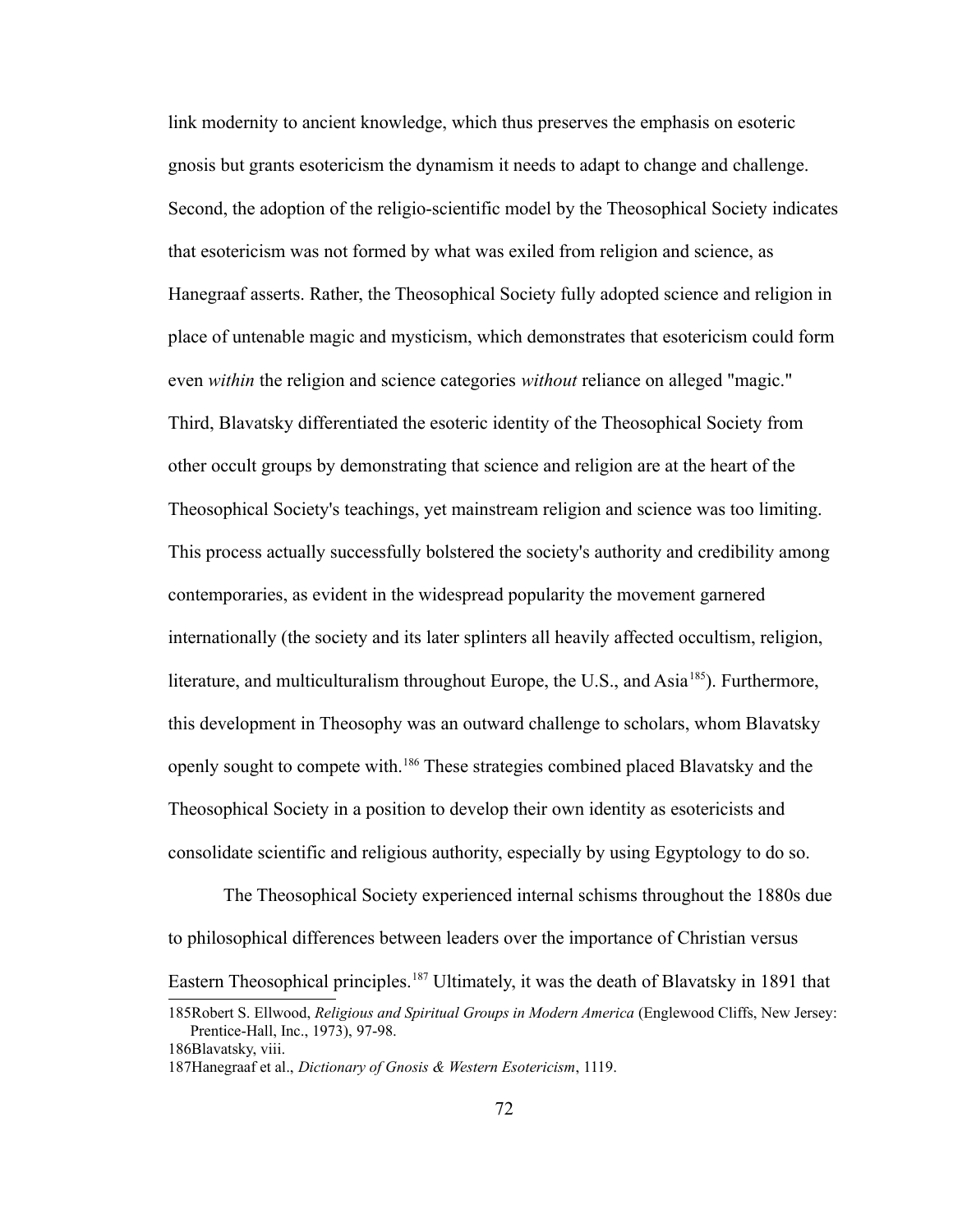especially fractured and splintered the organization.<sup>[188](#page-77-0)</sup> Her successor, Annie Besant, greatly changed the focus of the Theosophical Society and moved the emphasis of the organization toward reconciliation of Catholicism and East Indian traditions (likely to ease existing tensions), which was carried out with "the almost total exclusion of the writings of H.P. Blavatsky."<sup>[189](#page-77-1)</sup> Among those who thought the Theosophical Society was at fault for abandoning Blavatsky's writings was the leader of the German sect of the Theosophical Society, Rudolf Steiner.<sup>[190](#page-77-2)</sup> By 1913, Steiner and the German Theosophists broke from the Theosophical Society, and founded the Anthroposophical Society, which "resulted in a 'Back to Blavatsky' movement."[191](#page-77-3) With Steiner at the head of the movement, the Anthroposophical Society sought to extend the tenets of Blavatsky's Theosophy and update them for the twentieth century. Just as Blavatsky had done before, Steiner led a movement that was based on modernist values for authority and legitimacy and also used Egyptology as a primary means to do so.

In 1908, Steiner hosted a number of lectures in Leipzig to German members of the Theosophical Society on spirituality and ancient Egypt, which was then published as *Aegyptische Mythen und Mysterien*, or *Egyptian Myths and Mysteries*. Whereas Blavatsky sought to highlight the ancient Egyptian usage of science and religion for their great achievements, Steiner throughout his lectures more seamlessly *blends* science and religion together to contextualize esotericism, spirituality, reincarnation and their links to ancient Egypt. To Steiner, the ancient Egyptians were reincarnated from an ancient lost city of Atlantis, and those of the contemporary world were reincarnated ancient Egyptians

<span id="page-77-3"></span><span id="page-77-2"></span><span id="page-77-1"></span><span id="page-77-0"></span><sup>188</sup>Hanegraaf et al., *Dictionary of Gnosis & Western Esotericism*, 1119. 189Ibid., 1120-1121. 190Ibid., 1121. 191Ibid.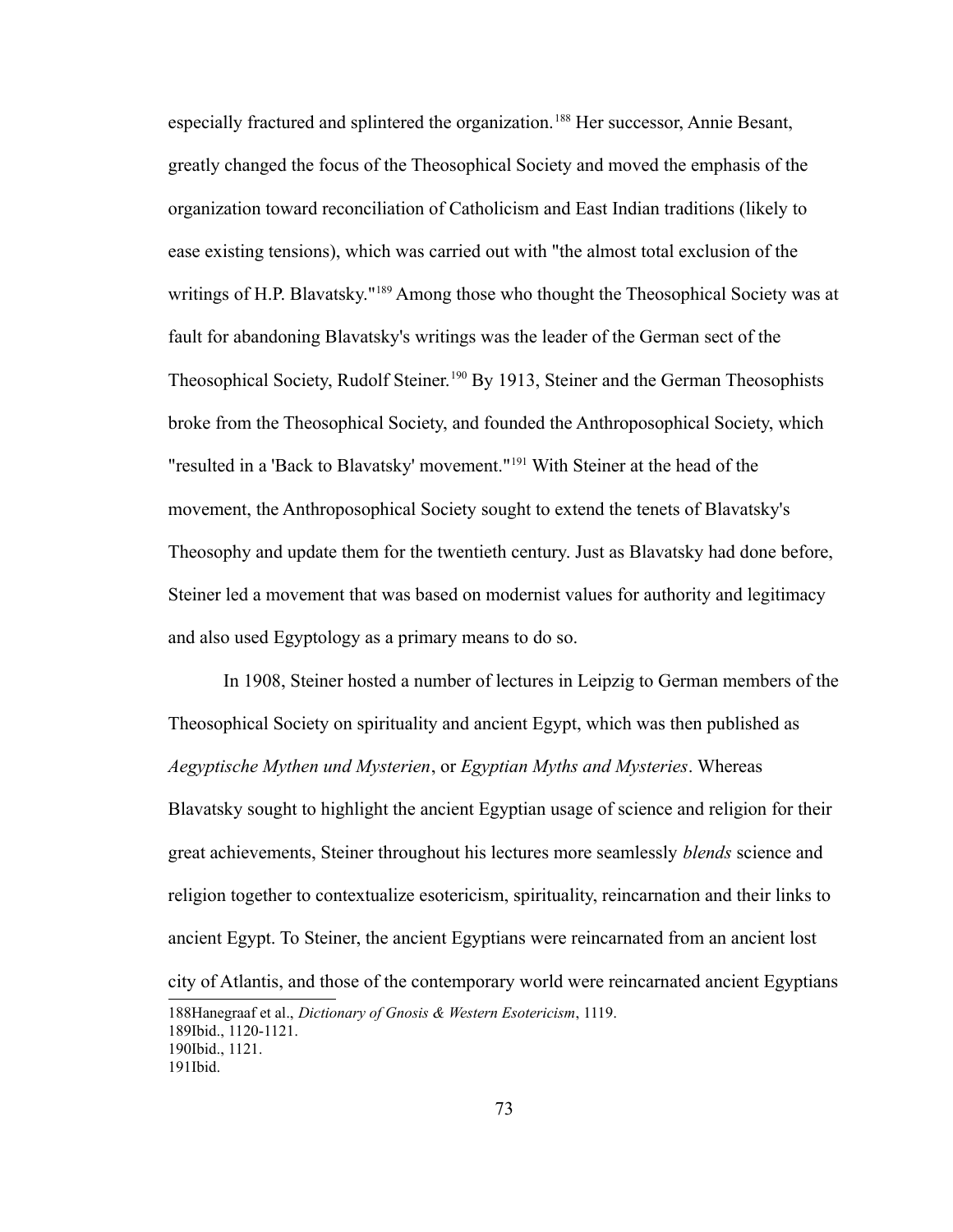(along with others, such as Indians).<sup>[192](#page-78-0)</sup> Therefore, esoteric and spiritual clairvoyance stems from an ancient link to Atlantis, and then prominently Egypt.<sup>[193](#page-78-1)</sup> To prove this theory, Steiner utilizes many of the prominent scientific theories of his day and taps into mainstream Western Christian principles, but merges them together in order to offer an explanation of ancient Egyptian knowledge.

These theories of Steiner's are typically complex and amalgamate a wide number of ideas to prove a point. For example, in his second lecture, Steiner combines Darwinian and Freudian theories (in particular Charles Darwin's evolution, George Darwin's fission theory regarding the moon's origins coming from earth during a primeval split from earth, and Sigmund Freud's theory of multiple levels of consciousness), and Judeo-Christianity (in particular the idea of angels and a creator God, Yahweh or Jehovah) to explain the origins of Egyptian mythology.[194](#page-78-2) Specifically, he argues that evolution on earth was fueled by the separation of planetary celestial bodies from earth, which also separated humankind (at this time a spiritual entity) from angels and Yahweh/Jehovah who had already achieved the highest levels of evolution.<sup>[195](#page-78-3)</sup> The next step in humankind's evolution was to develop a physical form, that according to Steiner, progressed in Atlantis where humankind developed a physical body but still held the highest spiritual abilities and existence (the ability to control the "ego" in Freudian terms).<sup>[196](#page-78-4)</sup>

Steiner then argues that the destruction of Atlantis disrupted humankind's spiritual prowess, and then mankind was forced to evolve somewhat isolated from the gods and

<span id="page-78-0"></span><sup>192</sup>Rudolf Steiner, *Egyptian Myths and Mysteries* (Spring Valley, New York: Anthroposophic Press, INC., 1971) PDF version, 5, 10.

<span id="page-78-1"></span><sup>193</sup>Ibid., 5, 10, 67-68, 87.

<span id="page-78-2"></span><sup>194</sup>Ibid., 10-16.

<span id="page-78-3"></span><sup>195</sup>Ibid., 10-15.

<span id="page-78-4"></span><sup>196</sup>Ibid., 14-15.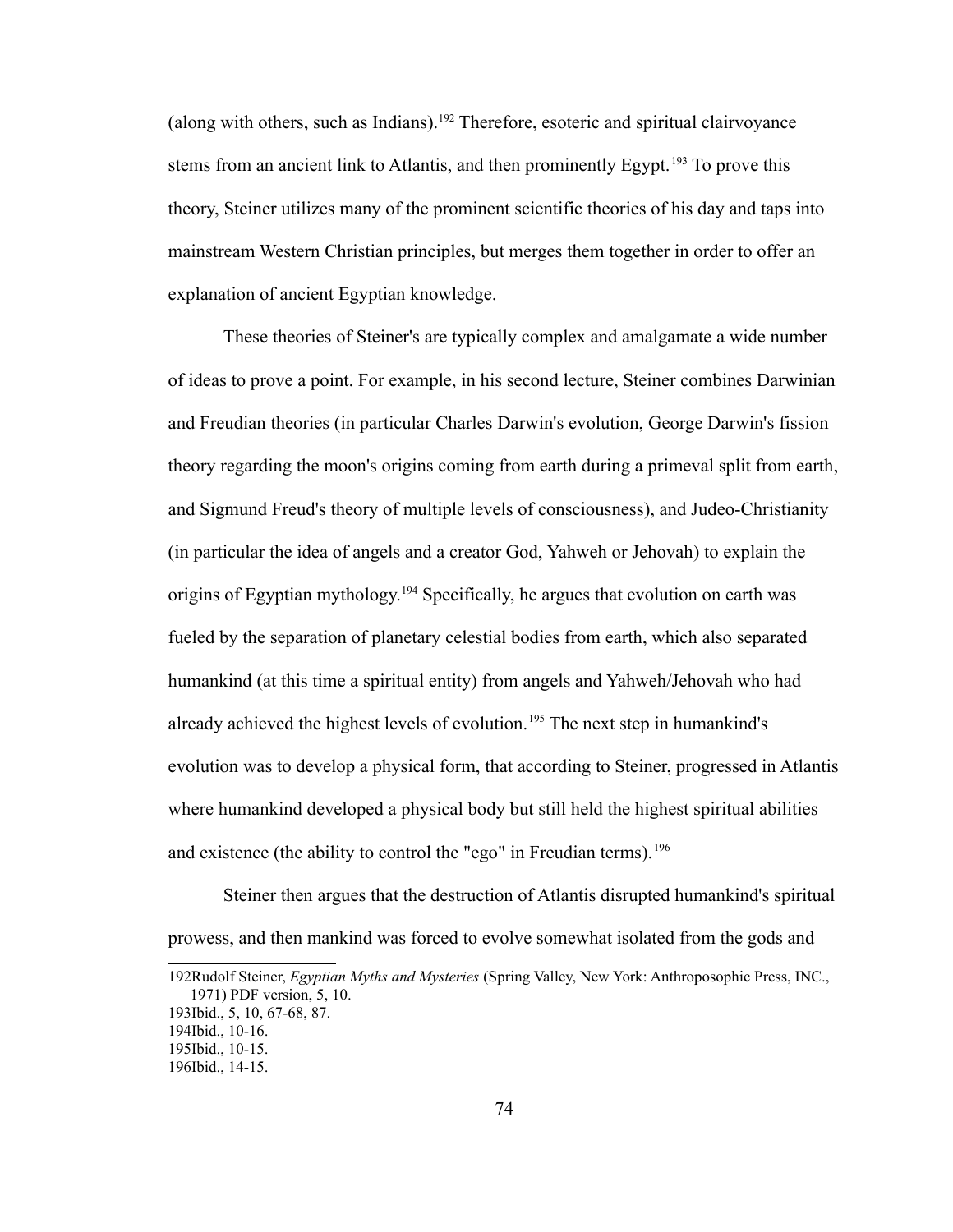spirituality.<sup>[197](#page-79-0)</sup> This process is encapsulated in Egyptian mythology, as Egypt was a civilization that was built around the memory of Atlantean spirituality and reincarnation.[198](#page-79-1) Additionally, the ancient Egyptians (among a line of other prominent civilizations) knew to reestablish their link to Atlantean spirituality, which resulted in ancient Egyptian knowledge, mythological symbols, and explains mythological syncretism (as all gods are symbols for the ancient pre-Atlantean beings and Atlantean beings).<sup>[199](#page-79-2)</sup> Steiner makes the outward call that it is up to contemporary esotericists to delve into ancient Egyptian knowledge because it provides access to the memory of Atlantean wisdom and spirituality.<sup>[200](#page-79-3)</sup>

More of Steiner's religio-scientific viewpoints on Egypt can be found in his final lecture in the series. In the lecture, it is revealed that technological evolution is the result of a gradual and evolutionary departure from spirituality and toward "conquering the physical plane."[201](#page-79-4) He argues that Christ was the most recent "powerful impulse of all human evolution," because Jesus was the ultimate reminder that humankind still held "the possibility of again raising itself above the level of the physical plane."[202](#page-79-5) To Steiner, Jesus Christ was merely a late reactionist to remind humankind that they could return to a state of being grounded entirely in spirituality fueled by the "memories of ancient human conditions" (pre-Atlantean and Atlantean spirituality) which was epitomized by the ancient Egyptians.[203](#page-79-6) The lecture includes a criticism of Egyptologists for thinking

- <span id="page-79-1"></span>198Ibid., 16. 199Ibid., 17.
- <span id="page-79-3"></span><span id="page-79-2"></span>200Ibid., 17-18.
- <span id="page-79-4"></span>201Ibid., 82-83.
- <span id="page-79-5"></span>202Ibid., 83-84.

<span id="page-79-0"></span><sup>197</sup>Steiner, 15.

<span id="page-79-6"></span><sup>203</sup>Ibid., 84.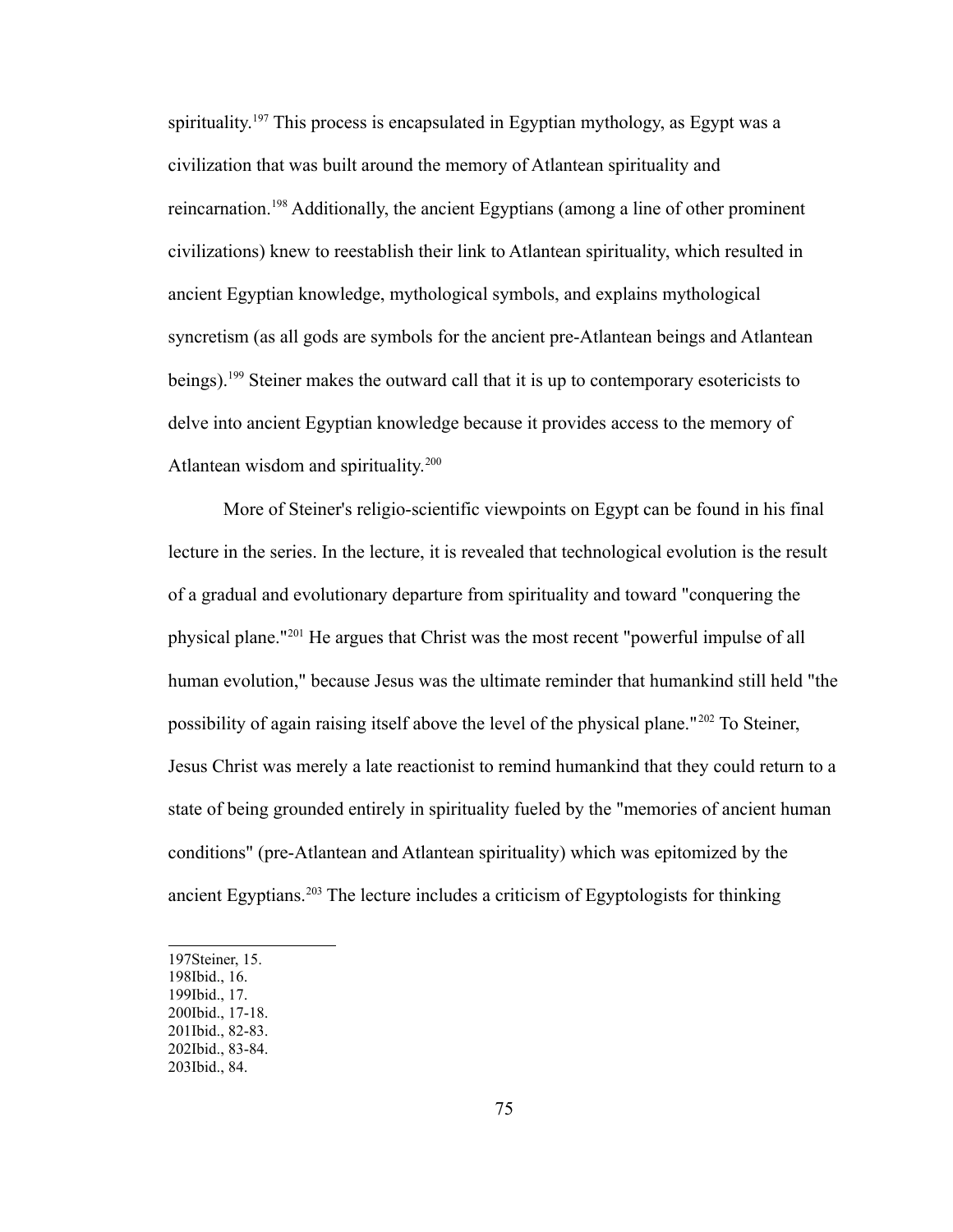ancient Egyptians primitive for their magical beliefs when in actuality "what was taught in the great [Egyptian] mysteries was also practical" because of their advanced psychological ability to control and overlap "egos" in a networked cloud of spiritual auras.[204](#page-80-0) Accordingly, it is among the reincarnated Egyptians of contemporary times that "fruits appear in the inclinations and ideas of modern times, which have their causes in the Egyptian world."[205](#page-80-1) One of these ideas is Darwinistic evolution, which Steiner argues "is a coarser materialistic version of what Egyptians portrayed as their gods in animal form."[206](#page-80-2) In addition, Steiner believes science perpetuates spiritual enlightenment, but equally, religion contains scientific wisdom and is rooted in "spiritual scientific teachings" which "should be introduced into everything, into the everyday life."[207](#page-80-3) Steiner concludes his lecture by arguing that occultists need to hold out despite their being the minority, because success is imminent just as it was with the earliest Christians who were a minority but ultimately successful.<sup>[208](#page-80-4)</sup>

Though at first glance Steiner's viewpoints appear complex, intricate, and complicated, they do reveal a number of patterns in the Anthroposophical train of thought. Steiner, like Blavatsky, sought to utilize religion and science to reinforce esoteric claims. Furthermore, he wanted to establish more credibility among contemporaries who were more likely to be partial to Christianity and science over mysticism and magic. This task was carried out by merging together numerous concepts that would have been wellknown in the early twentieth century, such as Darwinistic evolution (both Social

<span id="page-80-2"></span><span id="page-80-1"></span><span id="page-80-0"></span><sup>204</sup>Steiner, 86. 205Ibid., 87-88. 206Ibid., 88. 207Ibid., 89.

<span id="page-80-4"></span><span id="page-80-3"></span><sup>208</sup>Ibid., 89-90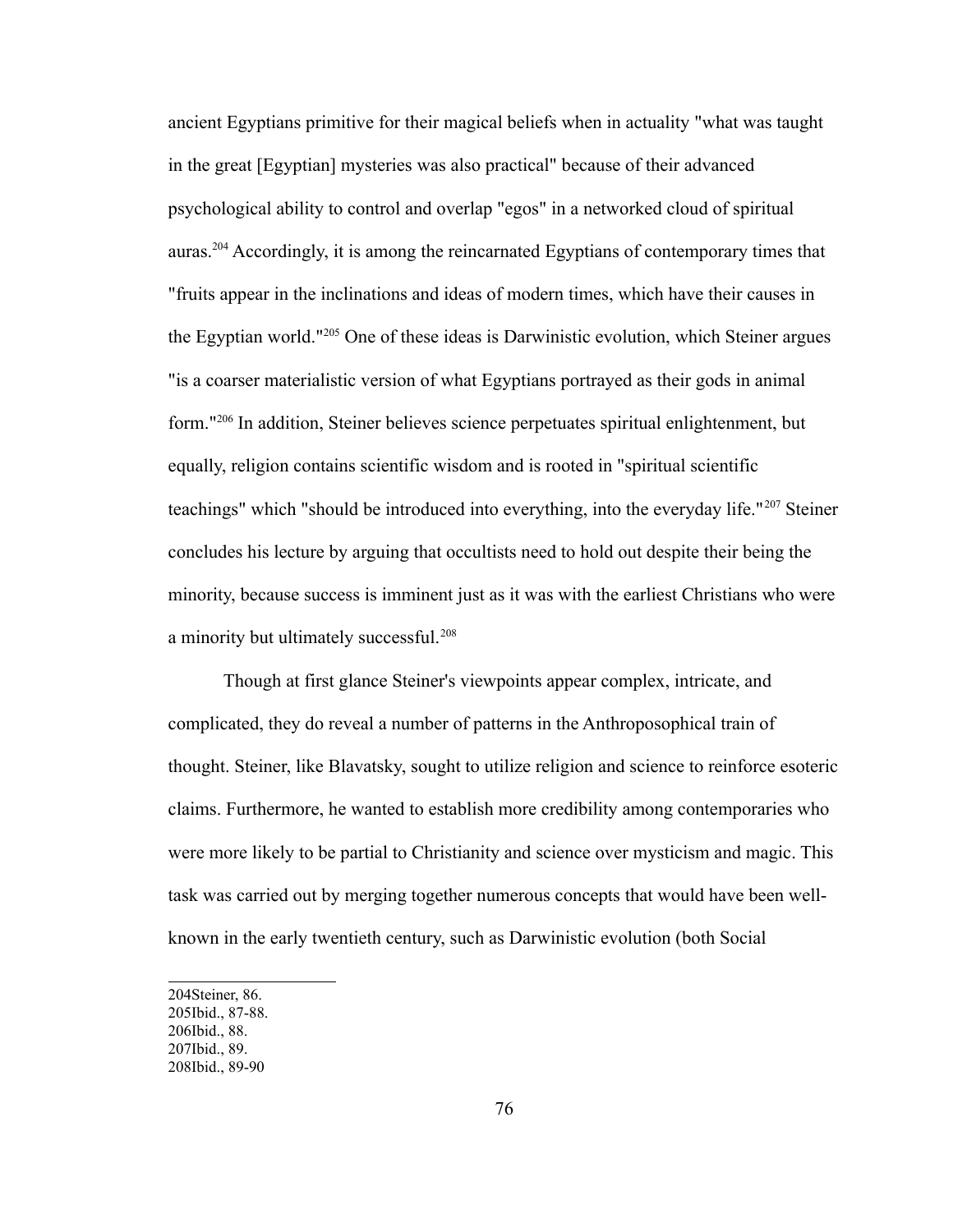Darwinism and Biological Darwinism), Freudian psychology, contemporary astronomical theories (Fission Theory), and Christianity (God, angels, Christ). This massive effort on behalf of Steiner to include and/or explain contemporary science and mainstream Western religion (Christianity) places Steiner in a position to have scientific and religious authority. The feat also rendered Anthroposophy a movement compatible with modernity. Thus, like Blavatsky, Steiner built his Anthroposophical teachings around a syncretic system which included as many up-to-date theories and concepts as possible. This syncretic system was designed to make Anthroposophy comprehensible to contemporary observers and audiences who were more comfortable with Christianity and scientific principles than cryptic mysticism.

Like Blavatsky, Steiner largely eliminated irrational or mystical magic as an esoteric construct and instead placed Anthroposophy firmly in the religio-scientific realm. In this case, perhaps going beyond Blavatsky, his viewpoints root everything in historical narrative which explains the evolution of religion and upholds that everything can be fully measurable through scientific investigation. For example, Steiner does not leave the existence of God/Yahweh/Jehovah or angels to mysterious or unfathomable circumstances, and rather, attempts to explain their existence as a plausible and logical sequence intertwined with human history. In turn, it is with this exact line of reasoning that Steiner *directly* links ancient Egypt to Anthroposophy. To Steiner, contemporary esotericists are naturally connected to Egypt via scientific evolution (Egypt was a major stepping stone in the evolution from an ancient civilization, Atlantis, which is why occultists need look to Egypt for answers) and contemporary Christianity (Christianity

77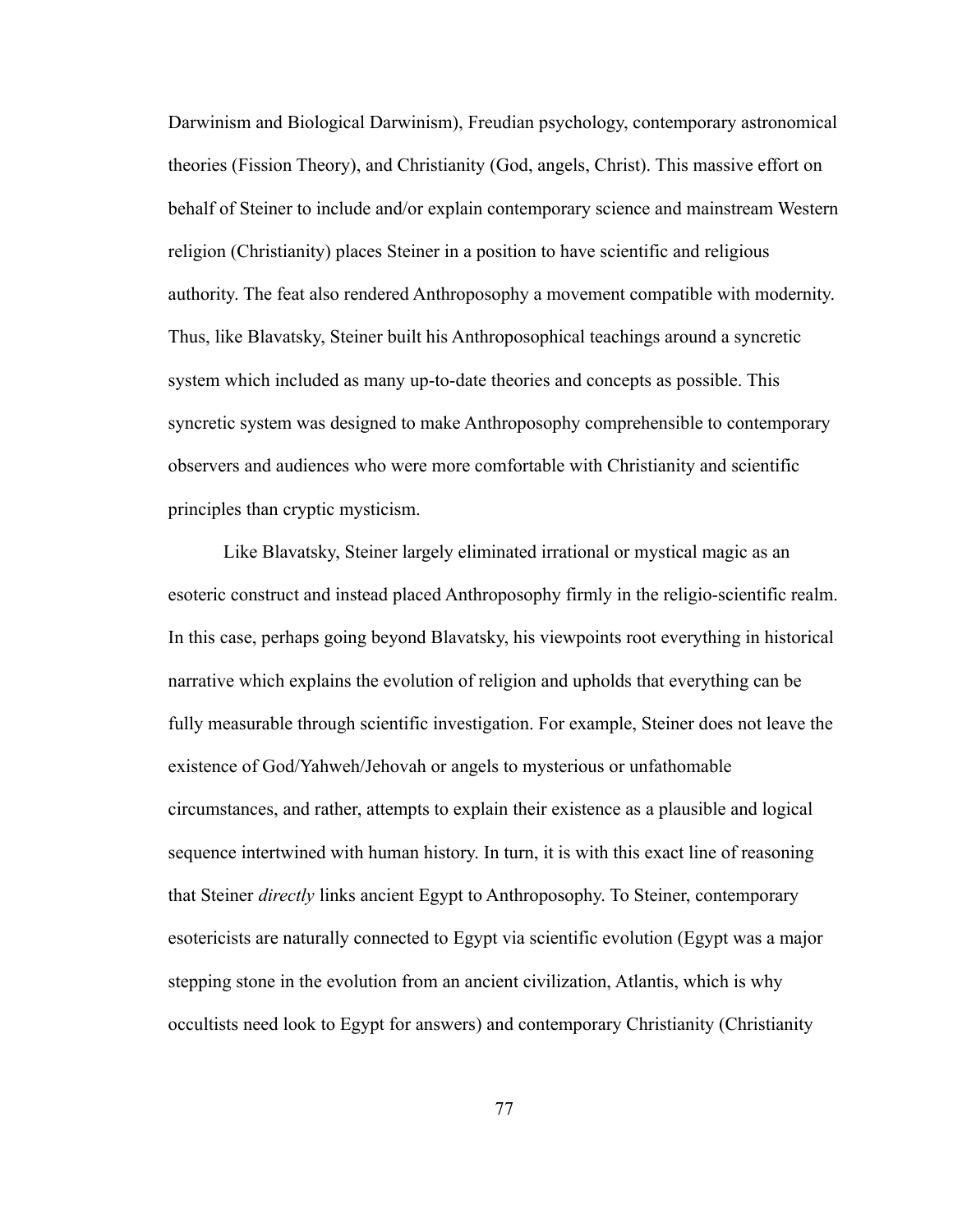can provide a link between contemporary occultists and ancient Egyptian knowledge). By providing this explanation, Steiner attempted to remove the mysterious or enigmatic elements of ancient Egypt and realign ancient Egyptian history with contemporary esotericism. To Steiner, therefore, esotericists retained the memory of ancient Egyptian spirituality, but preservation of this memory was aided via illumined science and religion, in particular Christianity.

Also in using this strategy, Steiner generated a straightforward defense from disbelieving scholars or those who would criticize. The Anthropological Society allegedly knew the true historical narrative of mankind, which was traced to prehistoric Atlantis. Using this concept as a basis for argument, Steiner depicts skeptical scholars and/or Egyptologists in a negative light, because they do not understand the context of ancient Egyptian culture as a perpetuation of Atlantean spiritual principles. In other words, he thinks disbelieving scholars/Egyptologists are ignorant, because they overlook Egypt's Atlantean roots that can be confirmed via religion and science. One particular example includes his reference to pharaohs being revered as gods, a concept which scholars think ridiculous and "particularly comical."<sup>[209](#page-82-0)</sup> Steiner's view, in contrast, is that the phenomenon of pharaoh-veneration can be explained as the following: pharaohs held a higher state of spiritual consciousness due to linkage in etheric spiritual networks and their initiation into "Egyptian mystery-teachings" rooted in the memory of Atlantean principles.[210](#page-82-1) In addition, Steiner argues, proof of this process can be found in contemporary science and religion, which are merely perpetuations of this same, but

<span id="page-82-0"></span><sup>209</sup>Steiner, 86.

<span id="page-82-1"></span><sup>210</sup>Ibid., 86-88.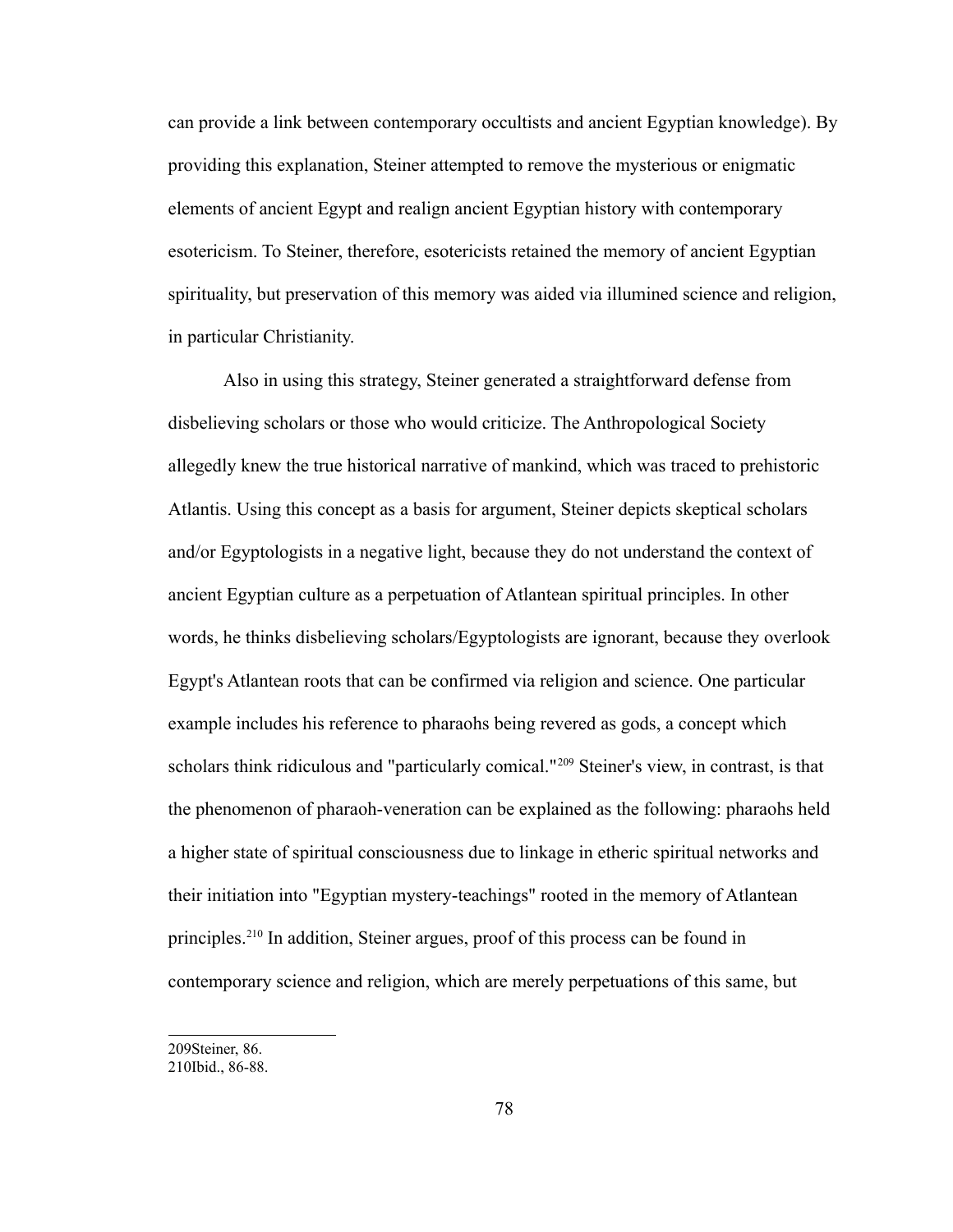older, process.[211](#page-83-0) Concepts such as this place the Anthroposophical Society in a position to trump the opinions of scholars, anthropologists, or Egyptologists, as Steiner makes it clear that they all overlook important historical details.

In turn, whereas Blavatsky attempted to adapt esotericism to late nineteenthcentury values, Steiner grounded Anthroposophy in early twentieth-century values, but anchored those values into an elaborate narrative regarding ancient civilizations (especially Atlantis). So like Blavatsky, only perhaps more explicit, he updated esotericism for the twentieth century. More so than Blavatsky, he established a link between contemporary esotericism and ancient knowledge on the basis that all knowledge is a perpetuation of ancient Atlantean, and then Egyptian, knowledge. In the Anthroposophical Society's favor, this explanation of the perpetuation of knowledge renders esotericism dynamic in the face of criticism and societal change.

Also similar to the Theosophical Society, Steiner's grand narrative of the ancient Egyptians ties in as many scientific and religious references as possible. This operation demonstrates that he sought to preserve esotericism within the religio-scientific realm and avoid unfathomable and unmeasurable magic and/or mysticism. Steiner's gesture, like Blavatsky's, demonstrates that Anthroposophic esotericism was not formed in exile from religion and science, but rather, was developed *as* religion and science. The utilization of science and religion within Anthroposophy bolstered authority and constructed a defense against potential challenges. Emulating Blavatsky before him, Steiner maintained that the justification, contextualization, and true knowledge which perpetuated these developments in contemporary esotericism derived from ancient Egyptian knowledge.

<span id="page-83-0"></span><sup>211</sup>Steiner, 88-89.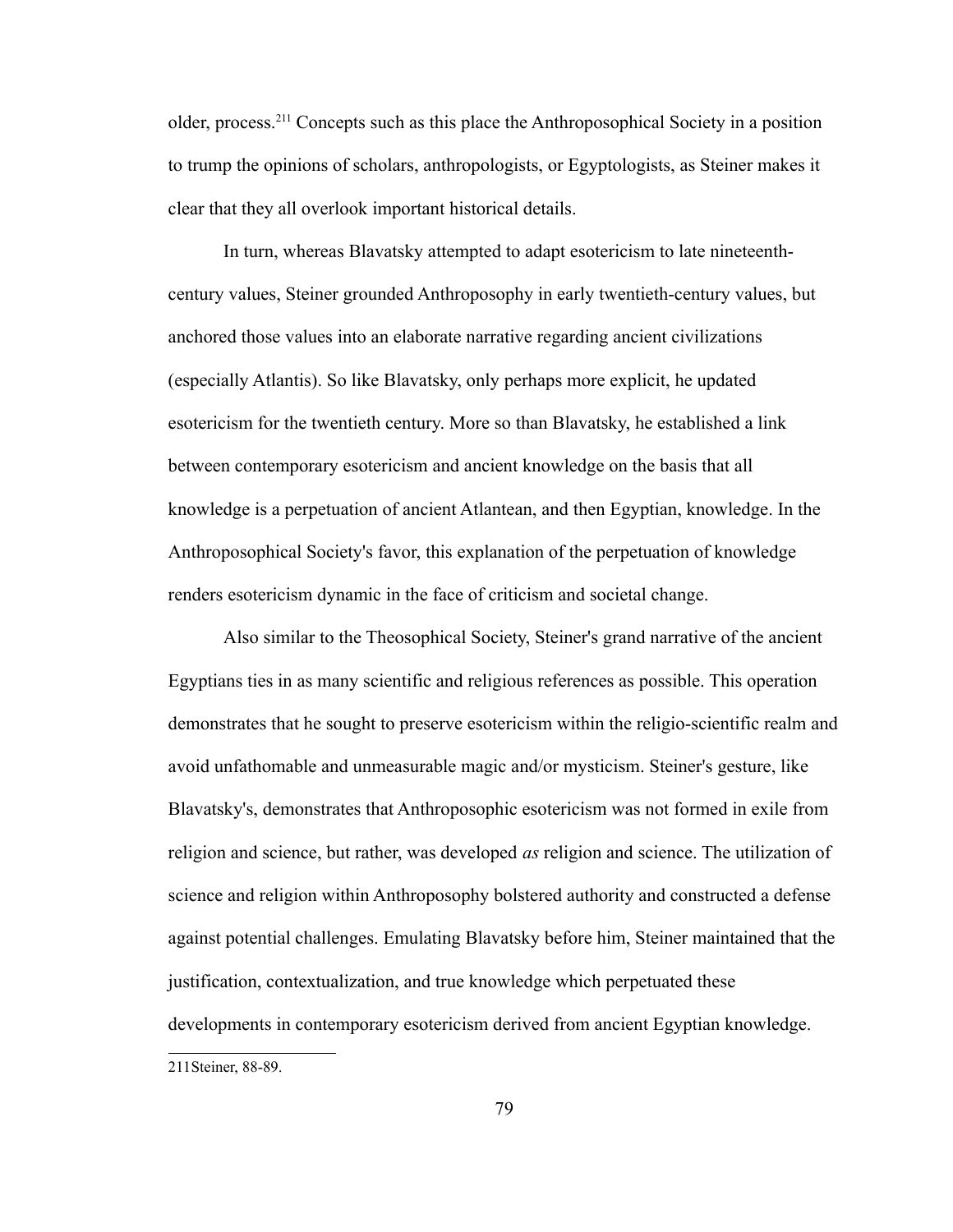Thus, both Blavatsky and Steiner conformed to the popular sentiments of their time, largely put in place by anthropologists such as Edward Tylor, to maintain and extend their legitimacy and authority. By the late nineteenth and early twentieth centuries, magic as a mystical and enchanting subject was becoming largely unpopular and oftentimes regarded as superstition. Thus, Blavatsky and Steiner both attempted to expunge superstition from esotericism, and maintain that value could still be found in esotericism as it was fully compatible, and a genuine part of, natural science and widespread Christianity. In order to carry out this process, the two looked for validation in ancient Egypt, where each found ancient Egyptian evidence for their line of reasoning and viewpoints.

As touched upon before, Egyptology was indeed in itself part of the movement for modernism, as Egyptology was at that time a cutting-edge scholarly field. Therefore, the inclusion of Egyptology by Blavatsky and Steiner in their knowledge bases was yet another major action to modernize esotericism. Egyptology did serve a twofold purpose, however, as it did not only modernize esotericism but also helped enable Theosophists and Anthroposophists to establish a link between ancient forms of spirituality to their modern ones. Egyptology, then, survived the Theosophical and Anthroposophical Society's modernist revisions whereas unfathomable and superstitious magic did not.

At first glance, this could perhaps put anthropologists or Egyptologists and Theosophic/Anthroposophic esotericists in agreement with one another, but in actuality, new tensions arise. These tensions stem from the usage of ancient Egypt in the service of modernism. If ancient Egypt was to help define the modern world, *how* it was to define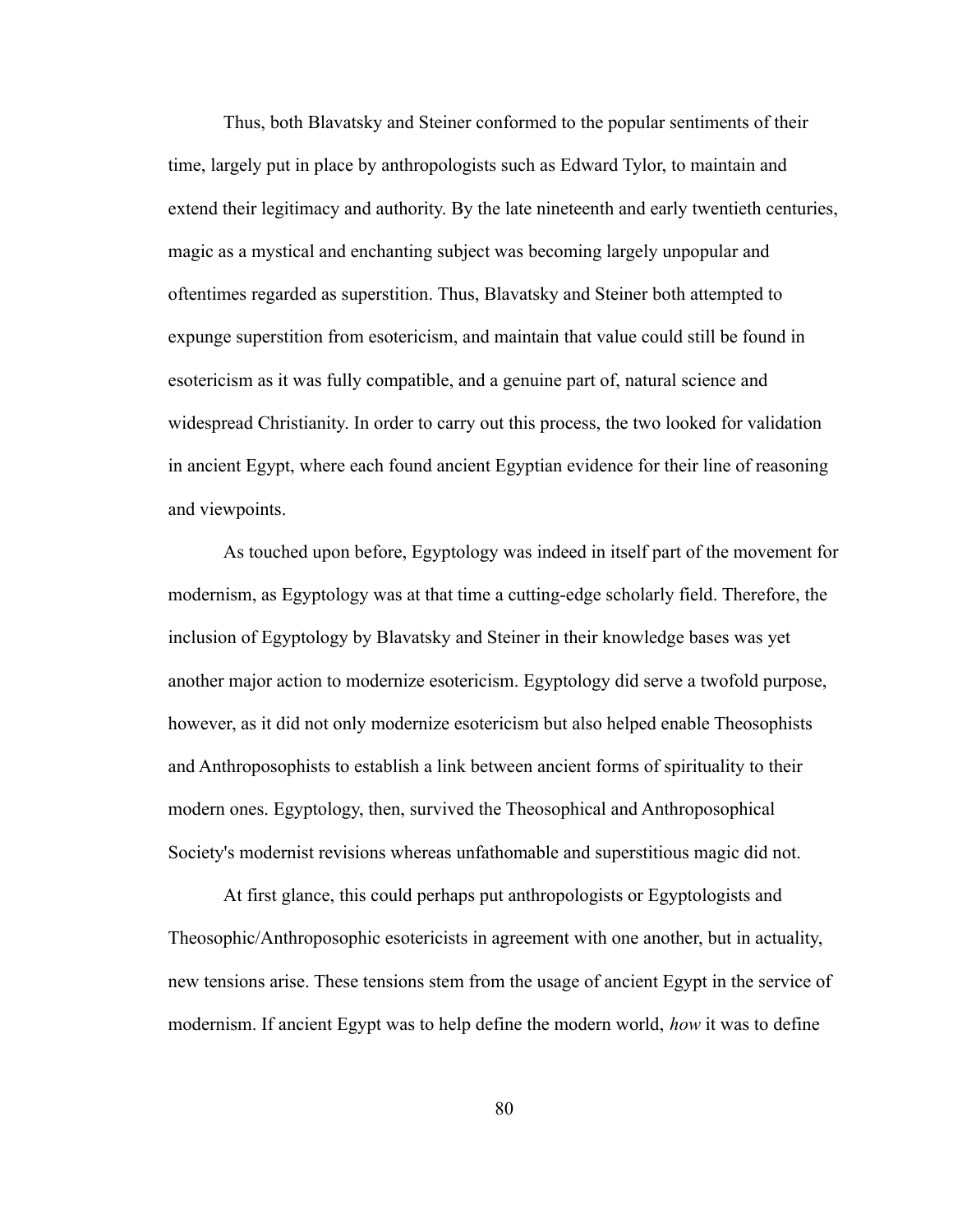the modern world still differed between esotericists and Egyptologists. In the camp of Egyptologists or anthropologists like Amelia Edwards, Flinders Petrie, E.A. Wallis Budge, or Edward Tylor, the ancients were largely irrational. For these scholars, the irrationality of the ancients was used to gauge how far society had evolved beyond the primitive tendencies of the ancients. Egyptology or anthropology, then, pushed a promodern agenda by using the ancients as examples of a society at lower stages of evolution or progress.

Among Steiner and Blavatsky, it is clear that ancient Egypt still aided modernist outlooks, but the concept is largely the opposite. For the Theosophical Society and the Anthroposophical Society, ancient Egypt was an example of what *to be* in the modern world. Whereas some Egyptologists looked to Egypt as a primitive society to feed promodern elitism, Blavatsky and Steiner looked to the civilization as an era of perfection. This golden-age civilization, which has since regressed, was one that could be restored with the rising potential of the modern era. This disconnect between the Theosophists/Anthroposophists and Egyptologists/anthropologists moves the debate from being centered on the usage of magic, and rather, entwines the groups in a new debate regarding the value of studying ancient Egypt. In turn, the battle over Egyptological authority was enabled to continue.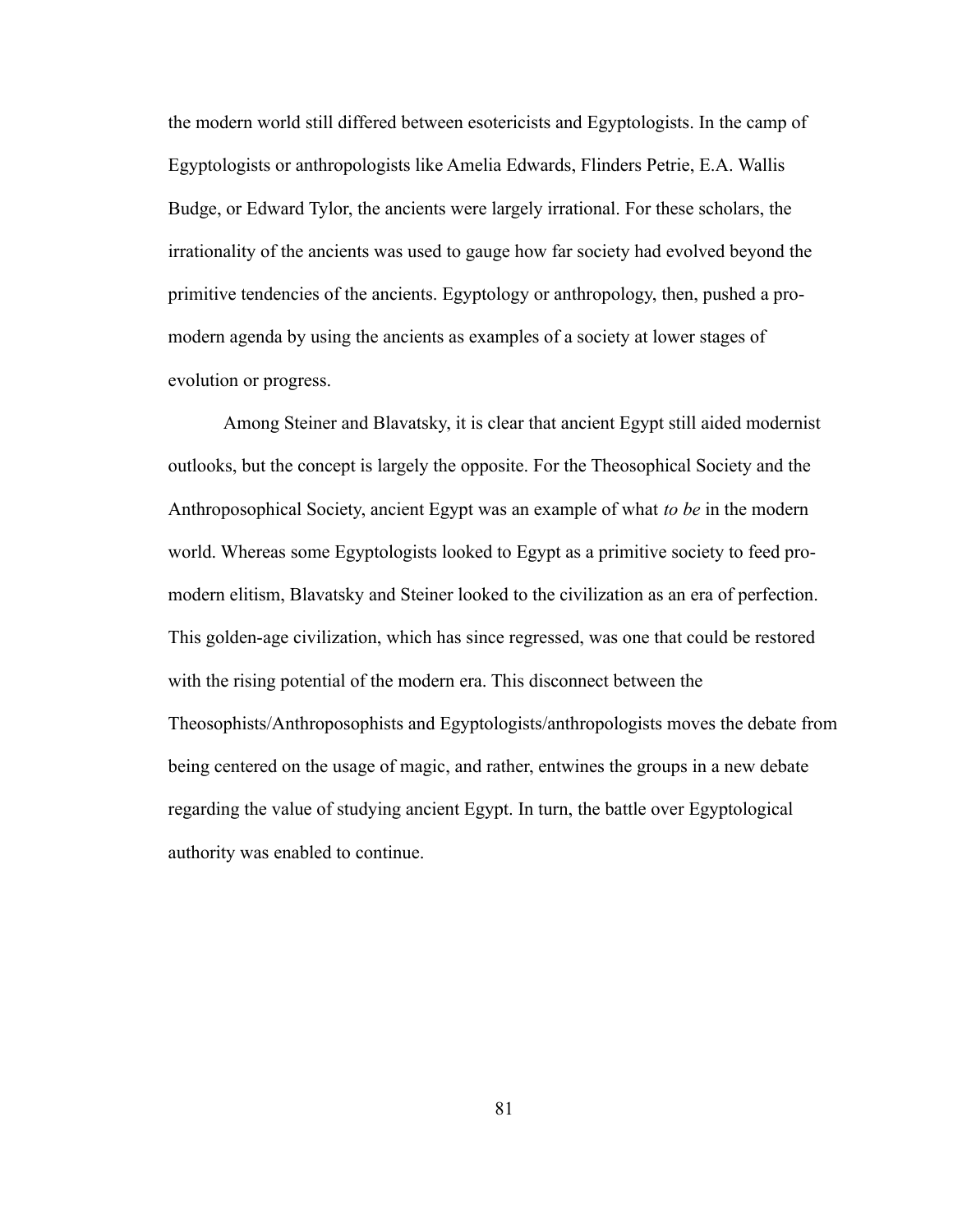5

## AMORC AS THE CHAMPION OF EGYPTOLOGICAL ESOTERICISM

Though Egyptology as a scholarly field steadily grew throughout the 1900s and the 1910s, it came to an apex with Howard Carter's discovery of Pharaoh Tutankhamun's tomb in 1922.<sup>[212](#page-86-0)</sup> The discovery of the tomb sparked "the first great 'media event' in the history of Egyptology, capturing the imagination of subsequent generations of scholars.<sup>"[213](#page-86-1)</sup> The famed discovery triggered a whole new interest within the public regarding Egyptology, which resulted in widespread mania over all things ancient Egyptian. The ancient civilization and its pharaohs became the subjects of pop-culture via press, tourism, songs, themed goods, novels, movies, and more.<sup>[214](#page-86-2)</sup> Whereas Egyptology had been rising since the mid-nineteenth century as an important field, it became even more important after the discovery of Tutankhamun when a public eager for more treasures fueled further Egyptological development and inquiry. As Egyptologists Ian Shaw and Paul Nicholson point out, the discovery of the tomb "distinctly overshadowed" all other developments in the field, and has outweighed all discoveries in the discipline ever since.<sup>[215](#page-86-3)</sup>

Comparatively and not by coincidence, esotericism experienced a parallel pattern in the early twentieth century. Interest in esotericism became more prominent throughout the 1900s and 1910s, fueled by widespread public interest in the occult, particularly regarding popular conceptions of astrology, Tarot, alchemy, and Theosophy.[216](#page-86-4) By the

<span id="page-86-0"></span><sup>212</sup>Shaw and Nicholson, 92.

<span id="page-86-1"></span><sup>213</sup>Ibid.

<span id="page-86-2"></span><sup>214</sup>Brier, 167-177.

<span id="page-86-3"></span><sup>215</sup>Shaw and Nicholson, 92.

<span id="page-86-4"></span><sup>216</sup>Faivre, 89.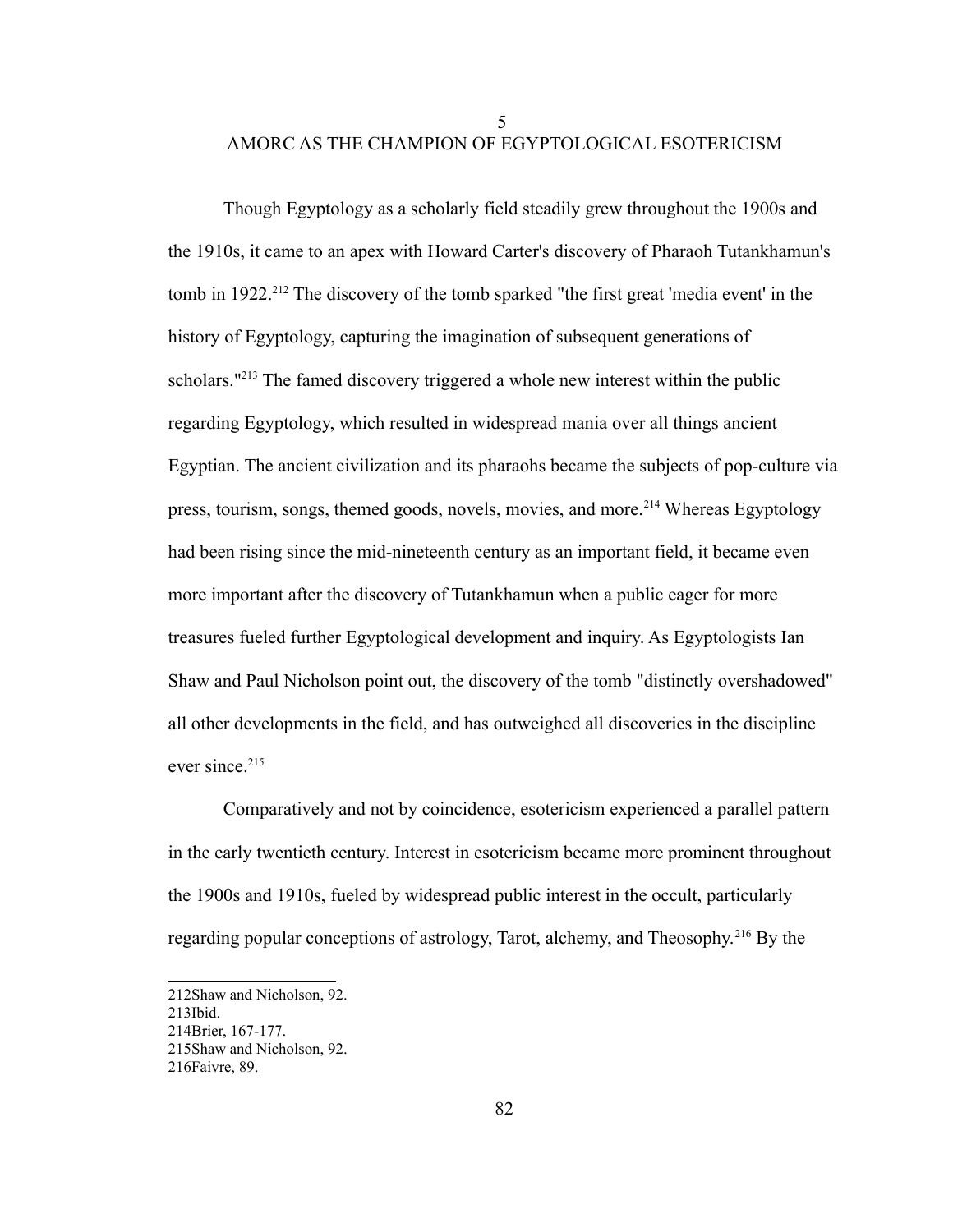1920s, esotericism experienced a popular boom of interest and involvement on behalf of the public. One of the groups at the forefront of this change was the Antiquus Mysticus Ordo Rosae Crucis (Ancient Mystical Order of the Rose Cross, or AMORC), founded in 1915 in the United States by Harvey Spencer Lewis. Antoine Faivre argues that "Quantitively, it is, after the Theosophical Society, the second most important movement in the history of Western esotericism proper."[217](#page-87-0) The AMORC experienced widespread popularity in the United States, in which it housed a "much larger" and more considerable "popular audience" than other esoteric societies.<sup>[218](#page-87-1)</sup> The order grew so rapidly, that it had a few hundred thousand enrolled members by the time of Lewis' death in 1939, and the organization continues to have hundreds of thousands of members today.<sup>[219](#page-87-2)</sup> As historian of religion Robert S. Ellwood reveals, the AMORC housed a wide variety and population of members, achieved "acceptance in America," and "has played a special role in shaping the culture of modern America."[220](#page-87-3) The popularity of the AMORC brings forth an important question: how did the AMORC achieve mainstream success as an esoteric organization?

Throughout this chapter, I argue that the AMORC saw heightened popularity because the organization achieved success in establishing itself as a legitimate and authoritative Egyptological entity. I also argue that this success as an Egyptological authority was gained primarily by amalgamating the strategies of other esoteric groups. Additionally, the order did this in conjunction with the timing of mainstream

Egyptological popularity. The AMORC actually prevailed in doing what other fraternal

<span id="page-87-0"></span><sup>217</sup>Faivre, 100.

<span id="page-87-1"></span><sup>218</sup>Ellwood, 112.

<span id="page-87-3"></span><span id="page-87-2"></span><sup>219</sup>Faivre, 100; Hanegraaf et al., *Dictionary of Gnosis & Western Esotericism*, 1020. 220Ellwood, 112.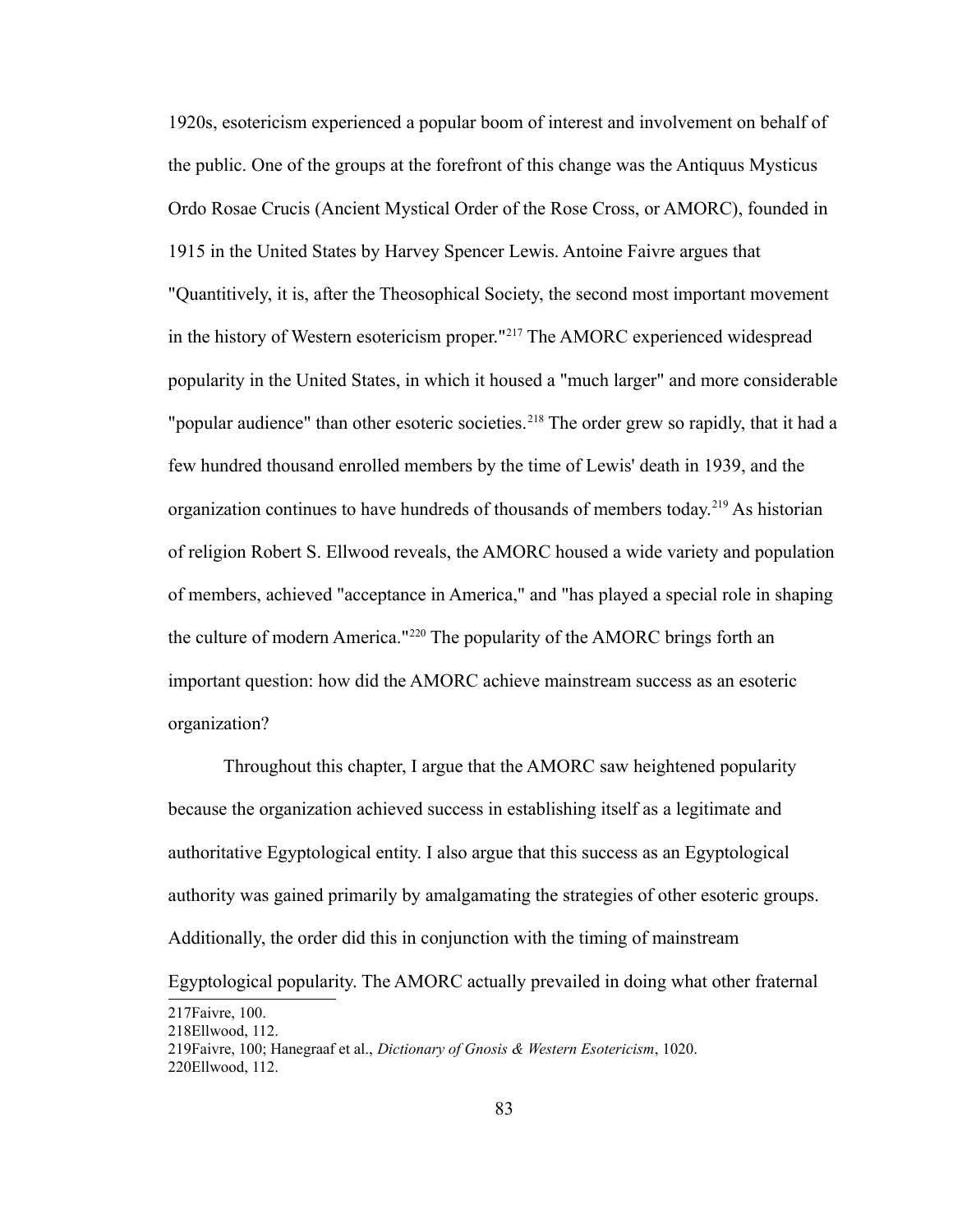esoteric groups sought to accomplish and became an authority on ancient Egyptian knowledge and spirituality. The organization obtained this status by combining the tactics put in place by other esoteric groups. Like the Freemasons, the AMORC sought to validate its history and belief system by using Egyptological discoveries and artifacts. Similar to the Golden Dawn and the A∴A∴, the AMORC merged their spiritual practices with Egyptology, became involved in Egyptology to construct esoteric doctrines, integrated Egyptologists among their numbers, upheld syncretic values for universality, and openly engaged with intellectual circles via publications. Like the Theosophical Society and Anthroposophical Society, the AMORC refined itself as a group steeped in modern principles, including the usage of contemporary Egyptology, measurable science, and mainstream religion. Supplementary to these strategies, the timing of advancing the AMORC alongside the public's widespread infatuation with all things ancient Egyptian helped reinforce the AMORC's popularity.

Required first is the contextualization of the AMORC as a Rosicrucian movement. Rosicrucianism is an esoteric current that has its roots in Germany in the seventeenth century.[221](#page-88-0) From the seventeenth century to the eighteenth century, Rosicrucianism remained primarily a literary movement which embedded Hermetic and alchemical philosophy into books and volumes.[222](#page-88-1) Throughout the eighteenth century, esoteric groups organized as Rosicrucian societies or orders in Western Europe (particularly Germany), which competed for the claim to being the true Rosicrucian order.<sup>[223](#page-88-2)</sup> By the nineteenth century, numerous Rosicrucian organizations formed throughout Europe and the United

<span id="page-88-0"></span><sup>221</sup>Hanegraaf et al., *Dictionary of Gnosis & Western Esotericism*, 1009. 222Ibid., 1014.

<span id="page-88-2"></span><span id="page-88-1"></span><sup>223</sup>Ibid., 1014-1017.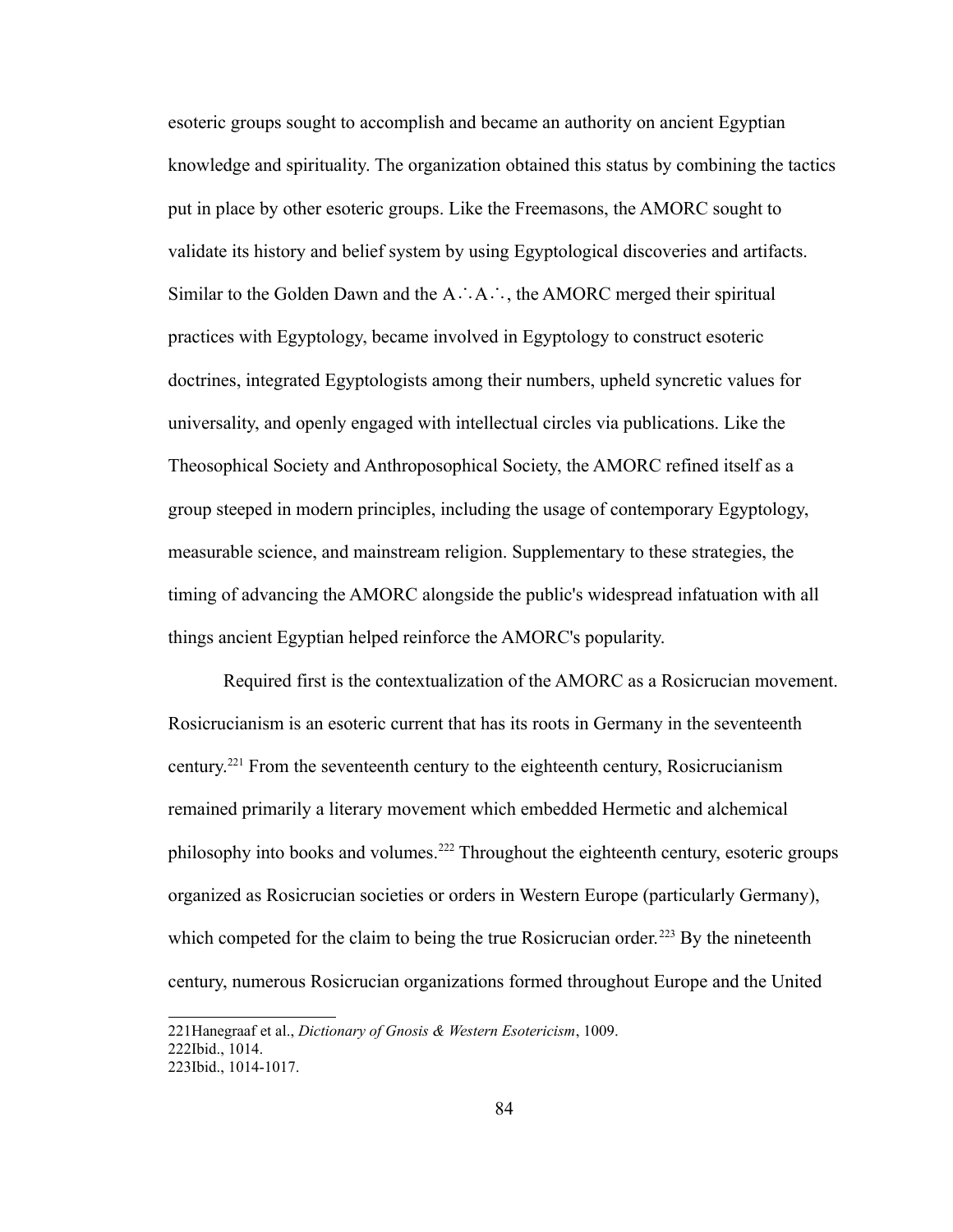States. Many of these societies merged with Freemasonry or were extremely influenced by it, and thus based their fraternal model on Masonic designs.<sup>[224](#page-89-0)</sup> In turn, it was during the nineteenth century that Rosicrucian groups became paramasonic fraternal organizations. By the twentieth century, Rosicrucian groups "broadly exceeded the boundaries of paramasonry" by growing to vastly international proportions.<sup>[225](#page-89-1)</sup> The AMORC was one of these fraternal orders and was founded in New York in 1915 by Harvey Spencer Lewis. The order was at first a mobile organization and was established first in Pittsburgh, Pennsylvania, then moved to San Francisco, California, then to Tampa, Florida.[226](#page-89-2) By 1927, Lewis moved the organization's headquarters to San José, California.[227](#page-89-3) One of the prominent features of the AMORC since its inception is its deep attachment to and integration with Egyptology.

5.1 AMORC's Usage of History and Artifacts for Esoteric and Egyptological Legitimacy

To become a successful organization, the AMORC established its legitimacy by tying itself to ancient Egyptian history and artifacts. Lewis as the head of the organization went through great lengths to provide members with the history of the order, which was directly tied to ancient pharaohs. Furthermore, the order collected ancient artifacts related to its history as validation and confirmation of the AMORC's history. By undertaking these tasks, the AMORC established itself as not just as an esoteric group, but also as an Egyptological authority and educational institution. The success that the AMORC enjoyed in establishing its legitimacy as an esoteric and Egyptological source was in part

<span id="page-89-3"></span><span id="page-89-2"></span><span id="page-89-1"></span><span id="page-89-0"></span><sup>224</sup>Hanegraaf et al., *Dictionary of Gnosis & Western Esotericism*, 1018. 225Faivre, 100; Hanegraaf et al., *Dictionary of Gnosis & Western Esotericism*, 1018. 226Hanegraaf et al., *Dictionary of Gnosis & Western Esotericism*, 1019. 227Ibid.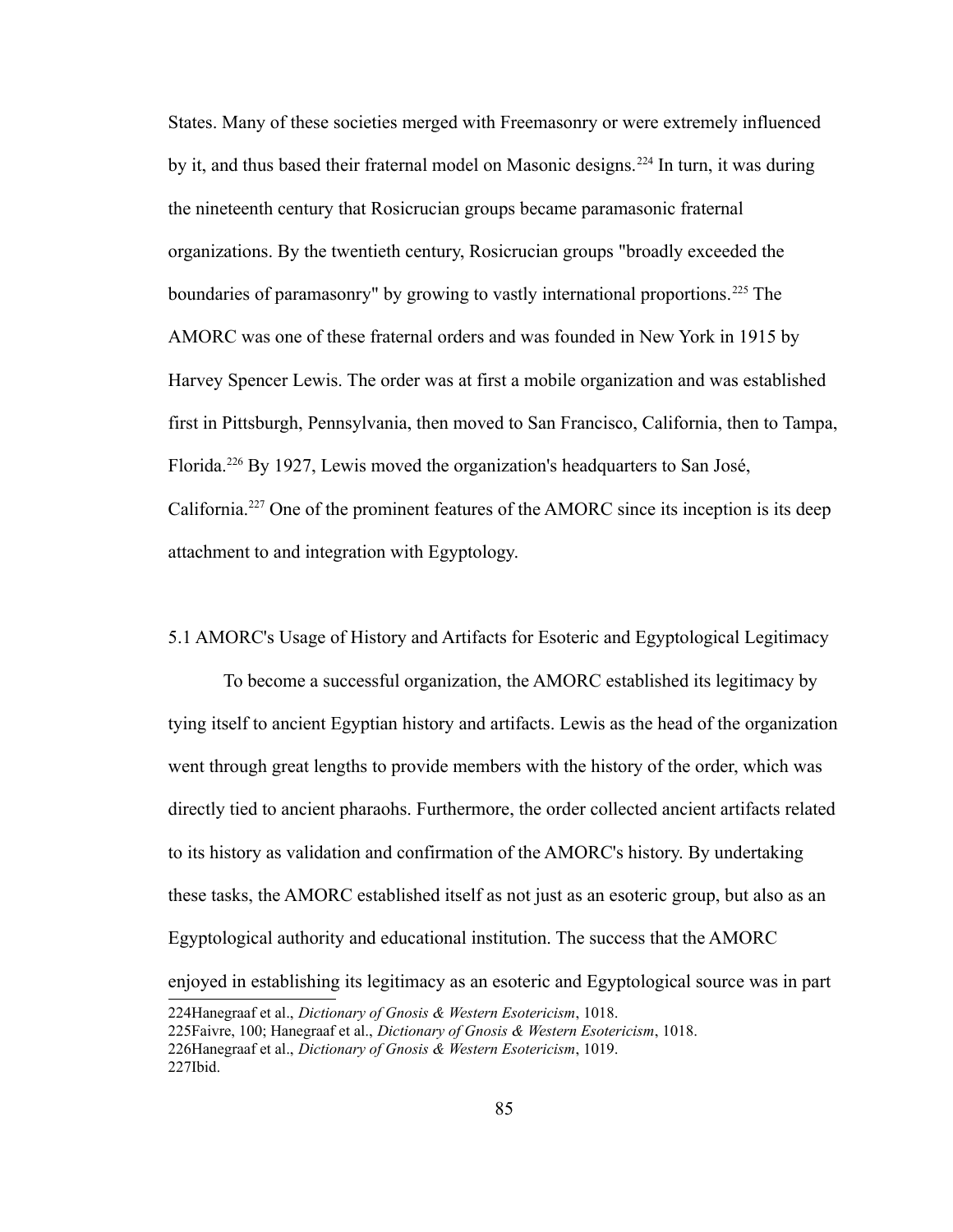fueled by recycled methods of the Freemasons, only the AMORC greatly improved upon these aspects and garnered much more prominent success.

As mentioned previously, other organizations claimed to be the legitimate successor to the earliest forms of Rosicrucianism from the seventeenth century. In the case of the AMORC, however, Lewis went far beyond seventeenth-century Rosicrucianism for the order's origins. Rather, he considered the AMORC to be a legitimate successor to an initiatory order established in ancient Egypt. [228](#page-90-0) In *Rosicrucian Questions and Answers: With a Complete History of the Order*, Lewis attributes Rosicrucianism as preserved by the AMORC to ancient mystery schools founded in ancient Egypt. These ancient schools were founded around 1500 BCE by Pharaoh Thutmose III who allegedly "organized the present physical form of the secret Brotherhood and outlined many of its rules and regulations."<sup>[229](#page-90-1)</sup> Lewis argues that Thutmose organized many of the principles that appear in contemporary Rosicrucianism, such as "establishing a secret school of philosophy," organizing a "Supreme Council" to steer spiritual operations, and fraternalism.<sup>[230](#page-90-2)</sup> With Thutmose III as a central figure in the development of Rosicrucian knowledge, his model was continued in later Rosicrucian circles of the fifteenth through seventeenth centuries.<sup>[231](#page-90-3)</sup> Accordingly, the AMORC revered this ancient connection: Thutmose's cartouche remained as one of the primary seals and symbols of the order.<sup>[232](#page-90-4)</sup>

Another ancient Egyptian figure important to the AMORC's historical narrative is

<span id="page-90-0"></span><sup>228</sup>Harvey Spencer Lewis, *Rosicrucian Questions and Answers*, 19-21.

<span id="page-90-1"></span><sup>229</sup>Ibid., 20-22.

<span id="page-90-2"></span><sup>230</sup>Ibid., 22-24.

<span id="page-90-3"></span><sup>231</sup>Ibid., 24-26.

<span id="page-90-4"></span><sup>232</sup>Ibid., 27-28.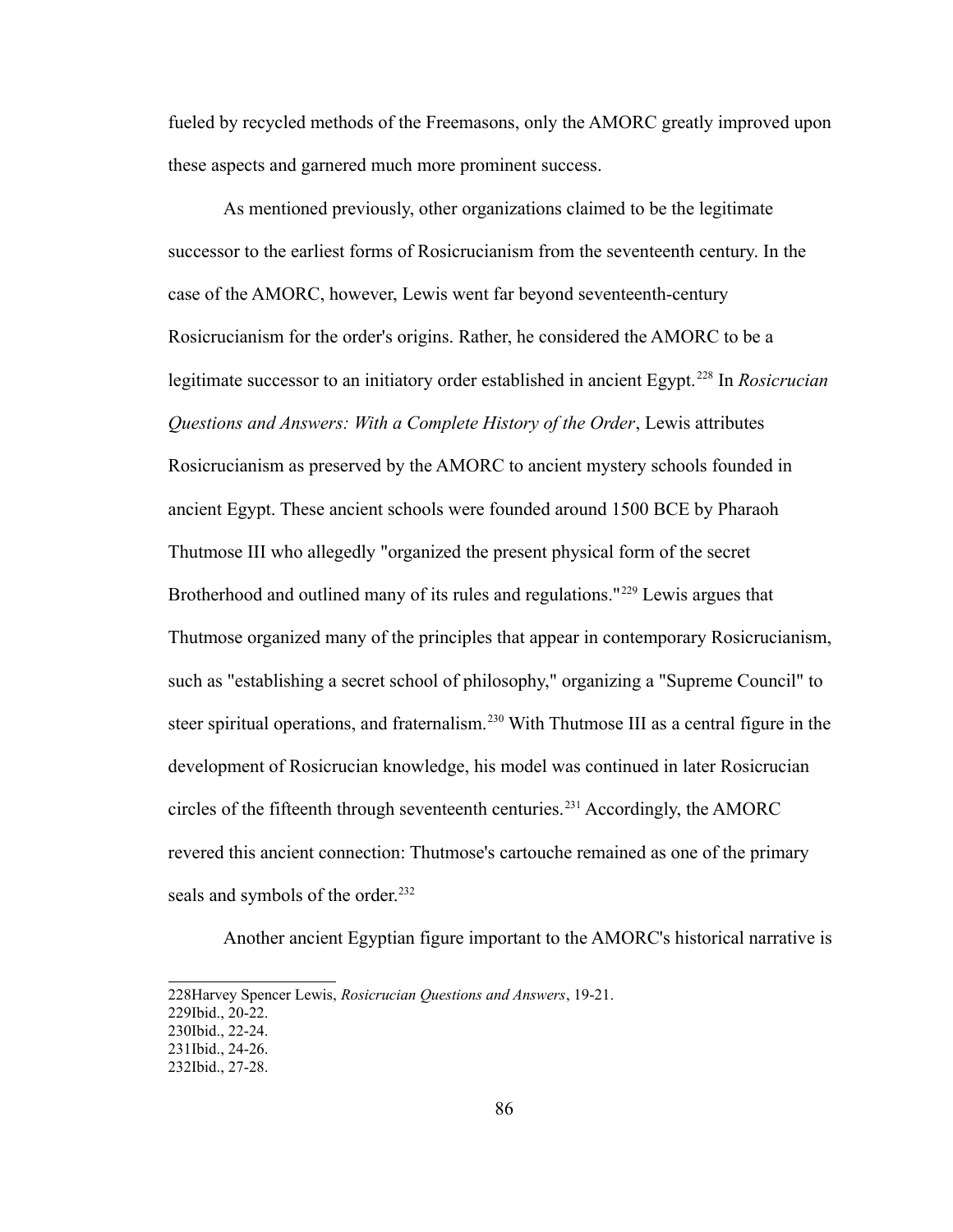Pharaoh Amenhotep IV (crowned in 1367 BCE), typically known by his later selfimplemented name, Akhenaten. According to Lewis, "He was the last Great Master in the family of the founders and the one to whom we owe the really wonderful philosophies and writings used so universally throughout the world."<sup>[233](#page-91-0)</sup> As part of AMORC principles, it is important that Akhenaten "came to the inspiration of overthrowing the worship of idols and substituting the religion and worship of one God," because it initiated the beginning of monotheism.[234](#page-91-1) Subsequently, the culture built around Akhenaten's monotheistic revolution "outlined the initiations and forms of service used" in the order.[235](#page-91-2) According to the account in *Rosicrucian Questions and Answers*, it was Akhenaten who designed the symbol of the rose and cross to designate those who were the temple's initiatory students in his capital city of Amarna.<sup>[236](#page-91-3)</sup> Lewis asserts that Akhenaten created the "wonderful system of symbols used at this day, to express every phase and meaning of the Rosicrucian sciences, arts, and philosophies, and while some of these have become known to the uninitiated through the researches of Egyptologists, many remain secret and all are understandable only to the initiated."<sup>[237](#page-91-4)</sup> In sum, whereas Thutmose III was the one who devised ancient initiatory fraternalism, Akhenaten was the champion of this system and formulated the system of Rosicrucianism that the AMORC sought to carry on.

Citing pharaohs as the original founders of Rosicrucianism and claiming the AMORC as the legitimate successor to these pharaohs carries significant connotations for

<span id="page-91-1"></span>234Ibid., 31-34.

<span id="page-91-0"></span><sup>233</sup>Harvey Spencer Lewis, *Rosicrucian Questions and Answers*, 29.

<span id="page-91-2"></span><sup>235</sup>Ibid.

<span id="page-91-3"></span><sup>236</sup>Ibid., 34-35.

<span id="page-91-4"></span><sup>237</sup>Ibid., 35.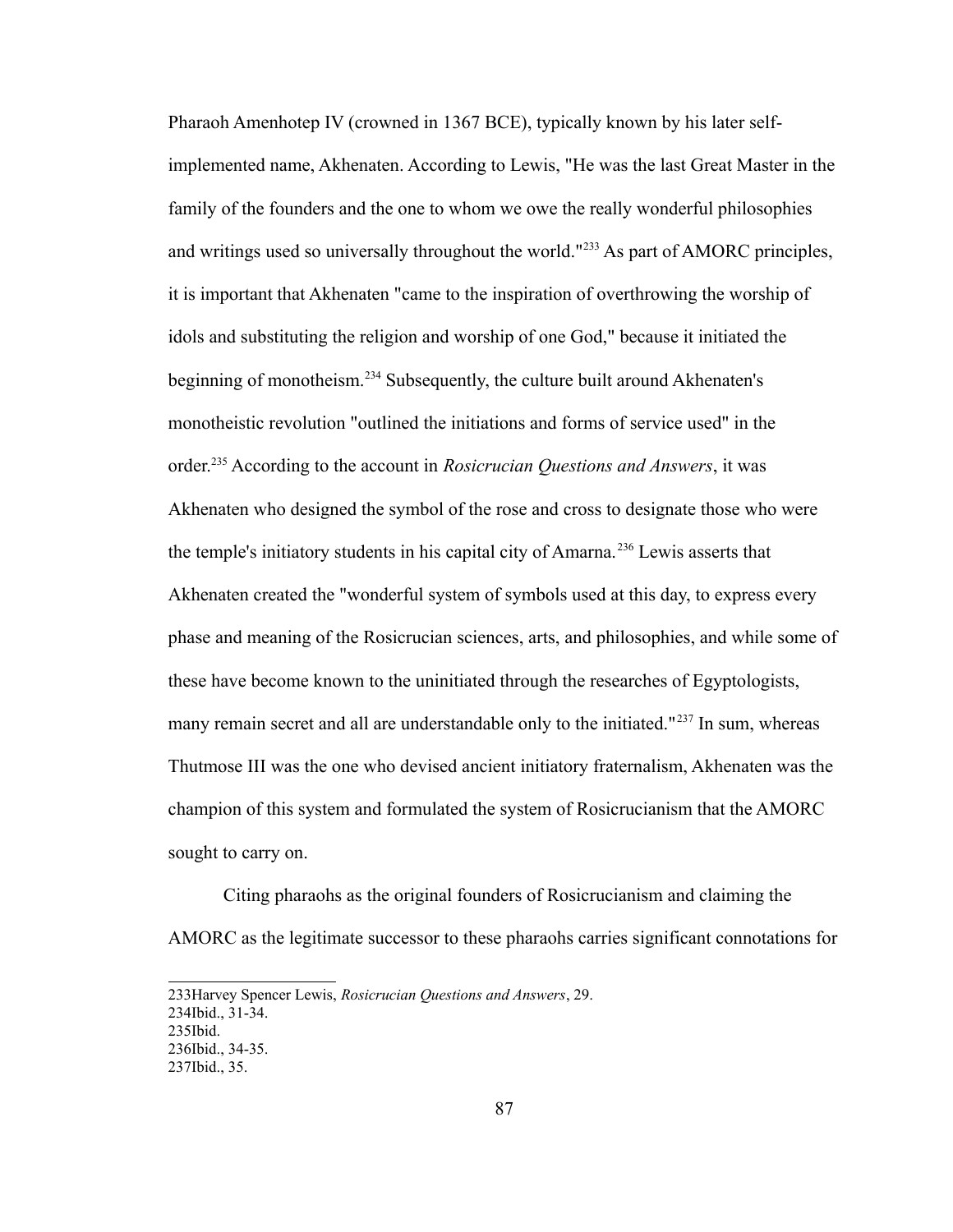the order. By very specifically referring to Thutmose III and Akhenaten as the instigators of the Rosicrucian ideas that the AMORC sought to continue, Lewis was establishing the order's legitimacy through history. As noted above, it was purportedly only initiates of the order who were enabled to understand the true potential of ancient Egyptian knowledge. Accordingly, because most Egyptologists were not initiates of the order, their knowledge was still limited and not of relevance. This line of reasoning was clearly put in place to establish Egyptological authority over ancient Egyptian knowledge and to root that authority in historical ties or a long line of experience. By being connected to two historical ancient Egyptian figures, the AMORC was positioned to uphold tradition in opposition to academic Egyptology, thus constructing a defensive means to protect their claim to legitimacy and Egyptological prowess.

In conjunction with these claims connecting the AMORC to ancient Pharaohs, Lewis and the AMORC engaged in a process to collect ancient Egyptian artifacts. The first artifact that Lewis acquired was a small statuette of Sekhmet (a lion-headed goddess), but over time the organization amassed a collection of Egyptian artifacts via donations and AMORC-supported expeditions and excavations.[238](#page-92-0) Through the 1920s and 1930s, the collection grew into a museum which kept expanding until a new entire building for the museum was dedicated in the  $1960s$ .<sup>[239](#page-92-1)</sup> Importantly, many of these artifacts in the collection were directly related to the AMORC's historical narrative regarding its ancient Egyptian origins. For example, in one case, an artifact was acquired of a scarab which was inscribed with the name of Thutmose III, and as Lewis explains,

<span id="page-92-1"></span><span id="page-92-0"></span><sup>238</sup>Lisa Schwappach-Shirriff, *Treasures of the Rosicrucian Egyptian Museum: A Catalogue* (San José, California: Supreme Grand Lodge of the Ancient and Mystical Order Rosae Crucis, 2015) Amazon Kindle edition, location 227. 239Ibid.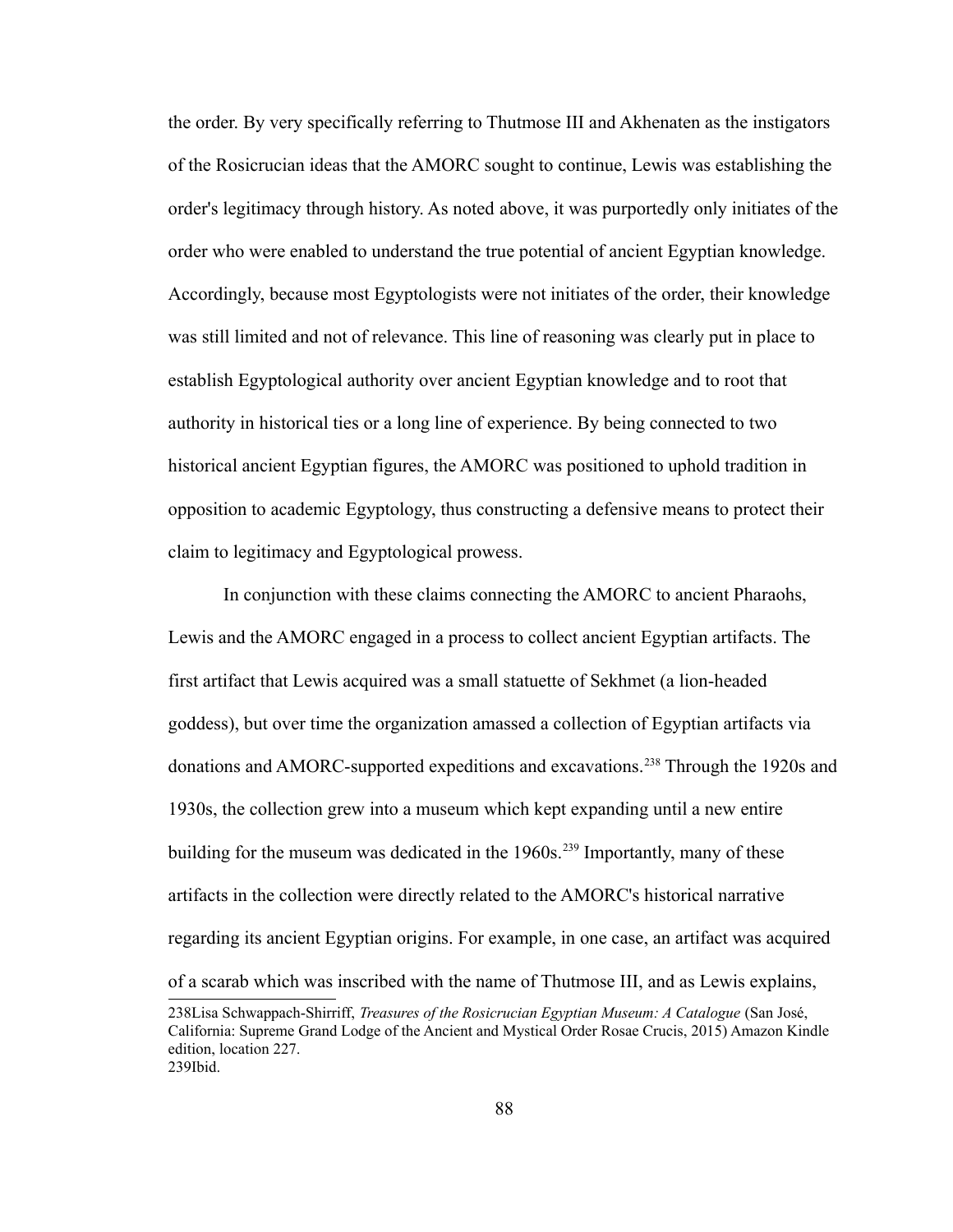"The Order here is to be congratulated on having in its possession one of the *oldest*, if not the most *sacred*, of all mystic jewels, one which has never been used by others than the Masters in Egypt; for it means virtually the passing of the Master's Spirit from Egypt to America, as was planned by the founders centuries ago."<sup>[240](#page-93-0)</sup> In other words, the artifact provides substantial *physical evidence* of the AMORC's connection to ancient Egypt.

This is but one example, as the AMORC collected numerous artifacts in direct relation to their alleged historical origins. Many of the pieces accumulated were related to eighteenth-dynasty pharaohs who the AMORC regarded as the original founders of the order (such as Thutmose III and Akhenaten). Artifacts of this variety that directly relate to the organization's narrative can still be seen in their Egyptian museum today. Some examples include a ring of Akhenaten, a relief of Akhenaten making offerings to the Aten (sun god), other various Akhenaten-related fragments, among many more of eighteenth-dynasty significance.<sup>[241](#page-93-1)</sup> These artifacts, which as Egyptologist and historian Erik Hornung explains, are in actuality "genuinely important" and are of great significance.<sup>[242](#page-93-2)</sup> Therefore, not only did the artifacts influence esoteric discourse, but the artifacts were actually important in the field of Egyptology, as well.

The usage of artifacts by the AMORC for physical evidence of its connection to ancient Egypt had significant and symbolic implications. The collection allowed the order to have physical proof of its historical ties to ancient Egypt, thus strengthening the legitimacy of its claims. The collection was tied to the organization's belief system, acting as evidence for an enduring connection to Egyptian civilization. In addition, the creation

<span id="page-93-0"></span><sup>240</sup>Harvey Spencer Lewis, *Rosicrucian Questions and Answers*, 27.

<span id="page-93-1"></span><sup>241</sup>Schwappach-Shirriff, location 1412-1556.

<span id="page-93-2"></span><sup>242</sup>Hornung, 112.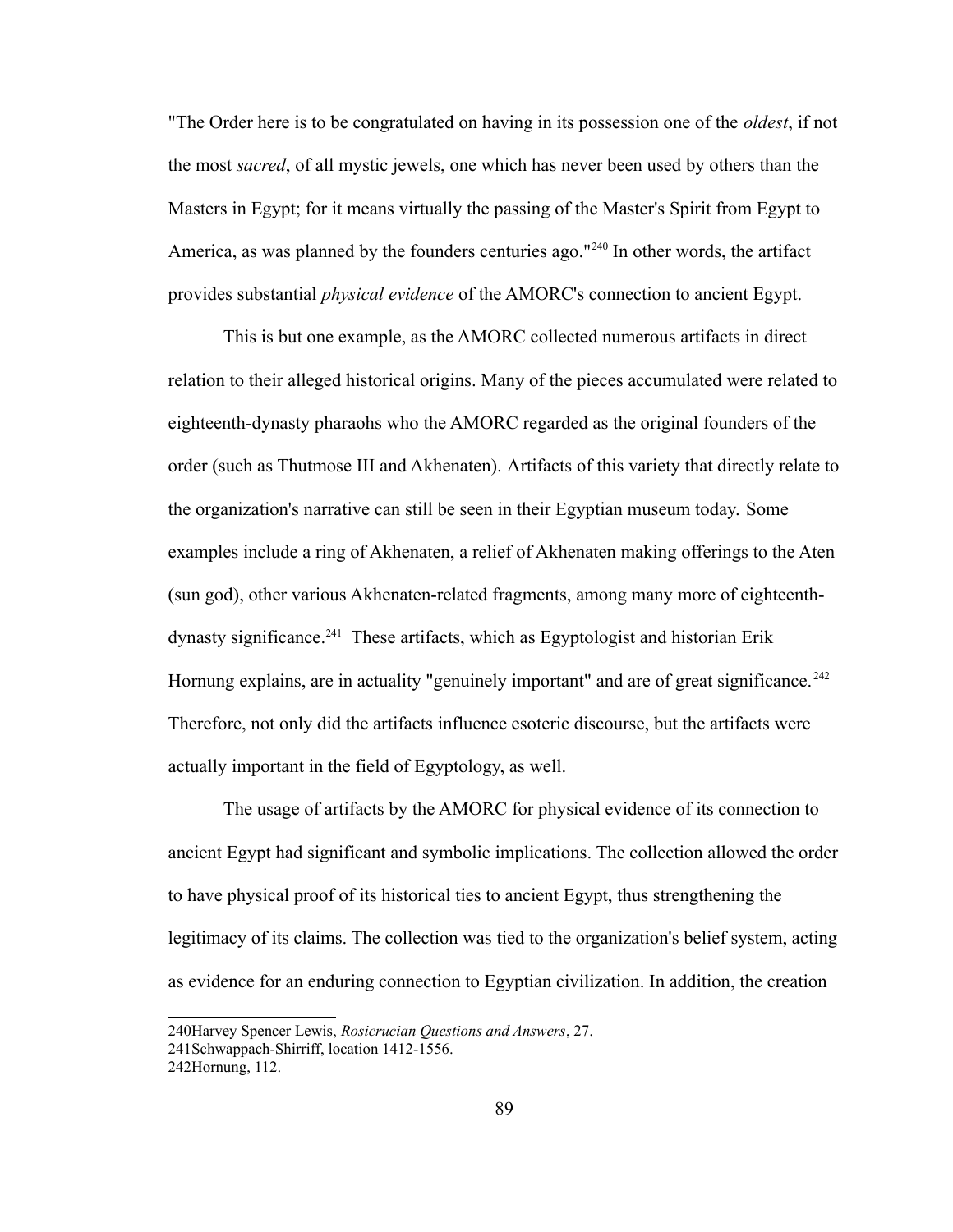of Egyptological exhibits, the cataloging of ancient artifacts, and ownership of important pieces rendered the order an educational and/or Egyptological organization. By having, displaying, and educating the public on artifacts, the AMORC became an authority on ancient Egypt and became actively involved *in* Egyptology. Thus, the AMORC greatly bolstered its authority as both an esoteric *and* scholarly organization which revolved entirely around Egyptology and ancient Egyptian knowledge.

Lewis openly criticizes Egyptologists in *Rosicrucian Questions and Answers* for their lack of understanding regarding Egyptian artifacts and symbols. To Lewis, this is because academic Egyptologists are "uninitiated" and therefore the real information "remain[s] secret."[243](#page-94-0) This demonstrates that Lewis thought only a combination of esotericism and Egyptological study could reveal the truth behind the artifacts. This is clearly a gesture to overshadow mainstream Egyptologists and render the AMORC a unique entity fully capable of understanding, interpreting, and legitimizing ancient Egyptian knowledge and artifacts.

The AMORC's alleged historical connection to ancient Egypt and its collection of artifacts reveal a number of important things regarding the order's success as an esoteric movement. Like the Freemasons before them, the AMORC greatly bolstered its authority within the realm of Egyptian knowledge by attaching itself to ancient Egyptian history. Also like the Freemasons, the order used ancient artifacts as physical evidence to legitimize its claims. Compared to the Masonic strategy, however, the AMORC upheld a more concise and uniform design. Compared to Masons who generally referred to ancient Egypt as the homeland of mysticism, the AMORC pinpointed specific historical figures

<span id="page-94-0"></span><sup>243</sup>Harvey Spencer Lewis, *Rosicrucian Questions and Answers*, 35.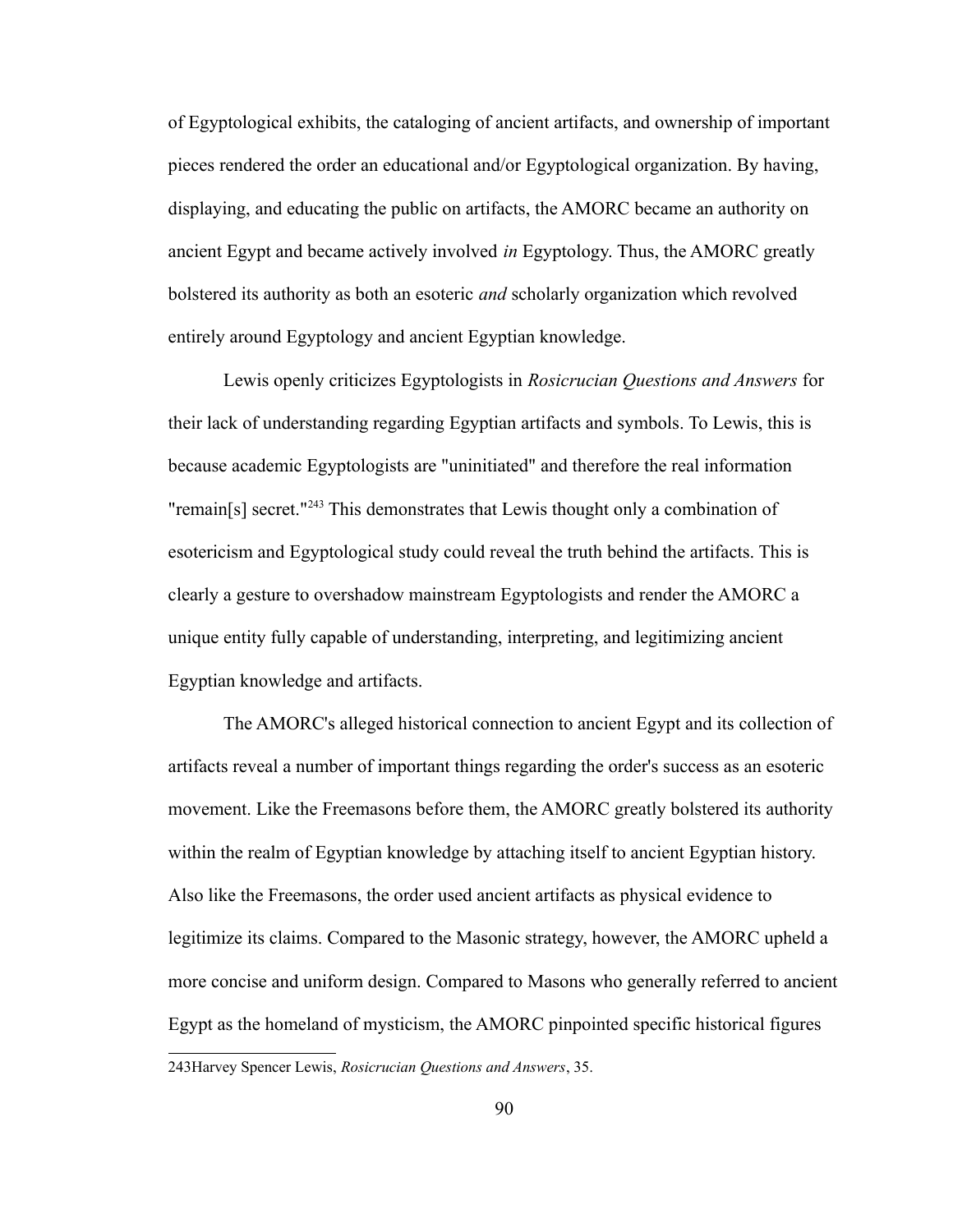(in particular the eighteenth-dynasty pharaohs) as the forefathers of the Rosicrucian movement. This specificity granted the order more explicit references to cite and thus a more credible origin story without the hindrance of speculation. Thus, more so than the Masons, the AMORC stayed consistent regarding its origin story, thus contributing to its success.

Furthermore, the AMORC improved and perfected the Masonic design of depending on artifacts for legitimacy. Whereas the Freemasons struggled with their secretive tendencies and toiled over the endeavor of revealing their Egyptian roots and artifact-centered proof to the public, the AMORC expressed an openness about their Egyptian traditions and artifacts. Instead of using one artifact such as an obelisk to supplement their origin story, the order had a collection of relevant pieces related to their ancient Egyptian roots. In addition, the organization by the late 1920s institutionalized the collection into a museum which allowed public visits to the museum. Thus, the creation of a museum portrayed the AMORC to the public as an educational entity. This identity as an educational institution aided in erasing potential speculation or skepticism. With more physical proof of its origin story, transparency regarding its connection to Egypt, and establishment as a credible educational institution, the order was enabled to better guarantee its prosperity.

## 5.2 AMORC's Maintenance of Authority and Self-Preservation through Egyptology

History and artifacts are two means by which the AMORC established its authority as both an esoteric and Egyptological organization. Maintaining that authority,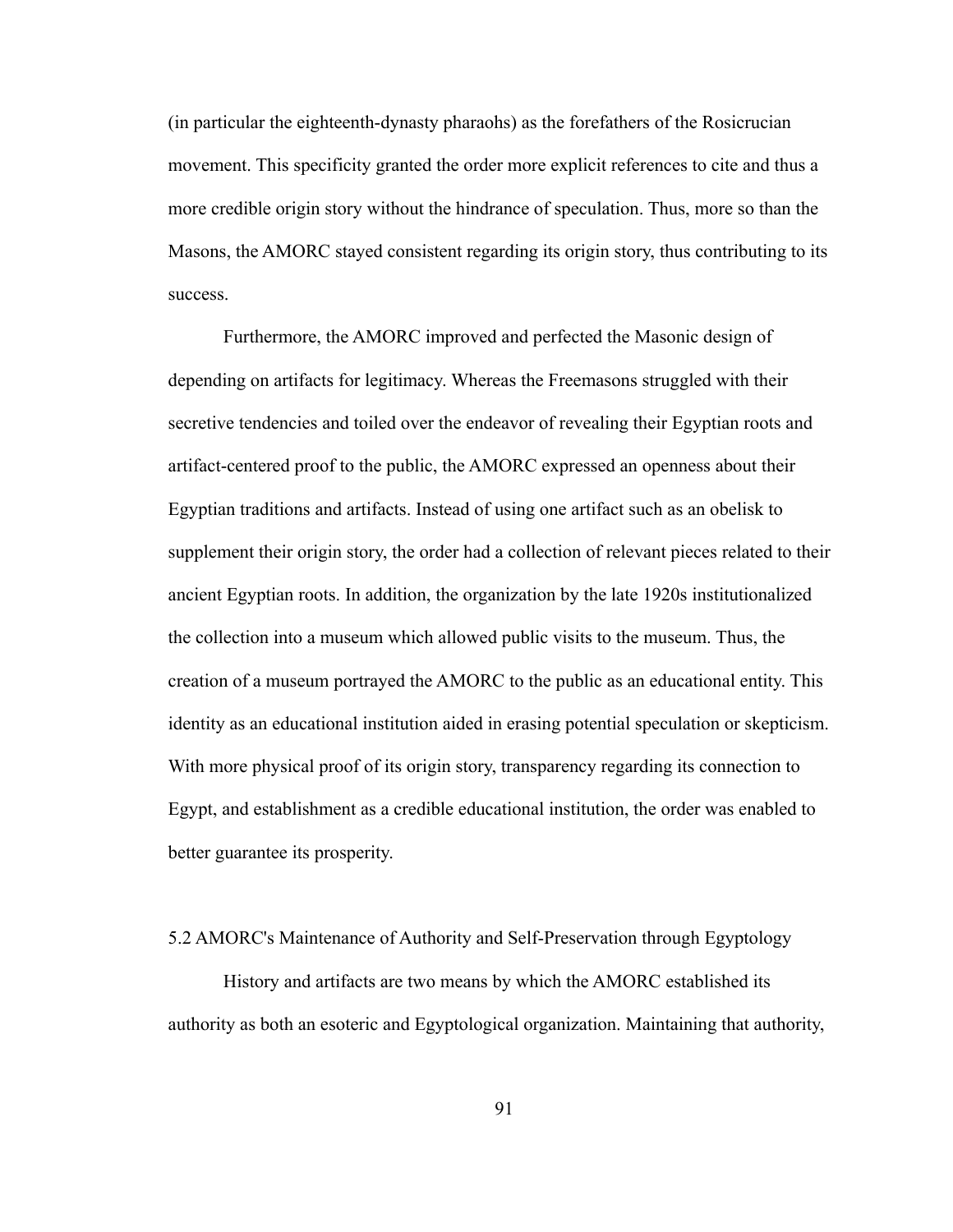however, was a different matter for the organization. In order to preserve its credibility, position of Egyptological expertise, and aura of esoteric mastery, the AMORC had numerous features that kept it secure. The organization included Egyptology in its spiritual system, adopted modern archaeological feats into its doctrines, strove for involvement with Egyptologists, maintained an all-encompassing syncretic system of values, and upheld the value of mystic practicality over irrelevant theory. Through these methods, which were largely fueled by Egyptology, the AMORC was able to maintain its authority on the value of ancient Egyptian knowledge.

Ancient Egyptian concepts were integrated into the AMORC's spiritual practices. Once again, a particular example resides with studies on Thutmose III. In the *Rosicrucian Manual*, a book prepared for initiates of the order, members are informed in the section "Attaining Psychic Illumination" that Thutmose III is one of the "Master Minds" or "Master Personalities" in an assembly of twelve who has been repeatedly reincarnated on Earth.<sup>[244](#page-96-0)</sup> Thutmose III (also referred to in his different incarnations as Kut-Hu-Mi, "the *Illluminator,*" Kroomata, or Kichinjirgha) is regarded as a master on the cosmic plane and at the top of the esoteric hierarchy (with the AMORC as the next step down on that hierarchy, just below the masters).<sup>[245](#page-96-1)</sup> Members are also instructed that true esoteric initiation takes place when a psychic connection is made to Thutmose (or other masters).<sup>[246](#page-96-2)</sup> Once this connection is made, Thutmose has the ability to affect the consciousness of the initiate, thus illuminating the student both consciously and

<span id="page-96-0"></span><sup>244</sup>Harvey Spencer Lewis, *Rosicrucian Manual*, 5th ed. (San José, California: Rosicrucian Press, 1932), 137. 245Ibid., 138.

<span id="page-96-2"></span><span id="page-96-1"></span><sup>246</sup>Ibid.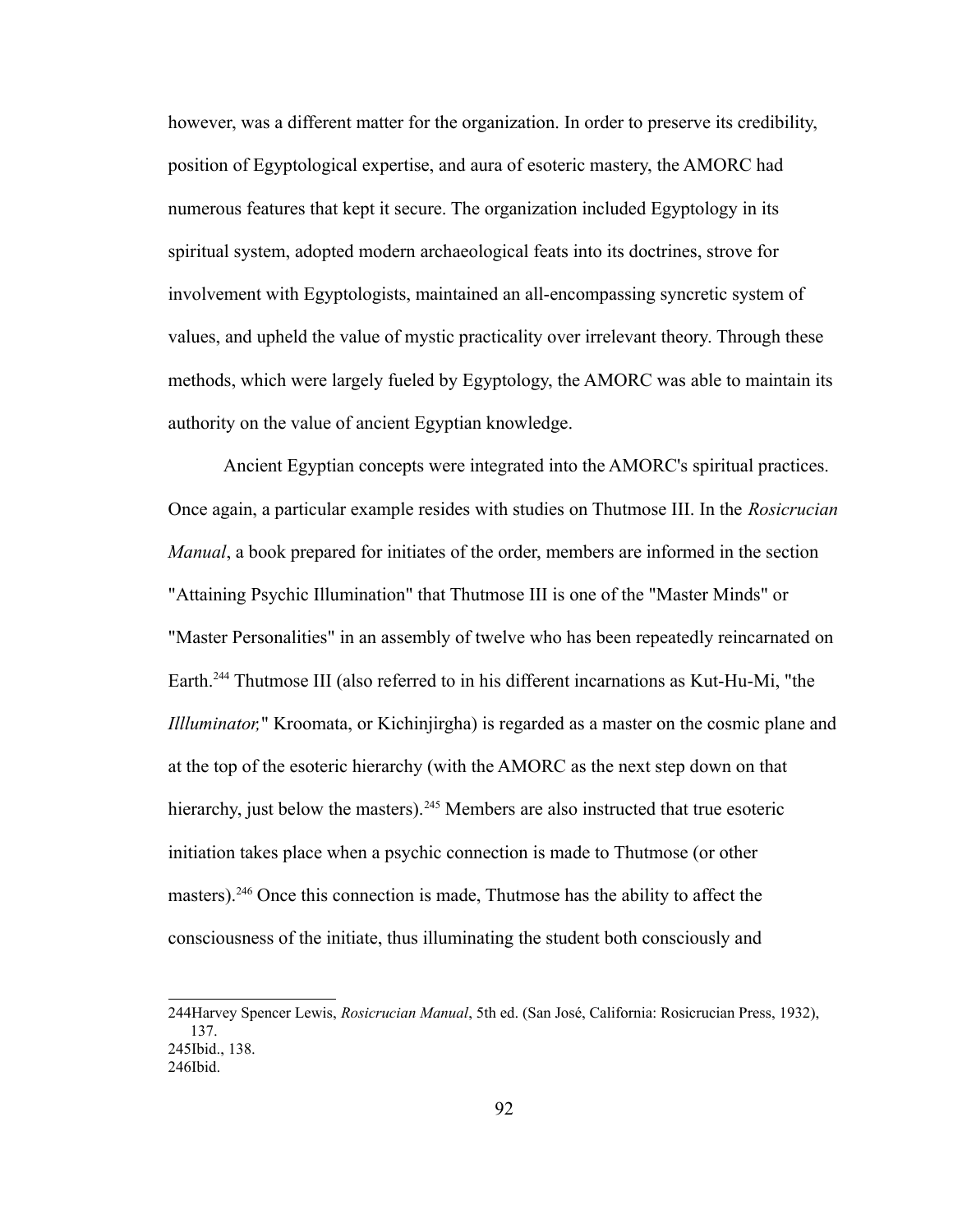subconsciously.<sup>[247](#page-97-0)</sup> Lewis explains, "the student, who attains membership in the Great White Brotherhood [AMORC], after due preparation and real worthiness, first discovers this by becoming conscious of having passed through a series of events constituting a true *Initiation*."<sup>[248](#page-97-1)</sup> In other words, initiation and enlightenment happen upon becoming one with a greater etheric consciousness, with Thutmose III as one these potential outlets.

This makes for an important dynamic within the AMORC to maintain Egyptological authority. With Thutmose as an active spiritual outlet for members of the order, Thutmose was not only a historical connection but a connection existing and enduring in the present. Thus, members were not only illumined because of their historical ties, but because of their spiritual ties to the same source. This grants additional merit to the AMORC's claims that members are the purveyors of ancient Egyptian knowledge and continue the ancient traditions. Furthermore, the present spiritual connection to Thutmose III implies that Egyptological theory on ancient Egyptian knowledge is limited as Egyptologists are unable to interact with ancient pharaohs. The AMORC, in contrast, has the means to ancient Egyptian illumination direct from an ancient Egyptian *conscious* source, in this case Thutmose III.

Despite that the AMORC was not shy from calling out the limitations of Egyptologists, it is evident that the order must have relied on contemporary Egyptology in order to maintain its legitimacy. Examples are present once again with the two pharaohs revered among members, Thutmose III and Akhenaten. Thutmose's tomb was discovered in 1898 (though his mummy was elsewhere and discovered in 1881), but

<span id="page-97-1"></span><span id="page-97-0"></span><sup>247</sup>Harvey Spencer Lewis, *Rosicrucian Manual*, 138. 248Ibid.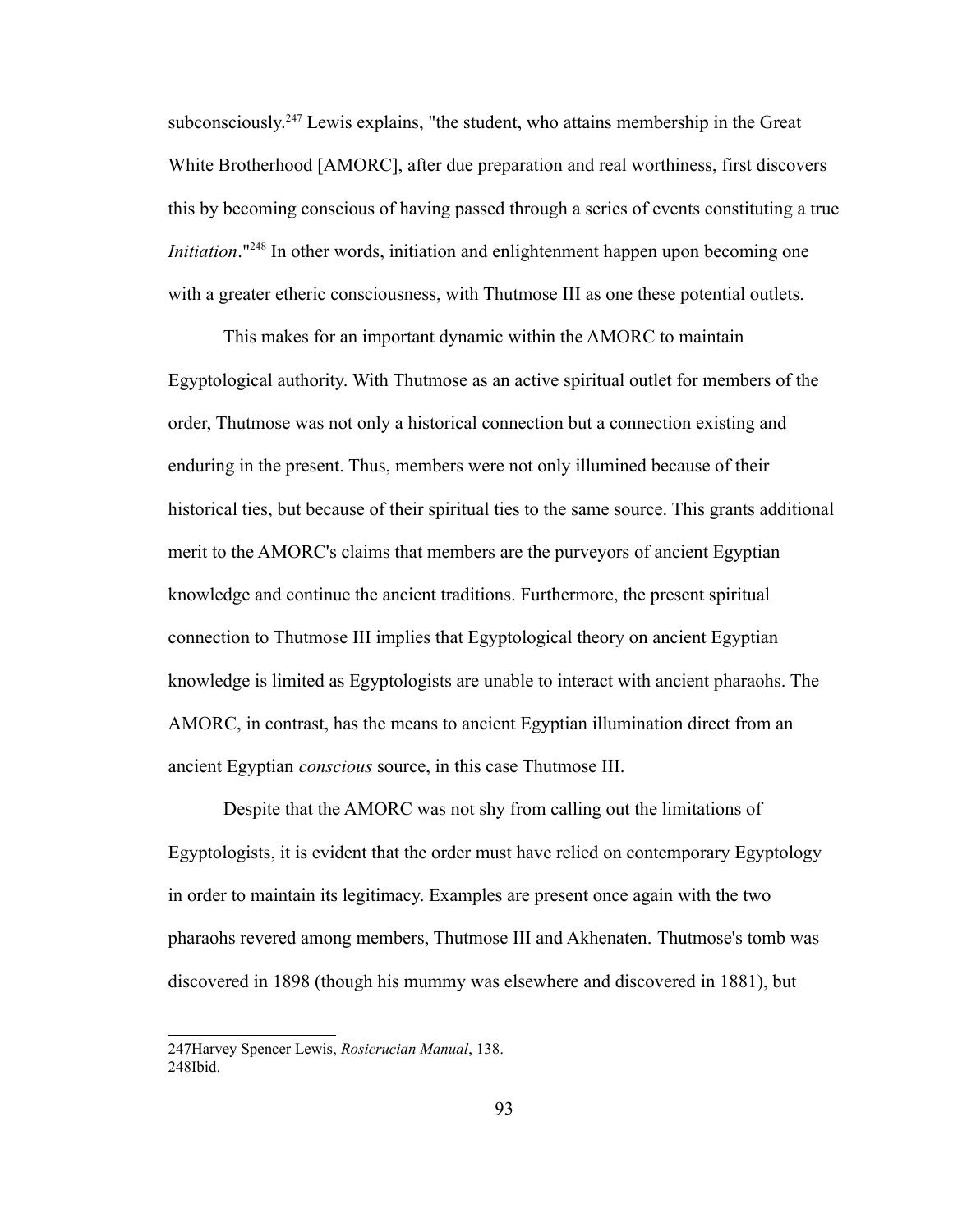many breakthroughs on Thutmose III came later, such as in 1916 when a tomb was discovered for Thutmose's harem girls.<sup>[249](#page-98-0)</sup> The Egyptologist who discovered Thutmose's tomb, Victor Loret, served as the chair of Egyptology at the University of Lyon from 1886 until 1929, and was a teacher to many subsequent generations of Egyptologists.<sup>[250](#page-98-1)</sup> Similarly, Akhenaten's city of Tel el Amarna went through heavy excavations throughout the 1880s (in part by Flinders Petrie), but new excavations continued to uncover information regarding Akhenaten in the expeditions funded by the AMORC in the 1920s. Thus, it is clear that the order's alleged historical roots in ancient Egypt directly corresponded with contemporary Egyptological breakthroughs that had been developing in chronological proxy to the AMORC's foundation in 1915 and consolidation in the 1920s. Interest and emphasis on Thutmose III and Akhenaten were newer developments in Egyptology, and therefore their inclusion in esotericism was also a newer (and at least more frequent) addition to esotericism. From this evidence, it seems that the organization's origin story could not have been so refined without newer Egyptology and the contemporary developments on Thutmose and Akhenaten.

The reliance on contemporary Egyptological developments set the AMORC aside from other esotericist groups and worked favorably for the order. Other esoteric or Rosicrucian groups, such as the International School of the Rosy Cross in Germany, traced Egyptian magic to Hermes Trismegistus, the mysterious author of the *Corpus Hermeticum*. [251](#page-98-2) Hermes Trismegistus, even since ancient times, has been subject to

<span id="page-98-0"></span><sup>249</sup>Peter A. Clayton, *Chronicle of the Pharaohs: The Reign-by-Reign Record of the Rulers and Dynasties of Ancient Egypt* (1994, repr., New York: Thames & Hudson Inc., 2006), 111.

<span id="page-98-1"></span><sup>250</sup>Patrizia Piacentini, "'Wonderful Things' on Paper: the Egyptologist Victor Loret in the Valley of the Kings," *Apollo* 158, no. 497 (July 2003), 1, Gale Academic OneFile.

<span id="page-98-2"></span><sup>251</sup>Hornung, 114.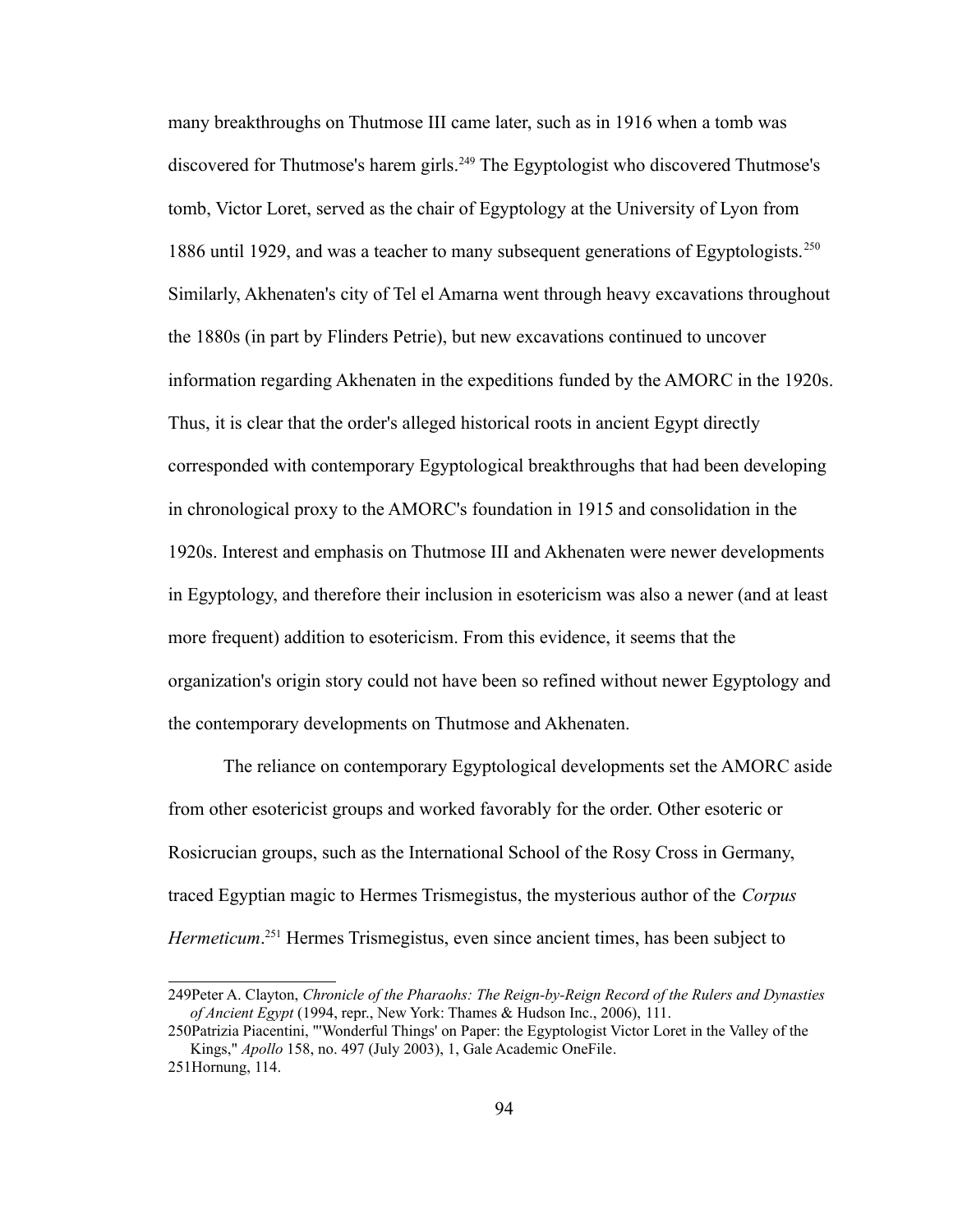debates about his true identity and status as a god or man.<sup>[252](#page-99-0)</sup> In turn, Hermes' murky background has framed him sometimes a mythical being, or sometimes a man of unknown origin. The AMORC, in contrast, used contemporary Egyptology to pinpoint their Egyptian forefathers and eliminate ambiguity. Whereas Hermes Trismegistus as a figure is shrouded in cryptic mystery, the two alleged founders of Rosicrucianism, Thutmose III and Akhenaten, are verifiable historical figures with leftover physical evidence. In turn, the AMORC positioned itself to have a more reliable and real-life ancestry, which directly corresponds with Egyptological developments just prior to and after the order's foundation.

Another way the AMORC maintained credibility was to reach out to scholarly Egyptologists to bolster Egyptological authority and help verify or supplement the order's traditions. As mentioned previously, Lewis and the AMORC supported excavation work in Akhenaten's capital city in the 1920s, and in particular, funded the Egypt Exploration Society.<sup>[253](#page-99-1)</sup> The Egypt Exploration Society, which was originally the Egypt Exploration Fund founded by Amelia Edwards, was by this time a prominent Egyptological organization that had included major scholars such as Flinders Petrie. Because the AMORC funded the Egypt Exploration Society's excavations, the order received some of the artifacts excavated from the site.<sup>[254](#page-99-2)</sup> In another instance, the AMORC recruited Belgian Egyptologist Jean Capart (who was of prominence) to oversee the artifacts in the organization's collection.[255](#page-99-3)

In these cases, intermingling with Egyptologists and including them in the order's

<span id="page-99-3"></span><span id="page-99-2"></span><span id="page-99-1"></span><span id="page-99-0"></span><sup>252</sup>Hornung, 6, 53. 253Schwappach-Shirriff, Location 227. 254Ibid. 255Hornung, 112.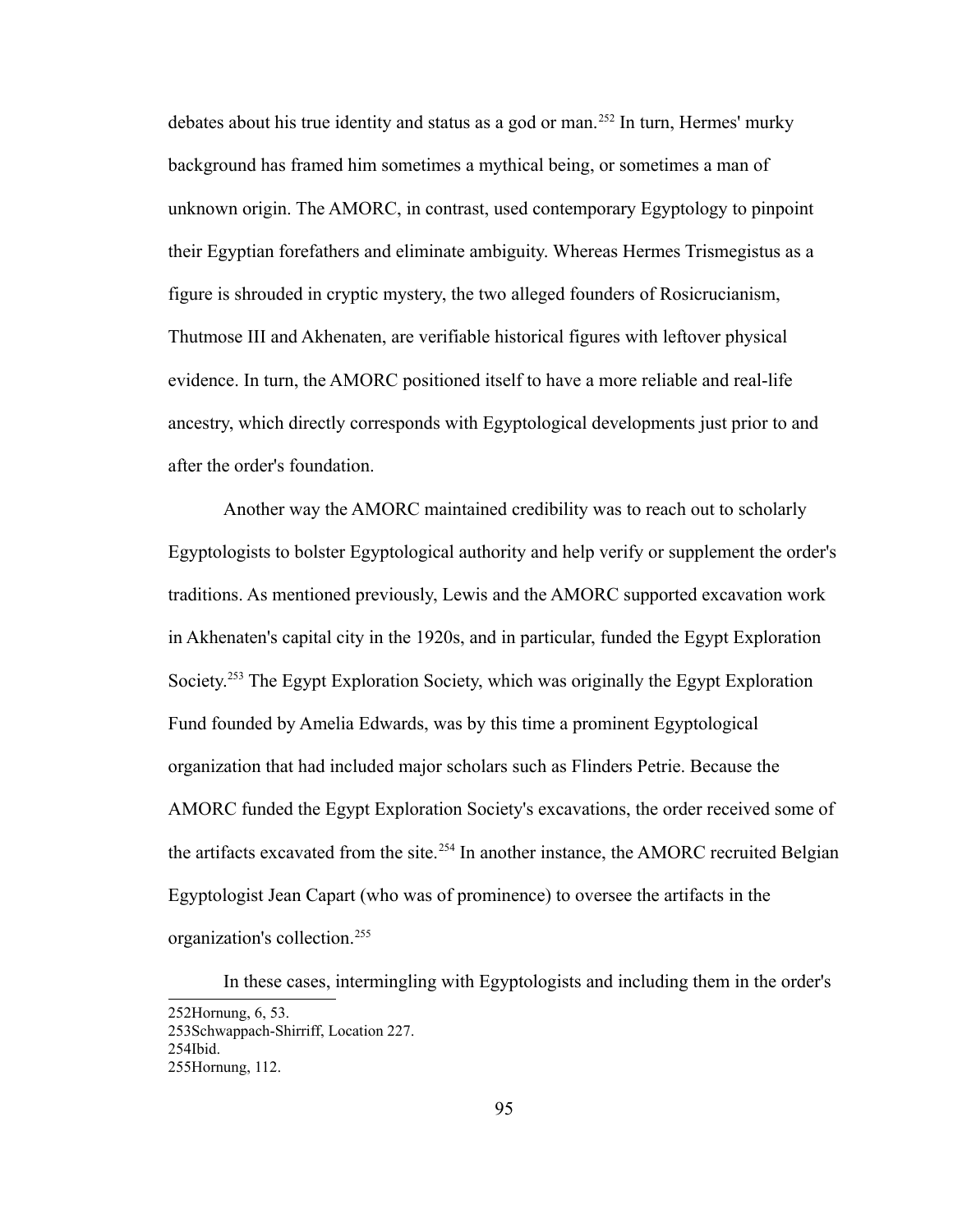operations served to increase Egyptological credibility. The AMORC's support of Egyptologists produced positive consequences. First, the funding of the Egypt Exploration Society allowed the order to acquire ancient artifacts related to the order's belief system. Second, the inclusion of prominent Egyptologists granted additional validation, verification, and Egyptological prestige to the order. Third, the involvement with distinguished Egyptologists helped maintain the AMORC's appearance as a legitimate Egyptological organization. All of these elements combined only preserved the Egyptological authority that the order sought to maintain.

With Egyptological credibility in place, the AMORC upheld esoteric means to ground its validity, as well. Like other esoteric organizations, the order sought to ground truth in syncretism and universality, only its syncretic system was even more broad and all-encompassing. Furthermore, the organization utilized syncretism as a tool to grant greater member accessibility. Whereas other organizations pinpointed certain principles to be reconcilable with their belief systems, the AMORC left syncretism open to its initiates' interpretations. Regarding reconcilable correspondences, Lewis explains, "The teachings [of the AMORC] are inclusive enough to contain all that is good and practical and based upon Truth as presented in the teachings of all the other metaphysical schools of India, Egypt, Persia, and other lands."[256](#page-100-0) In addition, Lewis voices his support for ideological inclusivity and argues, "Not being bound by any creed or dogmas, or limited by any traditions of antiquity, the Rosicrucian Order can logically and rightfully add to its teachings and modify them continuously in keeping with the evolving consciousness and

<span id="page-100-0"></span><sup>256</sup>Harvey Spencer Lewis, *Rosicrucian Questions and Answers*, 284.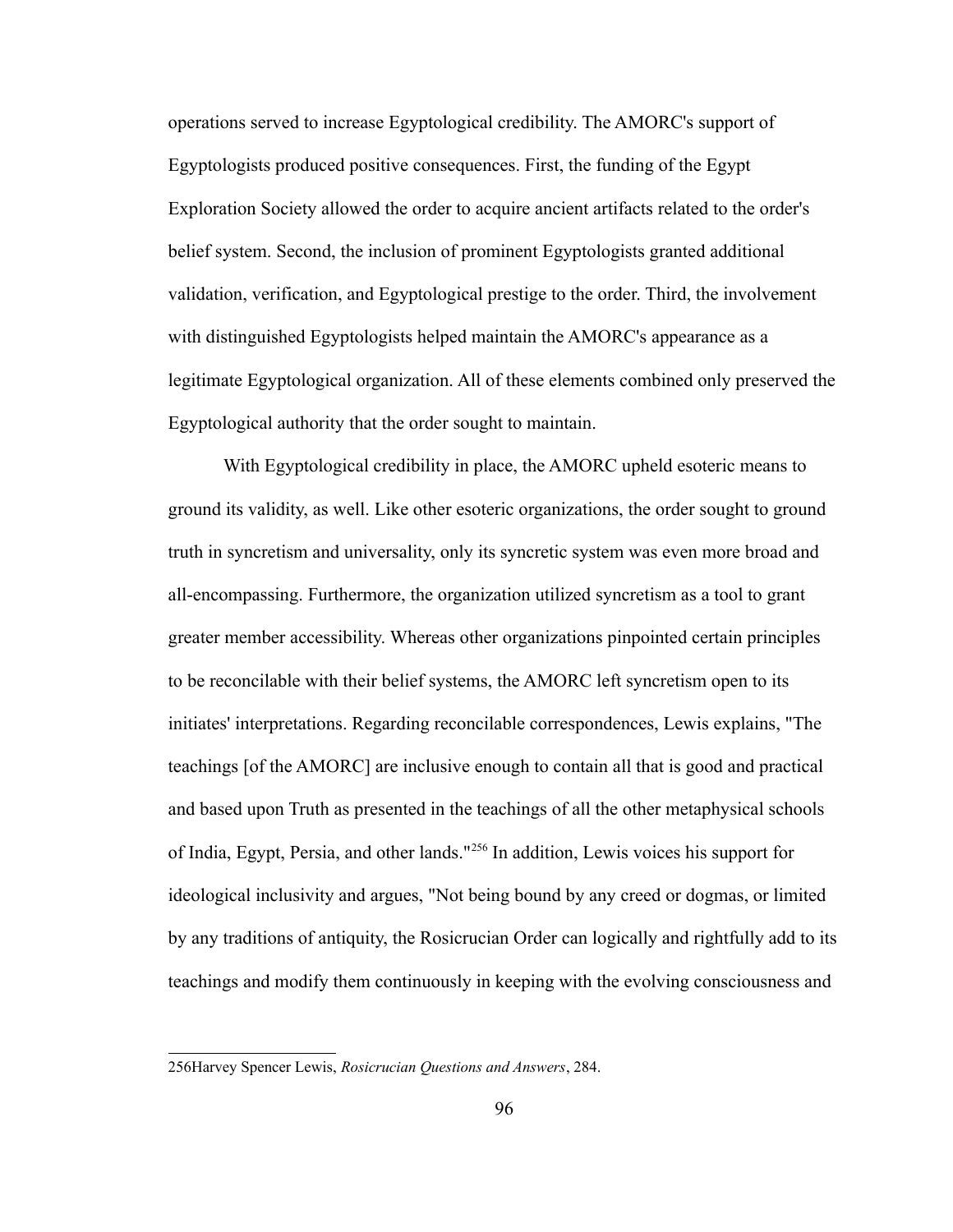requirement of all men and women."<sup>[257](#page-101-0)</sup>

 This approach to syncretism made the AMORC reconcilable with as many ideas as possible and extremely accessible to anyone interested in enrolling as a member. Just as other esotericists did in the past (like the Golden Dawn and the A∴A∴), the AMORC consolidated esoteric authority by maintaining that there was a universal truth behind all correspondences. In addition, the order expanded upon the concept and was straightforwardly more inclusive regarding existing belief systems. The organization maintained that its purpose was not to override belief systems, but to expand the knowledge and potential of its members. This policy of inclusivity in part allowed the organization to grow to huge international proportions.[258](#page-101-1) Arguably, the inclusion and unification of an international body of people under one universal message is yet another method to maintain self-preservation. It is important to note, however, that this universal message allegedly began in ancient Egypt, thus making ancient Egyptians and the AMORC as the instigating unifiers of syncretic correspondences.

In addition to syncretic sentiments, the AMORC advocated useful practice of their knowledge over counterproductive rhetorical theory. Practicality and applied usage of esoteric knowledge are recurring themes of the AMORC's teachings. In *Rosicrucian Questions and Answers*, members are told that the ultimate purpose of the order is to diffuse knowledge which is actually useful for members and humankind as a whole: "But all knowledge of the metaphysical, occult, psychological, mystical, natural, spiritual, and mental laws as pertains to man's being, man's development, and man's mastership of the

<span id="page-101-1"></span><span id="page-101-0"></span><sup>257</sup>Harvey Spencer Lewis, *Rosicrucian Questions and Answers*, 285-286. 258Faivre, 100-101.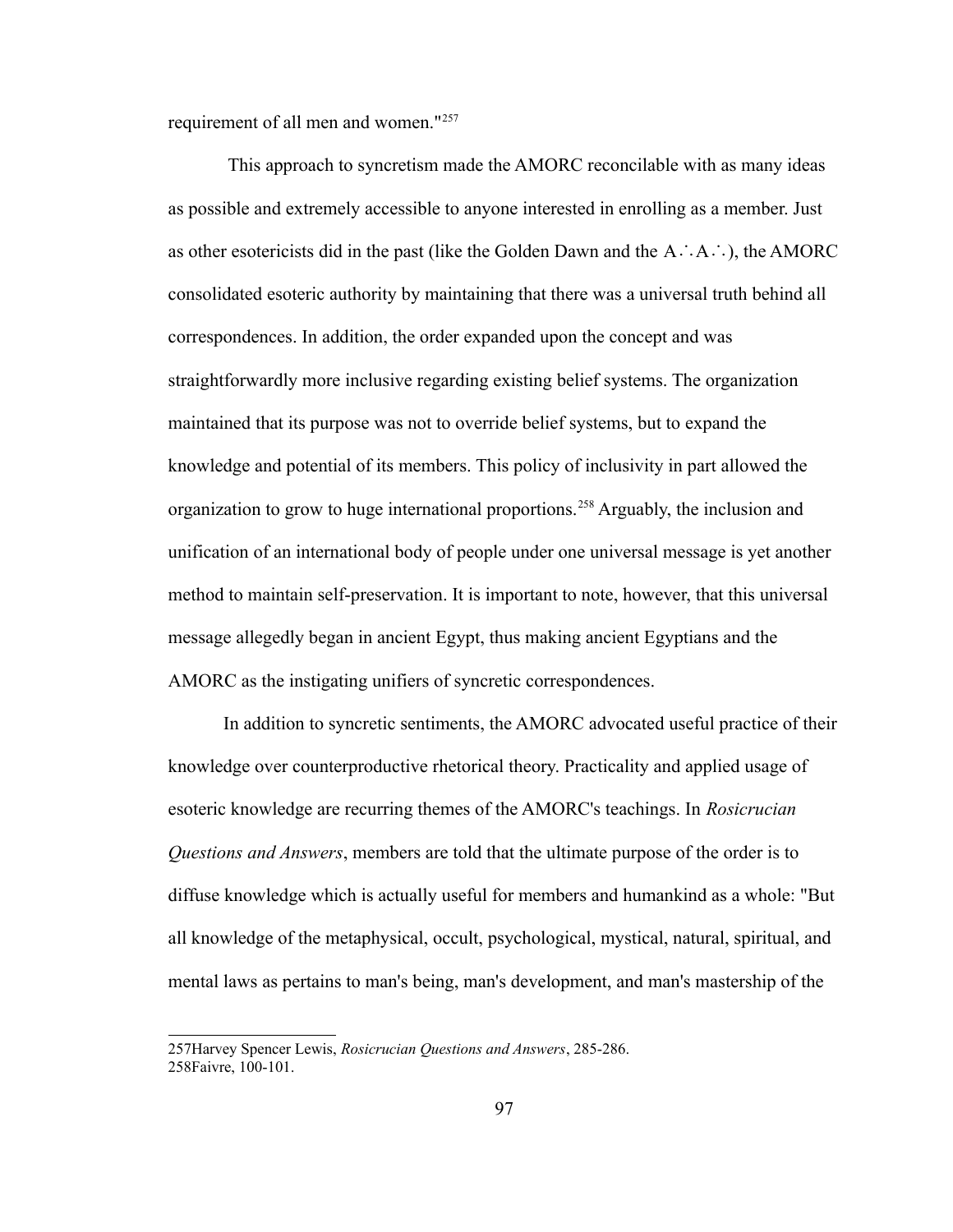conditions around him, are included in the course so far as they are of *practical value* and enable him to actually *do things* in this material world for his own betterment and the betterment of others."[259](#page-102-0) In other words, the purpose of esoteric knowledge is for the sake of pragmatically making the world a better place for practitioners and the world.

It is necessary to acknowledge that the AMORC positioned itself to determine what is "practical and based upon Truth," and did so regarding "the teachings of... Egypt."<sup>[260](#page-102-1)</sup> This stance implied that the order knew what was best for humankind and confirmation for this line of reasoning was reinforced in ancient Egyptian wisdom. As was the case with previous esoteric groups, emphasis on practicality was yet another method to cultivate an atmosphere of Egyptological expertise. Whereas Egyptologists were stuck theorizing over the significance of ancient knowledge, the AMORC claimed to know the point and purpose of ancient knowledge. This allowed the order to move beyond the simple quarrels of Egyptologists and make Egyptian knowledge useful for members. This process, in turn, could lend even further to the organization's soundness.

Another method of maintaining authority was through extensive publishing, notably via books and journals. Lewis himself was a motivated author who wrote numerous books on esotericism, Rosicrucianism, and spiritual principles. Additionally, he and the AMORC launched a digest for intellectual collaboration called *The Mystic Triangle*. The digest was for members of the order and was run from 1925 until 1929, and later became known as the *Rosicrucian Digest*. This publication allowed the AMORC to diffuse information and exchange knowledge, which allowed the organization to stay

<span id="page-102-1"></span><span id="page-102-0"></span><sup>259</sup>Harvey Spencer Lewis, *Rosicrucian Questions and Answers*, 284. 260Ibid.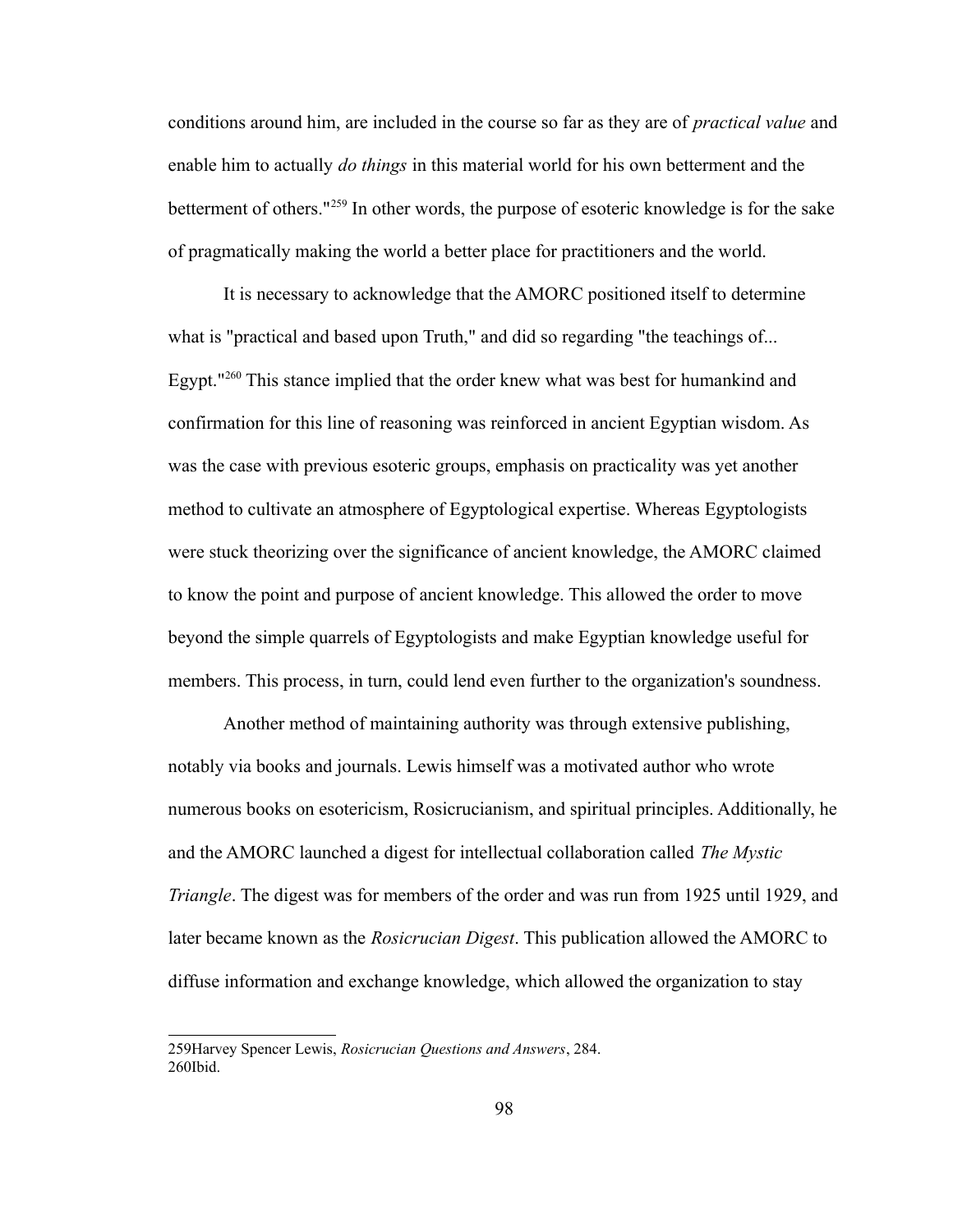competitive in intellectual circles, engage with potential challenges to Rosicrucian viewpoints, and widen the scope of the order's perspectives.

Importantly, the journal was used to display the order's Egyptological aptitude. In all nine of 1929's issues of *The Mystic Triangle*, Lewis and other AMORC authors log a group expedition to Egypt, in which they tie spiritual revelations to their experiences in ancient Egyptian sites or museums. In one instance, for example, the group ventured to Luxor to carry out an initiation ceremony in an eighteenth-dynasty temple.<sup>[261](#page-103-0)</sup> Because Luxor was the cultural center of the eighteenth dynasty, it was an important destination for AMORC members, who published the results of their mystic experiences in *The Mystic Triangle*. In an account by a member listed as the "Trip Secretary," Lewis (referred to by his title, Imperator) is presented as an adept of Egyptian magic and "so familiar with ancient Egyptian history."[262](#page-103-1) Consequently, a news source was disseminated that advertised Lewis as an expert of ancient Egyptian knowledge and the order as a means to achieving an ancient form of enlightenment. Thus, *The Mystic Triangle* provided a means to exhibit the Egyptological worth of the order and its members.

The AMORC maintained its Egyptological and esoteric authority by recycling many of the means that were used by the Golden Dawn and the A∴A∴. The order referred to contemporary connections to Egyptian spiritual entities (such as Thutmose), adopted newer Egyptology to shape its esoteric belief system, interacted with Egyptologists for validation, upheld syncretic tendencies for easy accessibility,

<span id="page-103-1"></span><span id="page-103-0"></span><sup>261</sup>The Trip Secretary, "Report of the Egyptian Tour," *The Mystic Triangle* 7, no. 7 (August 1929), 112- 115. 262Ibid., 113-114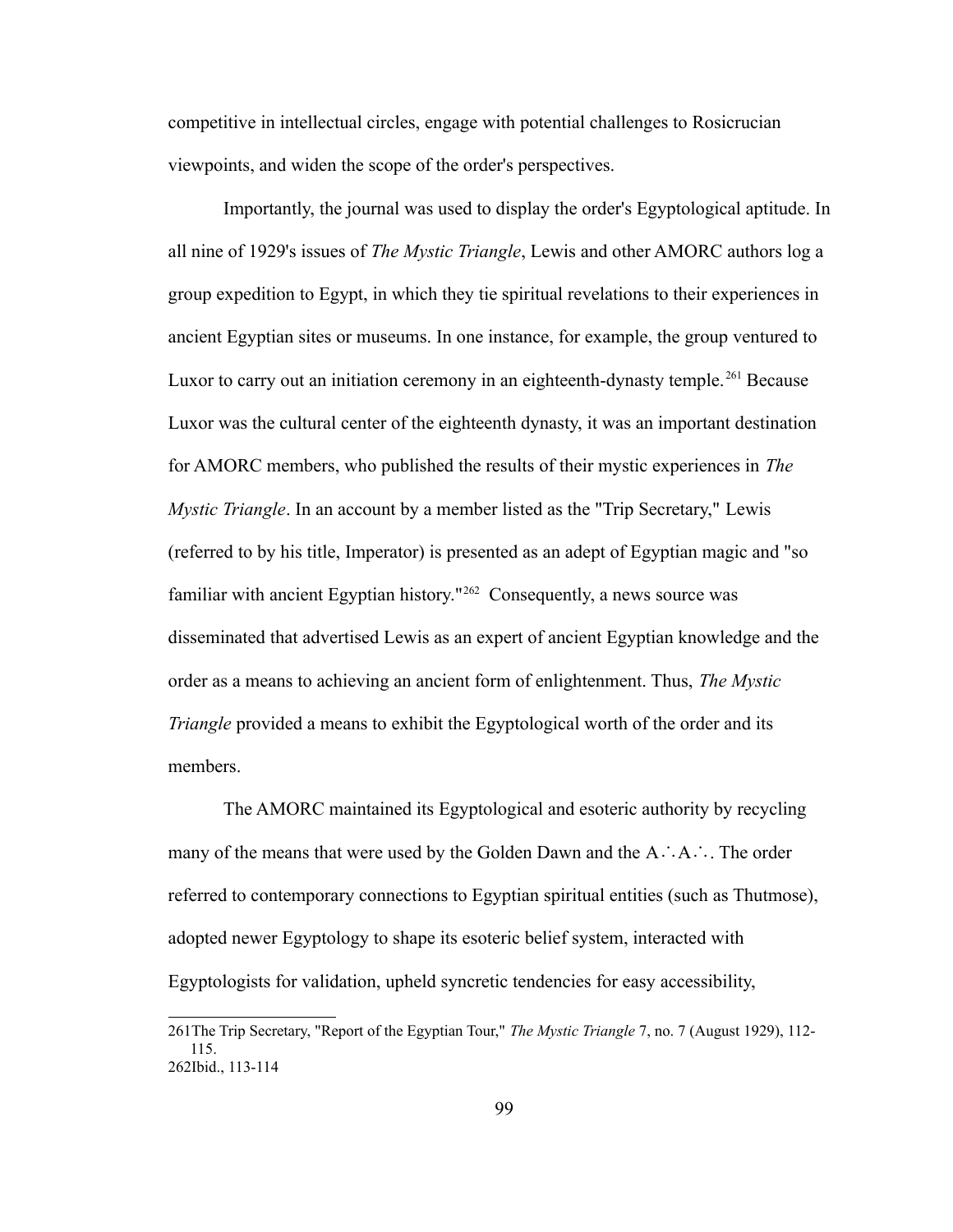emphasized practicality over theory, and displayed Egyptological aptitude via publishing outlets. All of these strategies had been developed among members of the Golden Dawn and the A∴A∴ prior to the AMORC. The AMORC's success, however, was from all of these strategies working in tandem with one another.

For example, with the case of Thutmose III as a central figure to the AMORC's doctrine, the organization did not take an approach of Egyptian *revival*, but rather, Egyptian *continuance*. Crowley in the A∴A∴ thought himself to be fulfilling a prophecy and was contacted by a spiritual entity to *revive* or *restore* ancient Egyptian knowledge. The AMORC, in contrast, claimed to be *continuing* what they had always been doing, as evident in their spiritual and historical connection to their ancient Egyptian founder, Thutmose III. An aspect such as this one lends further merit to the claim of Egyptological expertise because it implies that the order has had much experience and practice in handling ancient wisdom. Therefore, the order preserved its Egyptological and esoteric legitimacy via reused strategies, but honed in on a much more uniform and effective system to do so.

## 5.3 Rendering the AMORC a Modern Movement

Antoine Faivre thinks the AMORC successful because it was "open to the outer world and modernity." I expand upon this statement to argue that the AMORC's leanings toward modernity as defined by religion and science ensured its success. Other esoteric groups, such as the Theosophical Society and the Anthroposophical Society, went through great lengths to ensure that their esoteric principles were updated for contemporaries.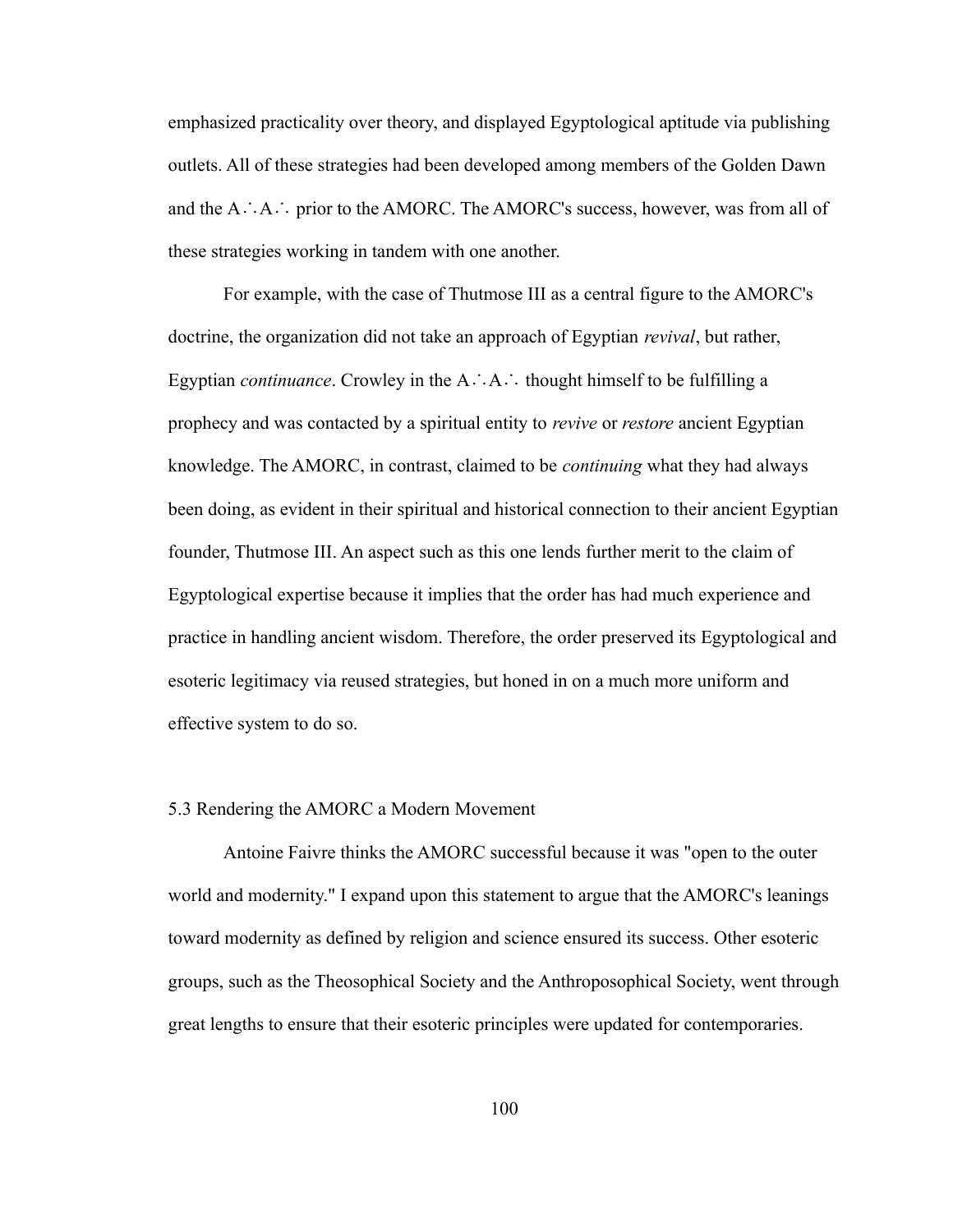Managing a status as a current movement meant renouncing concepts like magic that were incompatible with the common understanding of modernity. Like the Theosophical Society and the Anthroposophical Society, the AMORC made sure to be agreeable with modern sentiments in order to portray itself as a most up-to-date, rational, and reliable organization. As had been done by others before, the AMORC ensured its harmony with both religion and science (as they were still inherently modern concepts), and left little room for unfathomable or unexplainable occult phenomena. Ironically, at the heart of the organization's drive for modernity was Egyptology, as ancient Egypt served as the prototypal example of how to achieve an advanced or modern status.

Science (of all kinds) was extremely important in the AMORC and was used to validate the order's esoteric concepts. Lewis maintained that any spiritual beliefs were compatible with the order's teachings as long as they were practical and beneficial for humankind.<sup>[263](#page-105-0)</sup> Similarly, Lewis makes the same argument regarding the use and practicality of science. According to the account in *Rosicrucian Questions and Answers*, Rosicrucians have always been at the forefront of science or have made scientific advancements long before they catch on in the mainstream.<sup>[264](#page-105-1)</sup> Lewis does warn that scientific methods can be limiting due to the pattern of "constantly retracting and correcting statements made."[265](#page-105-2) However, at the same time, Lewis explains that "Rosicrucians have made most of the important contributions to scientific knowledge because of their unique methods of securing information, and their freedom from doctrinal limitations, which permits them to accept new knowledge that is proven true

<span id="page-105-2"></span><span id="page-105-1"></span><span id="page-105-0"></span><sup>263</sup>Harvey Spencer Lewis, *Rosicrucian Questions and Answers*, 284. 264Ibid., 288-289. 265Ibid., 289.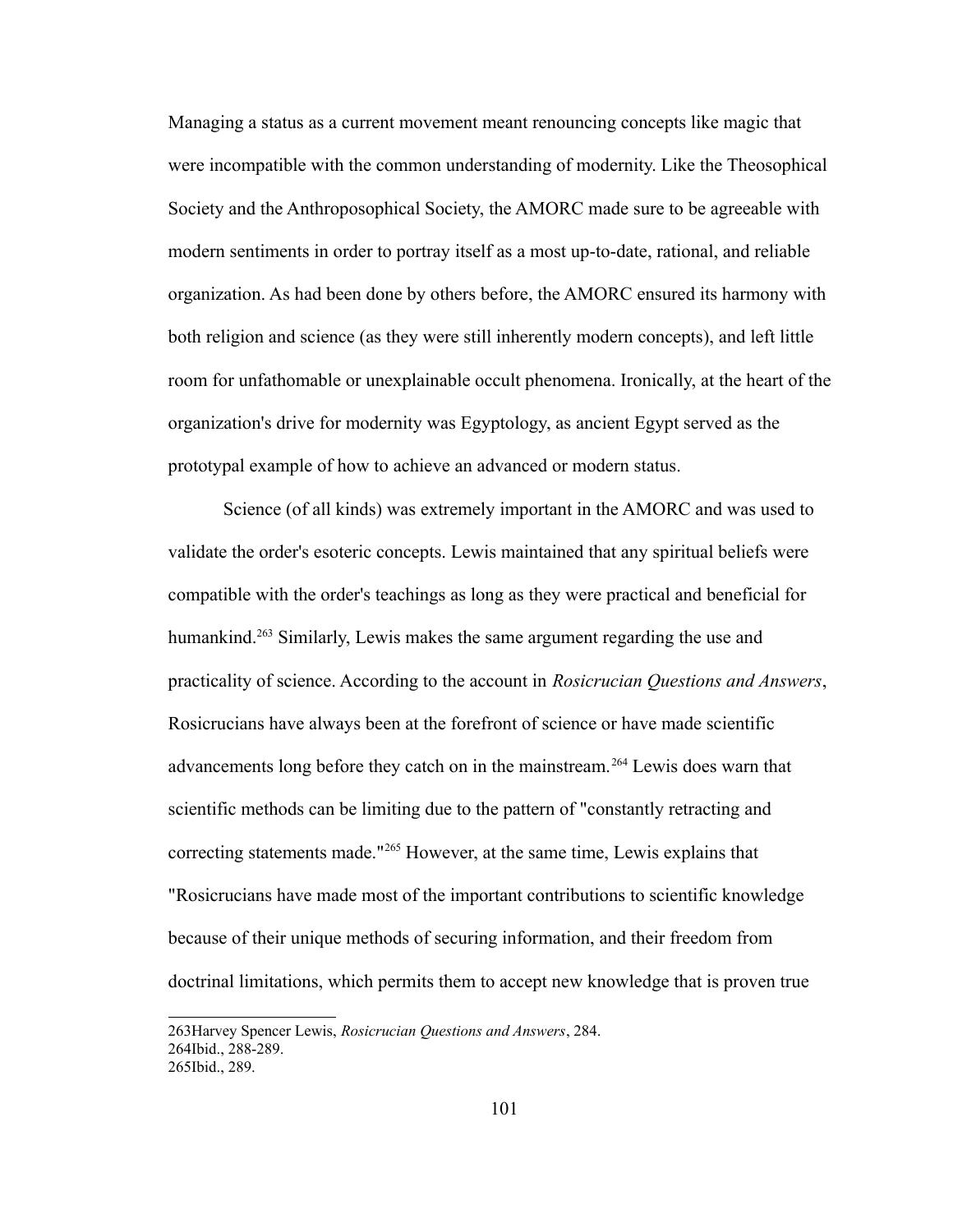regardless of its uniqueness or astounding nature."[266](#page-106-0) Just like with esoteric principles, science boils down to whatever can be useful or practical for Rosicrucians, thus making much of science reconcilable with the AMORC.

Lewis regards mainstream religion, in particular monotheistic traditions, in the same manner. He strongly asserts that the AMORC does not embrace any one religion over the other.<sup>[267](#page-106-1)</sup> Regarding Abrahamic monotheism, Lewis explains that "there is nothing in the real teachings of the Rosicrucians which would make a devout Christian unhappy in his orthodoxy, nor is there anything in the teachings which would make the Jew or the Mohammedan unhappy."[268](#page-106-2) Rosicrucianism to Lewis "can be completely studied, assimilated, and put into practical application without in any way interfering with the religious beliefs of everyone."[269](#page-106-3) Once again, for Lewis, religion and esotericism are fully compatible as long as the two interact in a manner that is considered practical and beneficial for the initiate, the order, and humankind.

It is important to note that in the 1920s when the AMORC was rapidly developing, there existed tension between religion and science in American society. For example, the Scopes trial of 1925 was a climax of media-generated controversy between advocates of Darwin's biological theory of evolution and supporters of biblical literalism. Many Americans at the height of the 1920s controversy found themselves neutral or in favor of compromise regarding a mixture of science and religion.<sup>[270](#page-106-4)</sup> Lewis and the AMORC openly embraced this compromise, as it seemed that an agreement of the two

<span id="page-106-1"></span><span id="page-106-0"></span><sup>266</sup>Harvey Spencer Lewis, *Rosicrucian Questions and Answers*, 290. 267Ibid., 234.

<span id="page-106-2"></span><sup>268</sup>Ibid.

<span id="page-106-3"></span><sup>269</sup>Ibid.

<span id="page-106-4"></span><sup>270</sup>Edward J. Larson, *Summer for the Gods: The Scopes Trial and America's Continuing Debate Over Science and Religion* (New York: Basic Books, 2006), 119.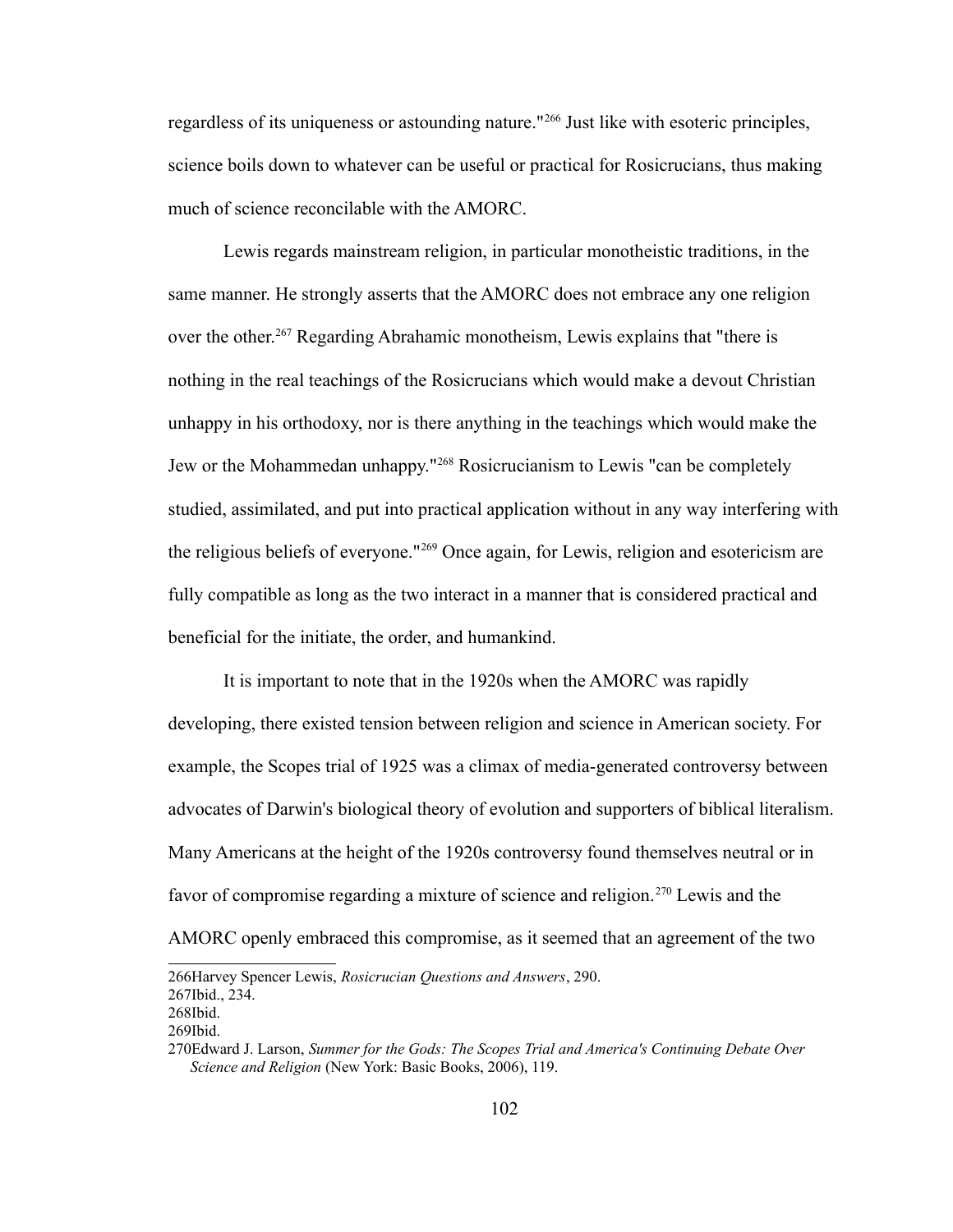was the way to build a more advanced society. In *A Thousand Years of Yesterdays: A Strange Story of Mystic Revelations,* a novel published in 1920 to metaphorically explain his spiritual beliefs, Lewis explains in the introduction, "Yesterday the idea commonly prevailed that Religion and Science were antagonistic. Today they are thought to be essentially dissociated. Tomorrow they will be known to be one."<sup>[271](#page-107-0)</sup> As it is explained in the introduction, religion and science are not just reconcilable with each other but are one in the same, as they are both a "matter of *inspiration* and *revelation*" and reveal truths.<sup>[272](#page-107-1)</sup> It is evident in this account that in order to move forth into the modern age, a unification of science and religion must ensue. Furthermore, it creates a dynamic within the AMORC that any spiritual revelation can be proven with science, and vice versa. This process grounded the order in rationality (as opposed to unmeasurable superstition), which thus catered to the entire spectrum of modern Americans be they on the religious side, scientific side, or in the middle.

At first glance, these open-minded approaches to both science and religion may seem somewhat detached from the Egyptological standpoints of the AMORC. However, this is not at all the case, as the AMORC was greatly inspired by ancient Egyptian religion and science. Ancient Egyptian scientific feats and religious revelations stood as the bases and prototypes for the AMORC to emulate in modern society. Regarding scientific breakthroughs, Lewis explains that Egypt was the original source of knowledge and it was among ancient Egyptian elite initiatory groups that "the doctrines and principles of science were taught."[273](#page-107-2) Regarding religion, it was in Egypt that Akhenaten

<span id="page-107-0"></span><sup>271</sup>Harvey Spencer Lewis, *A Thousand Years of Yesterdays: A Strange Story of Mystic Revelations* (San Francisco, California: The College Press, 1920), 9. 272Ibid.

<span id="page-107-2"></span><span id="page-107-1"></span><sup>273</sup>Harvey Spencer Lewis, *Rosicrucian Questions and Answers*, 20.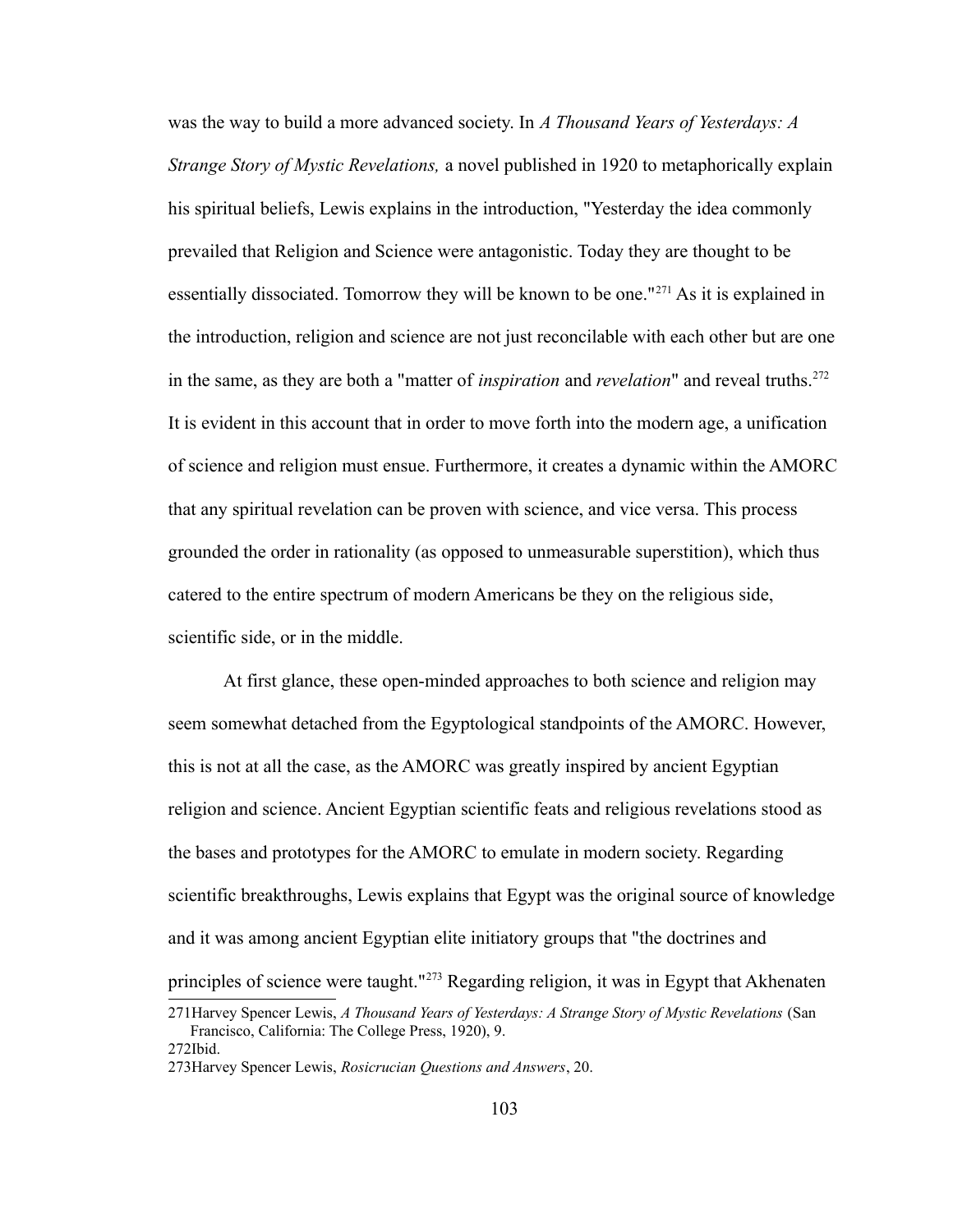implemented the "worship of one God, a supreme deity, whose spirit was in Heaven and whose physical manifestation was the Sun-- the *Symbol of Life*."[274](#page-108-0)

The respect for religion and science, the unification of the two to characterize modernity, and the Egyptian inspirations for the two expose numerous crucial aspects about the AMORC. First, the all-inclusive aspect of the order regarding religion and science catered to widespread ideals of modernity and allowed for greater accessibility for potential or existing members. The inclusion of everyone regardless of ideological stance better ensured the success of the order, as exclusivity was erased and more members were enabled to join. This aspect also would have retained more members, as existing belief systems did not have to interfere with the concepts taught in the order. Second, Lewis wanted the merging of religion and science to be a primary element of the modern age. As had been done by esotericists before, this aspect married religion and science to expunge irrational superstition from the order, thus adjusting the organization to fit with the common sentiments of contemporary Americans. Third, the model for utilizing religion and science to usher a golden age was ancient Egypt, which was regarded as the source of valuable scientific and/or religious revelations. Thus, the AMORC's concept of modernity and its ultimate goal to continue ancient Egyptian traditions were connected.

All of these elements were ways which the AMORC defined its own idea of modernity, but directed that definition in a manner to ensure success. Like the Theosophical Society and Anthroposophical Society had done previously, the AMORC catered to the modernized sentiments of contemporaries (in this case the American

<span id="page-108-0"></span><sup>274</sup>Harvey Spencer Lewis, *Rosicrucian Questions and Answers*, 31.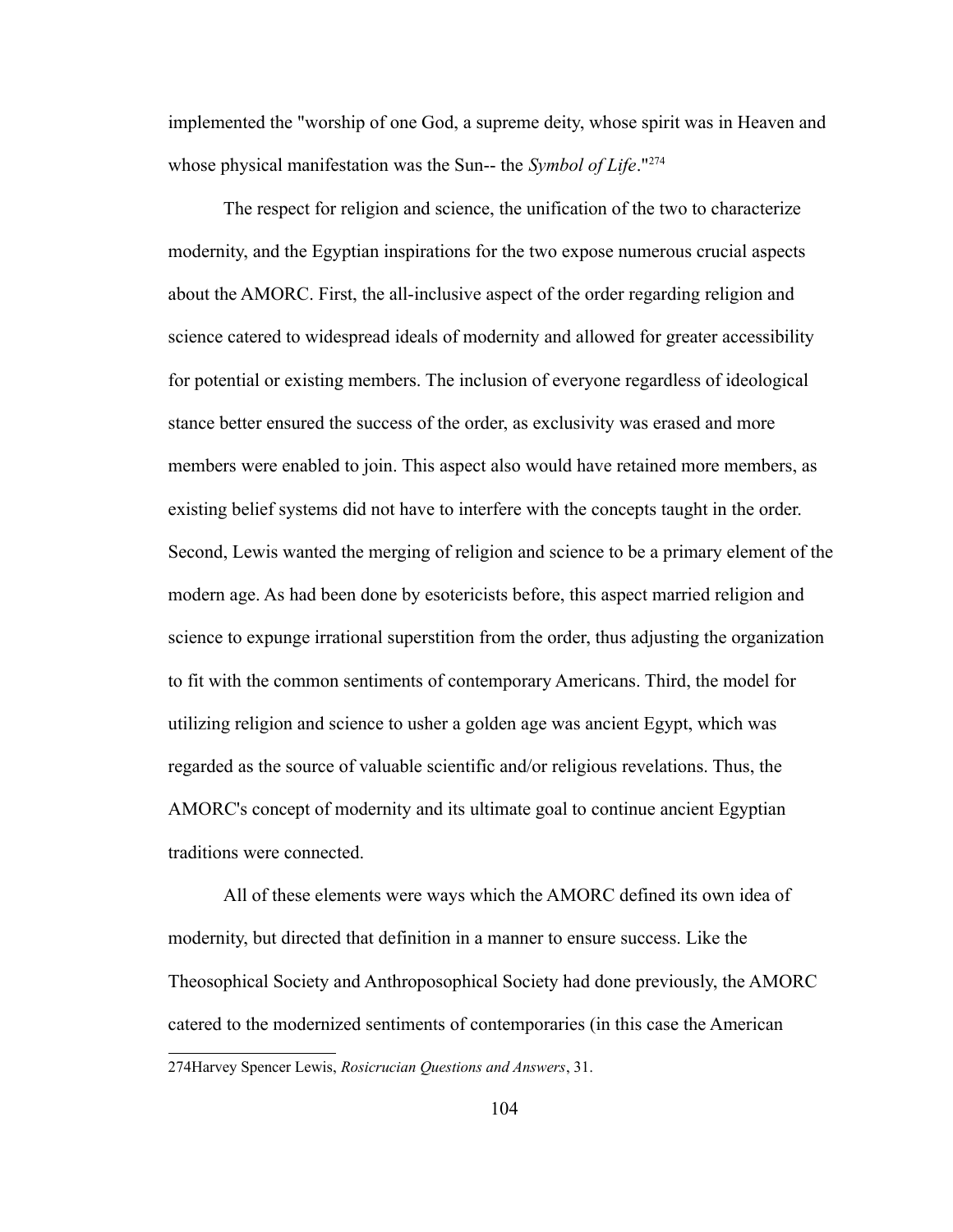public) to safeguard itself. Furthermore, also like the Theosophists and Anthroposophists, the AMORC linked together modernity with ancient Egyptian developments, and the ancient knowledge and principles served as the models for what should be at the helm of the present. Perhaps more improved than previous esoteric orders, the organization's open-mindedness regarding elements of modernity worked as a defense mechanism for self-preservation. The open call for inclusivity, fairness, and anti-prejudice also worked as great outreach for potential members and as a means to retain existing members. With open-minded, tolerant, and receptive ideals at the forefront of AMORC's policy of esoteric, scientific, and religious inclusion, the organization was able to charge forth as an extremely influential esoteric organization. At the heart of this, however, was a close Rosicrucian reliance on Egyptian history, knowledge, and study. In sum, the AMORC's popularity and success was in part due to the order's role as the extremely accessible link for its initiates to an ancient history, which was made available to everyone.

Also worth mentioning is the timing of the AMORC's foundation and development in conjunction with Egyptological developments. King Tutankhamun's tomb was discovered by Howard Carter in 1922, which began a boom of mainstream public interest in Egypt and Egyptology.<sup>[275](#page-109-0)</sup> It is important to point out that Tutankhamun was an eighteenth-dynasty pharaoh, and the order did much to found its origins in eighteenthdynasty Egypt. Also worth pointing out is that Akhenaten, a pharaoh so heavily emphasized in the AMORC's belief system, was potentially Pharaoh Tutankhamun's father (Tutankhamun's original name was Tutankhaten).<sup>[276](#page-109-1)</sup> With the mainstream so

<span id="page-109-0"></span><sup>275</sup>Brier, 167-177.

<span id="page-109-1"></span><sup>276</sup>Shaw and Nicholson, 21.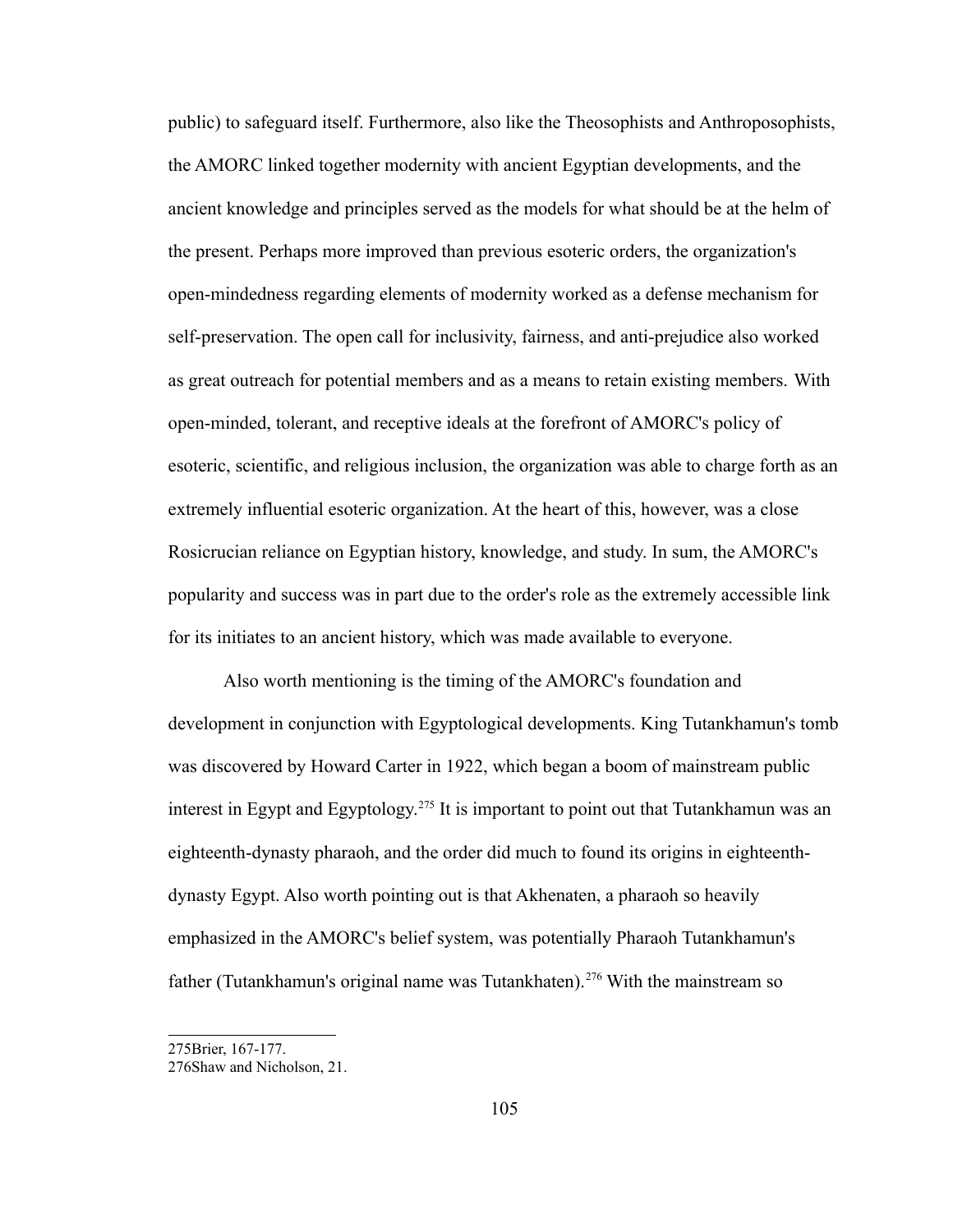heavily invested in Tutankhamun and the order with alleged historical roots and spiritual revelations from Tutankhamun's family, the teachings of the organization would undoubtedly interest outsiders, thus fueling its popularity.

The AMORC gained widespread recognition and was able to establish its authority on ancient Egyptian knowledge and Egyptology only by recycling methods that had been used by other esoteric groups in the past (or perhaps as contemporaries). However, it was by fully combining these methods of creating legitimacy, maintaining authority, and allowing for adaptability that the AMORC was enabled to become a popular movement substantial enough to attract hundreds of thousands of members. Whereas other esoteric groups prior to the order had developed methods of creating and holding onto Egyptological authority, it was the AMORC that fused the methods together and had a much more refined outline of its history, principles, and values. The success that the order has enjoyed still remains evident today. According to the AMORC itself, the order has since grown to huge international proportions, publishes a variety of books, maintains its elaborate system of mailing monographic instructions to members, and partakes in world conventions.<sup>[277](#page-110-0)</sup>

The success of the AMORC reveals something about Wouter J. Hanegraaf's standpoint in *Esotericism and the Academy*. Hanegraaf argues that modernization is the process that created the esoteric, as esotericism served as an example of anti-modern to better define the scientific rationality of modernism.<sup>[278](#page-110-1)</sup> As he explains it, "the new science and post-Enlightenment society define themselves as 'modern' by way of contrast with

<span id="page-110-1"></span><span id="page-110-0"></span><sup>277</sup>Christian Rebisse, *Rosicrucian History and Mysteries* (San José, California: Grand Lodge of the English Language Jurisdiction, AMORC, Inc., 2005), 195-197. 278Hanegraaf, *Esotericism and the Academy*, 254.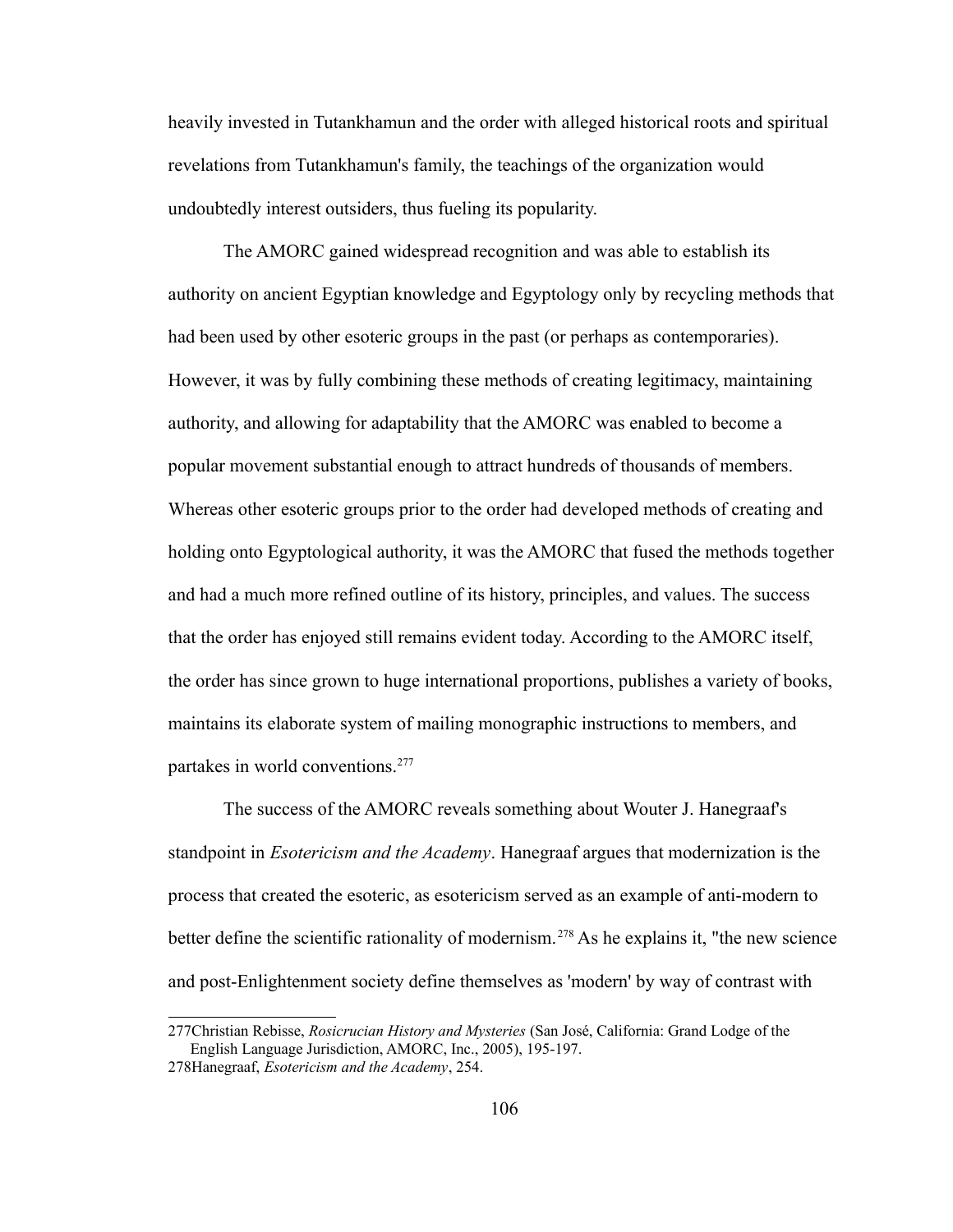any appeal to the authority of 'ancient wisdom.'"<sup>[279](#page-111-0)</sup> In turn, it is the identity of the modern that shapes the identity of the esoteric, because esotericism functions as the model of what not to be in the modern world.<sup>[280](#page-111-1)</sup> I argue that the success of the AMORC as an esoteric fraternal order overturns this generalization. It is clear that the AMORC went through great lengths to establish its own Egyptological and esoteric authority, maintain that authority separate from the academy (or even overshadow it), and grant itself the adaptable dynamism necessary to adjust to widespread perceptions of modernity. This process demonstrates the *active willingness* on behalf of an esoteric group to reconcile with perceptions of modernity and shape its own identity on *its own accord*. The massive member base in the AMORC (then and now) is evidence that the efforts to shape its own identity are indeed successful, and the order is not just an underground body of information rejected from the academy. Rather, the AMORC is successful because it *purposely* included knowledge from the academy, and went far beyond it.

<span id="page-111-1"></span><span id="page-111-0"></span><sup>279</sup>Hanegraaf, *Esotericism and the Academy*, 254. 280Ibid.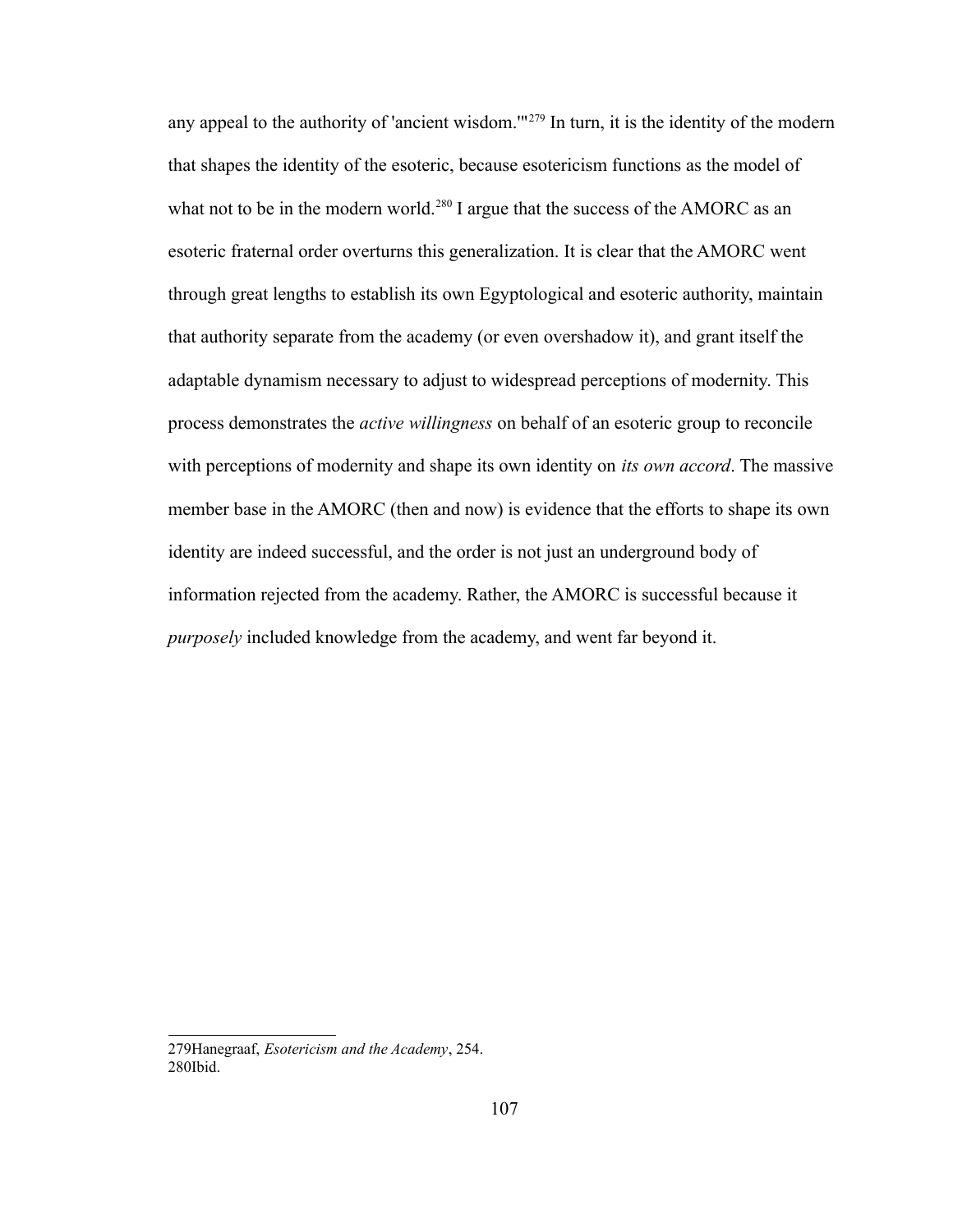## 6 **CONCLUSION**

Upon looking at the Egyptian elements central to fraternal esoteric orders from 1875-1930, it becomes clear that Egyptology has been a central element to the foundation, development, and perpetuation of esotericism. However, at the same time, Egyptology has been greatly affected by esotericism, as well. Though Egyptologists have made various attempts to distance themselves from esotericism, esoteric groups have continuously made attempts to integrate themselves into the field since 1875. At first glance, it seems that esotericism remains occult or hidden due to its exile from academia or Egyptology, but in actuality, this is not the case. Rather, esotericists deliberately remain esoteric because they purposely attempt to go beyond the limits of academic scholarship. However, it is important to note that in order to go beyond the limits of scholarship, esotericists have built upon existing academic knowledge. The esoteric usage of scholarly information entails becoming involved with it, using it, and applying it to their own principles. This, in turn, initiates a cycle in which esotericism has evolved alongside academic breakthroughs and esotericism has been wholly adaptable to new scholarship. Once again, this process becomes most clear when looking at advances in Egyptology in conjunction with esoteric groups greatly influenced by ancient Egypt.

This pattern reveals two important aspects regarding Western esotericism. First, esotericism in the face of academia, or Egyptology in particular, was not a static or conservative viewpoint that outwardly rejected scholarly knowledge. Rather, esoteric groups greatly utilized scholarly knowledge and went through great efforts to include that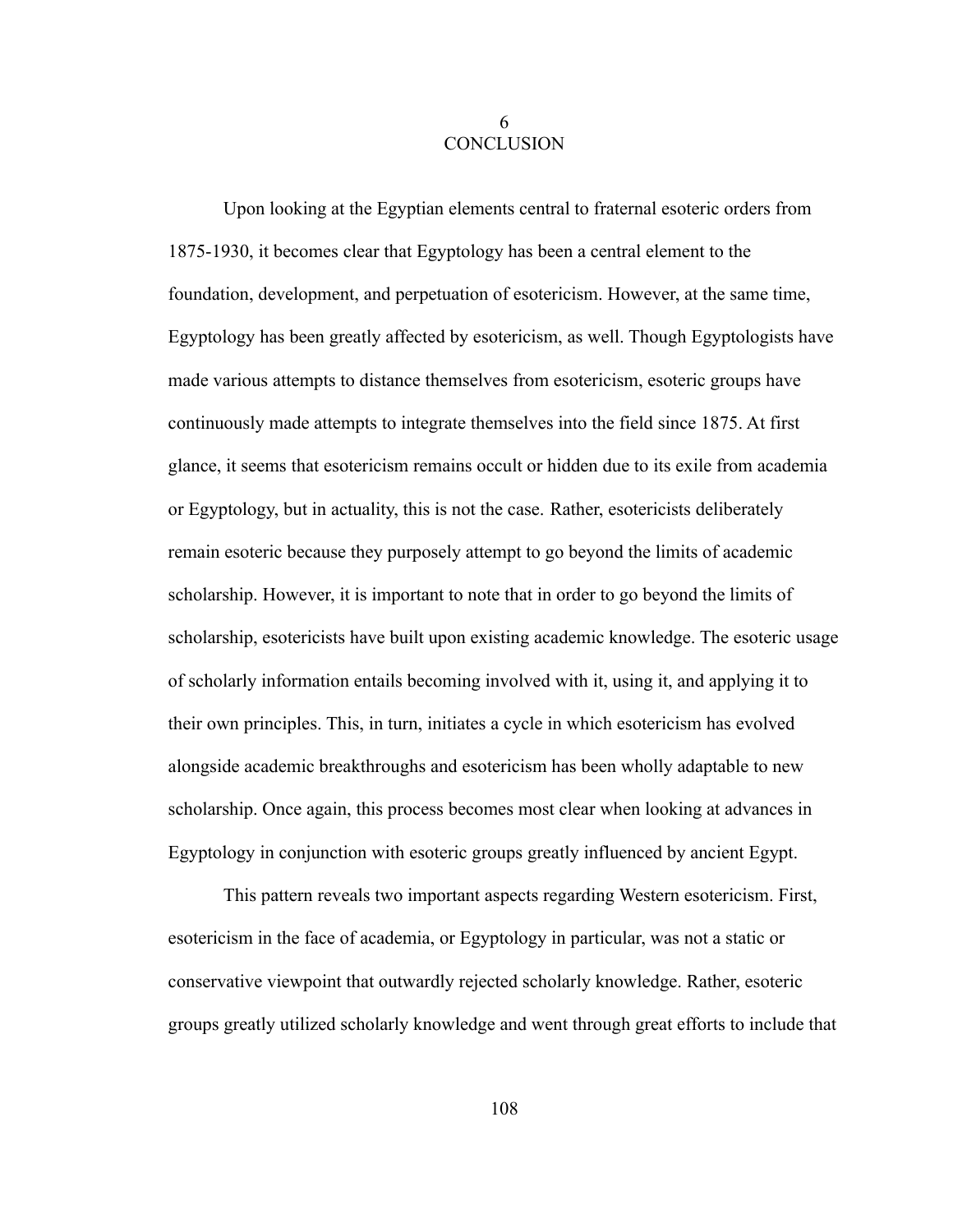scholarly knowledge in esoteric history, doctrines, or practices. This entailed an engagement with scholars, and from this open engagement a sense of competition between esotericists and scholars arose, especially over control of the meaning and usage of Egyptological studies. Second, the esoteric engagement with scholarship and the esoteric attempts to overcome the limitations of scholarship show that esoteric groups were active in defining themselves and their own belief system. In turn, then, it was the agency of esotericists themselves that actively defined *what they wanted* as esoteric. These two progressions show the evolutionary potential of esotericism, even if dealing with ancient concepts, such as ancient Egyptian knowledge.

From 1875 to 1930, Egyptology underwent rapid development and changes, and synchronously, so did esotericism. This is evident by looking at the groups noted throughout this thesis. As new monuments and sites were found in Egypt, the Freemasons updated their history to fit that narrative. As British Egyptology uncovered numerous artifacts, translated information, and housed accessible information in museums, British occult groups (such as the Golden Dawn or the A∴A∴) formed their esoteric practices and spiritual rituals around this new information. The Theosophical Society and the Anthroposophical Society updated esotericism to fit into the widespread paradigm of modernist scientific thought and popular religious currents but maintained esoteric ties to ancient Egypt. By the first half of the twentieth century, the Ancient Mystical Order Rosae Crucis moved forward to become a prominent esoteric organization and did so by merging Egyptology with esotericism.

Significantly, these are but a few of the groups that claimed Egyptological

109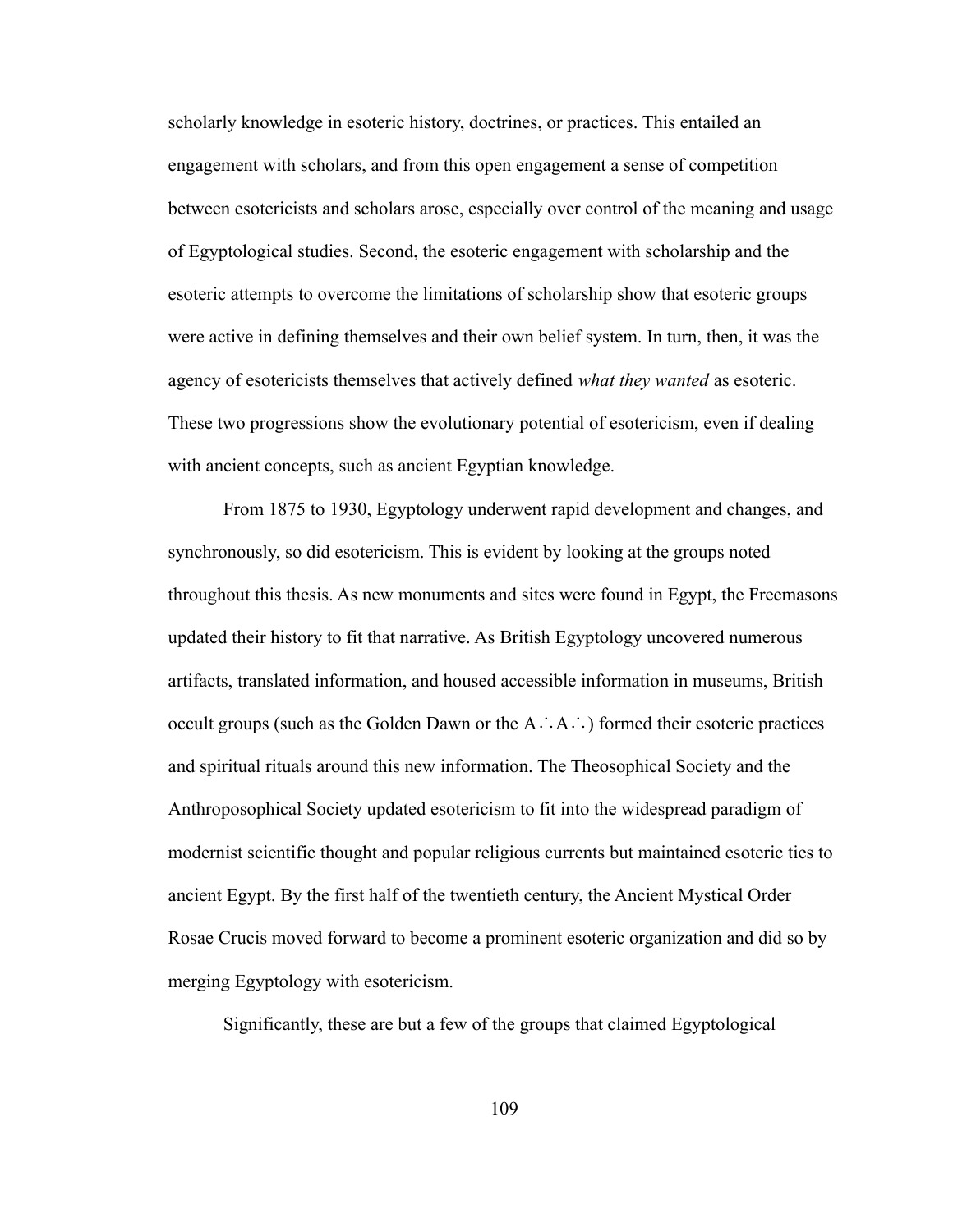authority and were built around an understanding of ancient Egypt. Furthermore, though the scope of this project is the late nineteenth century through about 1930, it should also be acknowledged that this process has not stopped and Egyptology continues to be a central part of what moves esotericism forward. Not only do fraternal groups still exist today such as the AMORC, but Egyptological esotericism can be found in New Age movements, on widespread internet theories and conspiracies, and in esoteric circles centered around extraterrestrial theories.[281](#page-114-0) Because the correlation of the occult and Egyptology persists, it is clear that the interactions of esotericism and Egyptology have had a heavy impact on Western intellectualism. Though these more recent occult developments may differ from past esoteric fraternal orders, these current movements can be better contextualized and understood by looking to the past developments of esoteric and Egyptological crossover.

<span id="page-114-0"></span><sup>281</sup>Hornung, 182-183, 193; Pinch, 177.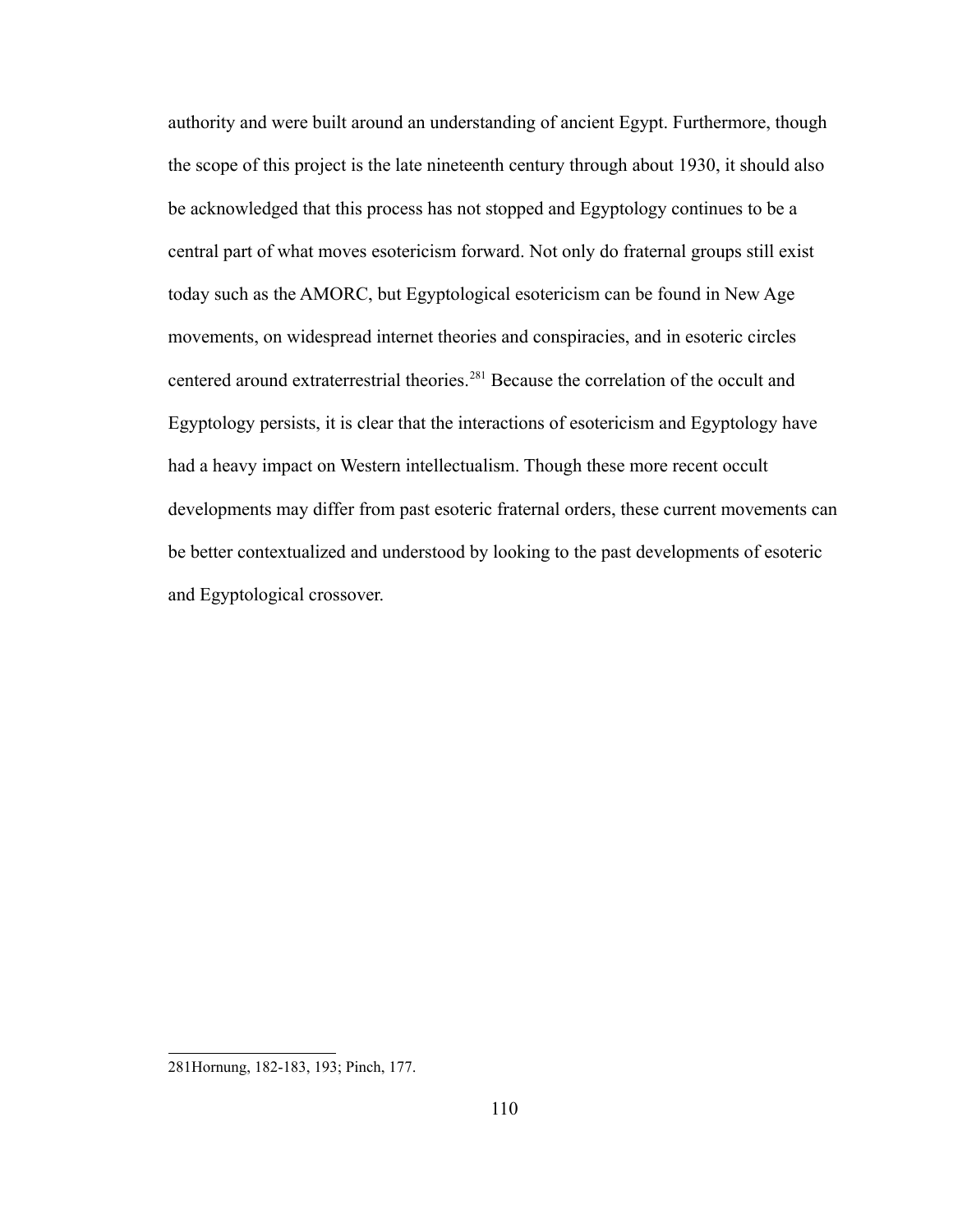## BIBLIOGRAPHY

- Barb, A.A. "Mystery, Myth, and Magic." In *The Legacy of Egypt*, edited by J.R. Harris, 139-169. 1971. Reprint, New York: Oxford University Press, 1988.
- Blavatsky, Helena Petrovna. *Isis Unveiled: A Master-Key to the Mysteries of Ancient and Modern Science and Theology.* Vol. 1. 6th ed. New York: J.W. Bouton, 1892.
- Bogdan, Henrik. *Western Esotericism and Rituals of Initiation*. Albany, New York: State University of New York Press, 2007.
- Bogdan, Henrik and Gordan Djurdjevic, eds. *Occultism in a Global Perspective*. New York: Routledge, 2014.
- Booth, Charlotte. *The Myth of Ancient Egypt*. The Hill, Stroud, Gloucestershire, UK: Amberley Publishing, 2013.
- Brier, Bob. *Egyptomania: Our Three-Thousand Year Obsession with the Land of the Pharaohs*. New York: St. Martin's Press, 2013.
- Budge, E.A. Wallis. *Egyptian Magic*. 1899. Reprint, New York: University Books, 1958.
- Budge, E.A. Wallis. *The Book of the Dead*. 1895. Reprint, New York: Gramercy Books, 1999.
- Clayton, Peter A. *Chronicle of the Pharaohs: The Reign-by-Reign Record of the Rulers and Dynasties of Ancient Egypt*. 1994. Reprint, New York: Thames & Hudson Inc., 2006.
- Clements, Isaac. "Whence Masonry Came." *The Freemason's Chronicle: A Weekly Record of Masonic Intelligence*. January 1, 1887.
- Crowley, Aleister. *777 and Other Qabalistic Writings of Aleister Crowley*. Edited by Israel Regardie. York Beach, Maine: Red Wheel/Weiser, LLC, 1973.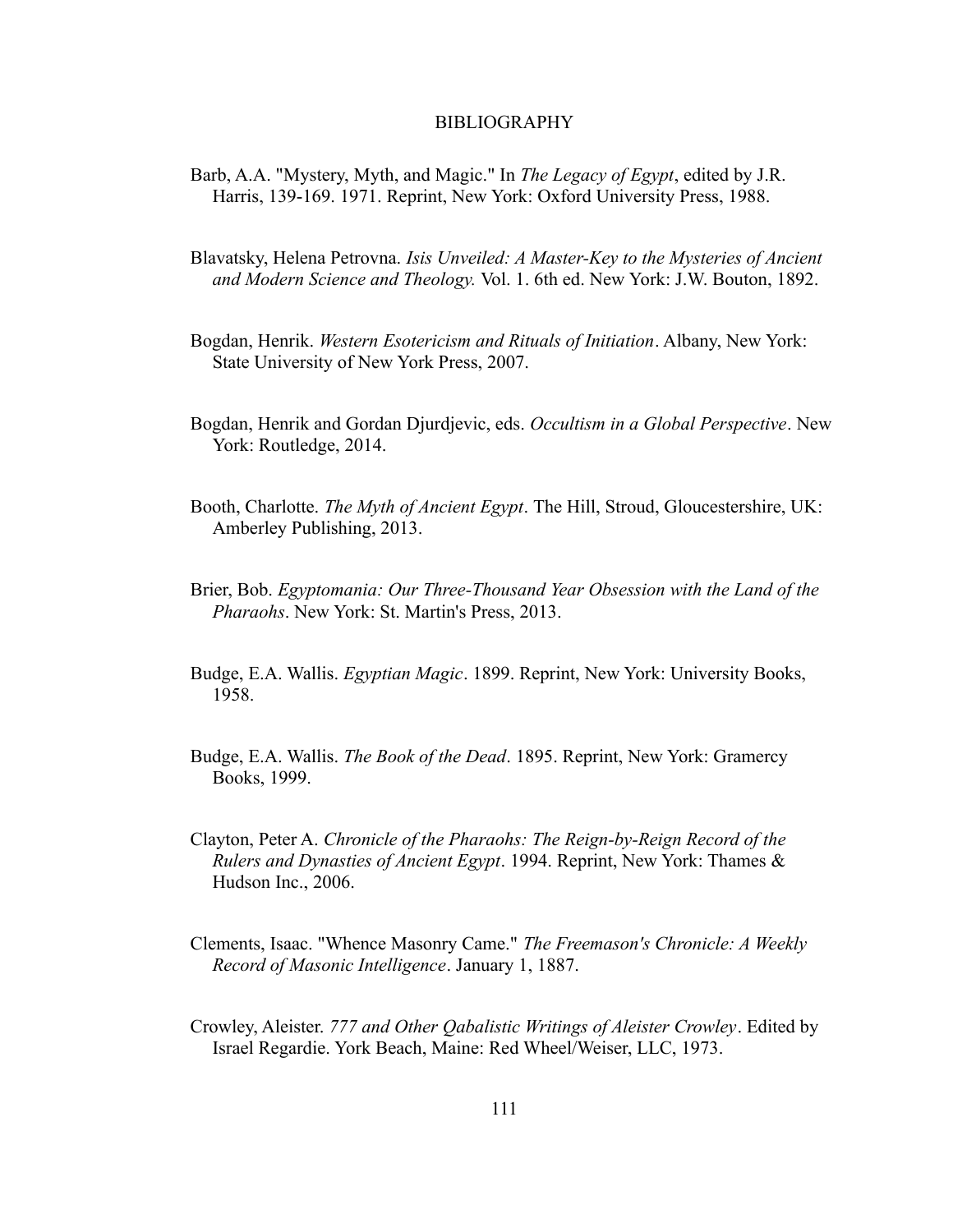Crowley, Aleister. "Editorial." *The Equinox* 1, no. 1 (1909): 1-3.

- Crowley, Aleister. "John St. John: The Record of the Magical Retirement of G.H. Frater O∴M∴." *The Equinox* 1, no. 1 (1909): "Special Supplement" 3-139.
- Crowley, Aleister. *The Book of the Law: Liber Al vel Legis*. San Francisco, California: Red Wheel/Weiser, LLC, 2006.
- Crowley, Aleister. *The Book of Thoth (Egyptian Tarot)*. 1944. Reprint, San Francisco, California: Red Wheel/Weiser, LLC, 2007.
- Crowley, Aleister. "The Temple of Solomon the King." *The Equinox* 1, no. 1 (1909): 143-229.
- Crowley, Aleister. "The Temple of Solomon the King (*Continued*)." Edited by Mary D'Este Sturges and Victor B. Neuburg. *The Equinox* 1, no. 7 (March 1912): 357- 400.
- Djurdjevic, Gordan. *India and the Occult: The Influence of South Asian Spirituality on Modern Western Occultism*. New York: Palgrave Macmillan, 2014.
- Edwards, Amelia B. *Egypt and Its Monuments: Pharaohs, Fellahs, and Explorers*. New York: Harper & Brothers, 1891.
- Ellwood, Robert S. *Religious and Spiritual Groups in Modern America*. Englewood Cliffs, New Jersey: Prentice-Hall, Inc., 1973.
- Faivre, Antoine. *Western Esotericism: A Concise History*. Translated by Christine Rhone. Albany, New York: State University of New York Press, 2010.
- Gange, David. "Religion and Science in Late Nineteenth-Century British Egyptology." *The Historical Journal* 49, no. 4 (December, 2006): 1083-1103.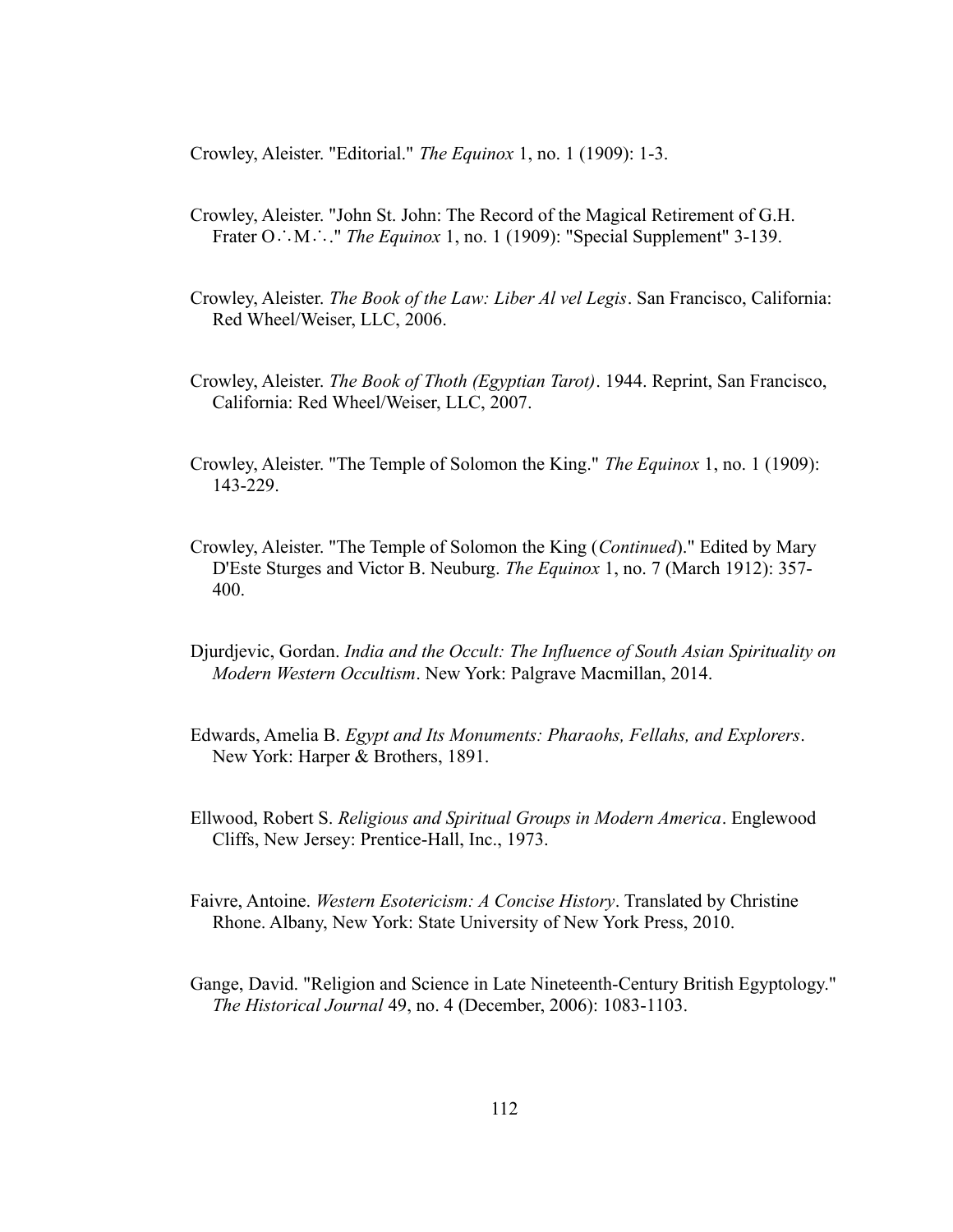Gorringe, Henry H. *Egyptian Obelisks*. New York: published by the author, 1882.

- Granholm, Kennet. "Locating the West: Problematizing the *Western* in Western Esotericism and Occultism." In *Occultism in a Global Perspective*, edited by Henrik Bogdan and Gordan Djurdjevic, 17-36. New York: Routledge, 2014.
- Gunn, Simon. *History and Cultural Theory*. Edinburgh Gate, Harlow, UK: Pearson Education Limited, 2006.
- Hanegraaf, Wouter J. *Esotericism and the Academy: Rejected Knowledge in Western Culture*. New York: Cambridge University Press, 2012.
- Hanegraaf, Wouter J., Antoine Faivre, Roelf van den Broek, and Jean-Pierre Brach, eds. *Dictionary of Gnosis & Western Esotericism*. Leiden, The Netherlands: Koninklijke Brill NV, 2006.
- Hornung, Erik. *The Secret Lore of Egypt: Its Impact on the West*. Translated by David Lorton. Ithaca, New York: Cornell University Press, 2001.
- James, T.G.H. *Howard Carter: The Path to Tutankhamun*. 1992. Reprint, New York: Tauris Parke Paperbacks, 2006.
- Larson, Edward J. *Summer for the Gods: The Scopes Trial and America's Continuing Debate Over Science and Religion*. New York: Basic Books, 2006.
- Lehrich, Christopher I. *The Occult Mind: Magic in Theory and Practice*. Ithaca, New York: Cornell University Press, 2007.
- Lepsius, Karl Richard. *Das Todtenbuch der Ägypter nach dem Hieroglyphischen Papyrus in Turin*. Leipzig: Bei Georg Wigand, 1842.
- Lewis, Harvey Spencer. *A Thousand Years of Yesterdays: A Strange Story of Mystic Revelations*. San Francisco, California: The College Press, 1920.

Lewis, Harvey Spencer. *Rosicrucian Manual*. 5th ed. San José, California: Rosicrucian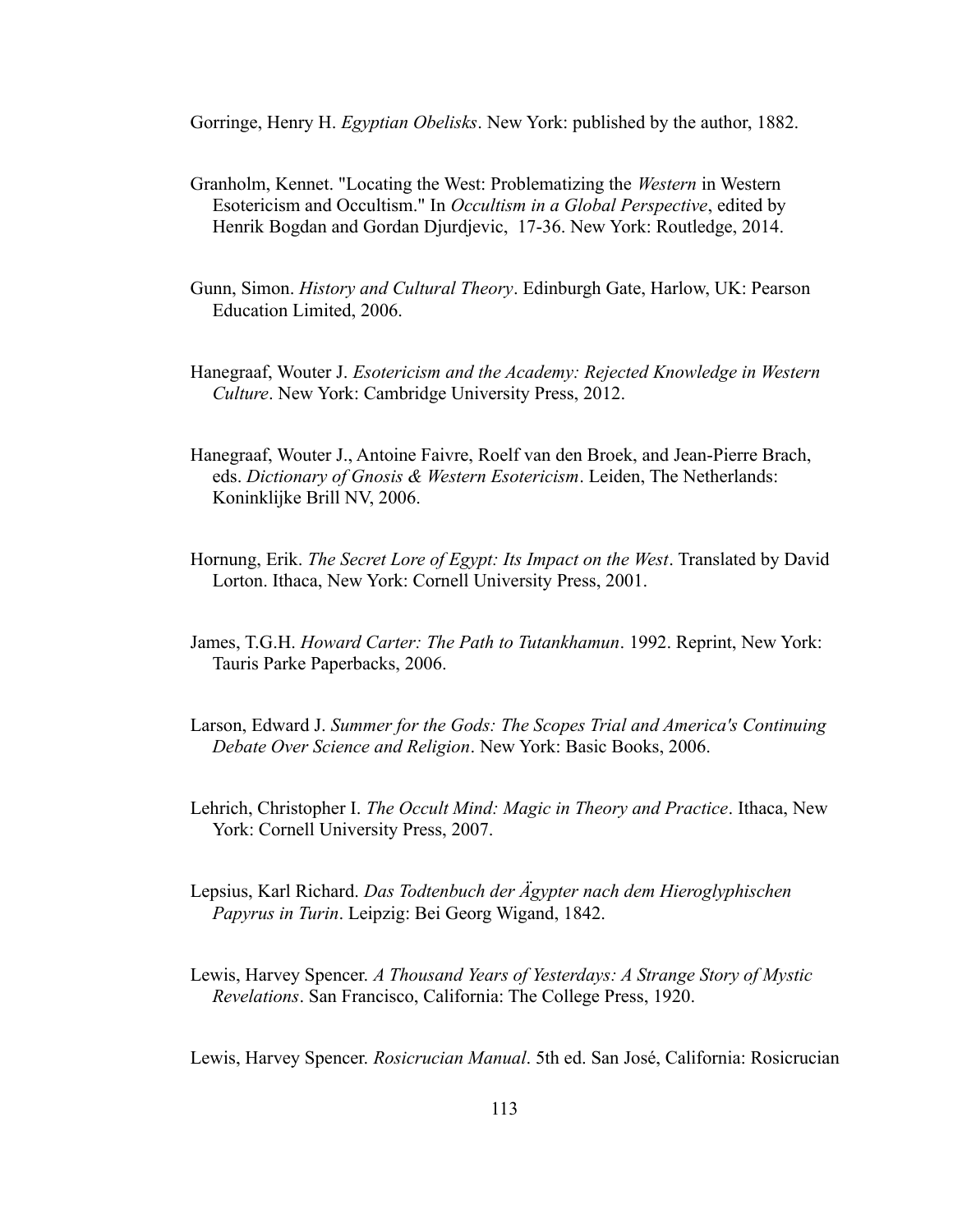Press, 1932).

- Lewis, Harvey Spencer. *Rosicrucian Questions and Answers: With Complete History of the Rosicrucian Order*. 2nd ed. San José, California: Rosicrucian Press, 1932.
- Lewis, T. Hayter. "Masonry and Masons' Marks." Edited by G.W. Speth. *Ars Quatuor Coronatorum* 3, no. 69 (1890): 65-76, 189-190.
- Mackey, Albert. *An Encyclopædia of Freemasonry and Its Kindred Sciences*. Edited by Charles T. McClenachan. Philadelphia, Pennsylvania: L.H. Everts & Co., 1884.
- Owen, Alex. *The Place of Enchantment: British Occultism and the Culture of the Modern*. Chicago: University of Chicago Press, 2004.
- Pasi, Marco. *Aleister Crowley and the Temptation of Politics*. Durham, UK: Acumen Publishing Limited, 2014.
- Petrie, William Matthew Flinders. *The Religion of Ancient Egypt*. London: Archibald Constable & Co., Ltd., 1906.
- Piacentini, Patrizia. "'Wonderful Things' on Paper: the Egyptologist Victor Loret in the Valley of the Kings." *Apollo* 158, no. 497 (July 2003): Gale Academic OneFile.
- Pike, Albert. *Morals and Dogma of the Ancient and Accepted Scottish Rite of Freemasonry*. New York: Masonic Publishing Company, 1874.
- Pinch, Geraldine. *Magic in Ancient Egypt*. 2nd ed. Austin, Texas: University of Texas Press, 2006.
- Rebisse, Christian. *Rosicrucian History and Mysteries*. San José, California: Grand Lodge of the English Language Jurisdiction, AMORC, Inc., 2005.
- Regardie, Israel. *The Golden Dawn*. Edited by Carl Llewellyn Weschcke and Cris Monnastre. 6th ed. St. Paul, Minnesota: Llewellyn Publications, 1989.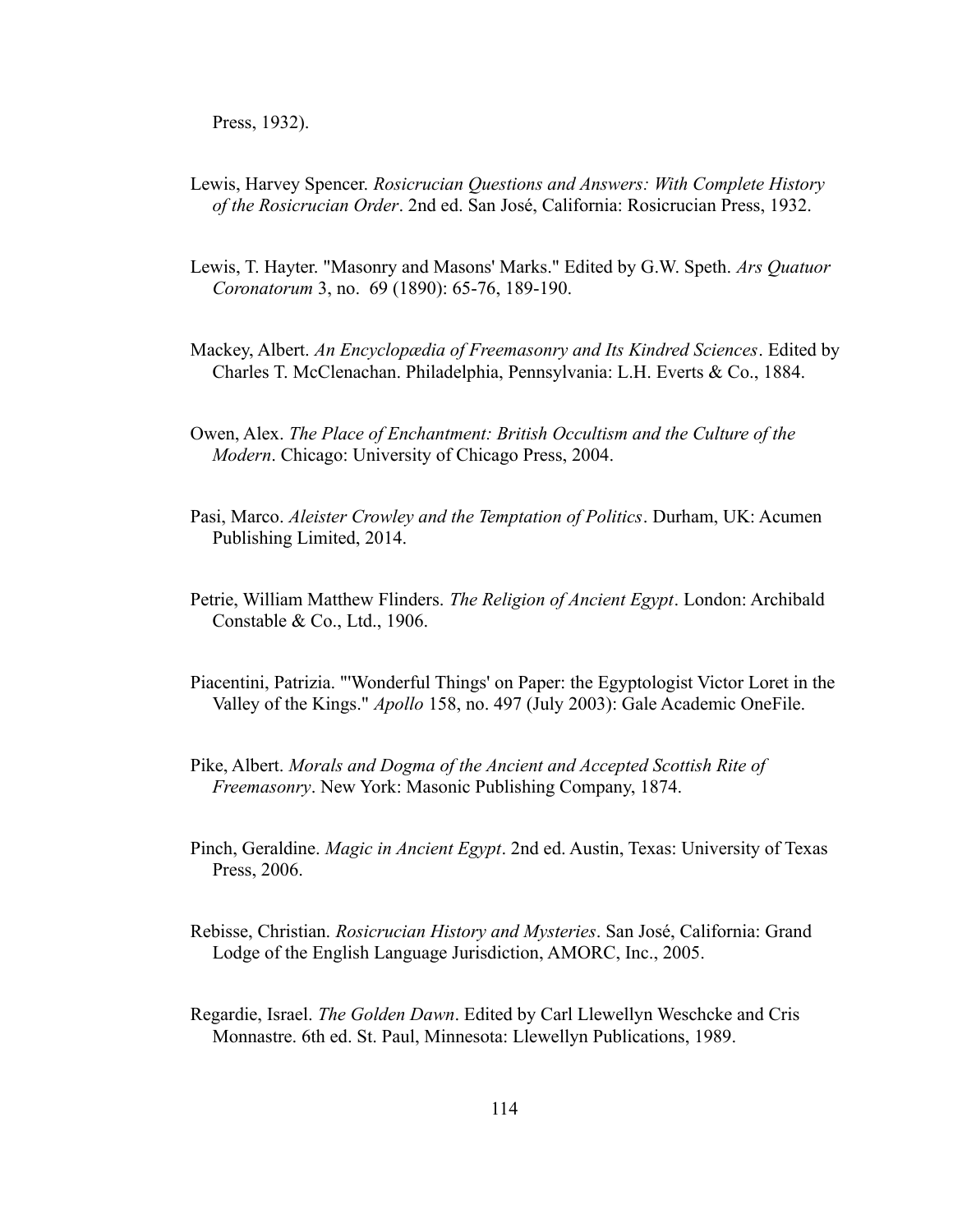- Riggs, Christina. "Colonial Visions: Egyptian Antiquities and Contested Histories in the Cairo Museum." *Museum Worlds: Advances in Research* 1 (2013): 65-84.
- Schwappach-Shirriff, Lisa. *Treasures of the Rosicrucian Egyptian Museum: A Catalogue*. San José, California: Supreme Grand Lodge of the Ancient and Mystical Order Rosae Crucis, 2015. Amazon Kindle edition.
- Shaw, Ian and Paul Nicholson. *The Dictionary of Ancient Egypt*. London: The British Museum Press, 1995.
- Steiner, Rudolf. *Egyptian Myths and Mysteries*. Spring Valley, New York: Anthroposophic Press, INC., 1971. PDF version.
- Tambiah, Stanley Jeyaraja. *Magic, Science, Religion, and the Scope of Rationality*. New York: Cambridge University Press, 1990.
- The Trip Secretary. "Report of the Egyptian Tour." *The Mystic Triangle* 7, no. 7 (August 1929): 112-115.
- Torrens, R.G. *The Inner Teachings of the Golden Dawn*. London: Neville Spearman, 1969.
- Tully, C.J. "Walk Like an Egyptian: Egypt as Authority in Aleister Crowley's Reception of the Book of the Law." *The Pomegranate: International Journal of Pagan Studies* 12, no. 1 (2010): 20-47.
- Vinson, Steve and Janet Gunn. "Studies in Esoteric Syntax: The Enigmatic Friendship of Aleister Crowley and Battiscombe Gunn." In *Histories of Egyptology: Interdisciplinary Measures,* edited by William Carruthers, 96-112. New York: Routledge, 2015.
- Waite, Arthur Edward. *The Brotherhood of the Rosy Cross: Being Records of the House of the Holy Spirit in Its Inward and Outward History*. New Hyde Park, New York: University Books, Inc., 1961.